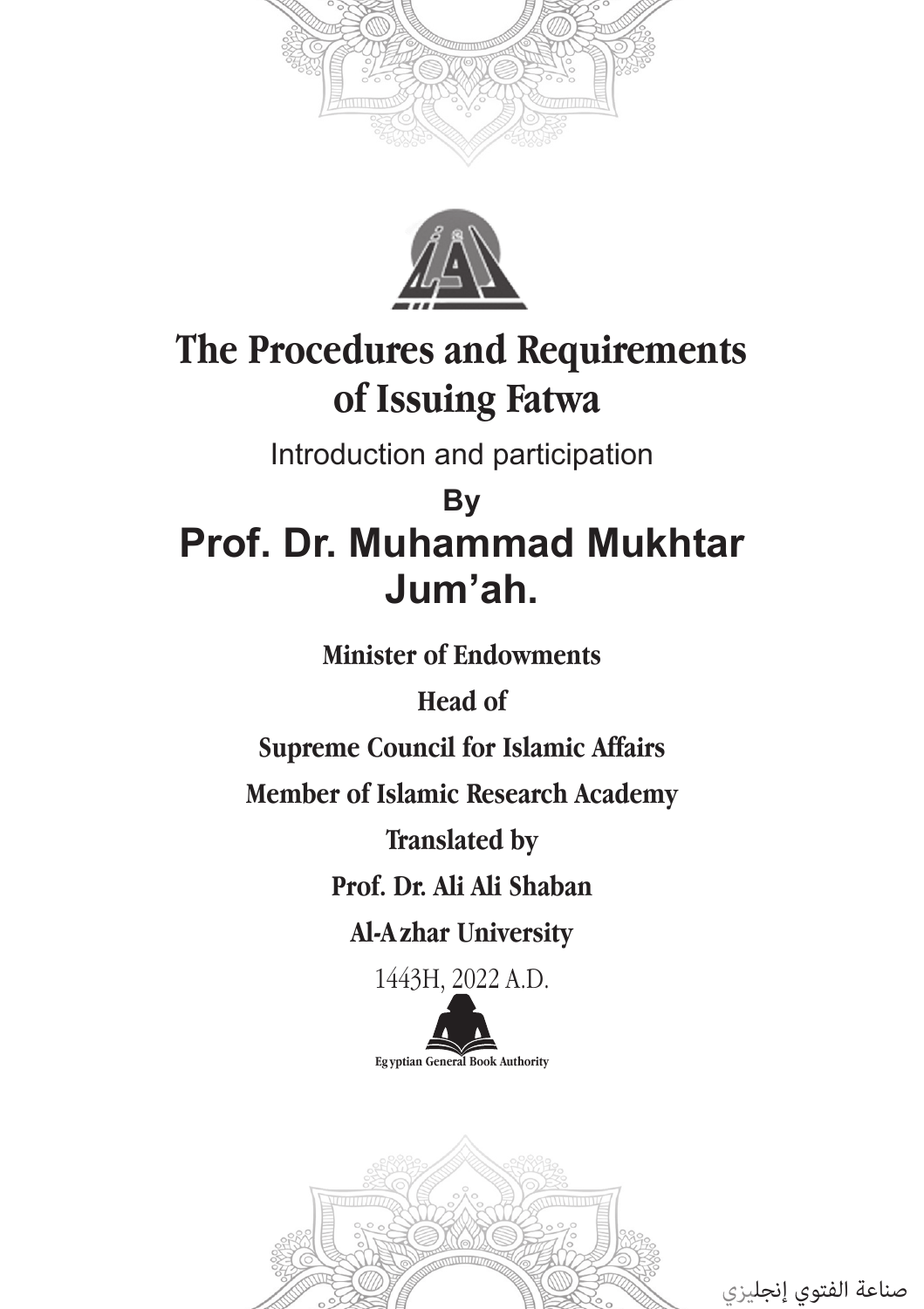



**Eg yptian General Book Authority**

**Chairman**

#### **Dr. Haytham Alhaj Ali**



#### **The Procedures and Requirements of Issuing Fatwa**

**Introduction and participation By Prof. Dr. Muhammad Mukhtar Jum'ah.** Minister of Awqaf

First edition: Egyptian General Book Authority, 2021 P.O.Box 2325 Ramsis Cairo. Postal code: 11749 Tel: (202) 257775109 ext. 149 Fax: (202) 25764276 Published by: Egyptian General Book Authority

Opinions in this book do not necessarily reflect the Authority's orientation, but only express the author's opinion and orientation. All 1194 Cornish Al-Nile Ramlat Boulaq, rights reserved to the Egyptian Book Authority. No part of this publication may be reproduced, restored in any retrieval system, in any form or by any means without the prior written permission of the Egyptian General Book Authority, or by quoting the source reference.

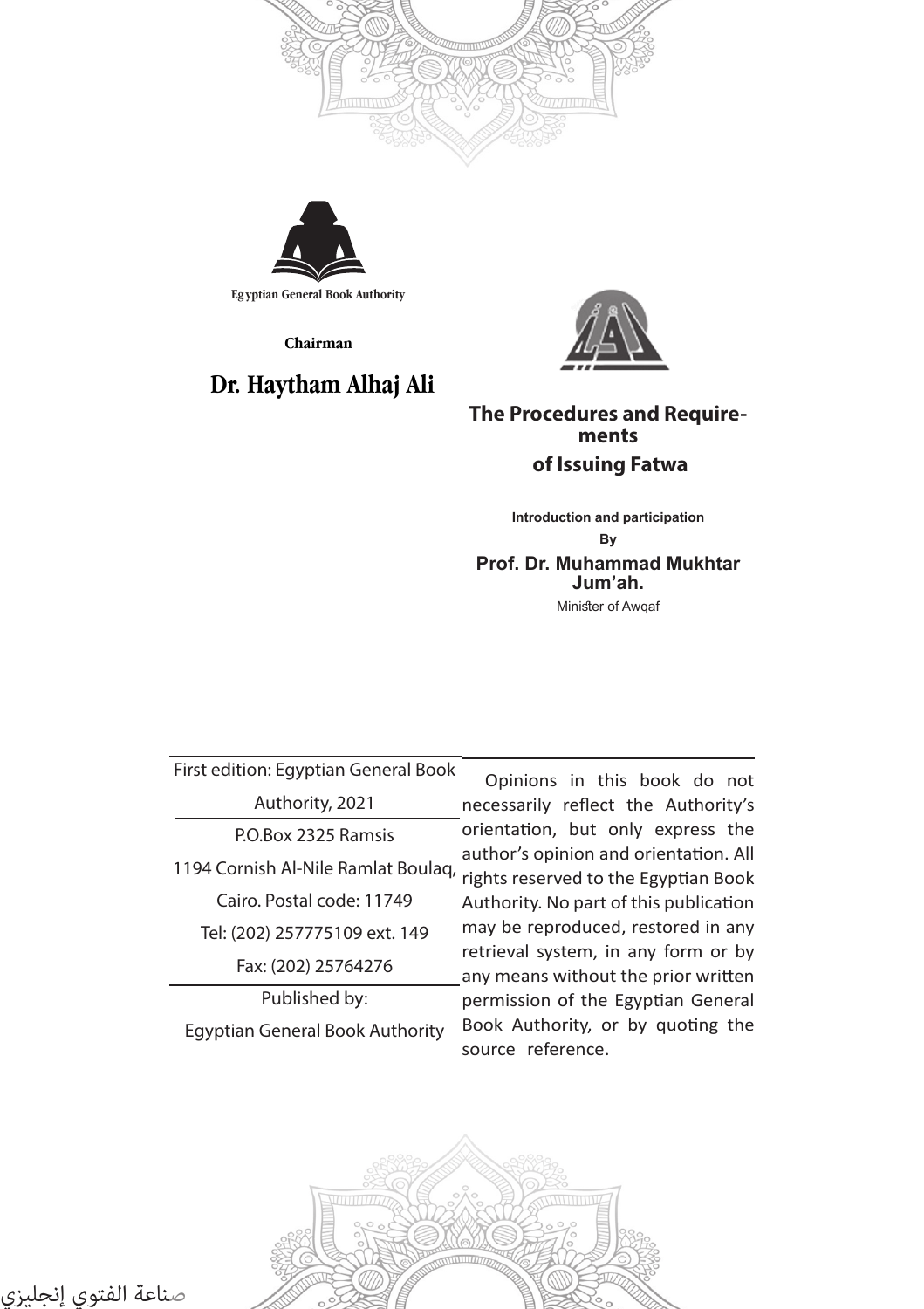

# *In the Name of Allah, the Origin of Mercy, The Giver of mercy*

﴾**You (people) can ask those who have knowledge, If you do not know** ﴿ (16:43)

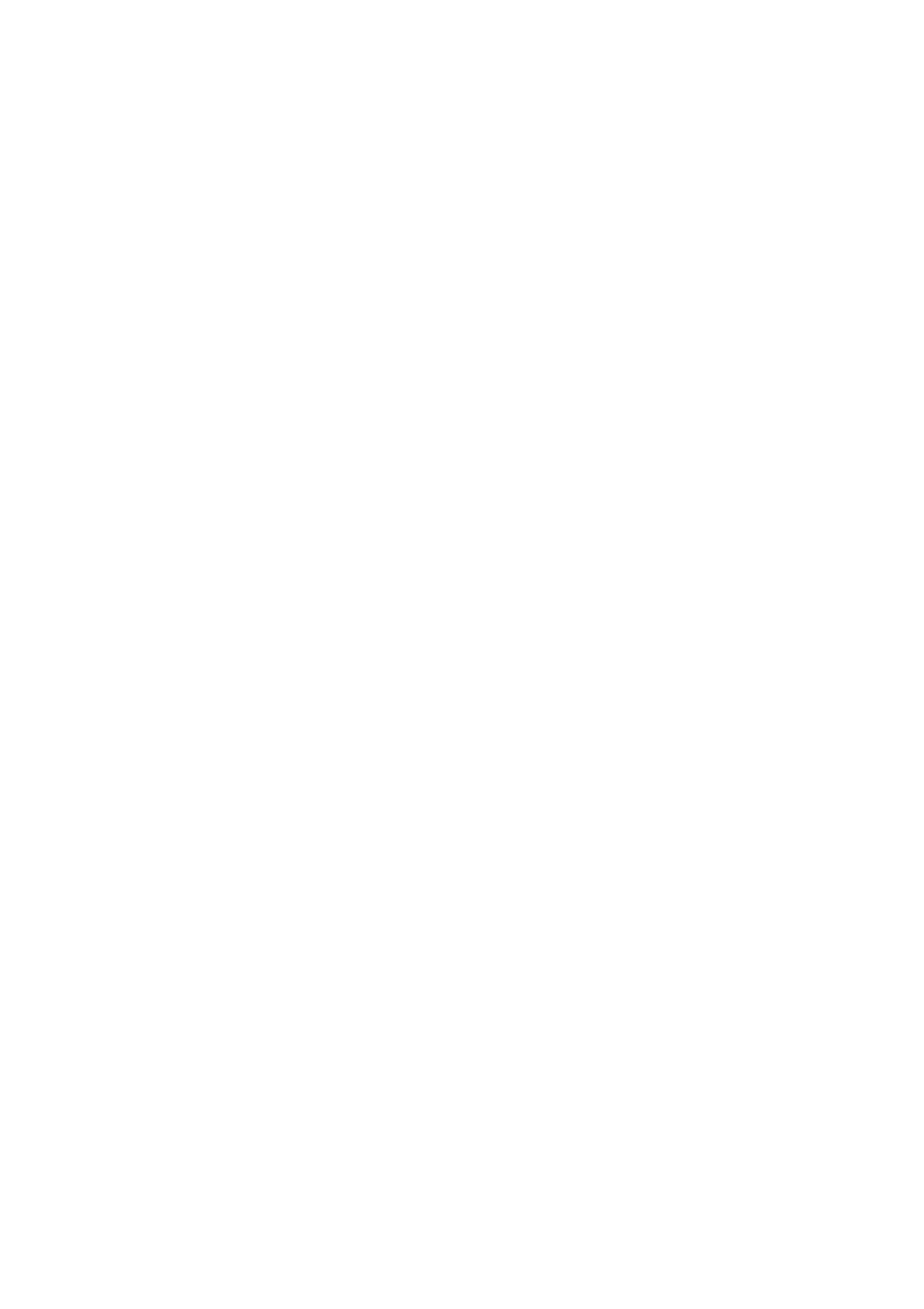

*In the Name of Allah, the Origin of Mercy, The Giver of mercy*

#### **Introduction**

Praise belongs to Allah, Lord of the worlds. Peace and blessings be upon the last of His Prophets and Messengers our Master Muhammad ibn 'Abdullah, his family, companions, and those who follow his guidance till the Day of Judgement.

Verily, the fatwa is a heavy trust and a special skill that requires a special linguistic and juristic qualification and preparation that contribute to building and sophisticating the jurist and Mufti (fatwa issuer).

The unqualified persons who dare to give fatwas, and the storming of the field of fatwa by non-specialist persons and those who trade with religion have inflicted our Arab and Islamic world

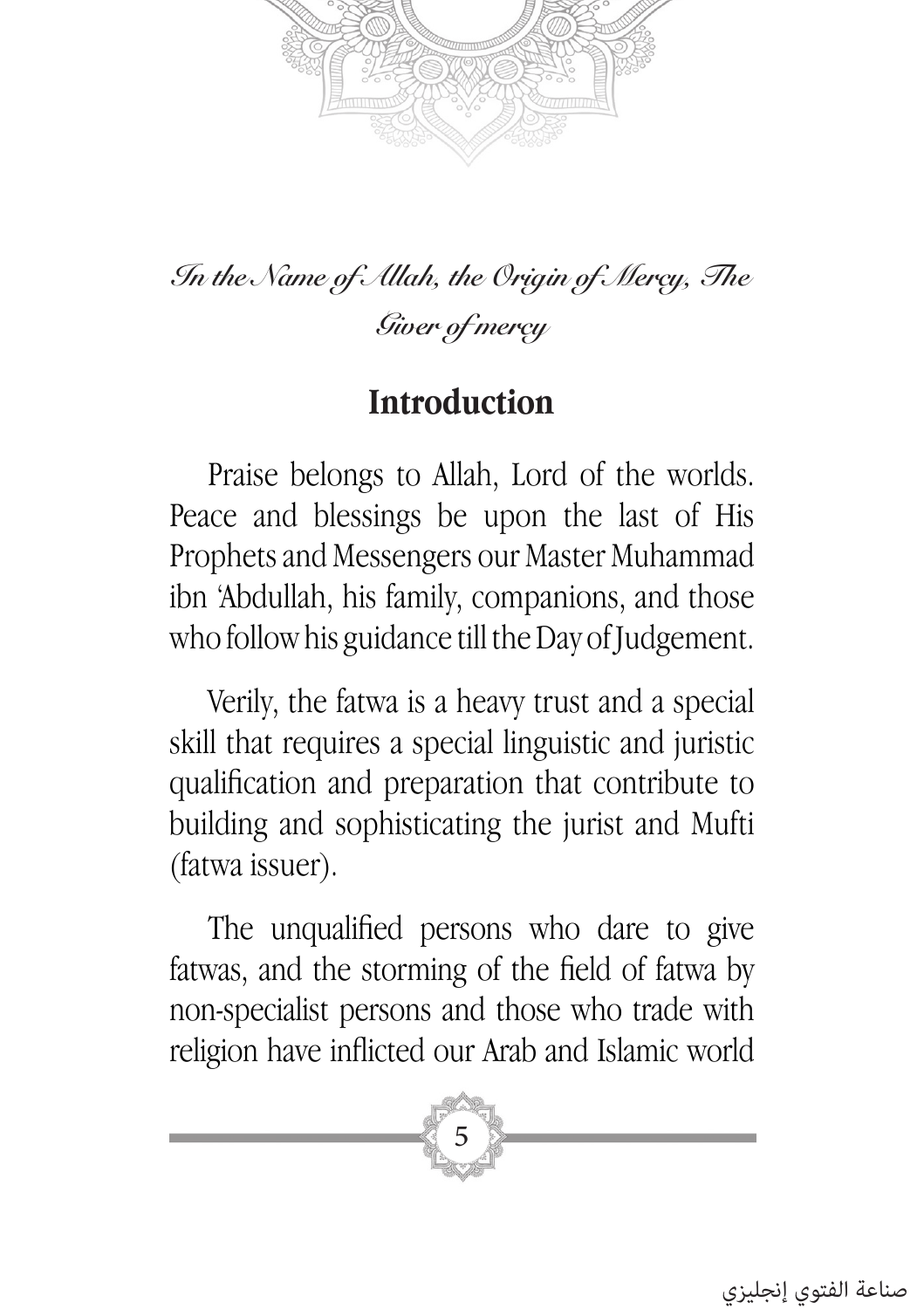with unprecedented danger that requires unifying the efforts made by religious institutions and scholars to control the matter of issuing fatwa, and to make clear who is entitled to issuing it, as well as delineating the conditions that must be entertained by those who are eligible to issue fatwa.

It is also necessary to get out of the narrow circles in which some of those who are wrongly counted to be knowledgeable have placed themselves to a broader and wider world according to the requirements of the time, and to work hard to understand the text according to the realized reality, its circumstances, and developments, together with preserving the tenets of the upright Shari'a and its general purposes.

It is also necessary to consider the opinion of the specialists before issuing a fatwa. That is, the fatwa must be based on the medical opinion in medical issues, and on the economic opinion in economic issues. The same applies to all modern

6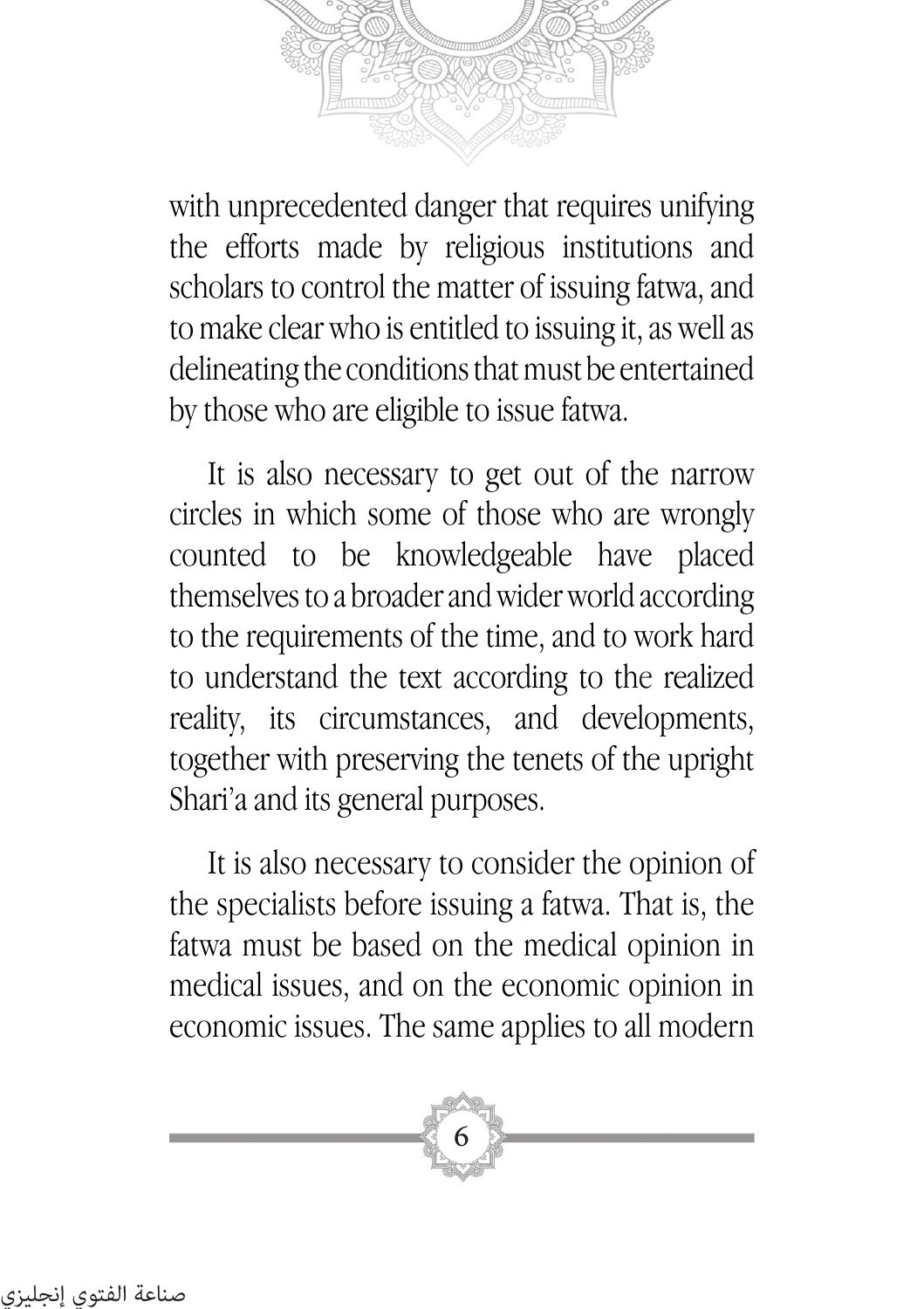

sciences and issues, so that we can implement Allah's saying: "You (people) can ask those who have knowledge If you do not know".

It pleases us to present, as one of the "Vision" series, this publication which includes a distinguished selection of papers presented by specialized professors to the 23rd conference held by the Supreme Council for Islamic Affairs in Cairo in 2014. It also pleased me to contribute to it with a paper entitled "The procedures of issuing fatwa", asking Our Lord to accept this effort from all of us, to accept it as devoted to Him alone, and to well-reward whomever contributed to this publication with an effort or thought.

It is Allah Whom we seek to please, He is sufficient for us, It is He Whom we ask for help.

#### *Prof. Dr. Muhammad Mukhtar Jum'a Mabruk*

*Minister of Al-Awqaf (Endowments), Head of the Supreme Council for Islamic Affairs. Member of Islamic Research Academy.*

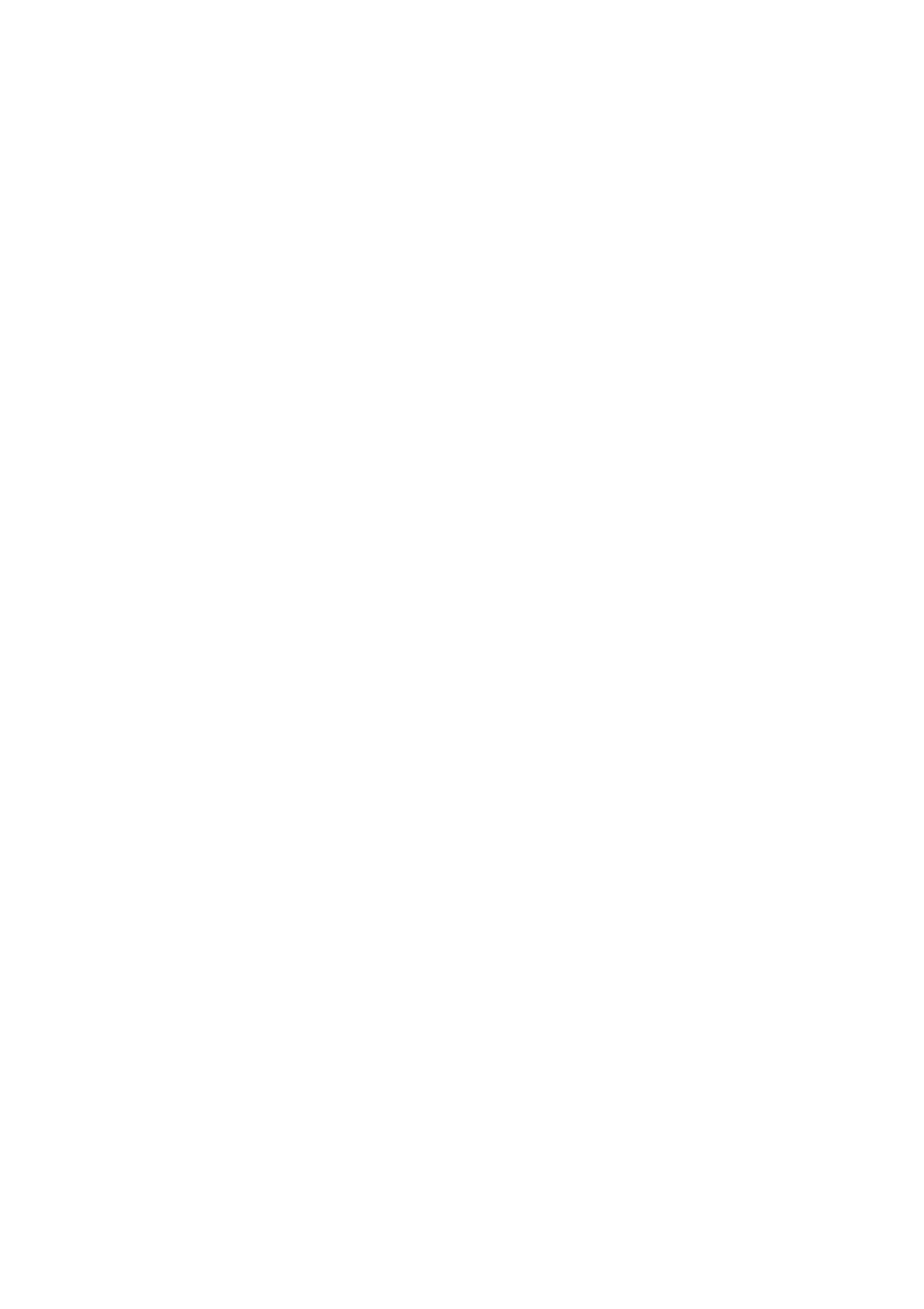

### **The procedures of issuing fatwa**

By:

#### **Prof Dr. Muhammad Mukhtar Jum'ah**

Minister of Al-Awqaf (Endowments), Head of the Supreme Council for Islamic Affairs. Member of Islamic Research Academy.

The fatwa is a heavy trust and a special skill that requires an early special linguistic and juristic qualification and preparation which contribute to building and sophisticating the Jurist and Mufti (fatwa issuer). It is not just a hobby or general knowledge, nor is it an open arena for the unqualified. Our Prophet says: "If the unqualified assumed power, then wait for the Day of Judgement". What danger is greater than letting the unqualified and non-specialists impose themselves on the field of fatwa or allowing them to do so? If wisdom necessitates placing everything in its proper place, and describing it

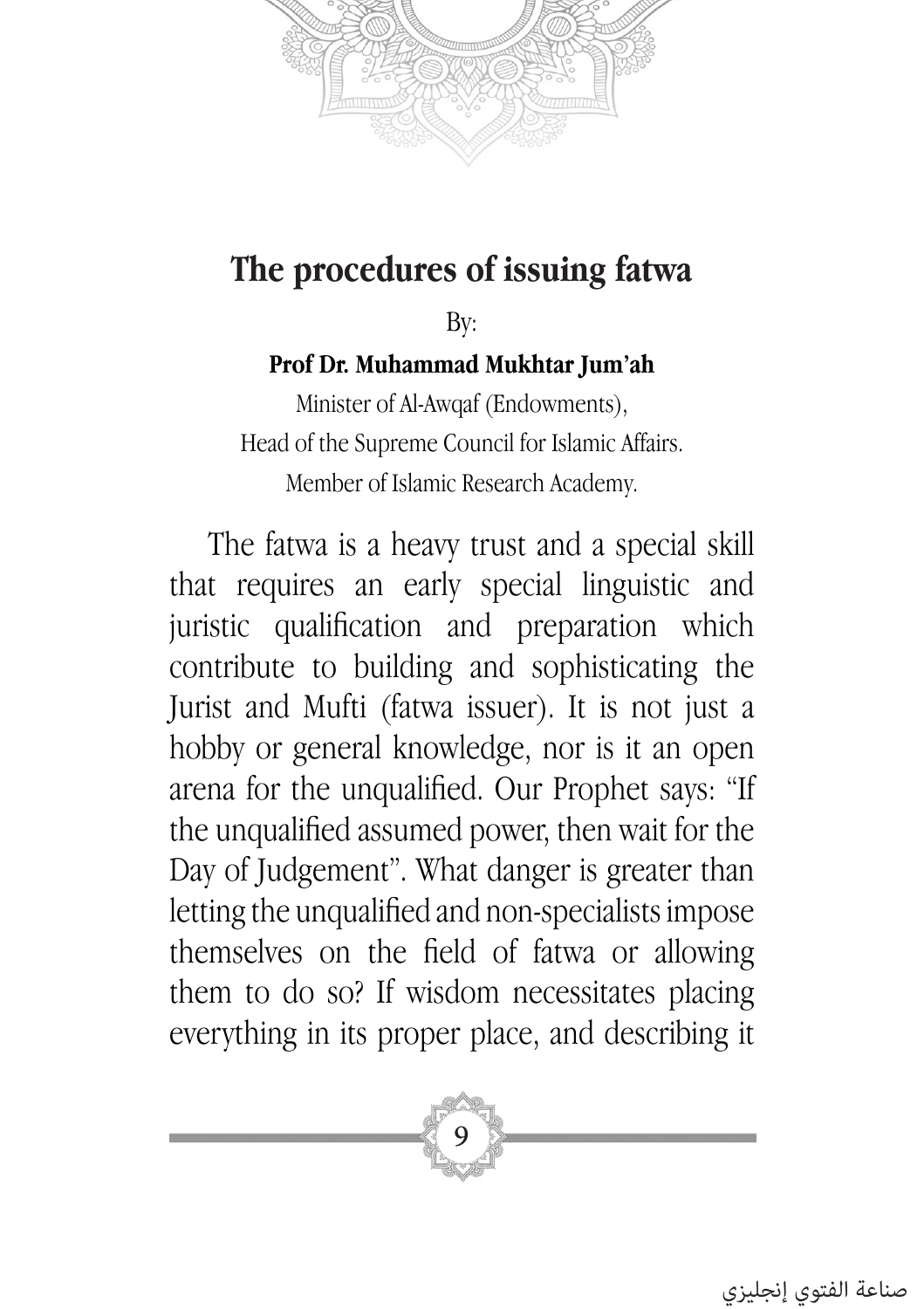with its proper description, then, releasing the word "jurist" or "mufti" to someone who is not worth of it poses a grave danger to the intellectual security of countries and societies. Each of jurisprudence and fatwa is a heavy technique that requires many tools, foremost of which are: The studies relating to the Ever-Glorious Qur'an, especially exegesis and Qur'anic studies, since no person can be called jurist or Mufti while he cannot distinguish the abrogator from the abrogated Ayas or Hadiths, the absolute from the restricted, the general from the detailed, the definite in meaning from the ambiguous, nor the relationship between the text and its reason.

The jurist should also be knowledgeable of the Sunnah of our Master Allah's Messenger (PBUH) and the degree of judgement on the Hadith, and what he should do regarding giving preponderance or reconciliating between seemingly contradicting expressions. So how if he cannot distinguish between the fixed and the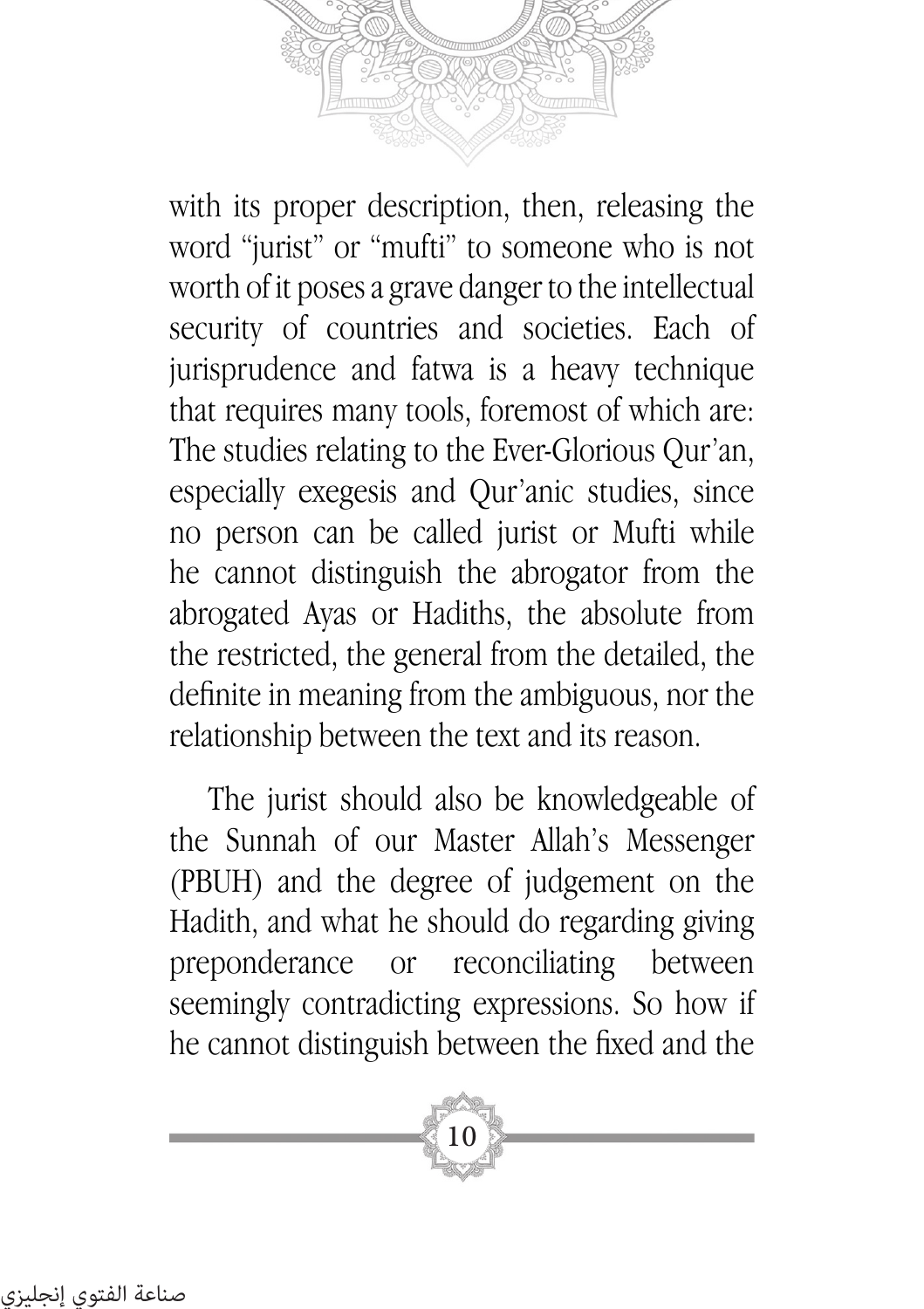

changeable and between the norms of worship and the actions of customs?

It is imperative for the jurist to master the Arabic language, for there is no correct understanding of the Qur'an and the Sunnah except by mastering it. Likewise, the jurist cannot do without sound knowledge of the Principles of jurisprudence "Usulul-Fiqh" principles of Fiqh), knowledge of the evidence agreed upon and the evidence in which there is a difference of opinions, and the opinions of the scholars of Usulul-Fiq and the jurists on every evidence, and the methods of deduction from them.

However, it is not possible for the jurist to sophisticate his talents without a careful study of the opinions of the early jurists of the Companions, the followers, the followers of the followers, and the Imams of the four schools of thought: Abu-Hanifah, Malik, Ash-Shafi'iy, and Ibn-Hanbal, as well as the senior jurists of these schools.

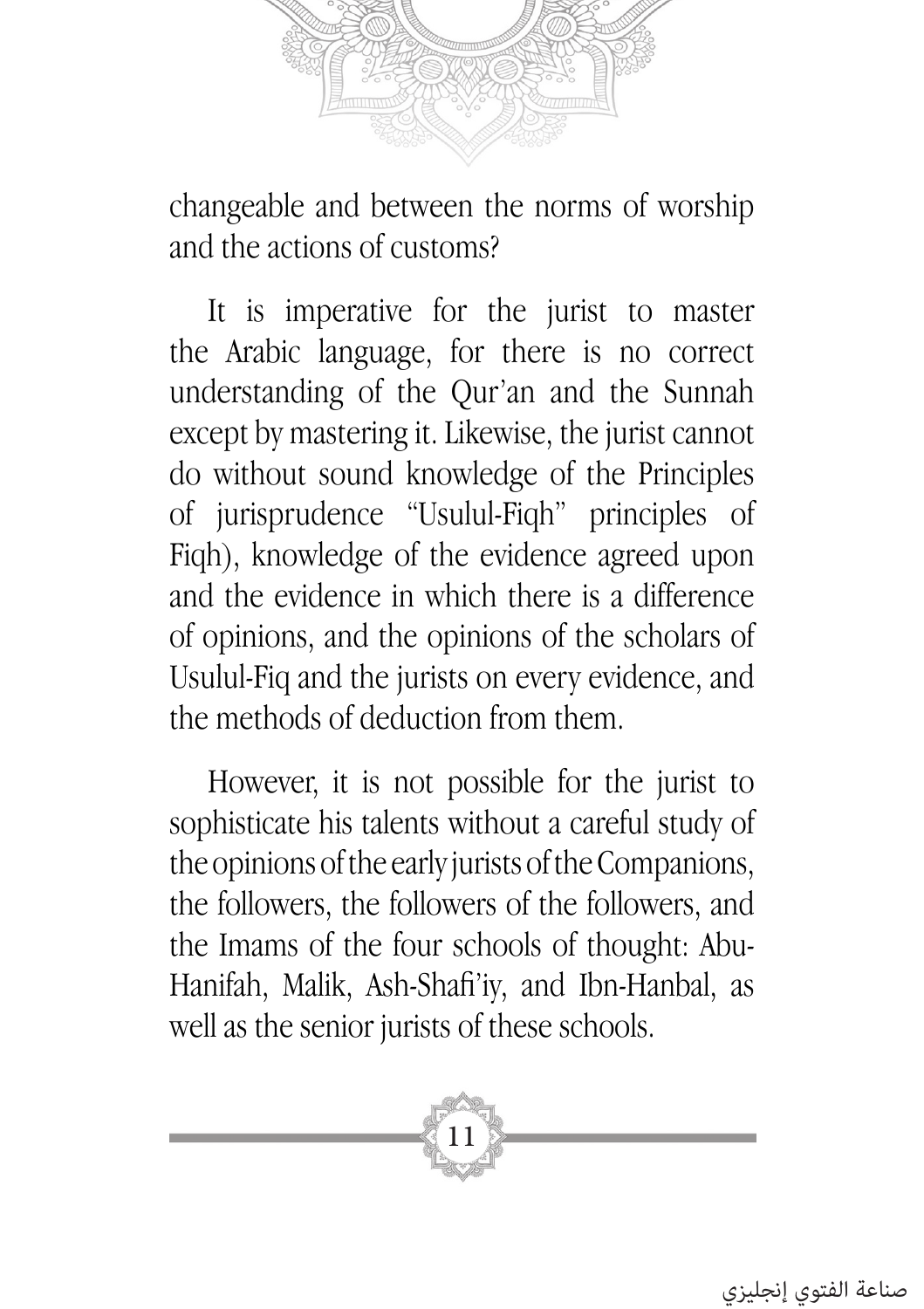

The Mufti should be acquainted with the realities of the age; time and place, the conditions of the people, the realities of their lives, and the challenges and developments of the age, realizing that fatwa may change with the change of time, place, and conditions, able to differentiate between the sacred fixed and the unholy changeable, well informed of the jurisprudence of purposes, the jurisprudence of consequences, the jurisprudence of priorities, the jurisprudence of balances, the methods of deduction and analogy, and other requirements that are indispensable to the Mufti.

If ignorance is one of the deadliest diseases in our societies, the intrusion of the ignorant into the field of fatwa is the most dangerous thing to the security and peace of societies. Some of them put voluntary and desirable rites at the rank of obligatory worship, and the disliked at the rank of the forbidden and judge it as forbidden. They use the term innovation or prohibition to judge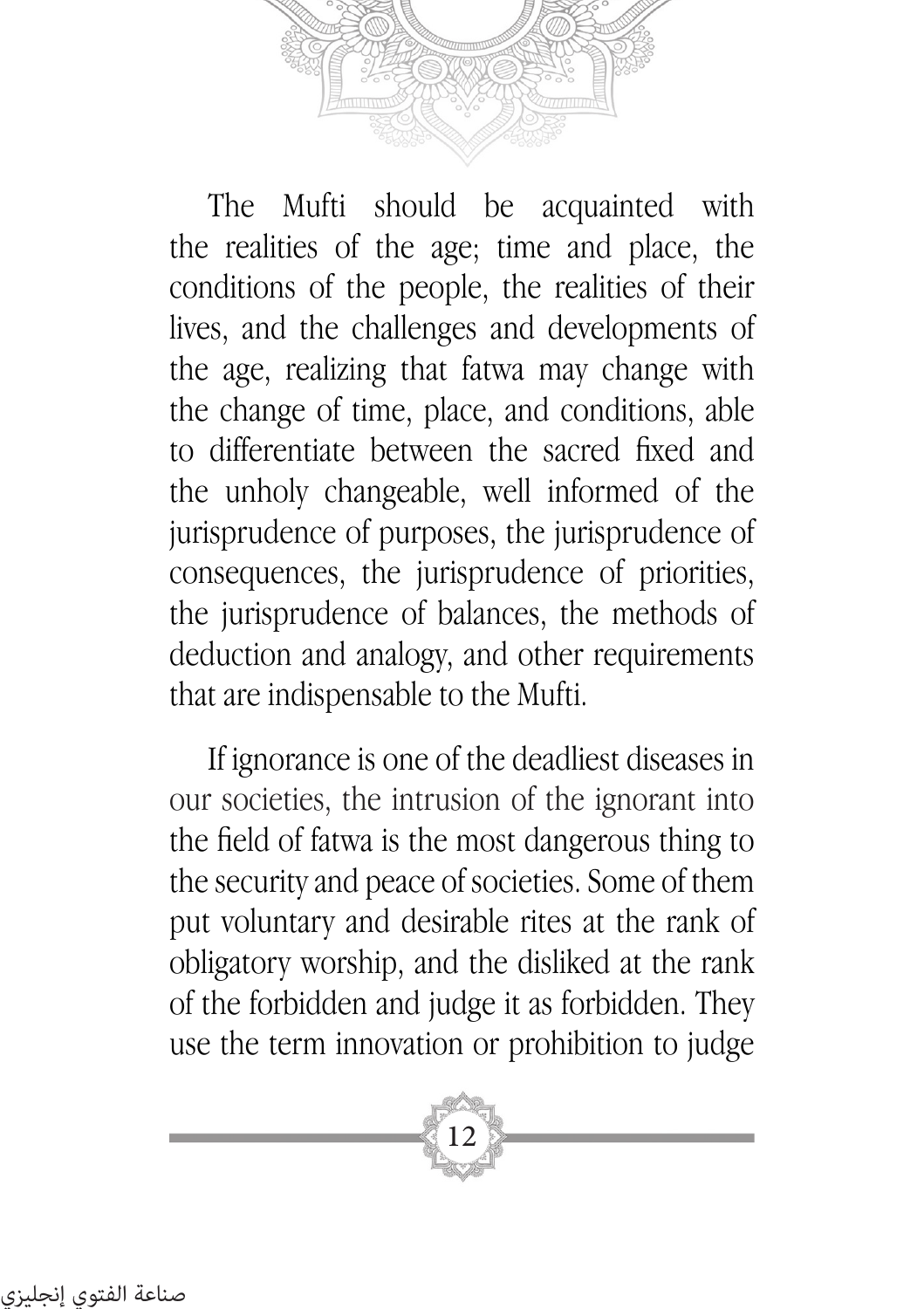

any violation, whether it is disliked, contrary to the preferrable, or even permissible, since they consider any practice that did not exist at the Prophet's time (PBUH) as prohibited, even if it is a habit or a permissible action. They do not realize that innovation is restricted only to new practices of worship such as using Azan (call to prayer) for Eid prayers, since this matter was not practiced at the time of the Prophet (PBUH). So, whoever does not abide by the Prophet's practice in Eid prayer is deemed deviant from Sunnah to innovation.

But applying the term "innovation" to any newly invented practice without distinguishing between the fixed and the changeable or between the practices of worship and the actions of habits is mere ignorance and a departure from the path of knowledge and Fiqh.

We must clearly differentiate between the fixed and the changeable. The Text, for example,

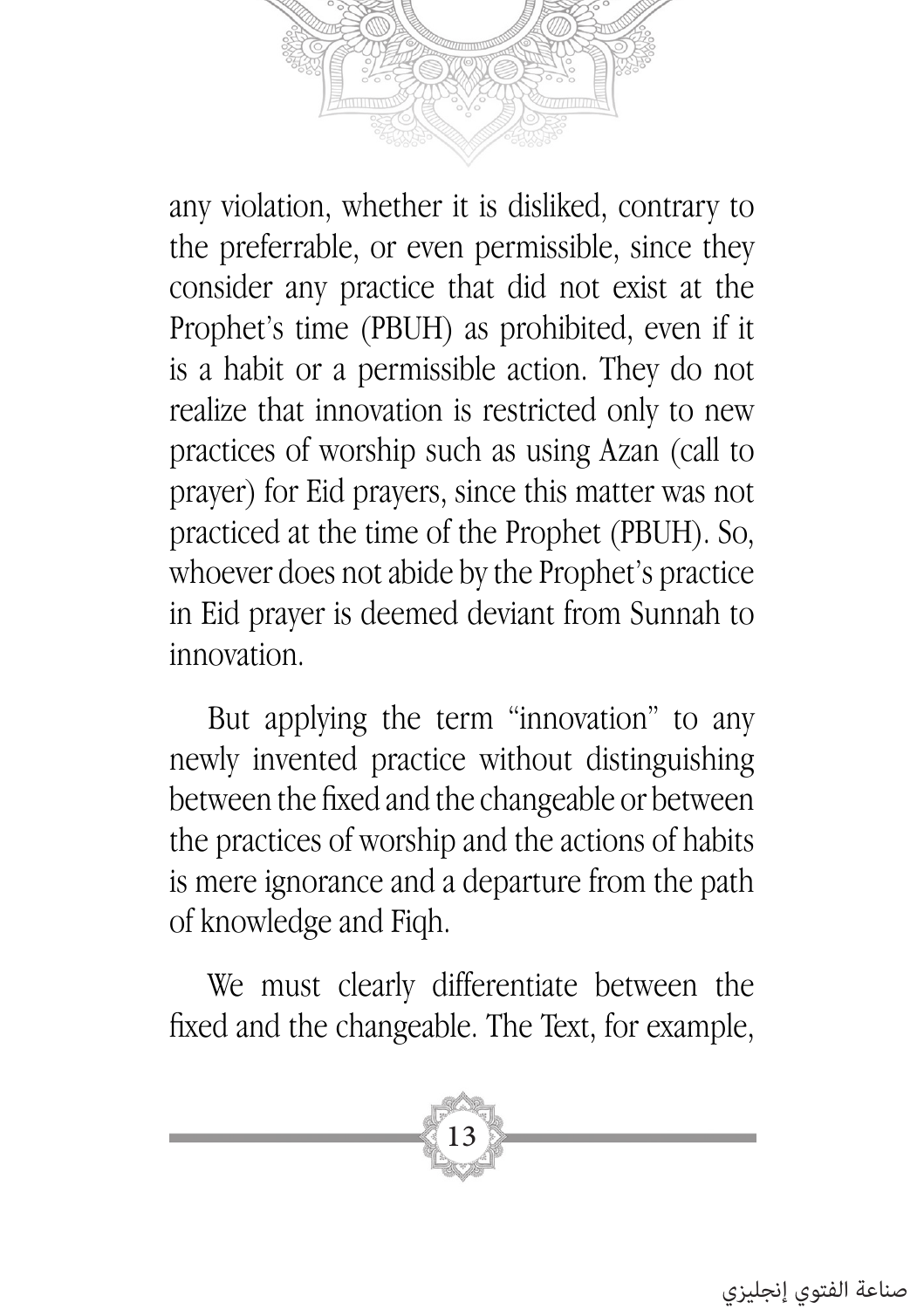

is fixed, but the explanations, footnotes, and commentaries written or said about the Text are subject to change. It is a grave mistake to replace one of them by the other, for placing the fixed in the place of the changeable demolishes the fixed and placing the changeable in the place of the fixed leads to nothing but stagnation, petrification, and drifting to the edge of abyss.

The acts of worship as a whole fall within the scope of the fixed and are closely related to the relationship holding between the servant and his Lord (SW). Therefore, the Islamic Shari'a has widely opened the doors of flexibility for dealing with the variables relating to people's dealing with each other in buying and selling, establishing a society, and choosing a system of governance, in a manner that achieves the considerable legitimate interest without neglecting the fixed rules, provided that the process of Ijtihad in these matters be carried out by the enlightened specialized scholars who are not isolated from their realities.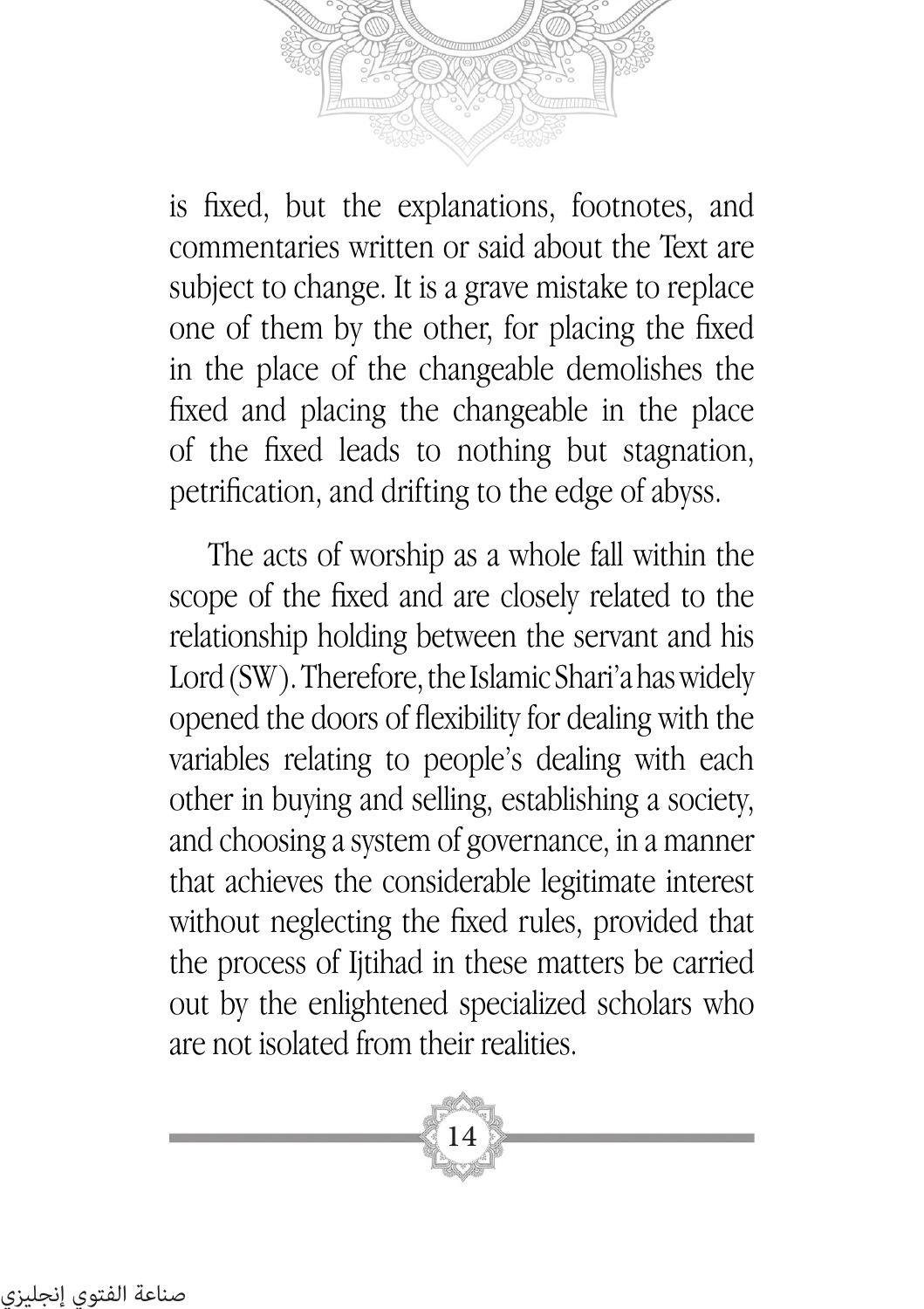

Th circumstances and the nature of time and place, habits, and customs of the people should be taken into consideration. Imam Al-Qarafi (may Allah's mercy be upon him) says: "Applying rulings that are set in terms of certain customs after these customs have changed is contrary to the consensus and reflects lack of knowledge about the religion…….moreover, if we go out from that country to another where different customs prevail, we must give them fatwas according to their customs, not the customs of the country in which we were before. Likewise, if someone comes to us from another country which customs differ from ours, we must give him fatwa according to his own customs.

Ibn Al-Qayyim (may Allah's mercy be upon him) says: "Whoever gives fatwa to the people based on what is written in books which contradict their manners, customs, habits, circumstances, then he himself has strayed and misled them".

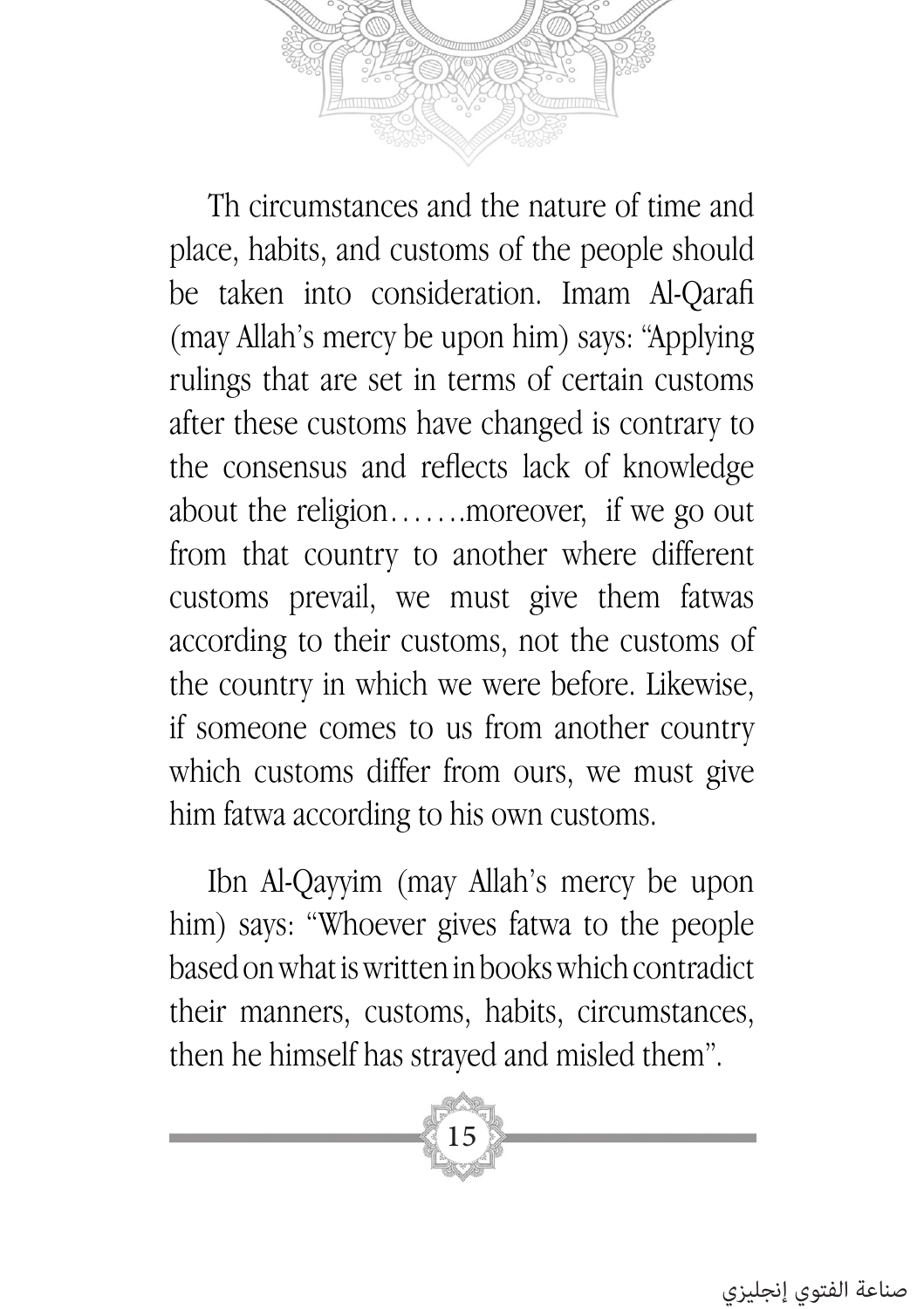

Ibn 'Abdin says: "Jurisprudential rulings are either based on a clear text or based on Ijtihad and opinion. And many of them are based on the customs prevailing at the time and place of issuing the fatwa, so, if the fatwa has been issued for a different place or time, it should change accordingly. Therefore, they included in the conditions of Ijtihad: "It is necessary to know the customs of the people", and this is why many rulings change according to the change of time and the change of customs.

We have to realize that the principle for judging matters, be they are customs or dealings, is permissibility, and that prohibition is based only on evidence. So, permissibility does not need evidence, as it is the original ruling, but prohibition needs evidence as it is the exception. Allah Almighty says: "(Prophet) say: "In all that has been revealed to me, I find nothing forbidden for people to eat, except for carrion, flowing blood, pig's meat – it is loathsome – or a sinful offering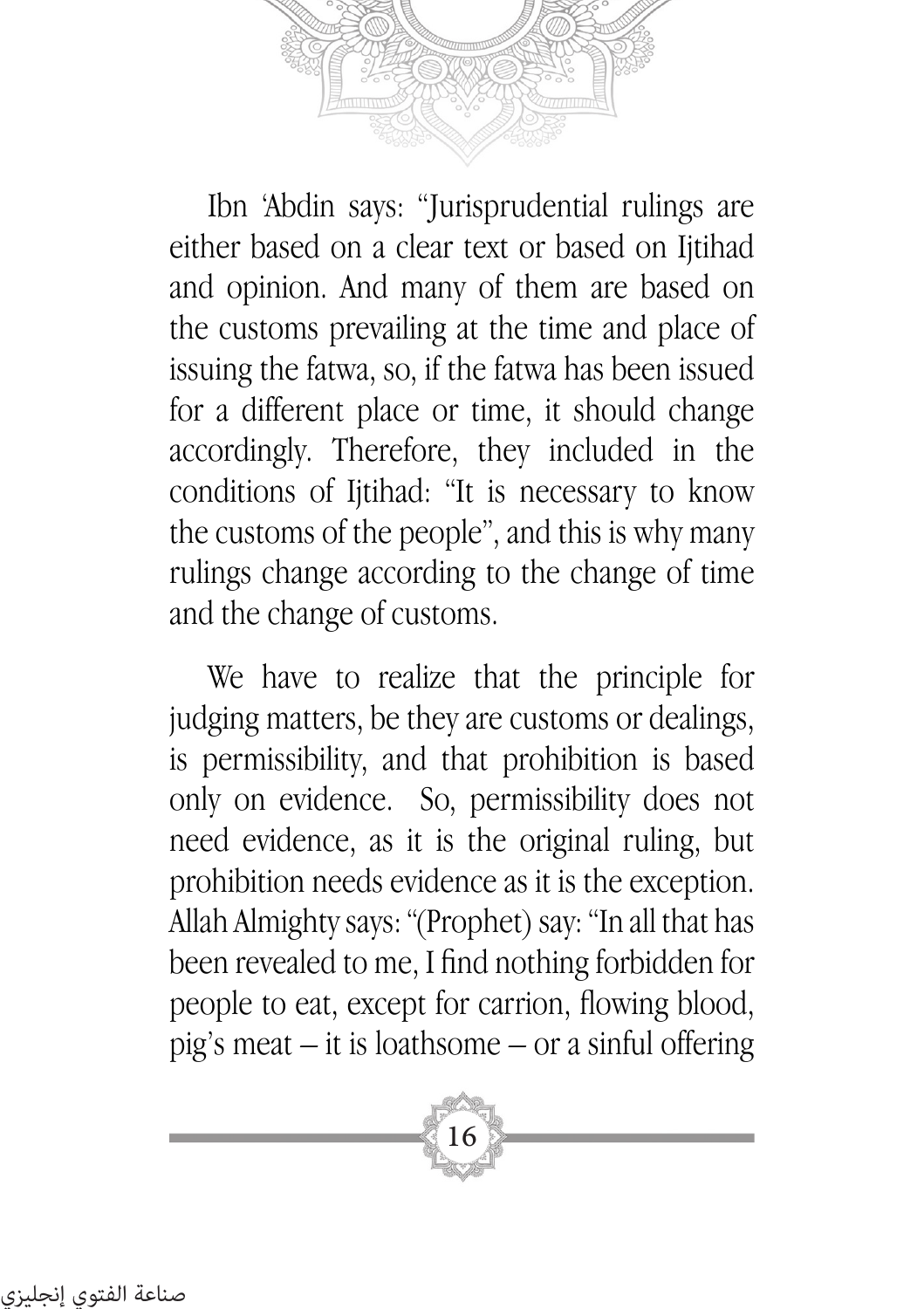over which any name other than Allah's has been invoked. But if someone is forced by hunger,

rather than desire or excess, then your Lord is most forgiving and most merciful" (6:145). Our Prophet (PBUH) says: "verily, Allah has enjoined obligations, so, do not neglect them, and He has set limits, so, do not transgress them, and overlooked many things out of His mercy without forgetting them, , so do not burden yourselves with, and accept them. (Al-Mu'jam As-Saghir, by At-Tabaraniy, No 1111). It is related to Salman (RA) that he said: The Messenger of Allah (PBUH) was asked about butter, cheese, and fur, and he said: "The allowed is what Allah Has allowed in His Book, and the prohibited is what Allah Has prohibited in His Book, and what He has overlooked is what He has tolerated" (Sunan At-Tirmidhiy, Book of dress, No. 1726).

And it is related to ibn 'Abbas that he said: "The people before Islam used to eat things and leave things out of their desire, so, Allah sent

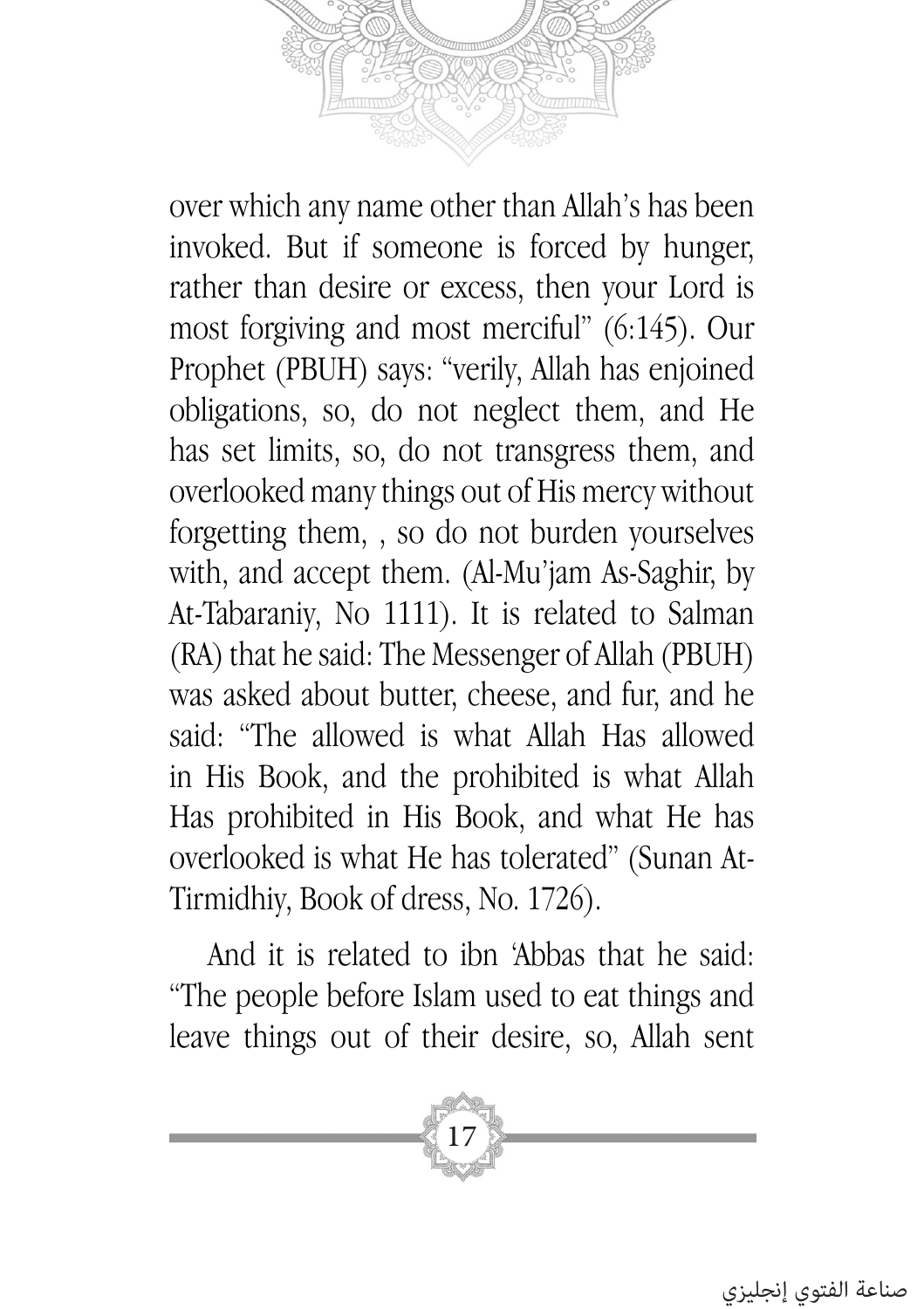

His Prophet (PBUH)and revealed His Book, and stated what is allowed, and what is prohibited. So, what is not overtly mentioned is tolerated", then he read Allah's saying: "(Prophet) say: ﴿**In all that has been revealed to me, I find nothing forbidden for people to eat, except for carrion, flowing blood, pig's meat – it is loathsome – or a sinful offering over which any name other than Allah's has been invoked. But if someone is forced by hunger, rather than desire or excess, then your Lord is most forgiving and most merciful**﴾ (6:145).

#### **I would like to stress some points:**

A There are two very serious matters that are harmful to rational religious discourse. The first is a disease that must be treated with knowledge. The second is a serious disease whose advocates must be exposed together with their agency and traders with religion who lie behind their misconceptions.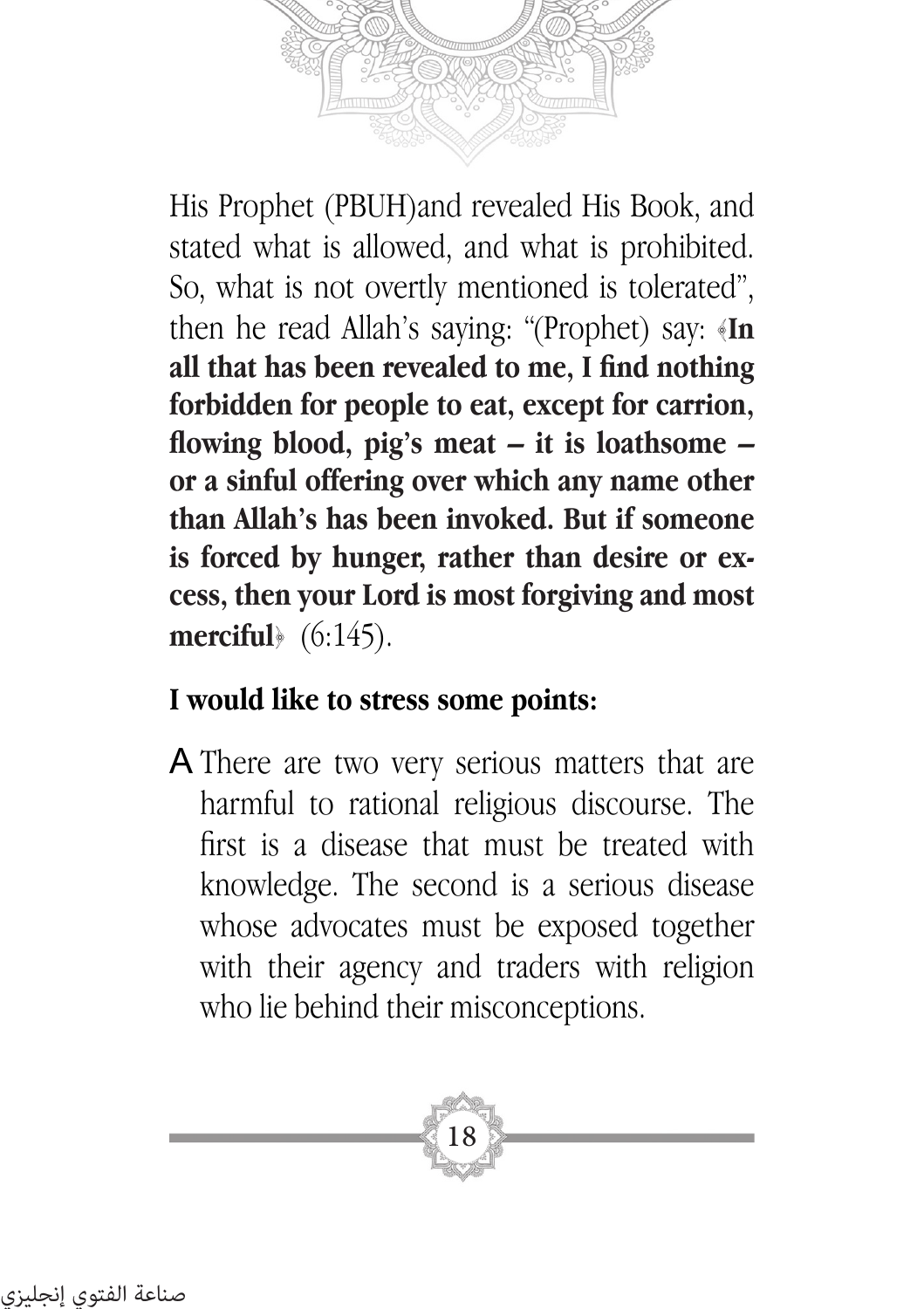

One of the most serious issues with which the people of evil have played is the "actions of the ruler", as they try to defame him either by fatwas or by trying to distort his behavior, even if he is as just as our master 'Umar ibn Al-Khattab (RA).

Our scholars have realized the difference between the prerogative of the ruler, and the prerogative of the scholar, and carefully differentiated between the Prophet's actions relating to his capacity as a Prophet, such as the faith, worship, values, and morals, and his actions relating to his capacity as a human being, since the Prophet (PBUH) was not only a Prophet or Messenger, but also a ruler, judge, and military commander. So, the matters on which the Prophet (PBUH) acted in his capacity as a ruler, military commander, or judge, no one is entitled to act according to them unless he is a ruler, military commander, or a judge. Among the things upon which the Prophet (PBUH) acted in his capacity as both a Messenger and a ruler

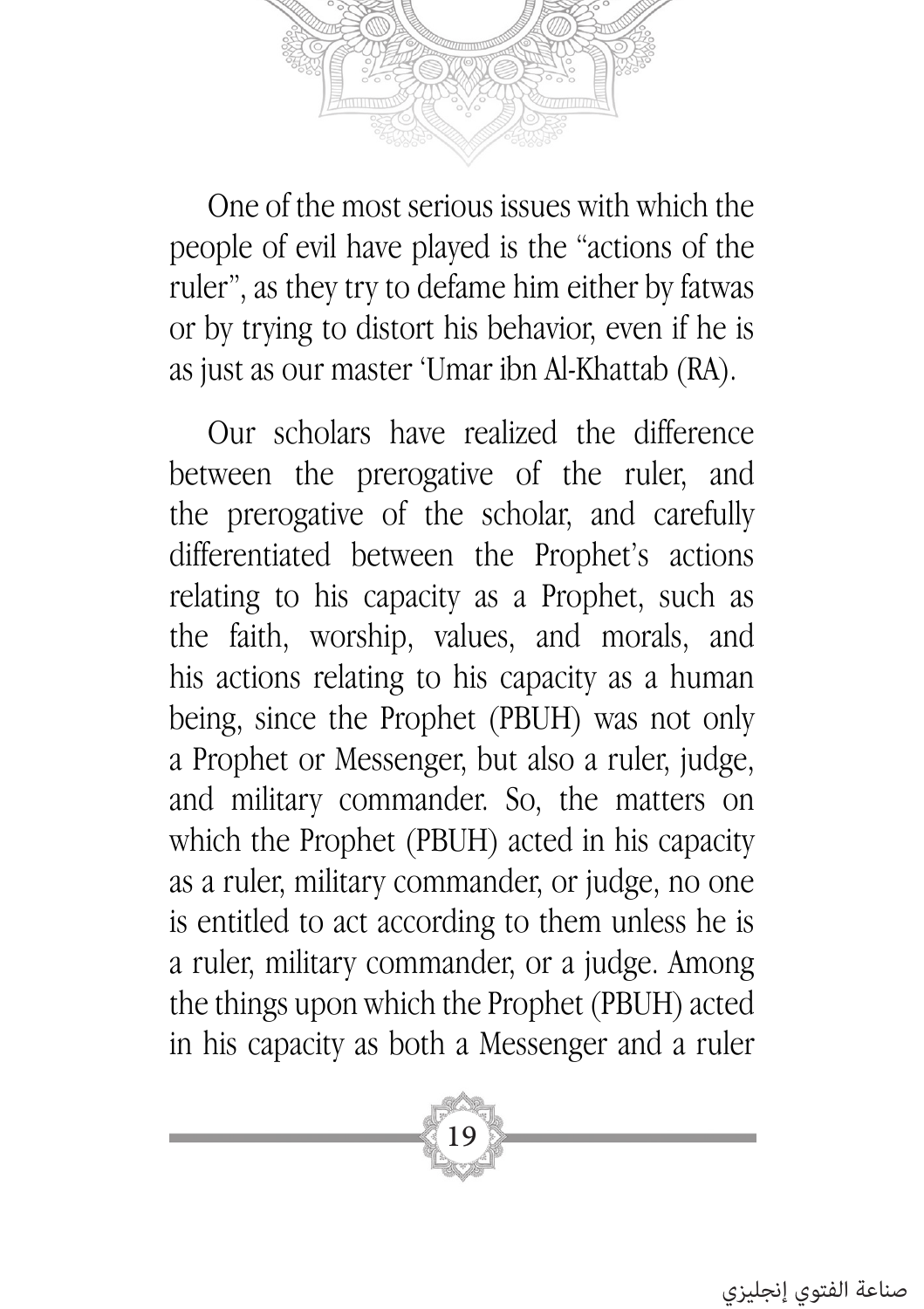

is his saying: "Whoever revived a dead land, he owns it". Imam Abu-Hanifah (may Allah's mercy be upon him) says explaining this Hadith: The Prophet (PBUH) acted on this matter in his capacity as a ruler, so, it is not permissible for anyone to revive a land without the permission of the ruler, because it grants ownership which is not permissible without the permission of the ruler, so is the revival".

So, no one is entitled to put his hand on a piece of land and says it is mine because I revived it according to the Prophet's Hadith, so, we say to him that the Prophet (PBUH) said that in his capacity as a ruler, so no one is entitled to grant this right but a ruler, because this matter relates to the public right, or the public domain, otherwise things would turn into chaos and open unlockable doors of strife and assault on the public domain, and perhaps wars and fighting between people. Here we must adhere to what is regulated by constitutions and laws that control the affairs of the country and people.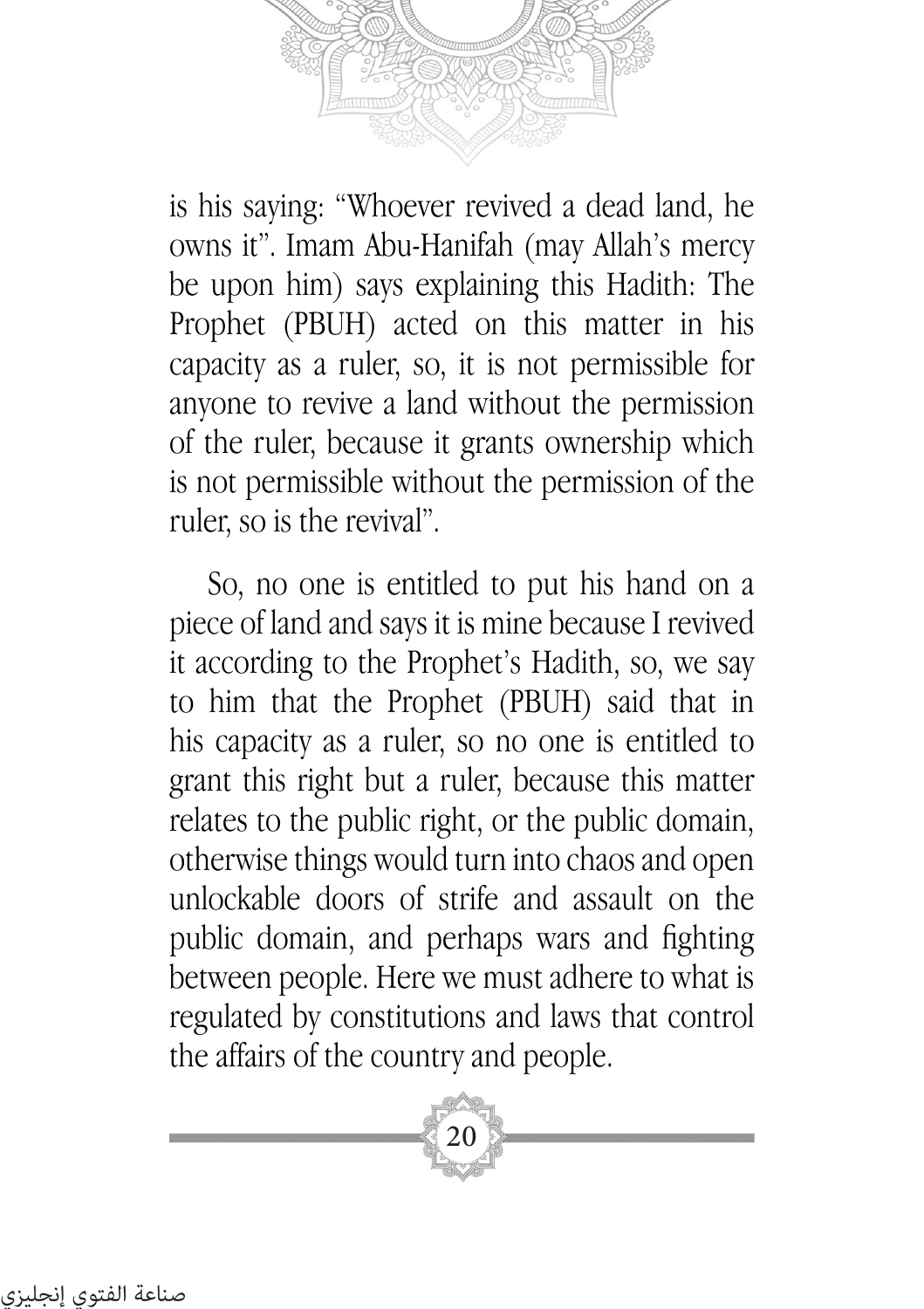

Among the most important issues that are decided by the ruler's opinion, not the judge's or the scholar's or anyone other than the ruler is the issue of declaring the states of war and peace which is expressed in the books of jurisprudence by the term "Jihad" meaning fighting for defending the homelands. So, it is not up to any individual, party, group, sect, or tribe to announce Jihad, as it is the absolute right of the one entrusted by the constitution, whether it is the president, the national security council, or the president after taking the parliament's opinion. The important thing is that the issue of declaring a state of war is not in the hands of individuals or groups, but rather it is one of the unchallengeable responsibilities of the ruler, otherwise, the matter becomes a chaos not a state.

B In fact, using the word "scholar" to describe a person who did not acquire the basics of knowledge and did not possess its tools is a grave danger which may amount to a felony

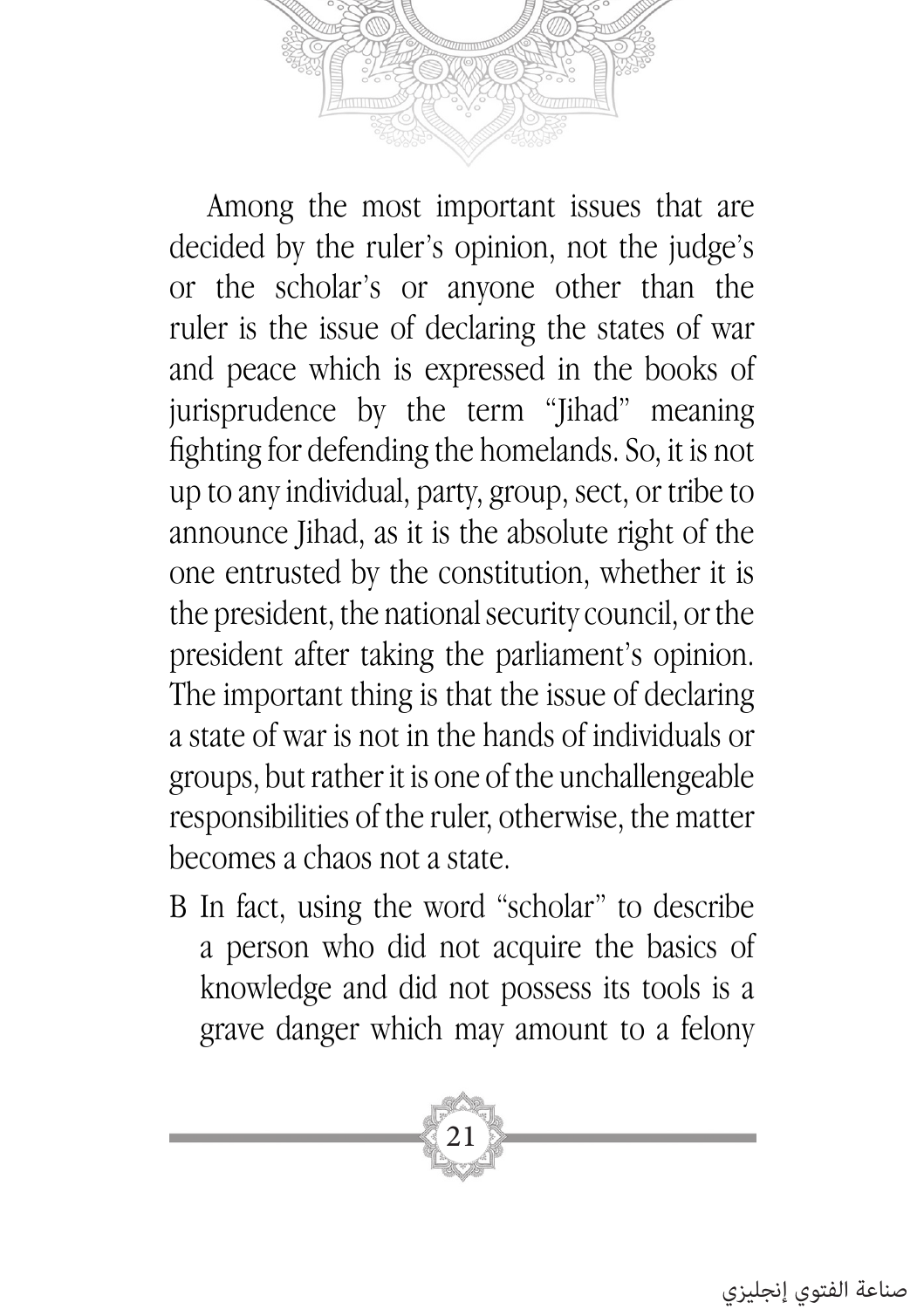against knowledge. The scholar is a scholar, the jurist is a jurist, the historian is a historian, and the genealogist is a genealogist. Throughout our long history, groups of preachers, weeping preachers, storytellers, narrators, vocalists, and readers have appeared. However, their eras were characterized by the fact that the scholar remained a scholar, the jurist a jurist, the preacher a preacher, the reader a reader, the writer a writer, and the vocalist a vocalist. None of them assumed the personality of the others, nor did he try to usurp his role, and the people appreciated this. Each of them sought to follow whom he loved, so, whoever sought knowledge resorted to the meetings of scholars, and whoever sought preaching followed the preachers, and whoever was enthralled by vocalists joined the vocalists' circles.

C The basic principle in Islam is peace and peaceful coexistence among human beings.

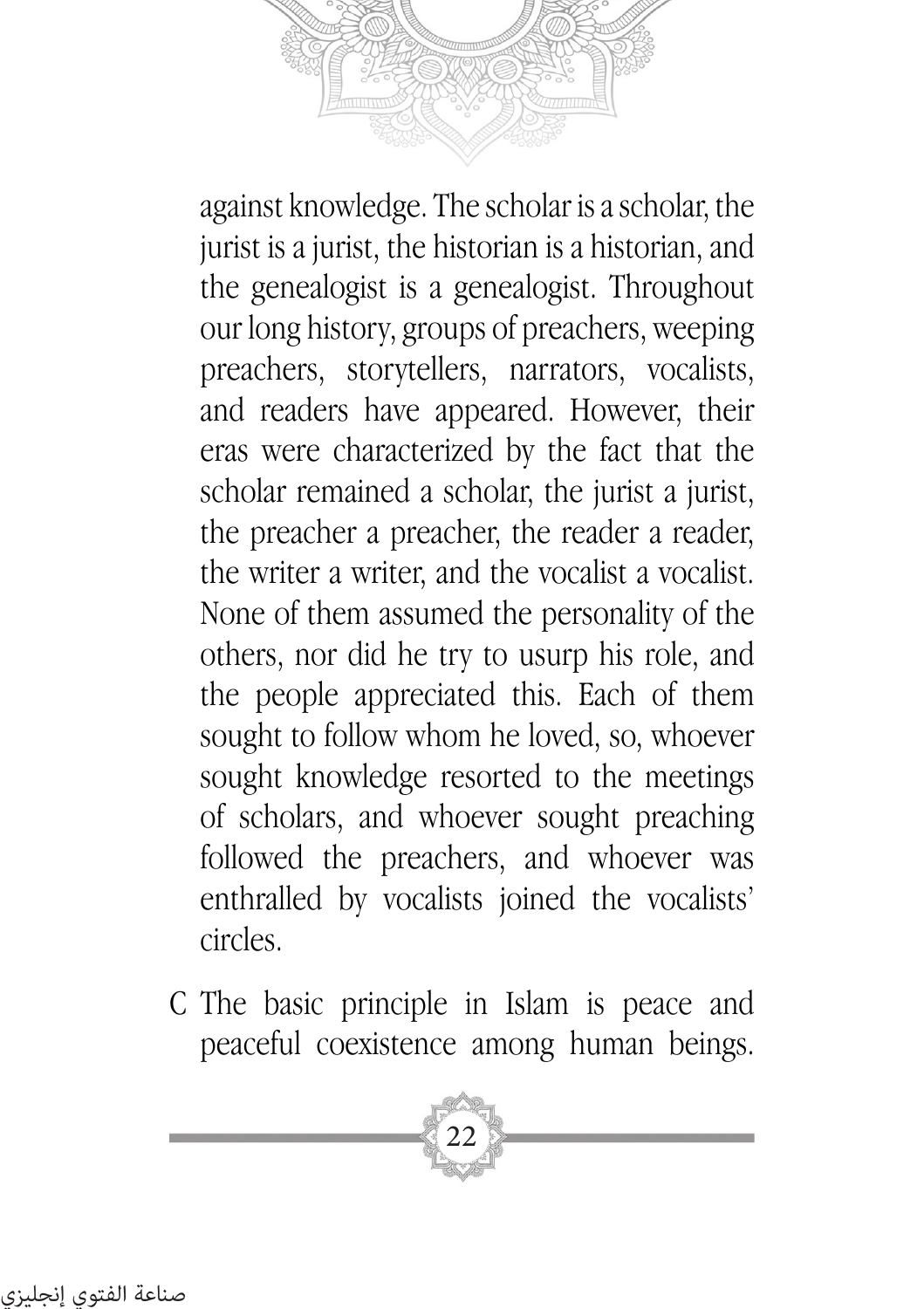

There is no compulsion in religion, and there is no killing based on belief. There is no discrimination between the people of the same country based on religion, color, race, language, or tribalism, rather, it is a matter of rights and duties according to the stipulations of the Madinah Document that laid the foundations of coexistence among all the people of Madinah, upon its inhabitant (Prophet Muhammad) the best prayers and blessings. Allah Almighty says: ﴿**There is no compulsion in religion, true guidance has become distinct from error**﴾ (2:256), and says: ﴿**Had your Lord willed, all the people on earth would have believed. So, can you (Prophet) compel people to believe?**﴾ (10:99), and says: ﴿**If they still turn away, (remember that) We have not sent you (Prophet) to be their guardian; your only duty is to deliver the message**﴾ (42:48), that is, the task of the scholars and jurists is to convey the message, but guidance comes from Allah alone.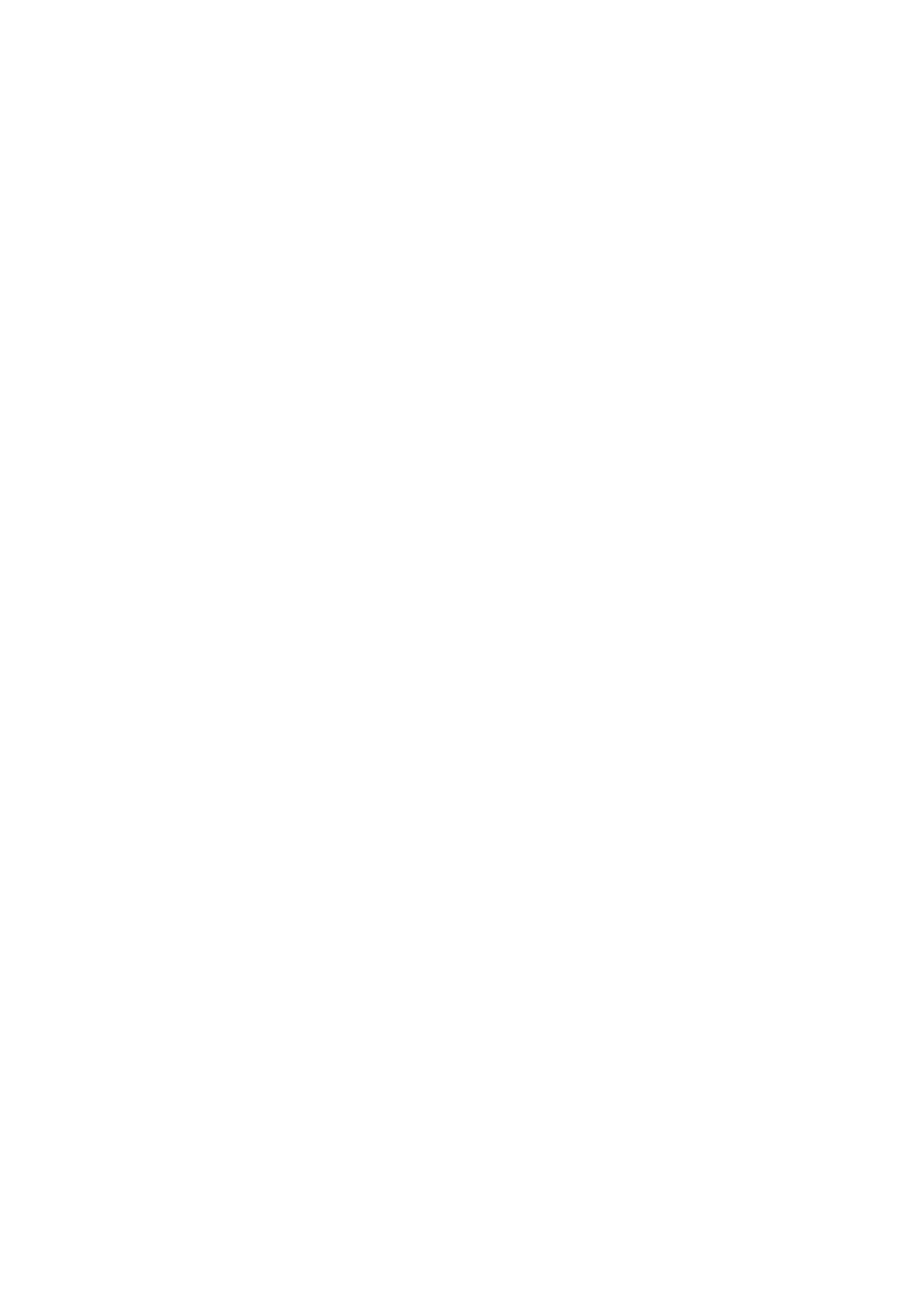

# **The legality of Fatwa**

By:

**Prof. Dr. Muhammad 'Abdus-Sattar Al-Jibaliy**

Head of the Department of Fiqh Faculty of Higher Studies

Al-Azhar University

#### **The first topic:**

# **The lexical and terminological meaning of Fatwa and Issuing Fatwa:**

First: The lexical meaning: a Ifta' is the infinitive form of the verb 'afta', and 'fta' means to issue a fatwa. It is mentioned in the dictionary of Lisan Al- 'Arab that the word Ifta' is used interchangeably with the word fatwa, and that fatwa means "to give legal rulings on matters of Shari'a", or "to make clear the ruling for a problem which faces the people".

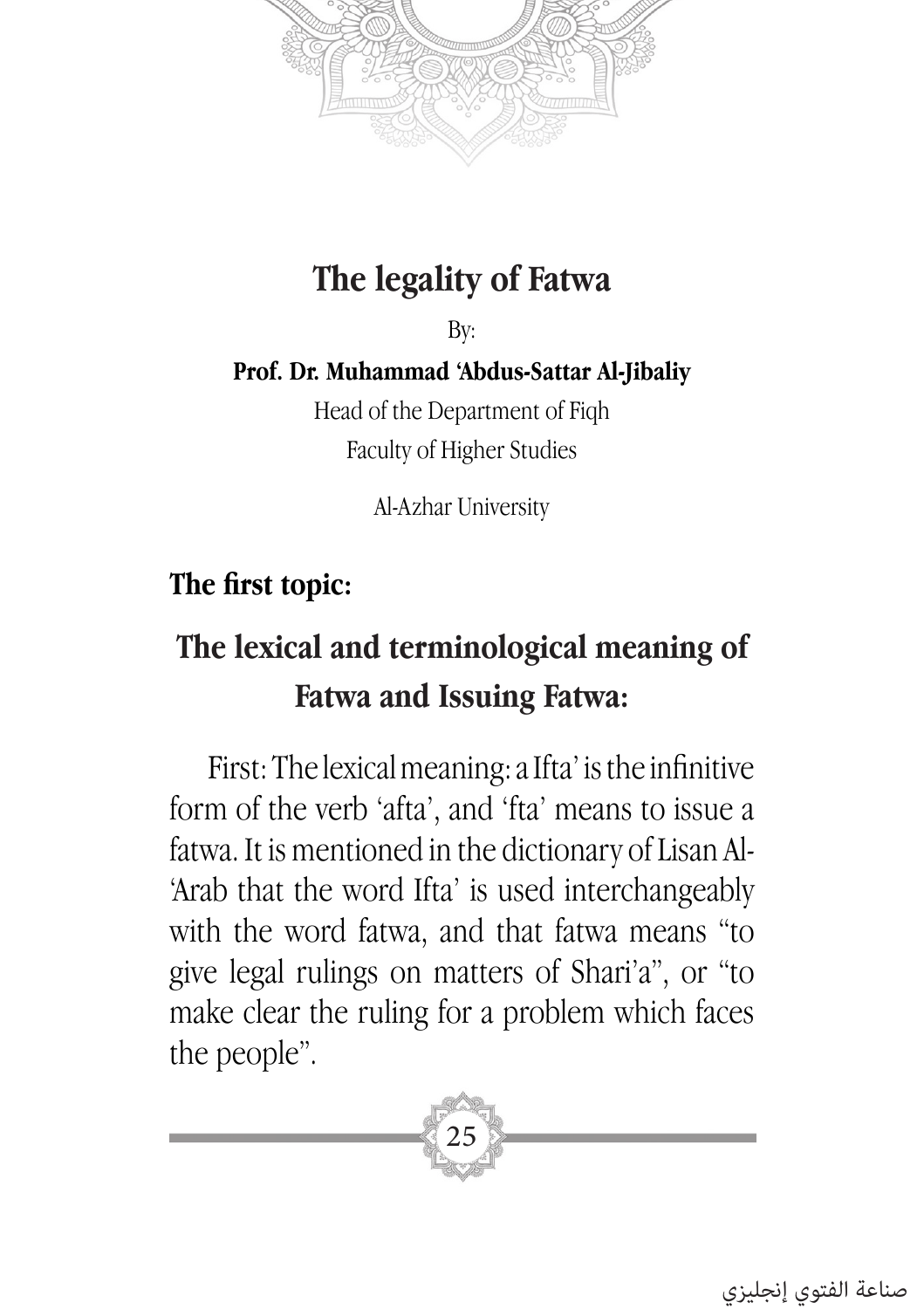

### **Second: The terminological meaning of fatwa and Issuing fatwa:**

Some jurists in the past and present tend to use both terms as synonyms, since they see no difference between them, such as Al-Kamal ibn Al-Humam from the old jurists, and Ahmad Taha Rayyan from the contemporary jurists.

There are many definitions of fatwa mentioned in the books of Fiqh, and our chosen definition is: "Issuing an optional ruling relating to matters of Shari'a based on evidence to whomever asked for it".

#### **The second topic:**

### **The meaning of Mufti and fatwa seeker:**

The Mufti is the legal jurist, who is able to extract legal rulings from the Qur'an, Sunnah, Consensus, and analogy. Ash-Shawkani said: "The Mufti is the one who applies Ijtihad for extracting a legal ruling", and At-Tahanawi said: "The Mufti is the jurist (specialist in Fiqh)".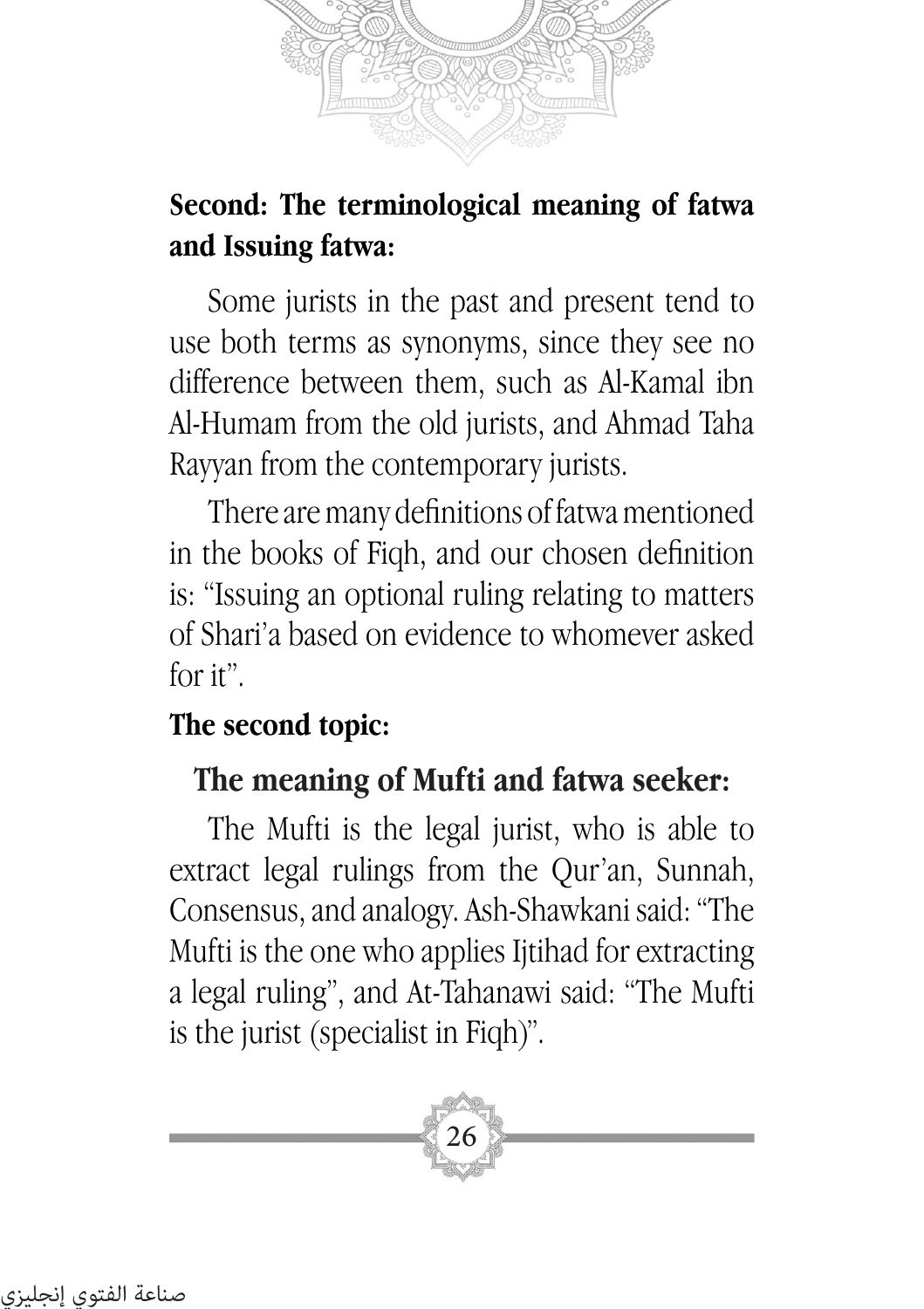

On the other hand, the fatwa seeker is whoever asks a jurist for providing him with legal knowledge or an answer to a legal question.

#### **The third topic:**

## **The danger of daring to give fatwa:**

There is no doubt that issuing fatwas relating to Allah's religion is of great danger, great impact, and great merit. Due to its great danger many of the Salaf (the Companions and the generation close to them) refrained from giving it. Examples of which are the following:

It was narrated on the authority of Ibn Al-Munkadir that he said: "The scholar is between Allah and His creation, so, let him see the manner with which he enters between them"

It was narrated on the authority of Abdurrahman ibn Abi-Layla that he said: "I met one hundred and twenty of the Ansar companions

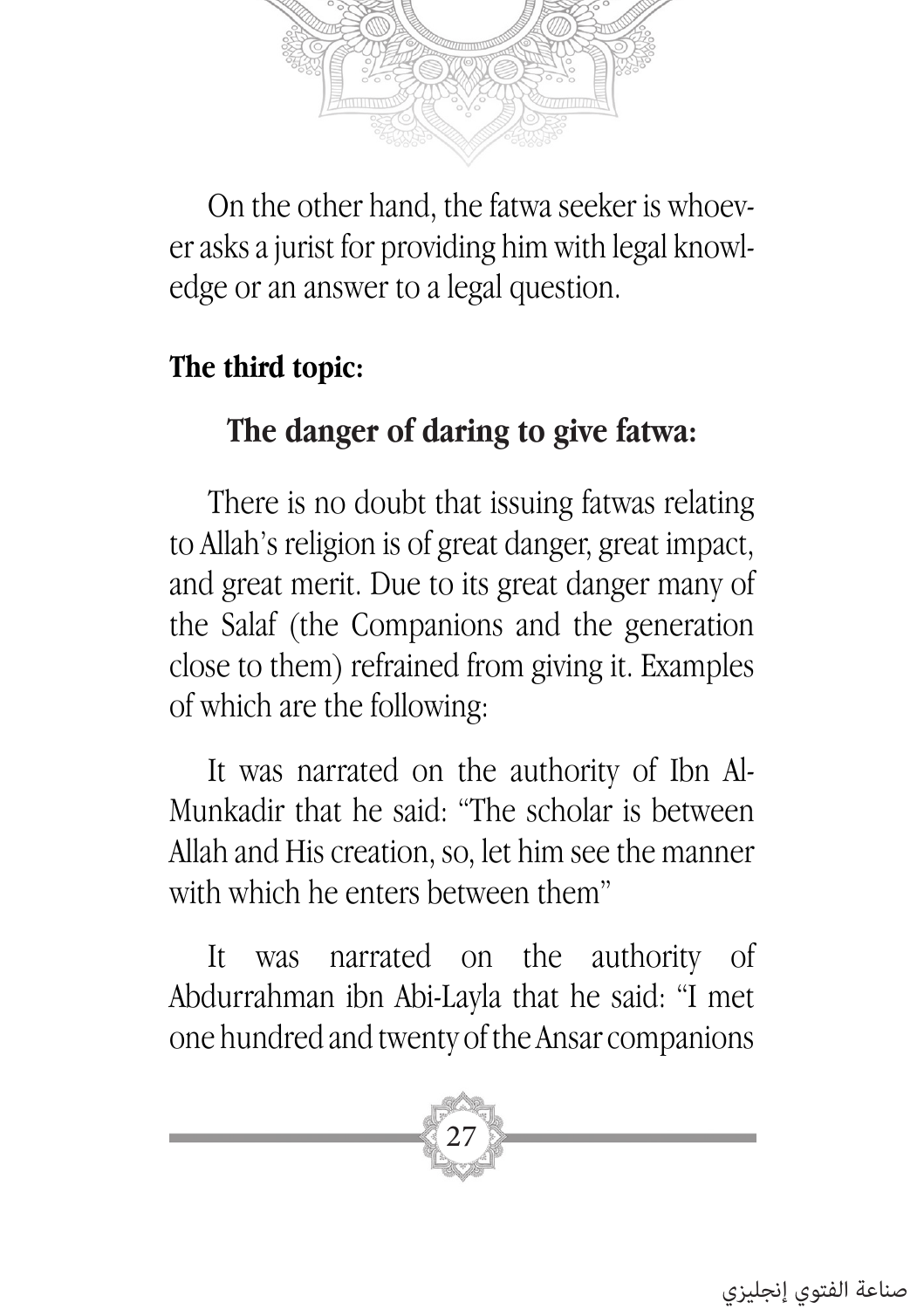

of the Prophet (PBUH), when any of them was asked a legal question, he refers it to another companion, and this refers it to another, until it goes back to the first".

It was narrated on the authority of Ibn 'Abbas (may Allah be pleased with him) that he said: "He who gives fatwa on everything he was asked is insane".

It was narrated on the authority of Ash-Shafi'iy that when he was asked why he didn't answer a question, he said: "Until I know which is better, to answer or to keep silent".

It was narrated about Imam Malik that he sometimes was asked more than fifty questions and didn't answer any of them and used to say: "Whoever answers a question must expose himself to Heaven and Hell before answering it, and see how his salvation would be, then answer".

And Abu-Hanifah said: Were it not for the fear from Allah Almighty that knowledge would be lost, I would not have issued a fatwa; the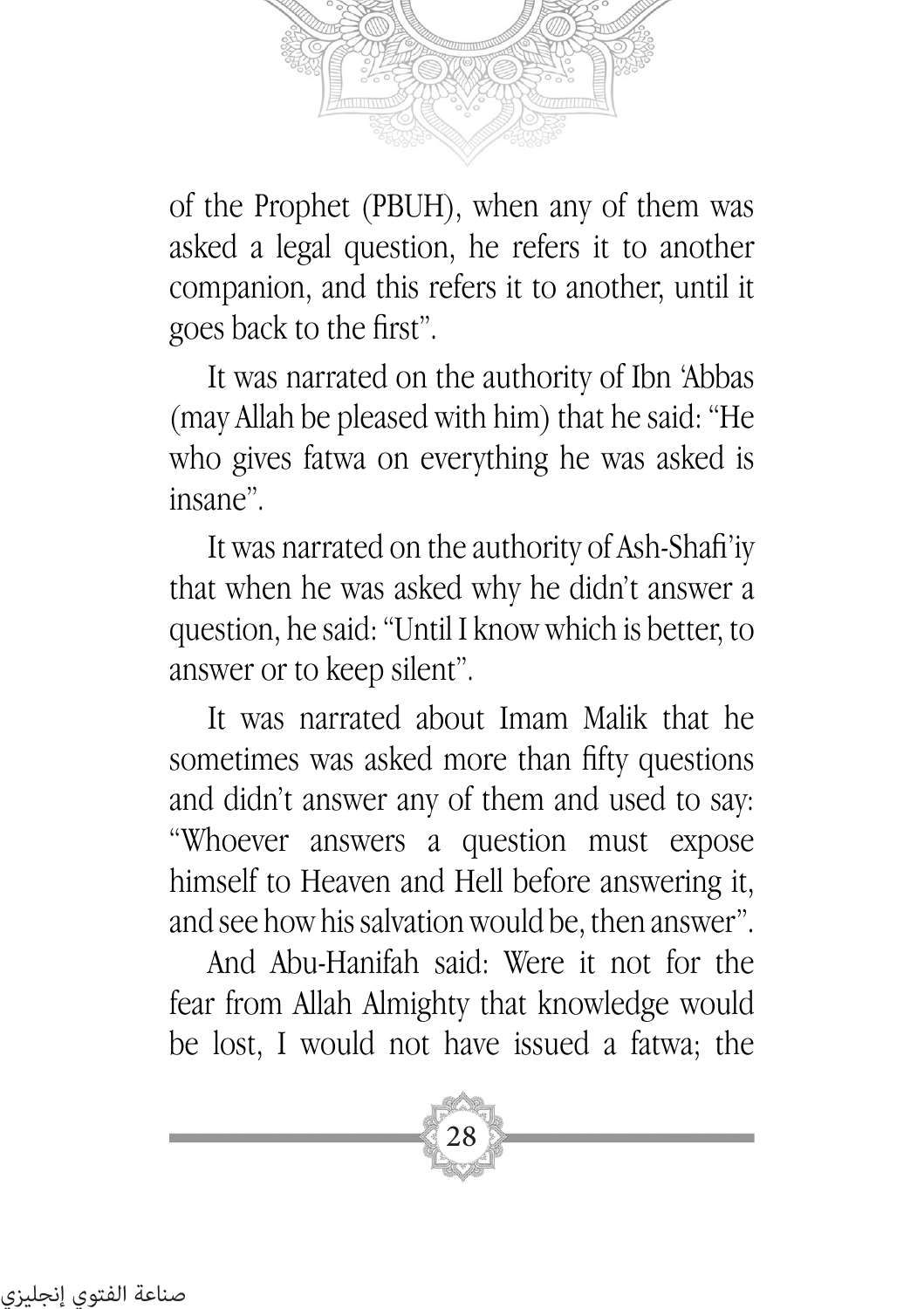

questioners would be blessed, and the burden would be on me".

The danger of daring to give fatwa is evident in the Hadith narrated on the authority of Abu-Hurairah (may Allah be pleased with him) that he said: Allah's Messenger (PBUH) said: "Whoever relates to me what I didn't say, let him occupy a house in Hell". So, if he does not know the right answer to the question being asked, it is not permissible for him to give a fatwa, so, if he gave fatwa, he would be subjected to Allah's punishment. This is explained by Allah's saying: ﴿**People, eat what is good and lawful from the earth, and do not follow Satan's footsteps, for he is your sworn enemy \* He always commands you to do what is evil and indecent, and to say things about Allah that you do not really know**﴾ (2:168-169), and the Prophet's saying: "He who was given a fatwa by someone who is lacking knowledge, his sin is on the one who gave fatwa".

Whoever gives a fatwa contrary to what he knows, then he is a deliberate liar against Allah;

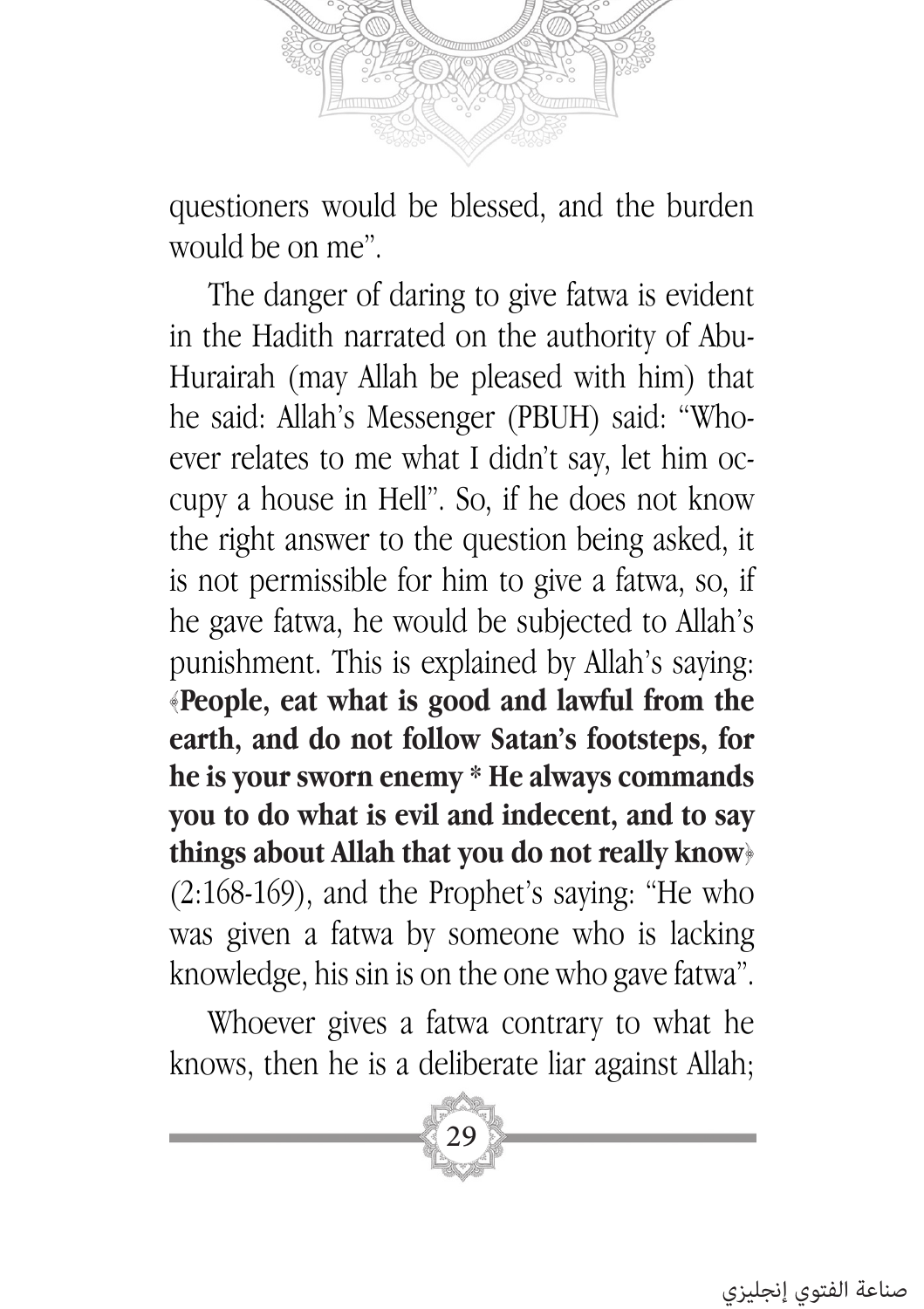no one is more unjust than the one who lied about Allah and His religion. On the other hand, if he gave fatwa about something he does not know, then he mistakenly lied about Allah, Allah Almighty said: ﴿**On the Day of resurrection, you (Prophet) will see those who told lies against Allah, their faces darkened**﴾ (39:60).

But if the truth is clear and there is no doubt about it and the evidence is clear to the Mufti, then he should respond, as it contributes to clarifying and enhancing the truth. This may occur in two cases:

**The first:** When the issue asked about is stated in the Qur'an or Sunnah, or has the consensus of the jurists, or can be judged by a clear analogy.

**The second**: When it lacks all of this, and the scholars have differed on it, but there is a clearly preponderant opinion on it.

The Mufti should refrain from answering if he does not know the right answer, as this is the right thing to do, and it is better for him to know his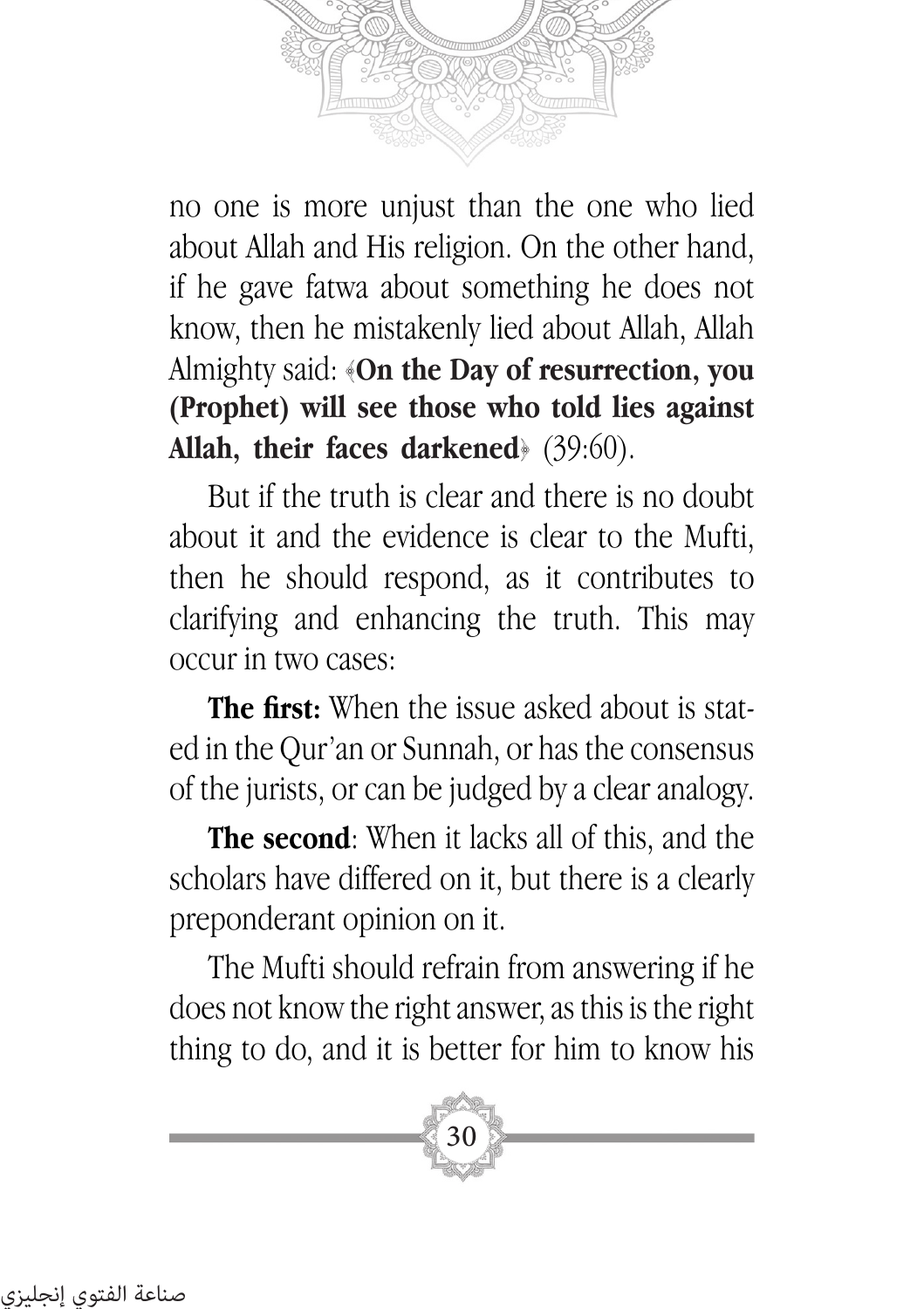

limits in order to motivate himself learn more so that he may save himself from fatal consequences.

### **The fourth topic:**

## **The evidence for the legality of fatwa,**

# **and the ruling on addressing the position of fatwa**

**First:** The evidence of the legality of fatwa:

The texts of the Qur'an and Sunnah agreed on the legality of fatwa, for example:

#### **1. From the Ever-Glorious Qur'an:**

Allah's Almighty saying: ﴿**From each community, a group should go out, so that they can teach their people when they return and so that they can guard themselves against evil**﴾ (9:122). That is, if it was difficult for all the people to go out, and there was no benefit in it, then a little group of each community should go out

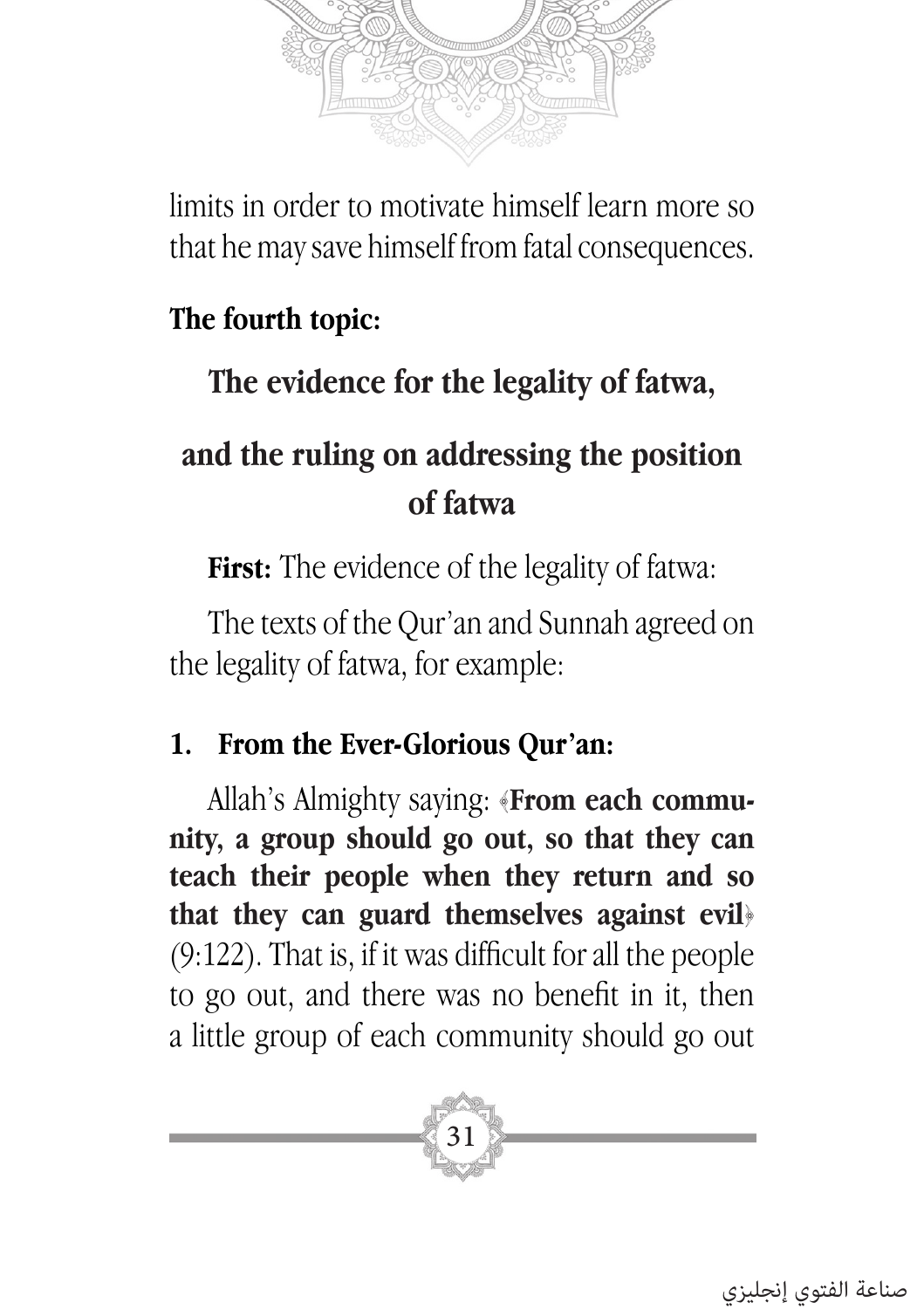to learn and to be jurists in order that they can guide people to the right path when they return to them so that they may be mindful of Allah by carrying out His commands and abiding by His admonishments. This Verse shows the legality of fatwa.

Allah's saying: ﴿**You (people) can ask those who have knowledge, if you do not know**﴾ (16:43). Allah has commanded His servants to ask about the legal rulings they did not know in order to implement them, for knowledge is a condition for correct actions, and the commandment here denotes obligation, and since the rule is: Whatever the obligation is incomplete without it, is an obligation, then the question is a duty, and the answer is also a duty on those who know the ruling. Hence, it is clear that fatwa is obligatory on the scholar as long as he has the certain knowledge for answering it.

Allah's saying: ﴿**As for those who hide the proofs and guidance We sent down after We have made them clear to people in the Scrip-**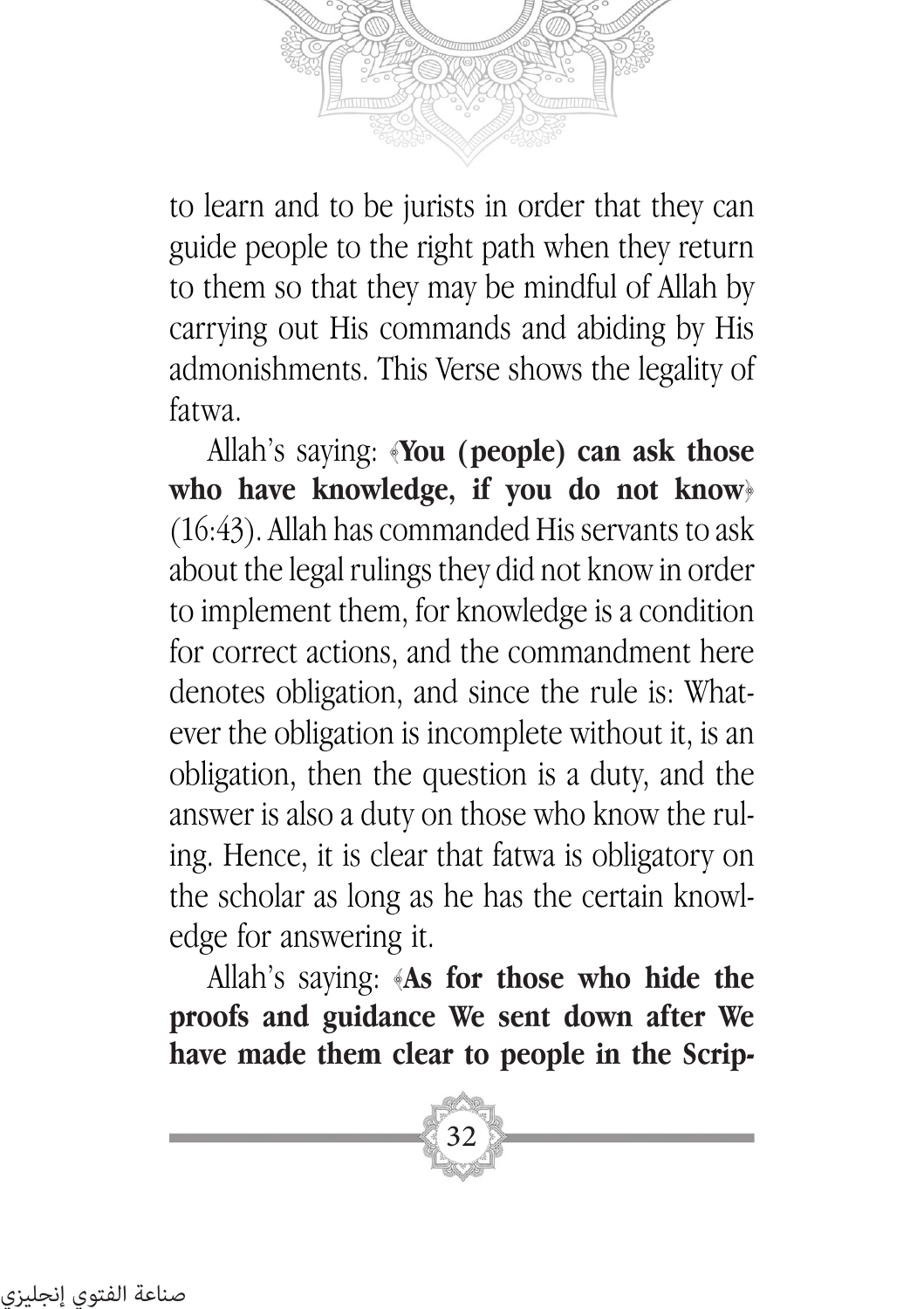

**ture, Allah rejects them, and so do others**﴾. (2:159). Allah Almighty tells us in this Verse that who hides the proofs and guidance He sent down, Allah rejects him, and this includes whoever hid the truth. The scholars deducted from this Verse that conveying the message and clarifying it is an obligation.

#### **2. From the Honorable Sunnah:**

Our Prophet's Sunnah has threatened whoever gives a fatwa without knowledge. On the authority of Abu-Hurairah that the Prophet (PBUH) said: ""He who was given a fatwa by someone who is lacking knowledge, his sin is on the one who gave him the fatwa".

The Sunnah also contained many Hadiths that indicate the legality of fatwa, among them:

On the authority of 'Abdullah ibn 'Umar that Allah's Messenger said: "Convey – on behalf of me – even one Verse and tell others the stories of

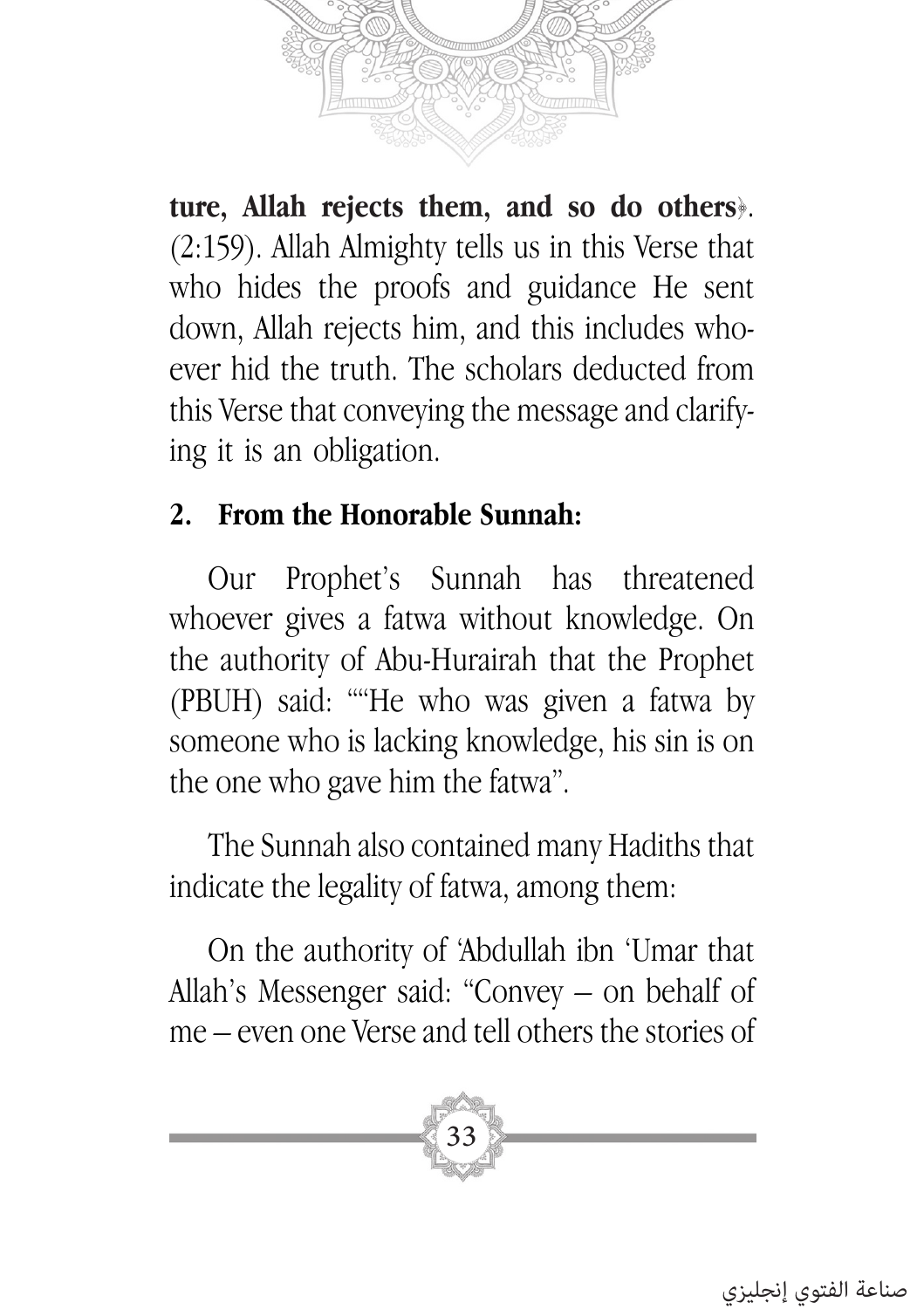the Children of Israel as there is nothing wrong with it, and whoever intentionally relates lies to me, let him occupy his seat in the Fire". In this Hadith, the Prophet (PBUH) commands his nation to convey what they retained of the Qur'an and Sunnah. This means that any knowledgeable person must teach the others the knowledge of the Qur'an and Sunnah that he knows, as they are the main source of Islamic legislation.

On the authority of Abu-Hurairah that Allah's Messenger said: "Whoever was asked about knowledge, and he hid it, Allah will bridle him with a bridle of fire on the Day of Resurrection". This Hadith denotes that conveying the knowledge of religion is obligatory.

### **Second: The ruling on assuming the position of fatwa:**

Imam Malik said: A scholar should not issue fatwa until the people see him qualified for it, and said: A man should not see himself qualified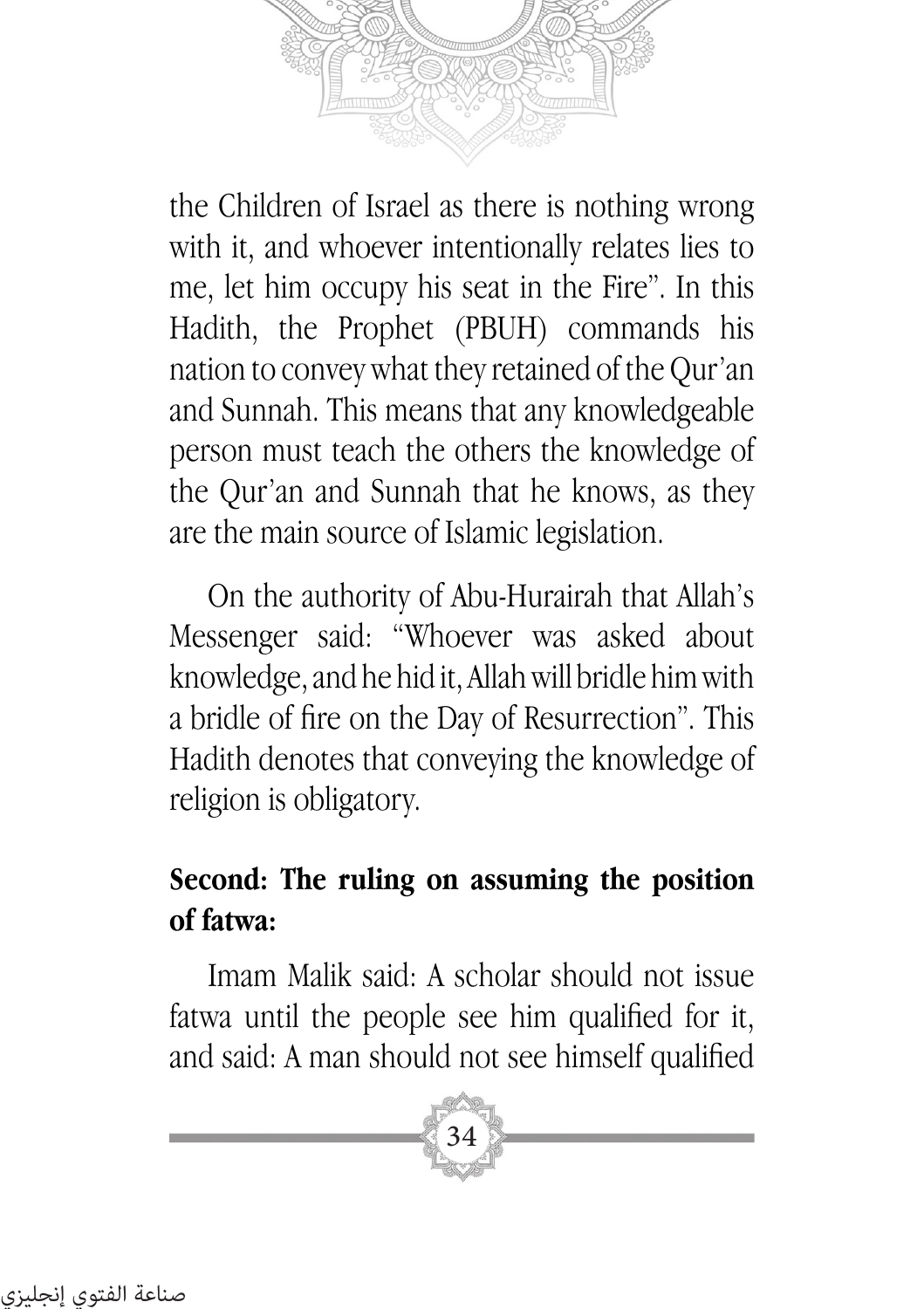for anything until he asks a more knowledgeable person than him. Therefore, the knowledgeable scholars see that assuming the position of fatwa by an unqualified person is an unprecedented mistake and considered it as a malicious act in this world and in the hereafter. And since the Mufti does not reach this rank and this capacity until he acquires a considerable degree of Sharia knowledge that enables him to derive legal rulings, then, it should be noted that this knowledge can only be attained by the one who devotes himself to learning and does his best and spends most of his time seeking knowledge with intelligence and acumen. But since this is not possible for every competent Muslim, acquiring Sharia knowledge and seeking it was one of the collective obligations so that there would be in the nation someone who communicates Allah's Law to His servants, otherwise, everyone would be sin-

ning. This is indicated in Allah's saying: ﴿**It is not right for all the believers to go out together: from each community, a group should go out,** 

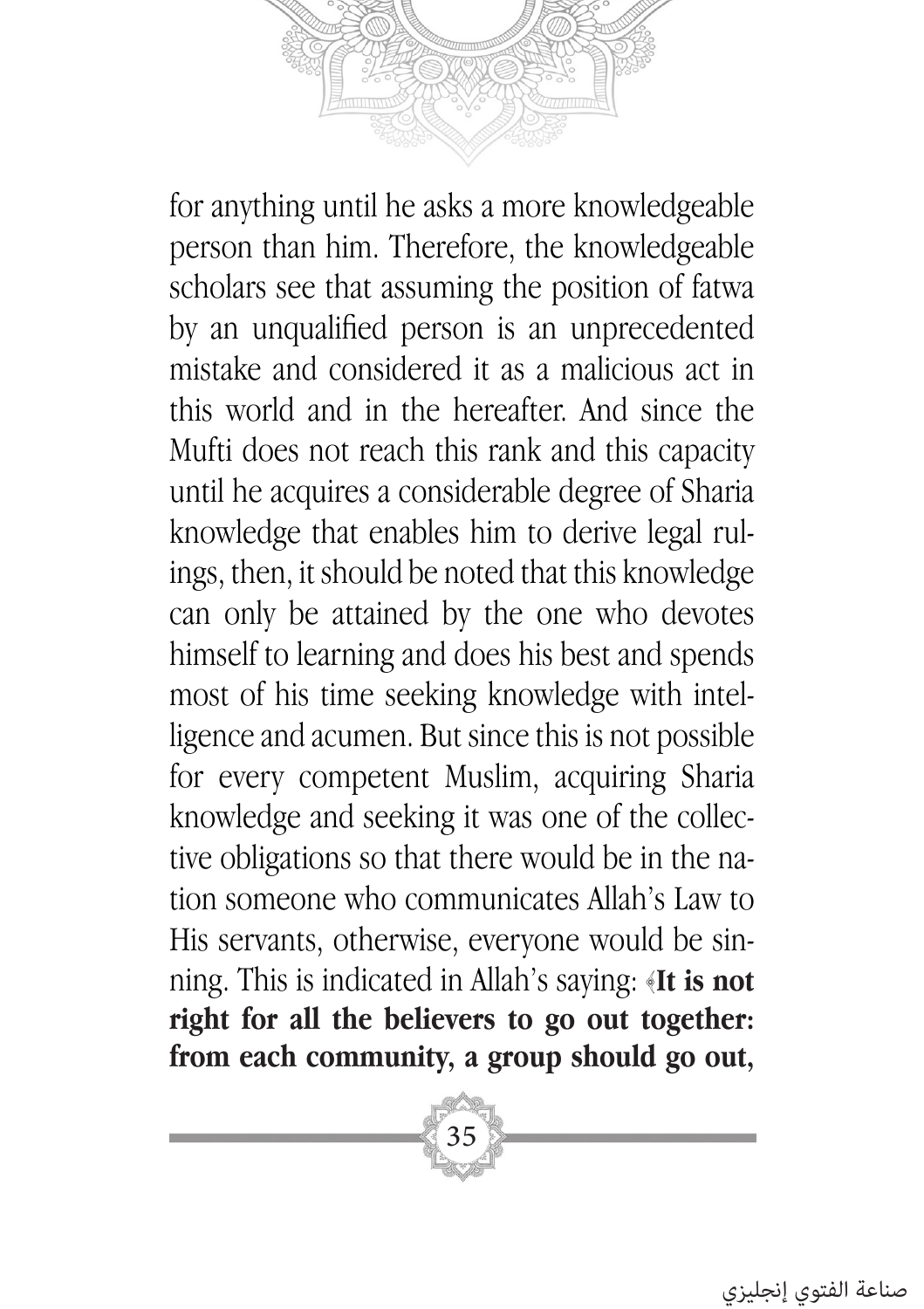

**so that they can teach their people when they return and so that they can guard themselves against evil**﴾ (9:122).

The fatwa has not been one of the individual obligations because it requires the acquisition of a good number of disciplines. So, if it were enjoined on every Muslim, it would have led to the disruption of the people's business and interests due to their devotion to acquiring a particular knowledge and would distract them from other useful sciences.

Contemplating the books of 'Usul (principles of religion) that singled out chapters on fatwa, leads us to realize that the fatwa has the following five legal ruling:

Permissibility: It was proven on the authority of the Companions (may Allah be pleased with them) that they used to give fatwas to the people, and so were the followers, and those who came after them. Allah Almighty said: ﴿**You (people)**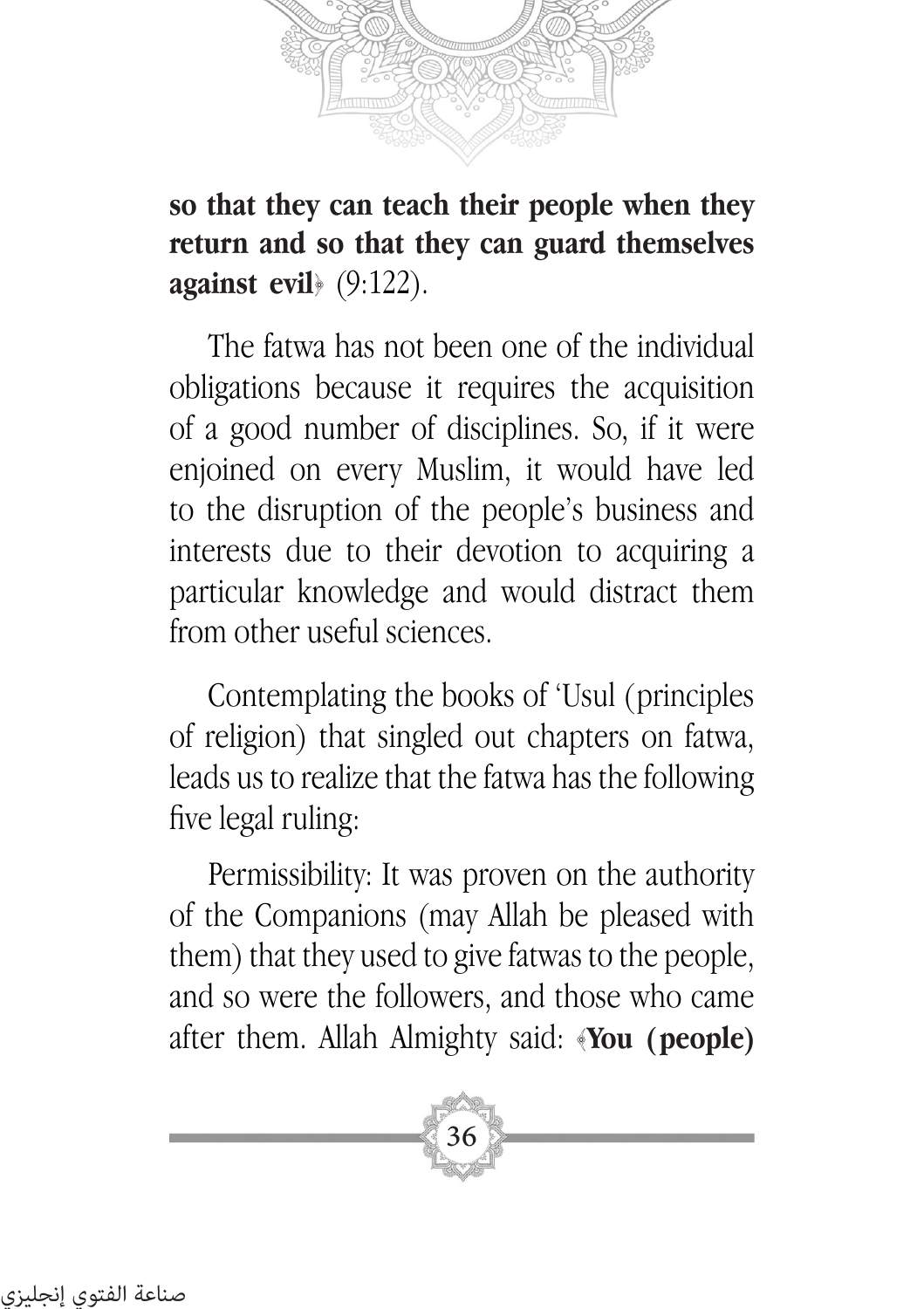

**can ask those who have knowledge, if you do not know**﴾ (16:43).

Obligation: This occurs if the Mufti is qualified to issue fatwas, and the people needed it, and there is no Mufti other than him, then, he is obligated to give fatwa, as Allah Almighty says: ﴿**As for those who hide the proofs and guidance We sent down after We have made them clear to people in the Scripture, Allah rejects them, and so do others**.﴾ (2:159). And Allah's Messenger said: "Whoever was asked about knowledge, and he hid it, Allah will bridle him with a bridle of fire on the Day of Resurrection".

 Preference: This occurs if the Mufti is qualified for fatwa, and there are other Muftis besides him, and there is no need for fatwa.

Prohibition: If the Mufti does not know the ruling, so that he may not be included in Allah's saying: ﴿**Say (Prophet), 'My Lord only forbids disgraceful deeds– whether they be open or hidden – and sin, and unjustified aggression,** 

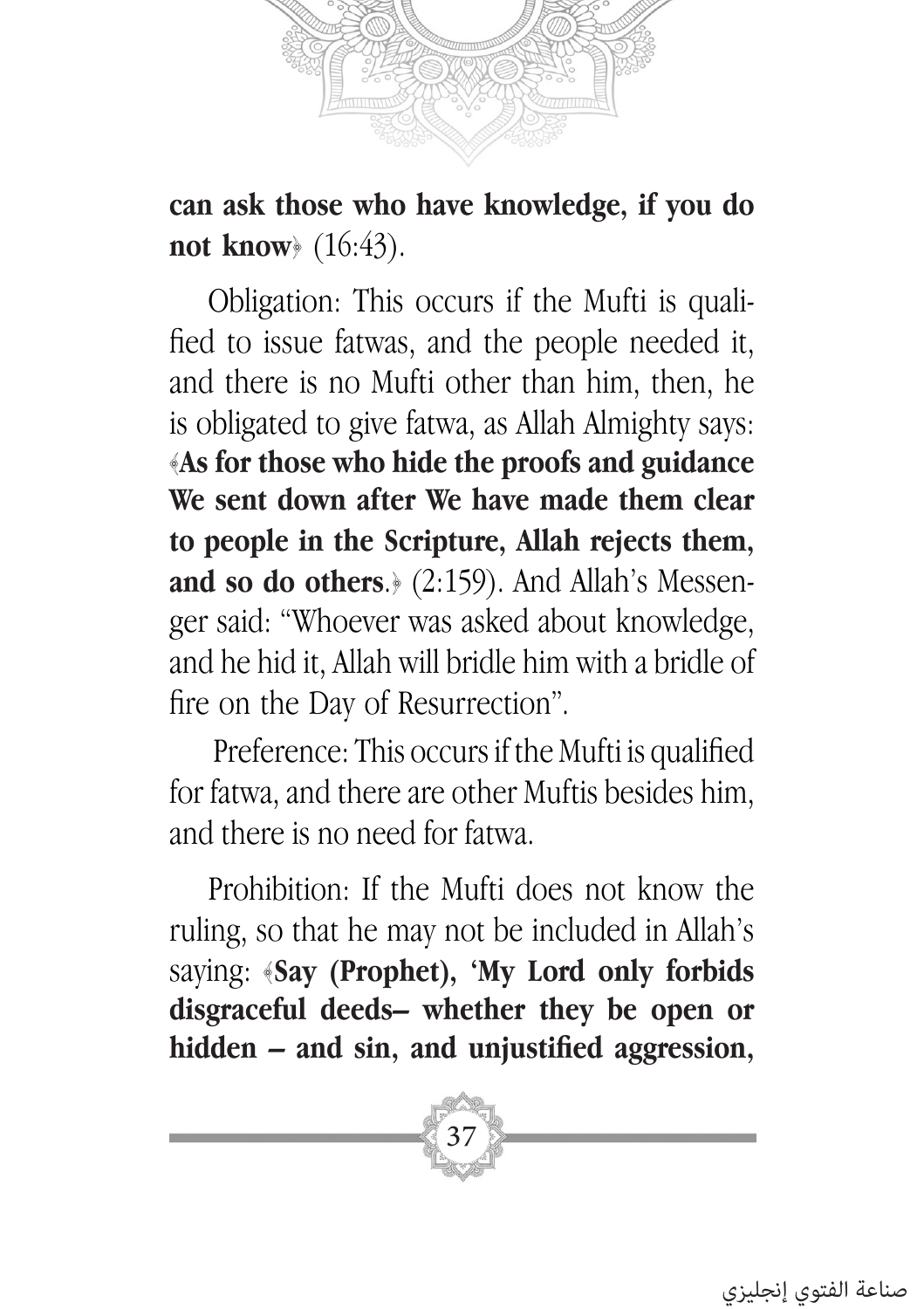

**and that you, without His sanction, associate things with Him, and that you say things about Him without knowledge** (7:33). In this Verse Allah forbade saying things about Him without knowledge. Likewise, it is forbidden to issue fatwa contrary to the answer that he is certain of, otherwise, he is a deliberate liar against Allah. Allah Almighty says: ﴿**On the Day of Resurrection, you (Prophet) will see those who told lies against Allah, their faces darkened**﴾ (39:60), and who lies against Allah is greater in sin than the one who issued a fatwa without knowledge.

Dislikeness: It is disliked for the Mufti to give fatwas in the case of extreme anger, excessive hunger, disturbing fear, or overwhelming drowsiness, occupied heart, or urgent need to relieve nature. Rather, when he feels something of these that may divert him from the state of moderation and rationality, he must withhold himself from issuing the fatwa.

**\*\*\***

38

صناعة الفتوي إنجليزي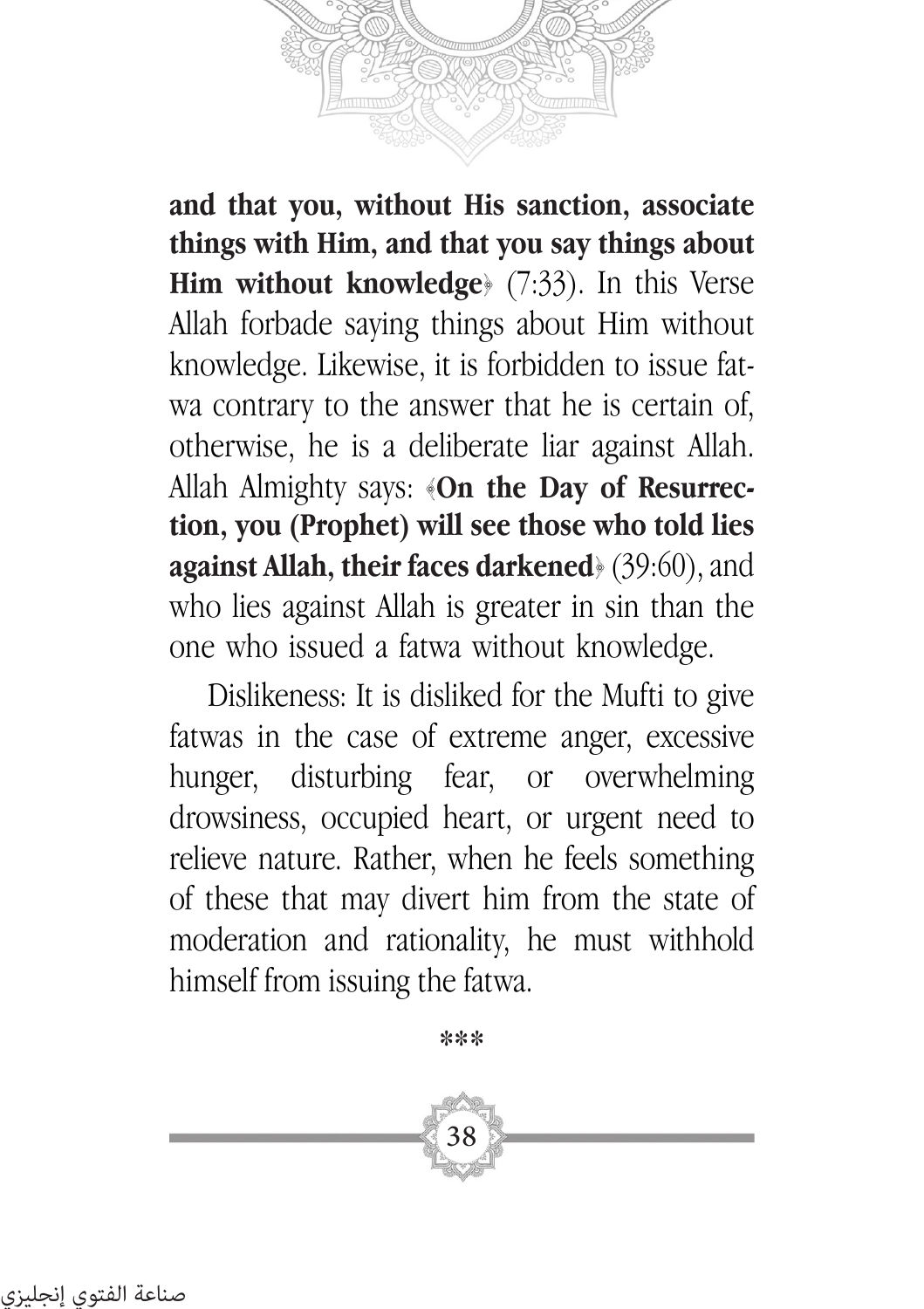

## **The status and conditions of fatwa**

By:

#### **Prof Dr. Su'ad Salih**

Professor of Comparative Jurisprudence And former Dean of the Faculty of Islamic and Arabic Studies for Girl Al-Azhar University

Issuing fatwas depends on clarifying the legal ruling based on evidence, and the Mufti is the one who is well-versed in all legal rulings, especially those agreed upon.

Nowadays, some people who are not qualified for issuing fatwas have dared to enter the field of fatwas without enough knowledge and without being aware of the consequences of that, therefore, confusion, turmoil, discord, and disagreement arose between the Muftis and their community. It suffices here for us to remember that Imam Malik perhaps was asked about fifty

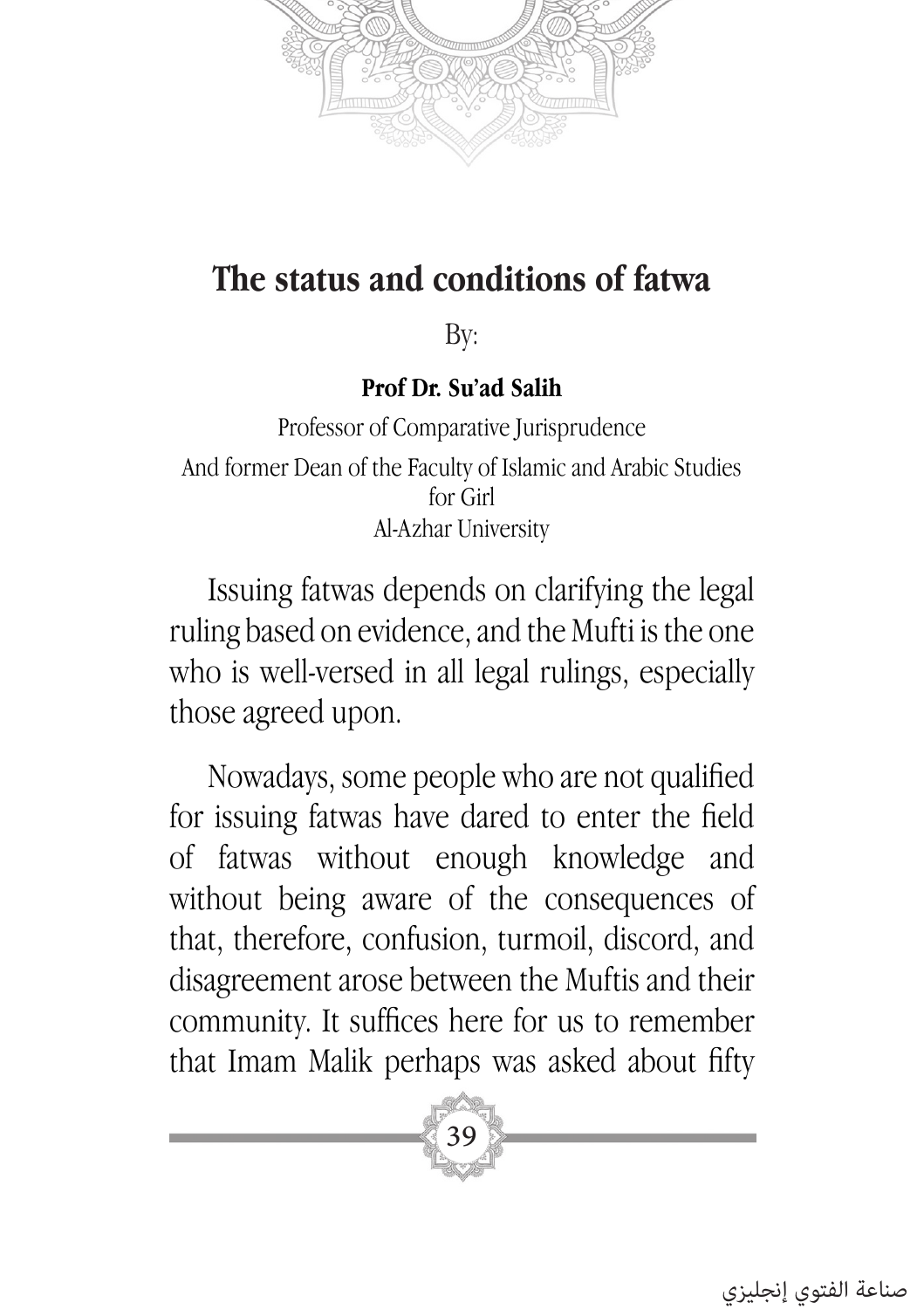questions and he did not answer even one of them and used to say: He who addresses an issue must expose himself to the Heavens and Fire and see where his salvation is before he answers, and it was narrated that Ahmad ibn Hanbal frequently said: I do not know, when he was asked.

## **The first point:**

## **The meaning of fatwa**

Fatwa means the clarification of the legal ruling on a particular issue based on evidence, and this includes asking about actual incidents only.

The Mufti is the one whose profession is to issue fatwas, and it is required for doing this to know the general and specific meanings of the Qur'an, its abrogating and abrogated Verses, as well as Sunan and deduction. So, whoever reached this position is called Mufti and is entitled to issue fatwas.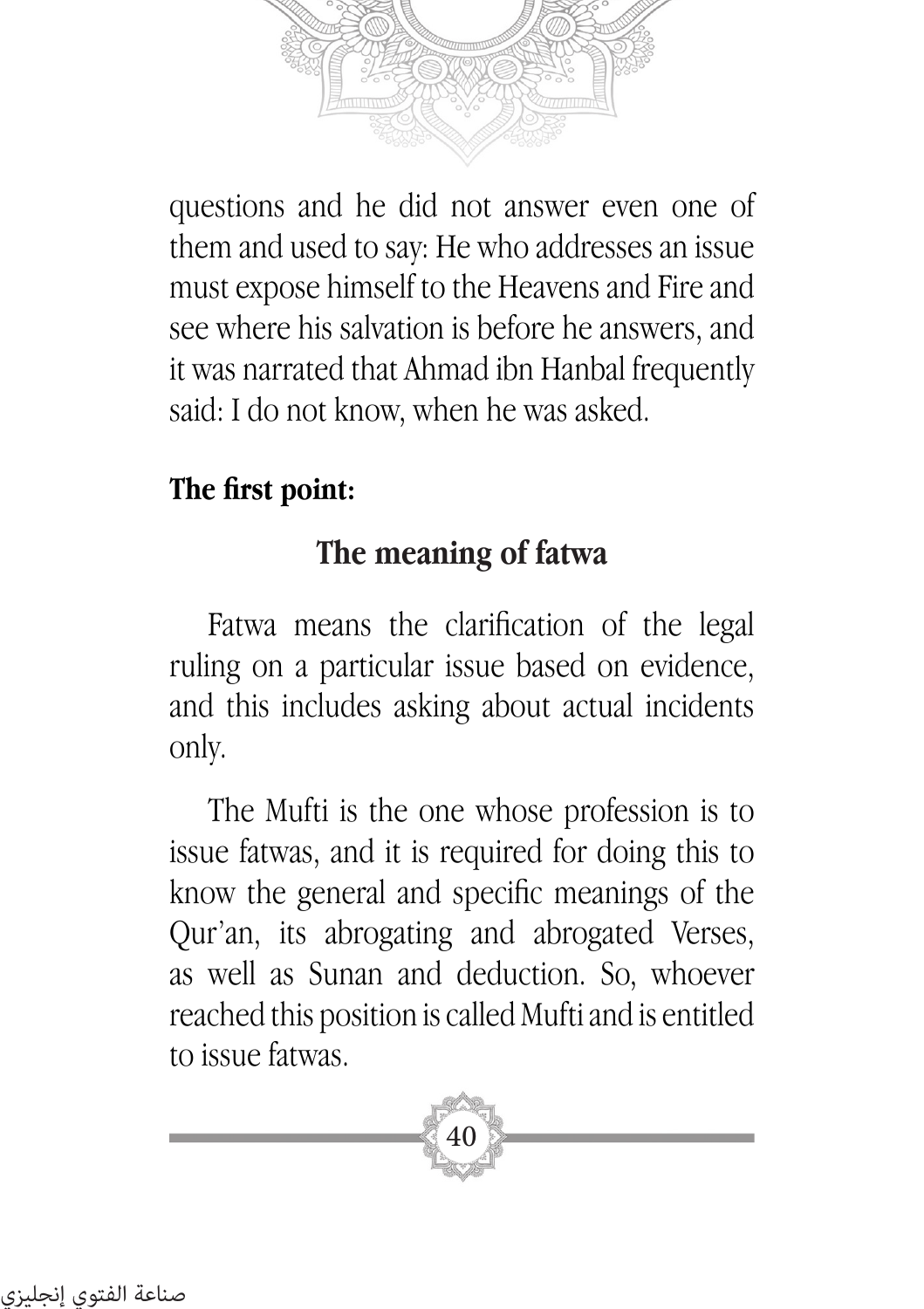

Az-Zarkashiy said: "The Mufti is the one who is well-versed in all legal rulings". It was also said that: He is the one who is competent in the rulings of the realities with evidence and who memorizes most of the jurisprudence.

#### **The second point:**

# **The difference between fatwa, judiciary, and Ijtihad**

A Judiciary: is the judge's ruling to the litigants and is also called: decree. The judge may also be called ruler, and the judiciary is similar to fatwa, except that there are differences between them, including:

The fatwa gives the legal ruling, but the judiciary gives a decree to the disputants.

The fatwa does not obligate the questioner or anyone else to accept it, rather, he may accept it if he deems it correct, or leave it and accept fatwa from another Mufti, but the judicial ruling is

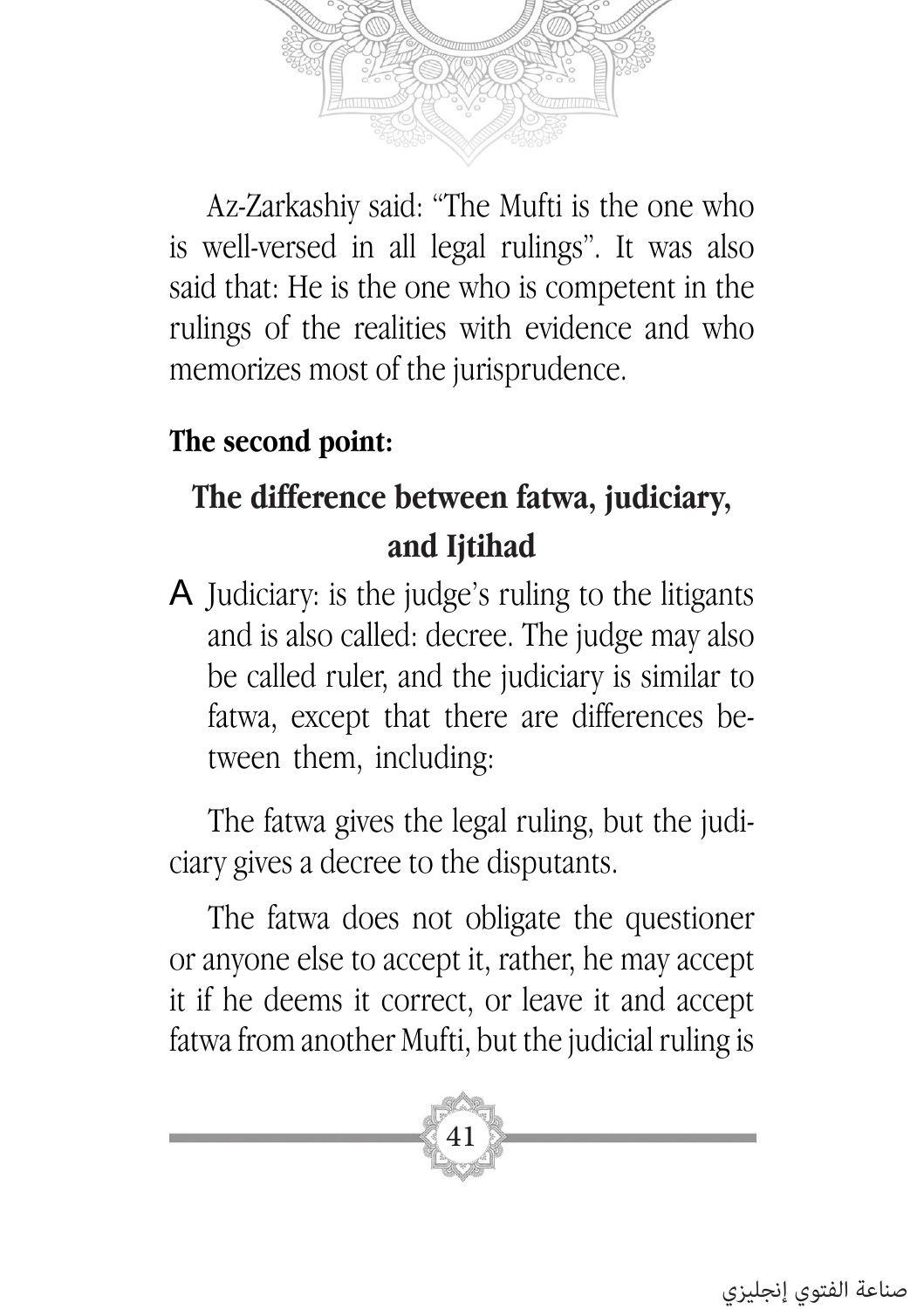

binding. Accordingly, if one of the two opponents calls the other to the fatwas of the jurists, no one can compel him to accept the fatwa, but if calls him to the court, he must accept the judge's decree and he is compelled to abide by it, as the judge is entrusted to put an end to disputes.

B Ijtihad means that the jurist exerts his ultimate effort to obtain the presumed legal ruling. The difference between it and fatwa is that fatwa is based on definite or conjecture knowledge, while Ijtihad cannot be performed in the definitive cases, and that Ijtihad is done once the jurist attains the ruling, whereas the fatwa cannot be deemed complete unless the ruling is communicated to the fatwa seeker.

## **The third point:**

## **The binding ruling of fatwa**

Fatwa is a collective obligation, since it is necessary for Muslims to have someone who explains to them the rulings of the incidents that

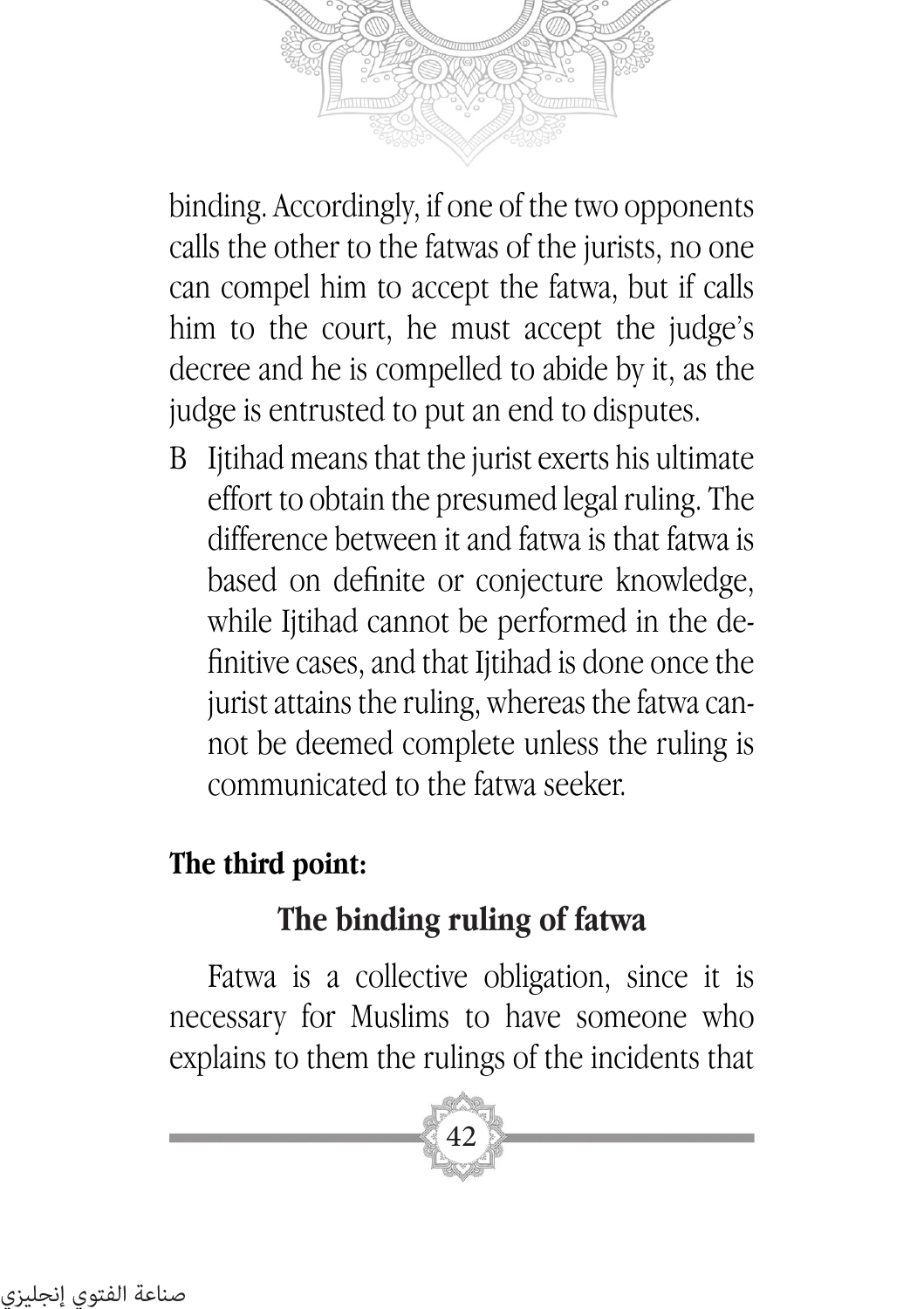happen to them, and not everyone can do that. It has not been ordained as an individual obligation because it necessitates the acquisition of many branches of knowledge. If it were an individual obligation, it would have disturbed the people's works and interests due to devoting themselves to acquiring only particular knowledge and neglecting other useful sciences. The evidence that shows that it is an obligation is Allah's saying: "Allah took a pledge from those who were given the Scripture – Make it known to people: do not conceal it", and the Prophet (PBUH) said: "Whoever was asked about knowledge, and he hid it, Allah will bridle him with a bridle of fire on the Day of Resurrection".

#### **The fourth point:**

#### **The status of fatwa**

The status of fatwa in Shari'a is evident from several aspects, including:

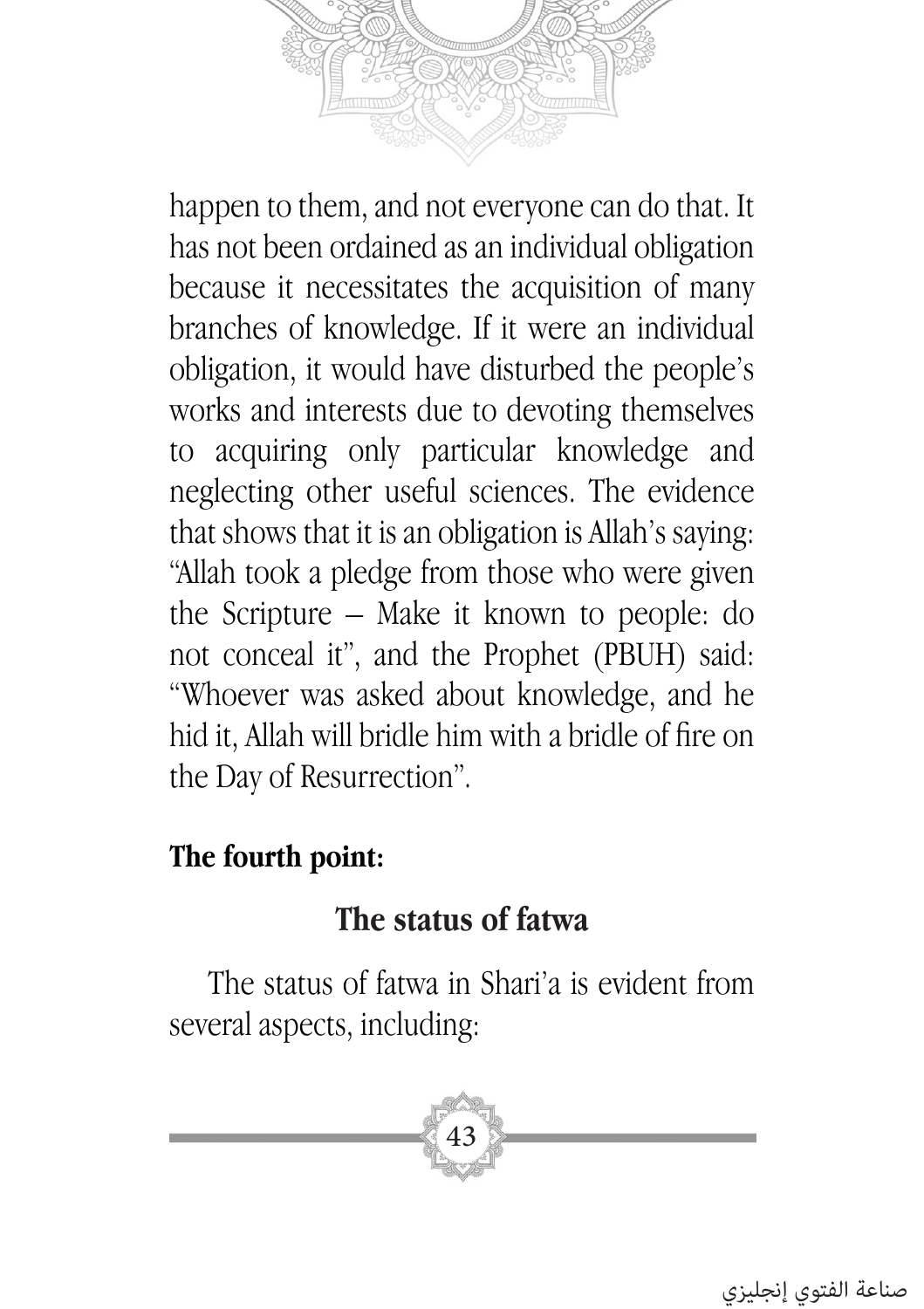

- C Allah (SW ) Has given fatwa to His servants, as He said: ﴿**They ask you (Prophet) for a ruling about women. Say, 'Allah Himself gives you a ruling about them** $(4:127)$  and says: ﴿**They ask you (prophet) for a ruling. Say: Allah gives you a ruling about inheritance of someone who dies childless with no surviving parents**﴾ (4:176).
- D The Prophet (PBUH) used to take this position in his life, as Allah (SW ) has entrusted him with it as he said: ﴿**WE sent them with clear signs and Scriptures. We have sent down the message to you too (Prophet), so that you can explain to people what was sent for them, so that they may reflect**﴾ (16:44).

#### **The fifth point:**

## **Fearing versus daring to give fatwa**

It has been related to the Prophet (PBUH) that he said: "The most daring of you to give

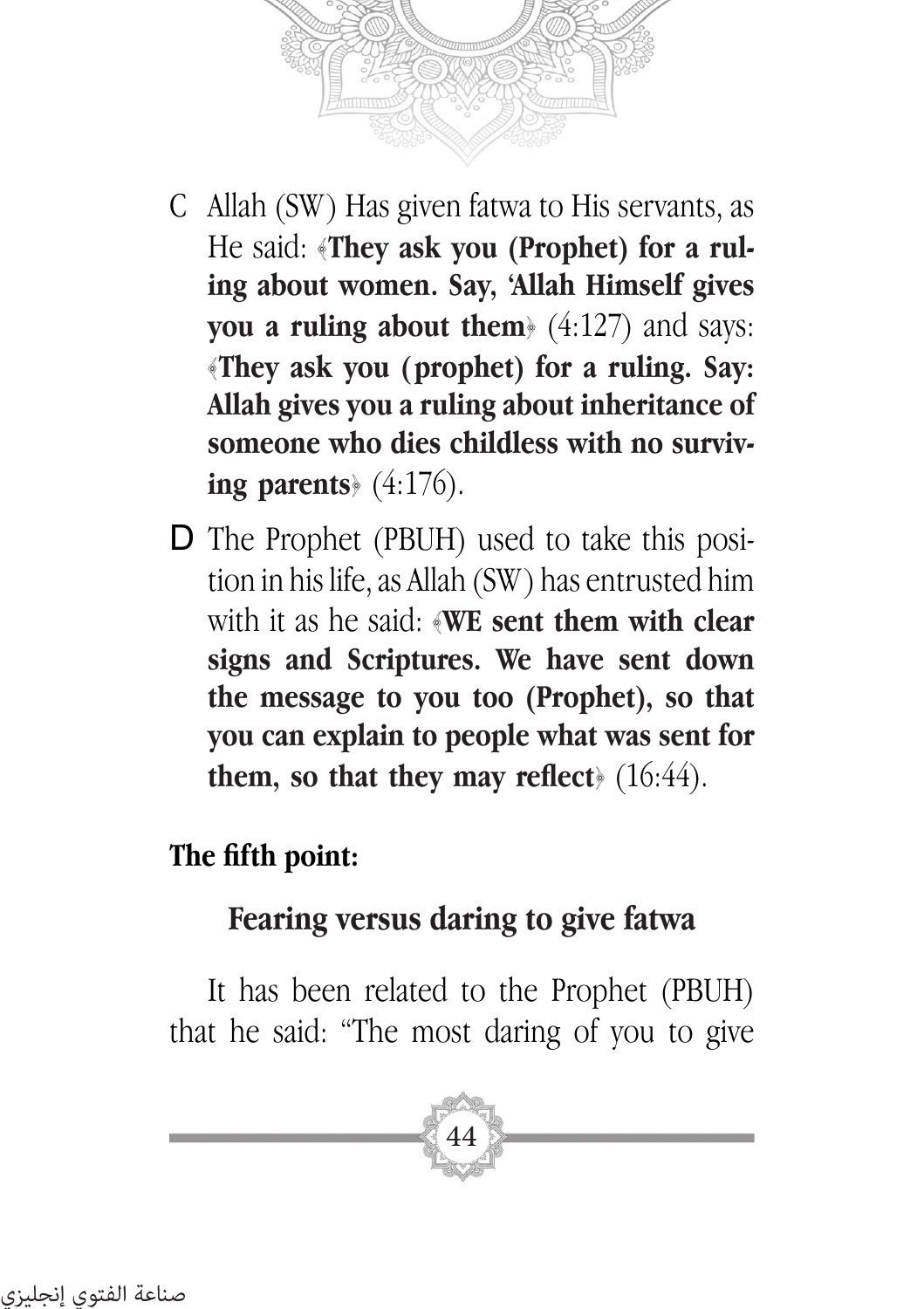fatwa is the most daring to enter the Hell". It also was related to Sufyan and Sahnun that they said: The most daring of people to give fatwa are the least of them in knowledge. So, what the jurist should do is to prepare himself to giving fatwa and does not give it unless he is quite certain that the ruling exists in Allah's Book or his Prophet's Sunnah, or is agreed upon, otherwise, he has to wait until the ruling becomes clear to him or refrain from answering it. It was narrated that Imam Malik used to be asked more than fifty questions, and sometimes answers none of them, and he used to say: He who addresses a question

must expose himself to Paradise and Hell before he answers it, and see how his salvation would be, then answers.

Accordingly. Issuing fatwa without knowledge is forbidden, as it implies lying against Allah Almighty and His Messenger(PBUH), and misleading people which is a major sin, Allah Almighty said: ﴿**And do not say falsely, that is lawful and** 

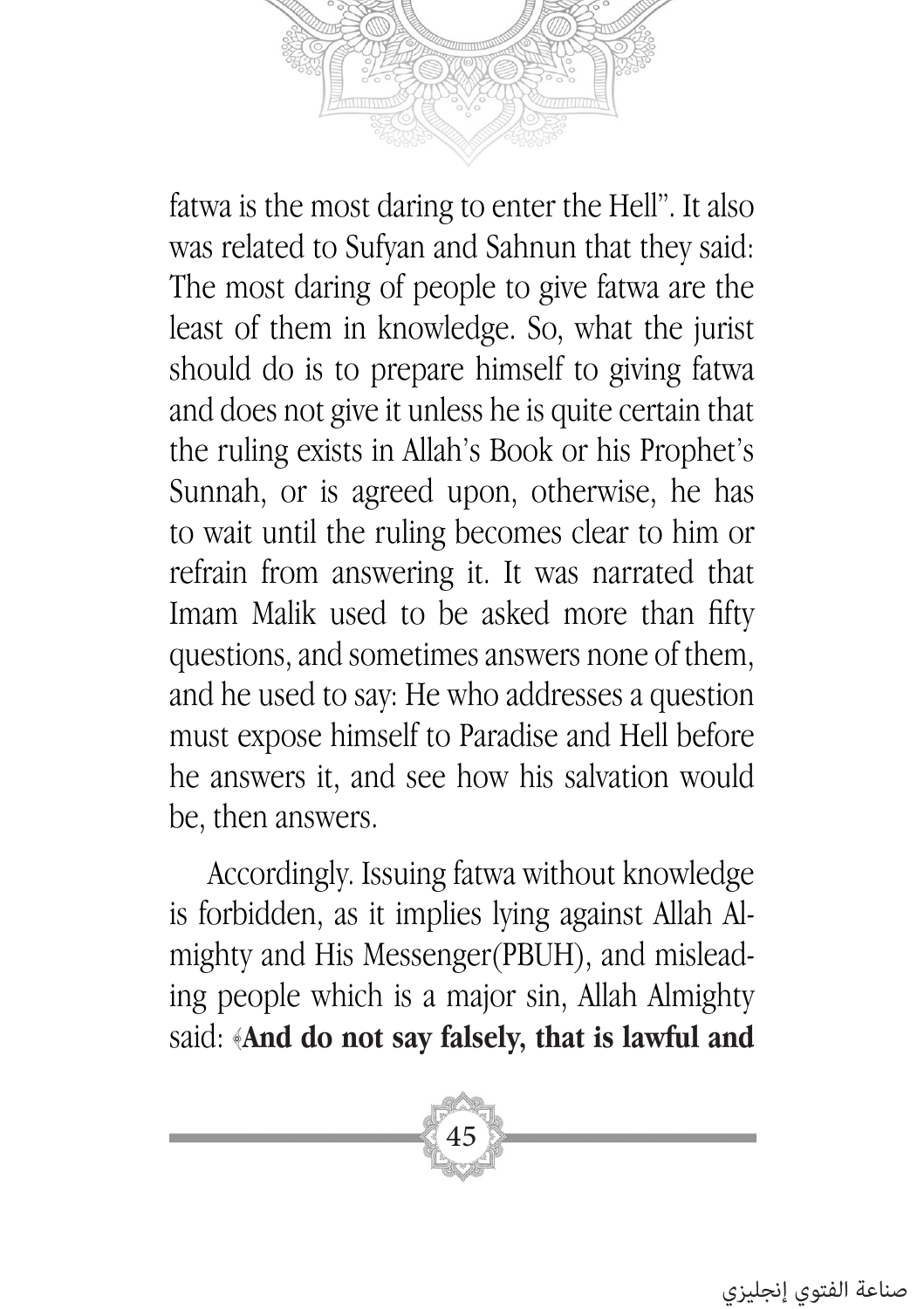

**that is forbidden**﴾ (16:116), and said: ﴿**And do not follow blindly what you do not know to be true: ears, eyes, and heart , you will be questioned about all these**﴾ (17:26).. Allah Almighty has made it clear what is allowed and what is forbidden in His saying: ﴿**Say (Prophet) 'My Lord only forbids disgraceful deeds – whether they are open or hidden – and sin and unjustified aggression, and that you, without His sanction, associate thing with him, and that you say things about Him without knowledge**﴾ (7:33). The Prophet (PBUH) also said: "That which is lawful is plain, and that which is unlawful is plain and between the two of them are doubtful matters about which not many people know", and said: "Allah does not take knowledge away from people suppressively, but He takes it away by making the scholars die, until when He leaves no scholar, the people take ignorant heads who are asked and gave fatwa without knowledge, thus, they lost the way and misled others".

Therefore, it has been repeatedly narrated that if one of the Salaf was asked about something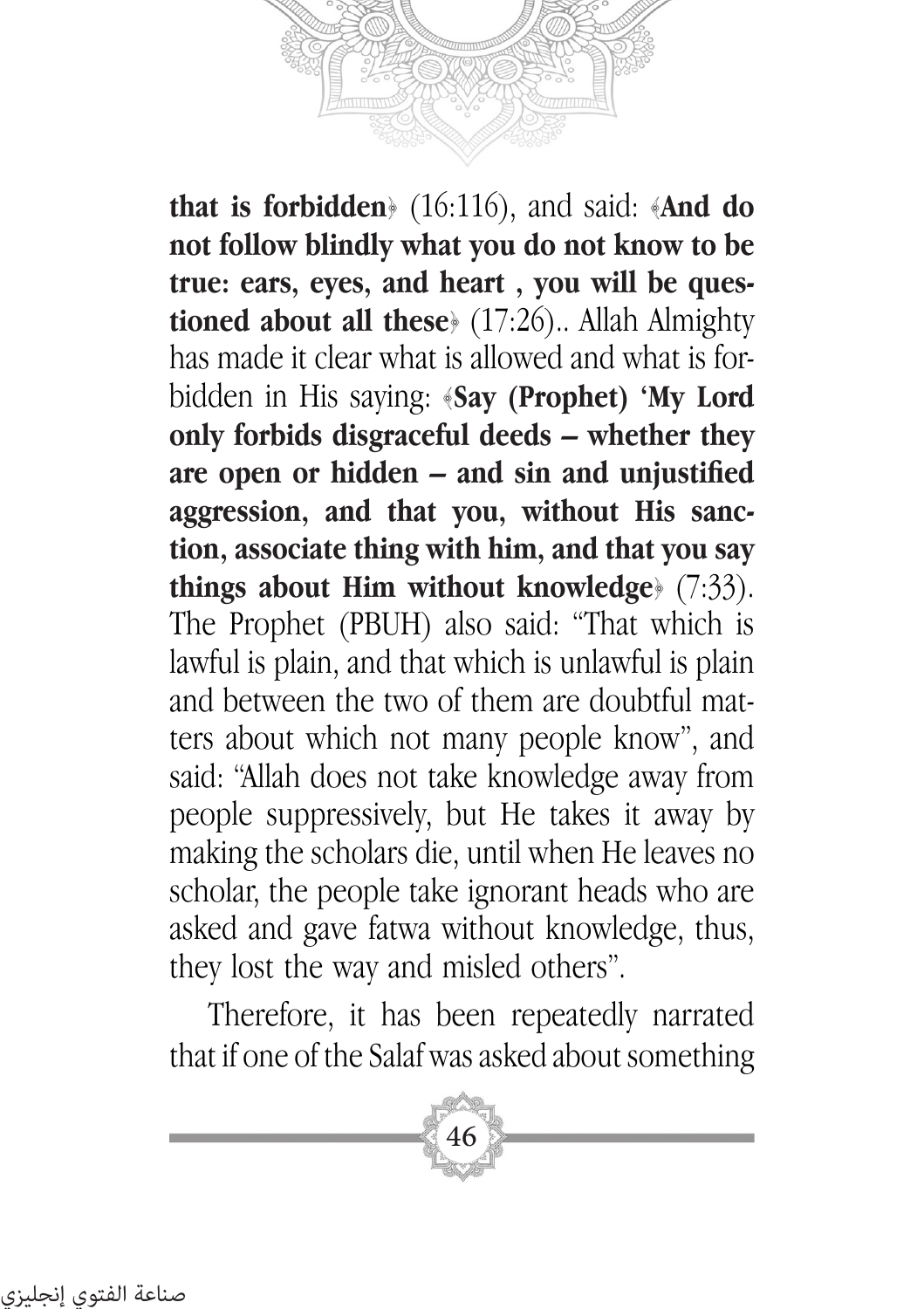

he does not know, he used to say "I don't know" to the questioner. This was related to Ibn 'Umar, Al-Qasim ibn Muhammad, Ash-Sha'biy, Malik, and many others, may Allah's mercy be upon them.

The Mufti should do the same and get used to it. Accordingly, if the questioner did something prohibited or practiced his worship in a wrong manner based on a fatwa issued without knowledge, the Mufti is deemed sinner and bears the consequences of his fatwa. However, in case the questioner has not done his best to look for a competent Mufti, he also is deemed sinner and bears the responsibility. Abu-Hurairah related to the Prophet (PBUH) that he said: "Whoever was given a fatwa without knowledge, his sin is on the one who gave him the fatwa".

#### **The sixth point:**

## **Leniency in issuing fatwa**

It is prohibited to be lenient in issuing fatwas, and it is also prohibited to ask whomever is known



صناعة الفتوي إنجليزي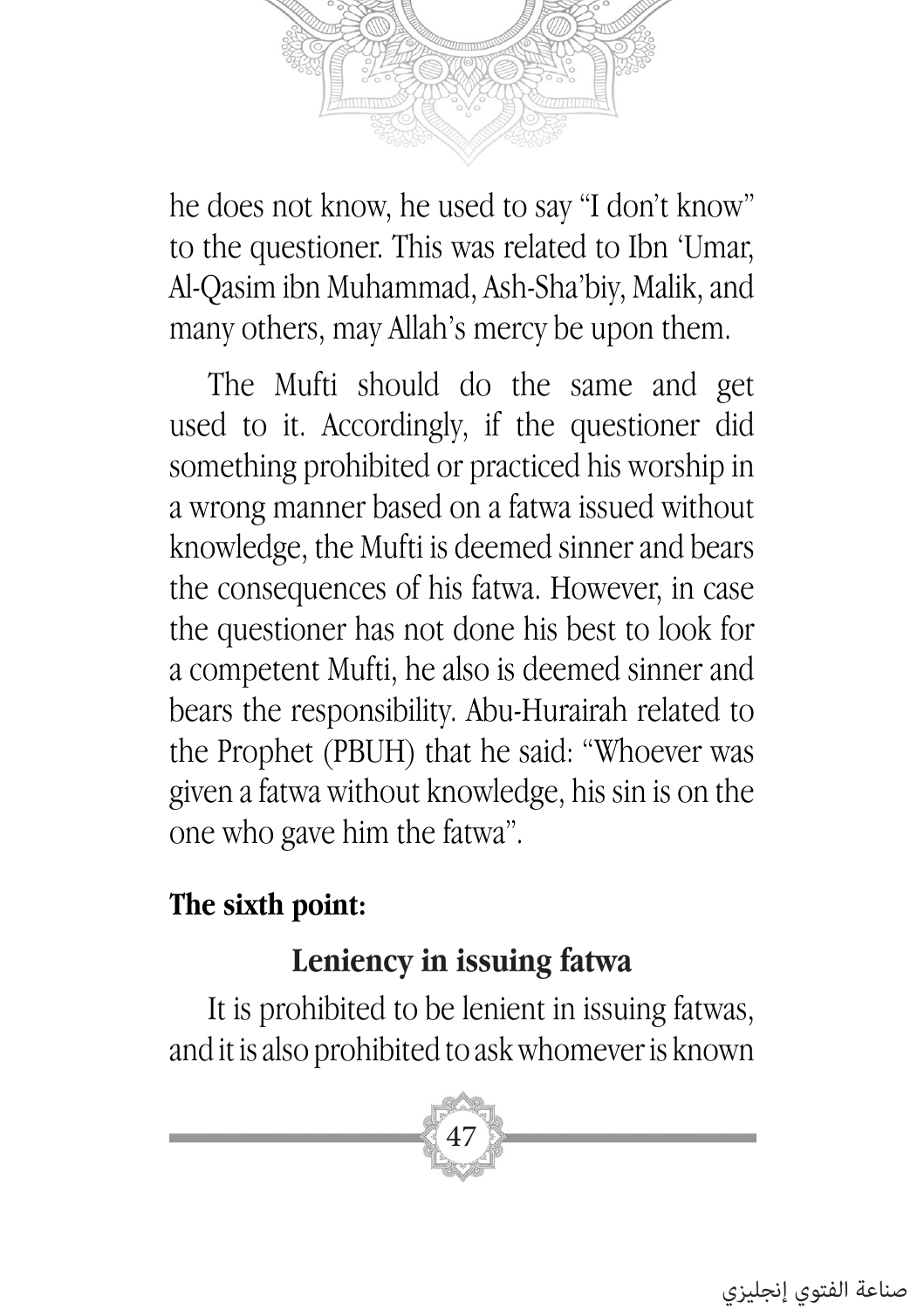

to be lenient in issuing fatwas. Imam An-Nawawiy said: "Leniency means to be motivated by corrupt purposes to look for forbidden or disliked tricks or adhere to doubtful matters to seek permission for those whom he wants to benefit, or to seek harshness for those whom he seeks to harm".

It is prohibited to use tricks to make the unlawful lawful, or vice versa, as this is prohibited by Allah's saying: ﴿**They schemed and so did Allah: He is the best of schemers**" (8:30), and His saying: ﴿**(they) became so arrogant in the land and intensified their plotting of evil**﴾ (35:43), and the Prophet saying: "He is cursed who harmed a believer or schemed against him".

It is advisable not to give fatwa based on an abnormal ruling, but rather on the ruling which is supported by evidence. The Mufti should strive as much as possible when issuing a fatwa, and do not leave what is agreed upon by most of the scholars and give fatwas contrary to it. If the issue is controversial, he must consider the Shari'a as well as the questioner.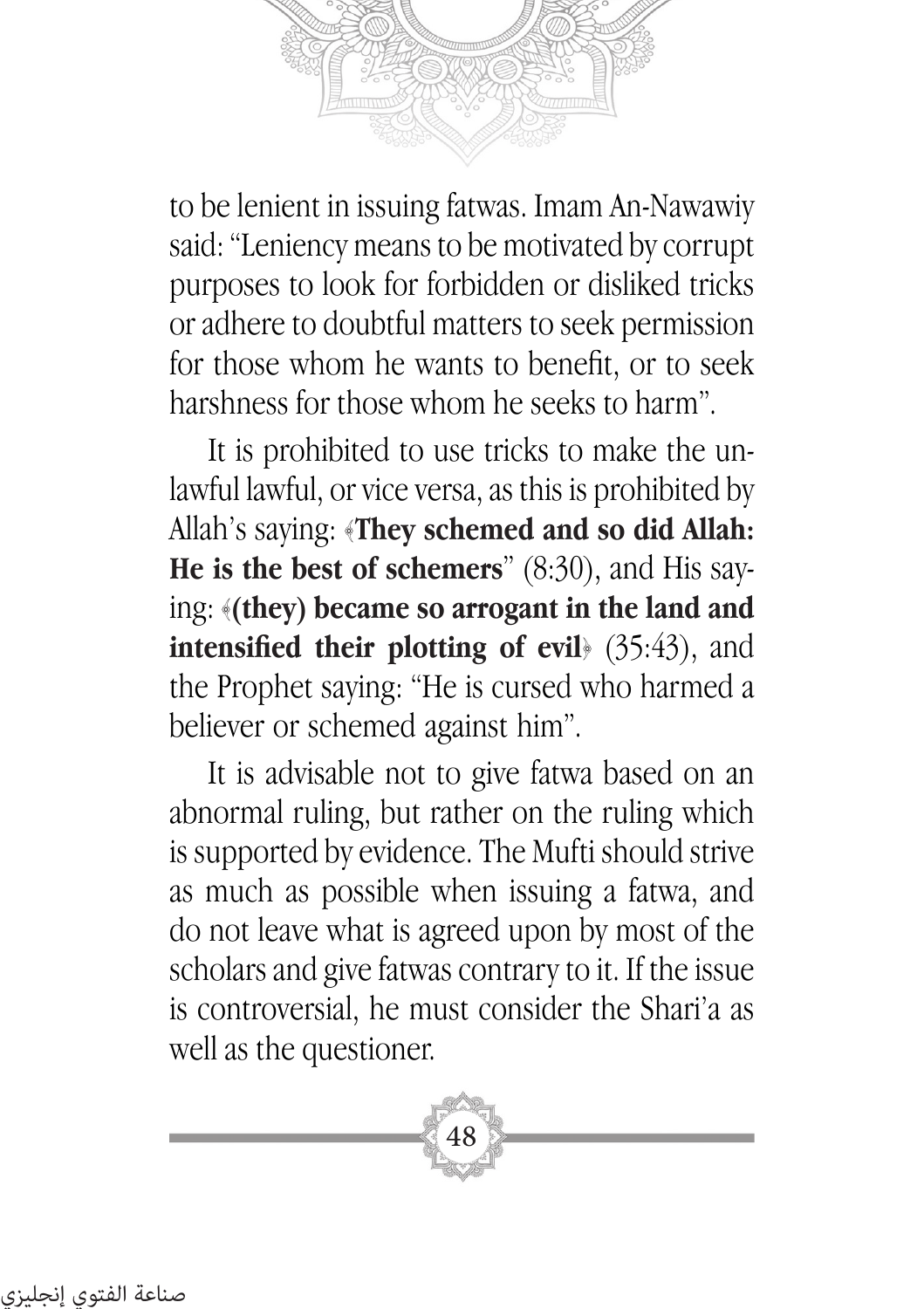

## **The seventh point: The conditions of fatwa**

It is agreed that it is not a condition for the Mufti to be male, free, able to hear, see or speak. So, fatwa is valid from free and slave, male and female, blind, dump, if he is able to write or his signs can be understood.

It is a condition for the chief Mufti to be:

- 1. Muslim
- 2. Competent
- 3. Just

These three conditions are agreed upon.

- 4. Ijtihad: is an absolute condition for the judge and Mufti as stipulated by the three imams, As- Shafi'iy, Malik, and Ahmad. But Imam Abu-Hanifah sees that it is a priority not condition.
- 5. He must have a keen understanding of the purposes of speech and able to judge things

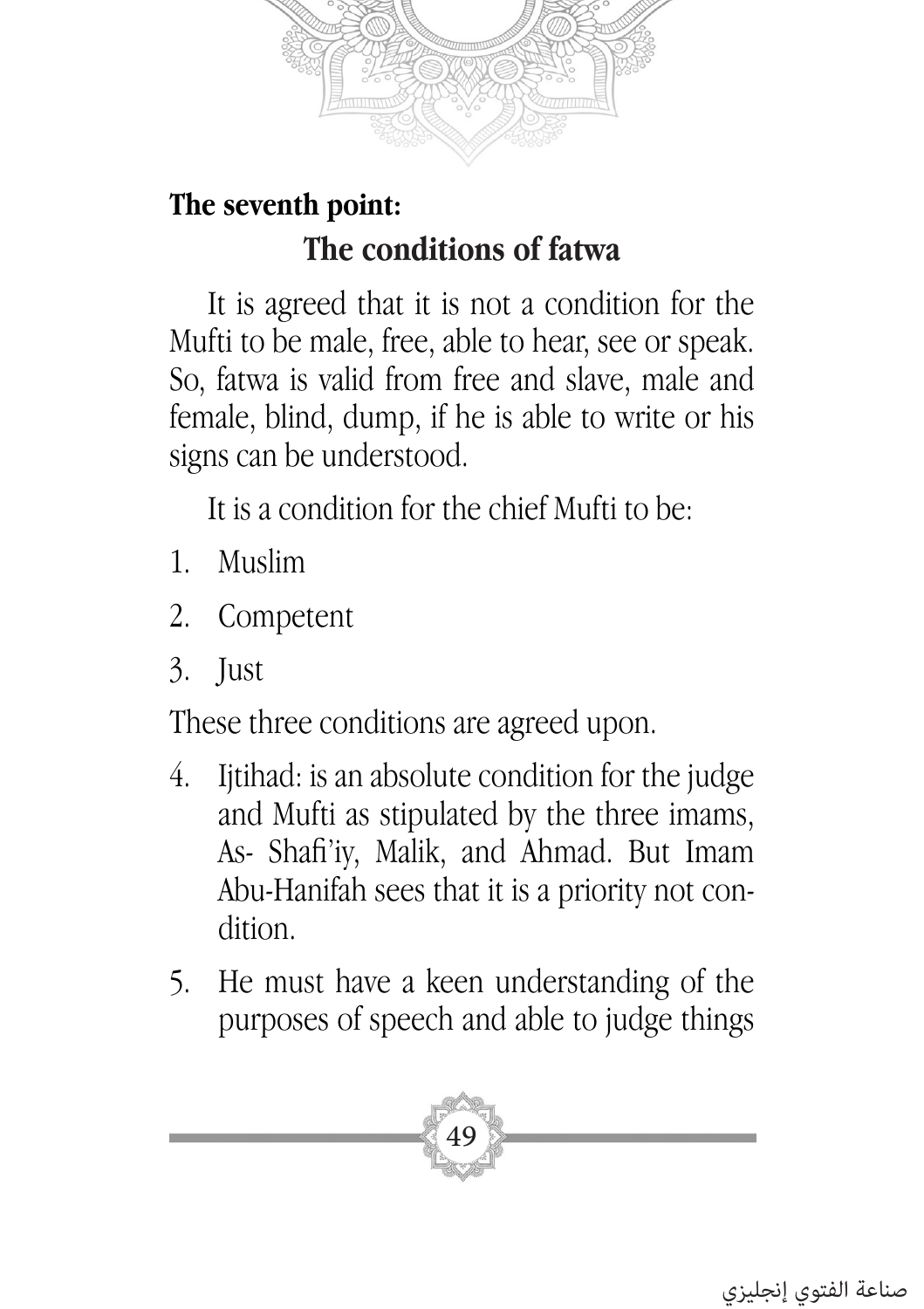

correctly.

In addition to some other conditions relating to knowing the essence of the question, and the status of the questioner and the environment in which he lives.

## **The eighth point:**

#### **Moderation as a basis for fatwa**

Moderation is the scale by which the stable can be distinguished from the changeable, and movement from stillness. It is the factor that implements the obligatory without neglecting the licenses where needed, that implements the stable without neglecting the changeable. Moderation in fatwa means comparing between the collective and the partial, between the purposes and branches, and linking the text to the interests.

To demonstrate the concept of moderation in fatwa, we extract from Al-Muwafaqaat by Ash-Shatibiy: "The exemplary Mufti is the one who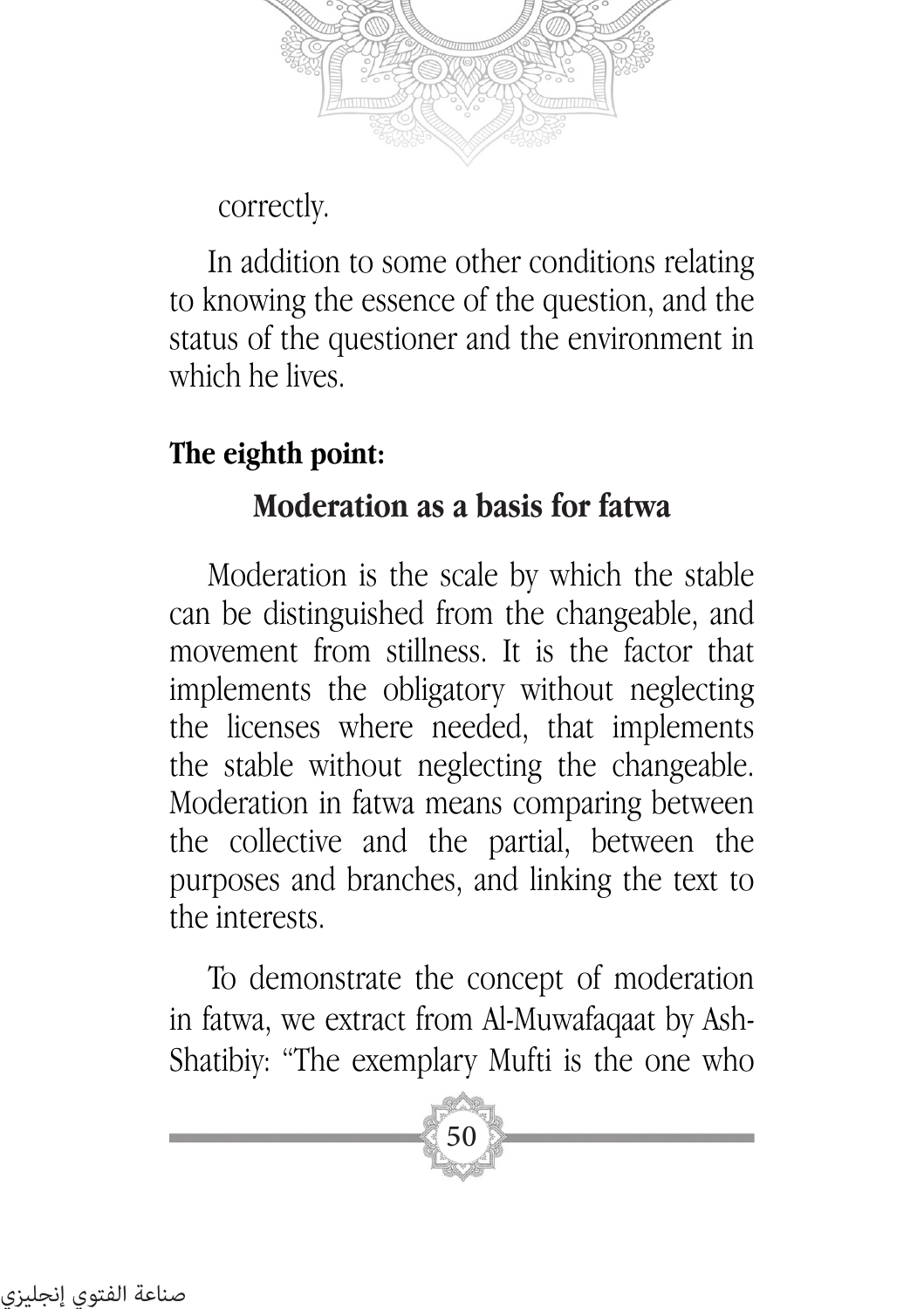leads the people by moderate standards to what benefits them, so, he does not take them by strictness, nor leads them to the extreme dissolution. The evidence for the correctness of this is that it is the strait path which the Shari'a brought since the intent of the legislator is to implement moderation without exaggeration or negligence. So, if the Mufti deviates from that, he neglects the purpose of the legislator. Therefore, whatever departs from the moderate path is reprehensible in the views of the firmly grounded in knowledge. This doctrine was also inspired by the acts of the Prophet (PBUH) and his Companions (RA), as he (PBUH) said to Mu'az when he took a longer time in prayer: "Intimidator are you, Mu'az?", and he (PBUH) said: "Verily, among you are intimidators", and said: "Religion calls for easiness, and whoever overburdens himself in this religion will not be able to continue in that way. So, try to be near to perfection and receive the good tidings that you will be rewarded, and gain strength by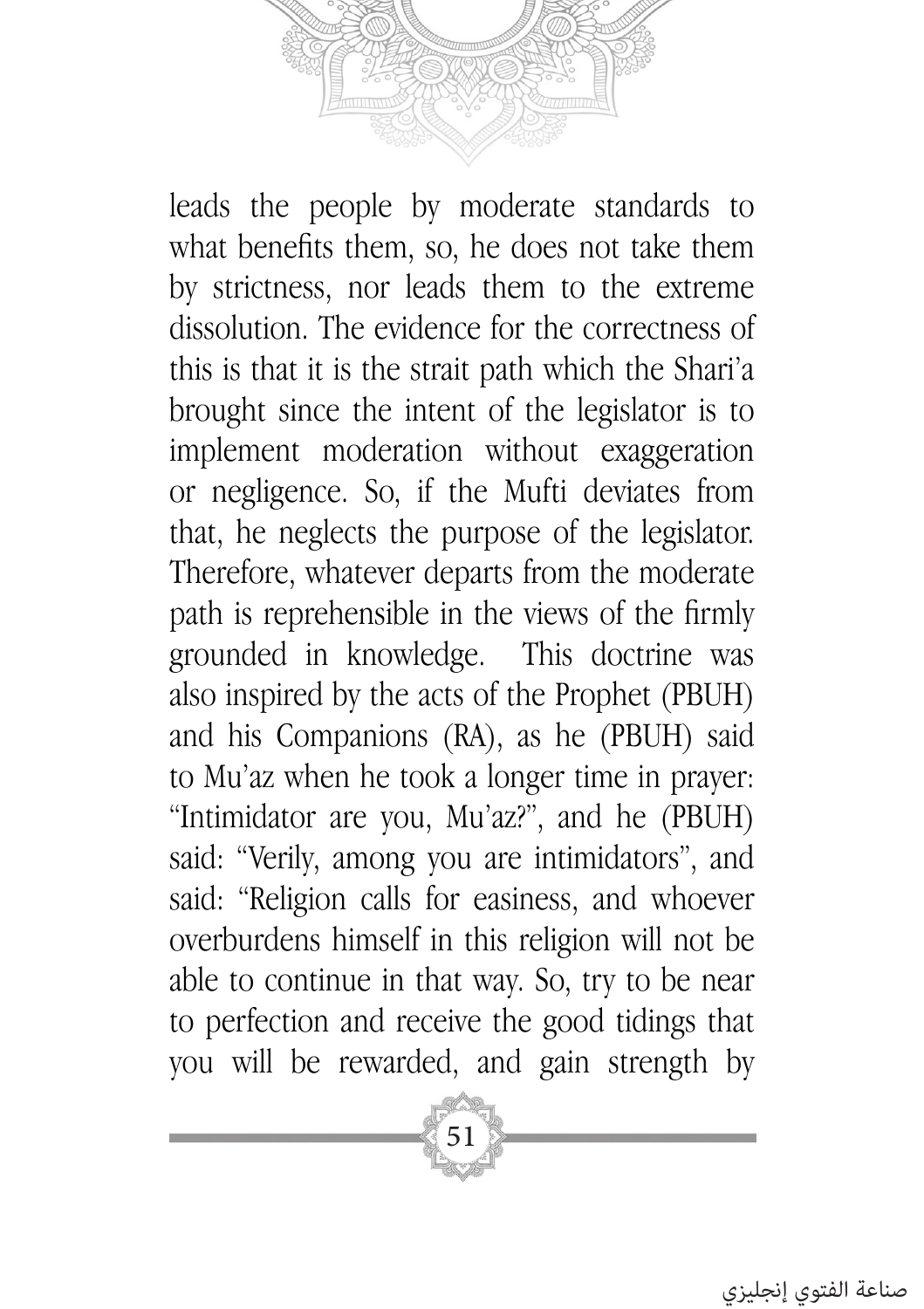worshipping in the mornings, afternoons, and during the last hours of the night", and said: "Do what you can since Allah will not be tired unless you get tired", and said: "The most favorable deeds to Allah are the permanent, even if they were little".

Also, going to the extremes is a departure from justice and people's interests, and if the Mufti adopts stubbornness and extremism, he will make the people hate religion and abstain from taking the path to the Hereafter. On the other hand, if he adopts the opposite stand, and gives fatwa based on whims and passion, he leads the people to dissolution and debauchees which Shari'a forbids. The evidence for this are numerous, among them is Allah's saying: ﴿**We have made you (believers) into a just community, so that you may bear witness (to the truth) before others and so that the Messenger may bear witness (to it) before you**﴾ (2:143), and saying: ﴿**Believers, bow down, prostrate yourselves, worship your Lord, and do good so that you may**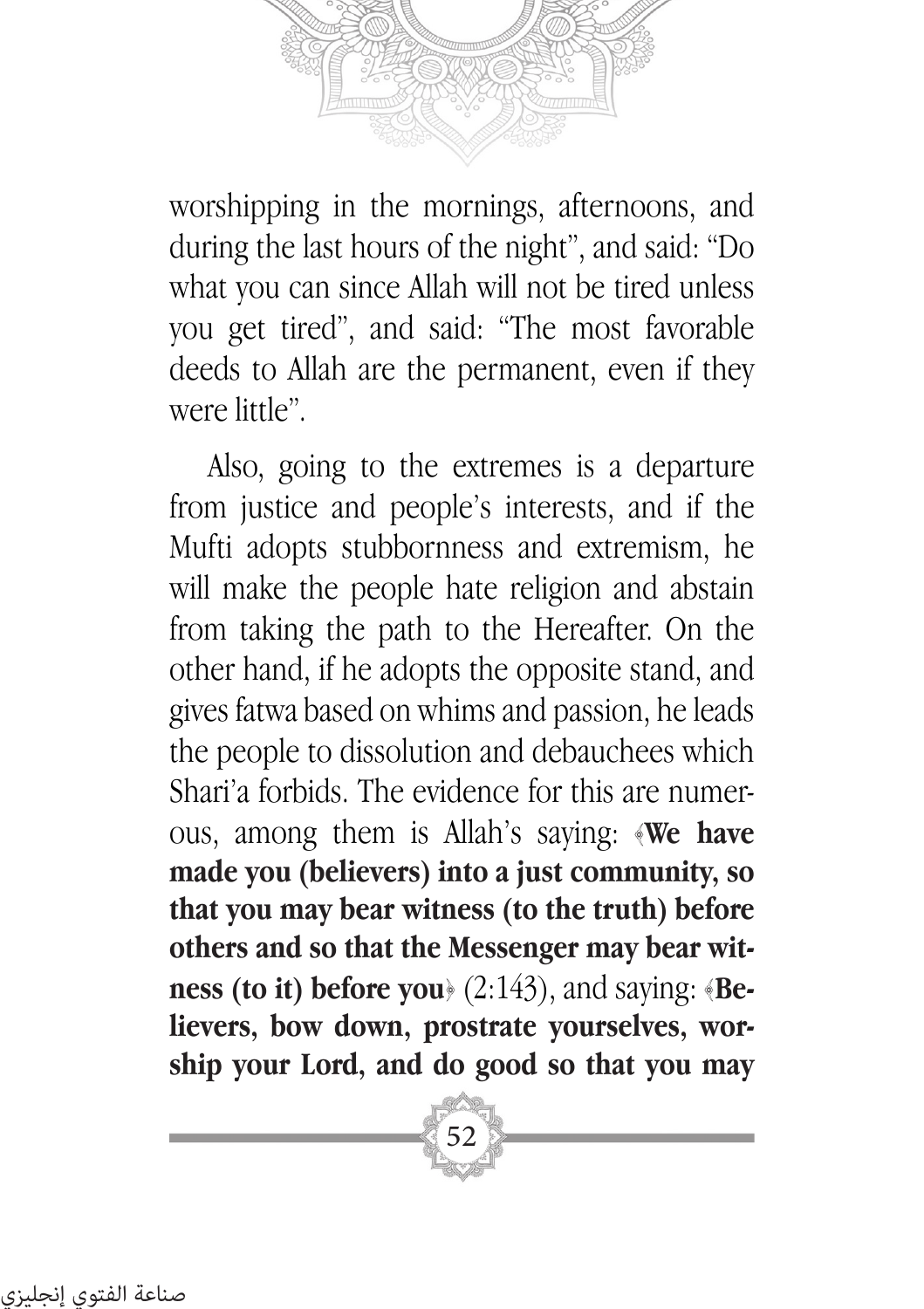

**succeed \* Strive hard for Allah as is His due: He has chosen you and placed no hardship in your religion**﴾ (22:77-78).

In conclusion: Islamic Shari'a is based on the interest of the people in this life and the next, it is all justice, all mercy, all interests, and all wise. So, every issue that departs from justice to injustice, from mercy to its opposite, from benefit to detriment, from wisdom to absurdity does not belong to the Shari'a, even if it is interpreted as such. The Shari'a is Allah's justice among His servants, His mercy among His creation, His shadow on His earth, His word that acknowledges Him and the sincerity of His Messenger (PBUH) in the most complete and truest reference. It is His light with which the people see, His guidance with which the guided people are guided, and His complete cure with which He cures every ailment.

\*\*\*

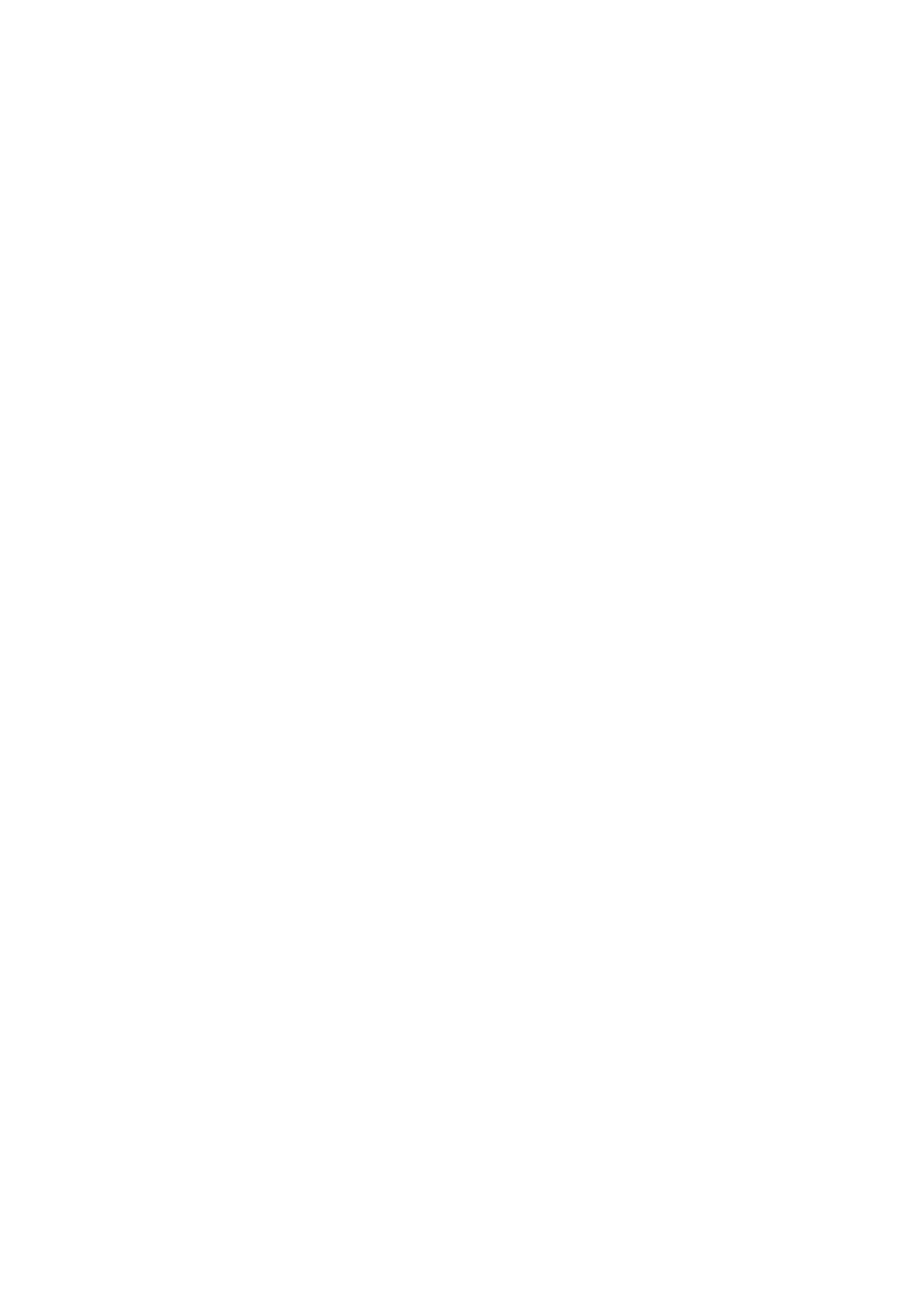

# **The rulings on issuing fatwas, and the manners of the Mufti and the questioner**

By:

#### **Prof. Dr. Ramadhan Muhammad Haitamiy**

Former Dean of the Faculty of Shari'a and Law

Al-Azhar University

All people get exposed to many matters, incidents, and accidents which they need to know the legal ruling on them, and not all people are aware or having knowledge of the legal rulings on them. Therefore, it was a sign of the wisdom of the Legislator -Glory be to Him – that He did not burden the laymen and others – who do not know the legal ruling – to look for the legal evidence in order to deduct the ruling from them, because it is not possible for them to know the legal ruling, and if they tried to deduct it by themselves, they would have fallen into error, since



صناعة الفتوي إنجليزي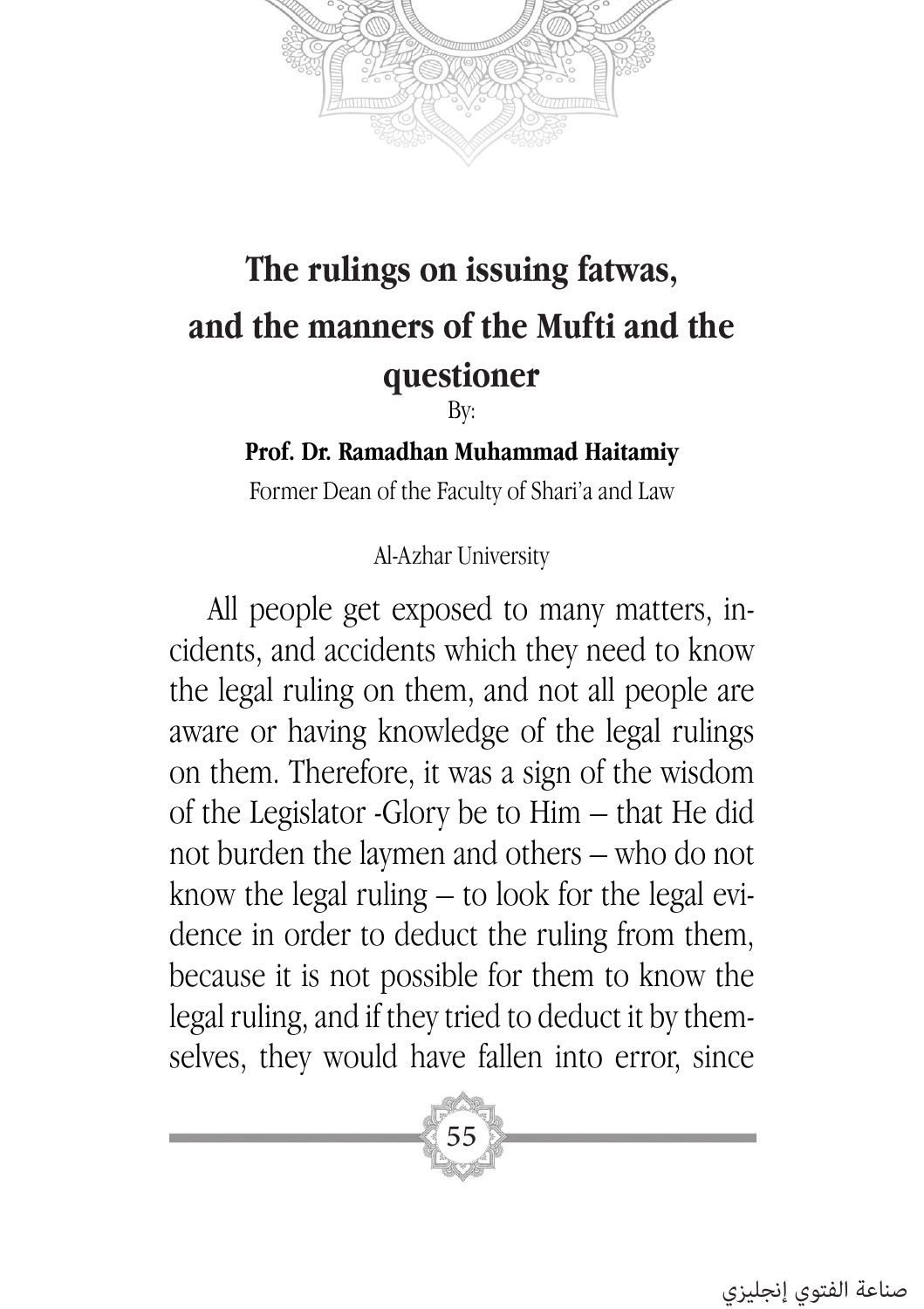

they do not master the mechanism of deducting the rulings. For this reason, Allah Almighty has enjoined on them to ask in accordance with what He said: ﴿**If you do not know, ask the people who know the Scripture**﴾ (22:7)

**The first topic:**

# **The Mufti and the ruling on issuing fatwas, and his types**

**The first point:** The definition of Mufti, the ruling on issuing fatwas,

and the types of Muftis

**First:** The Mufti is one who addresses the fatwa for people. Az-Zarkashiy said: He is the jurist. The scholars of 'Usuul said: He is the one who employs Ijtihad for issuing fatwas. In our recent time: He is the one whom the ruler appoints for issuing fatwas.

**Second:** The legal ruling on fatwa. Fatwa is a collective obligation; not an individual one, that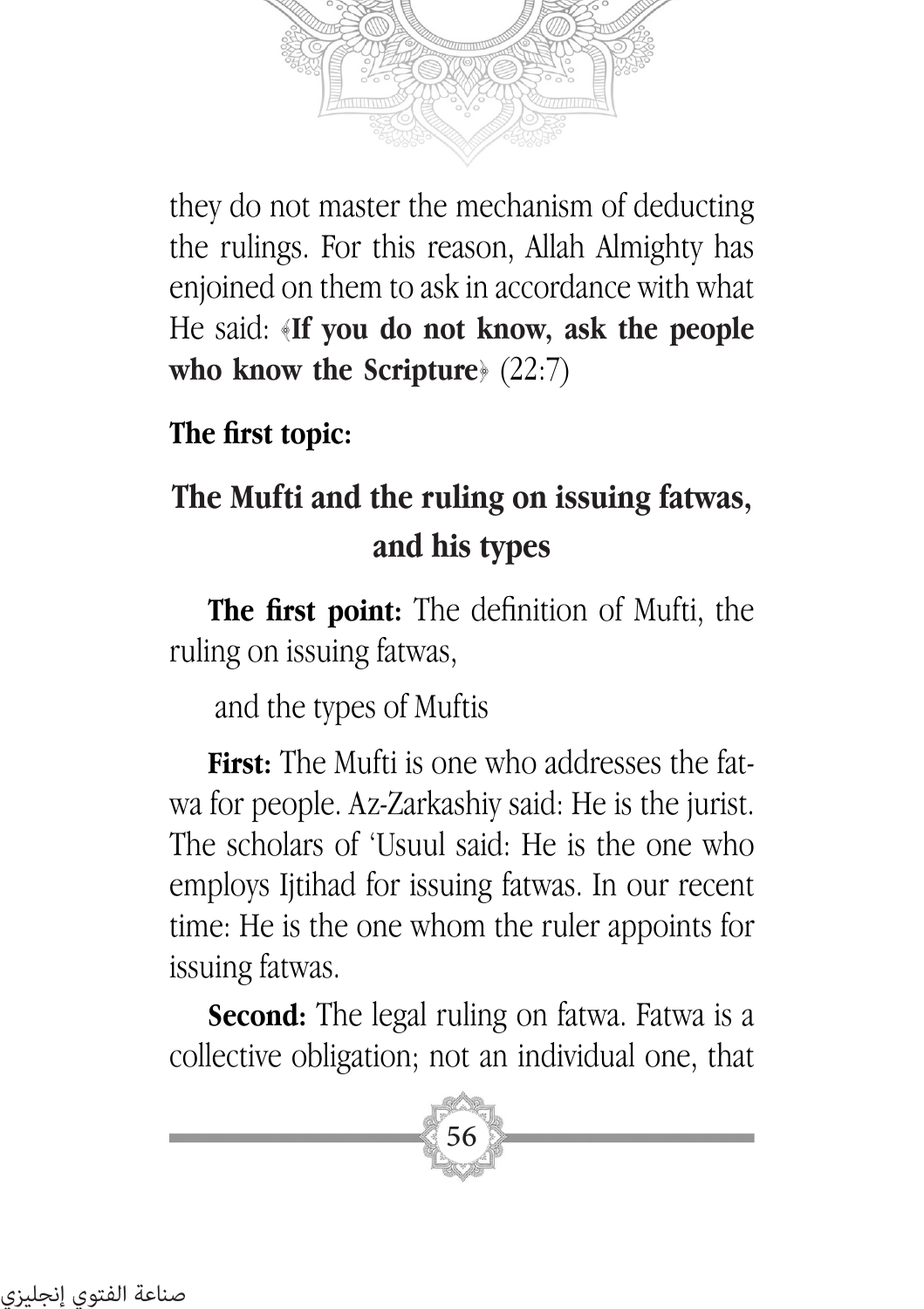is, if even only one person did it, the rest of the community will suffer neither sin nor blame. On the other hand, if it was an individual obligation, this would lead to the disruption of people's business and interests, as they will be devoted only to acquiring certain disciplines in order to be competent for issuing fatwas, and there will be no one left for working in industry, agriculture, commerce, medicine, engineering, or who holds

a public post, a governmental job, or any other services. Hence, the fatwa was a collective obligation, and it was not an individual obligation.

If a question was addressed to the Mufti, and there was no other person in the country or the town who can answer it, he must answer it, but if there was another person, then issuing fatwa is not obligatory on the Mufti.

Issuing fatwa is prohibited to anyone who is neither qualified nor mastering the tools for issuing it. Likewise, it is not permissible to be lenient in issuing fatwas, hence, whoever is known

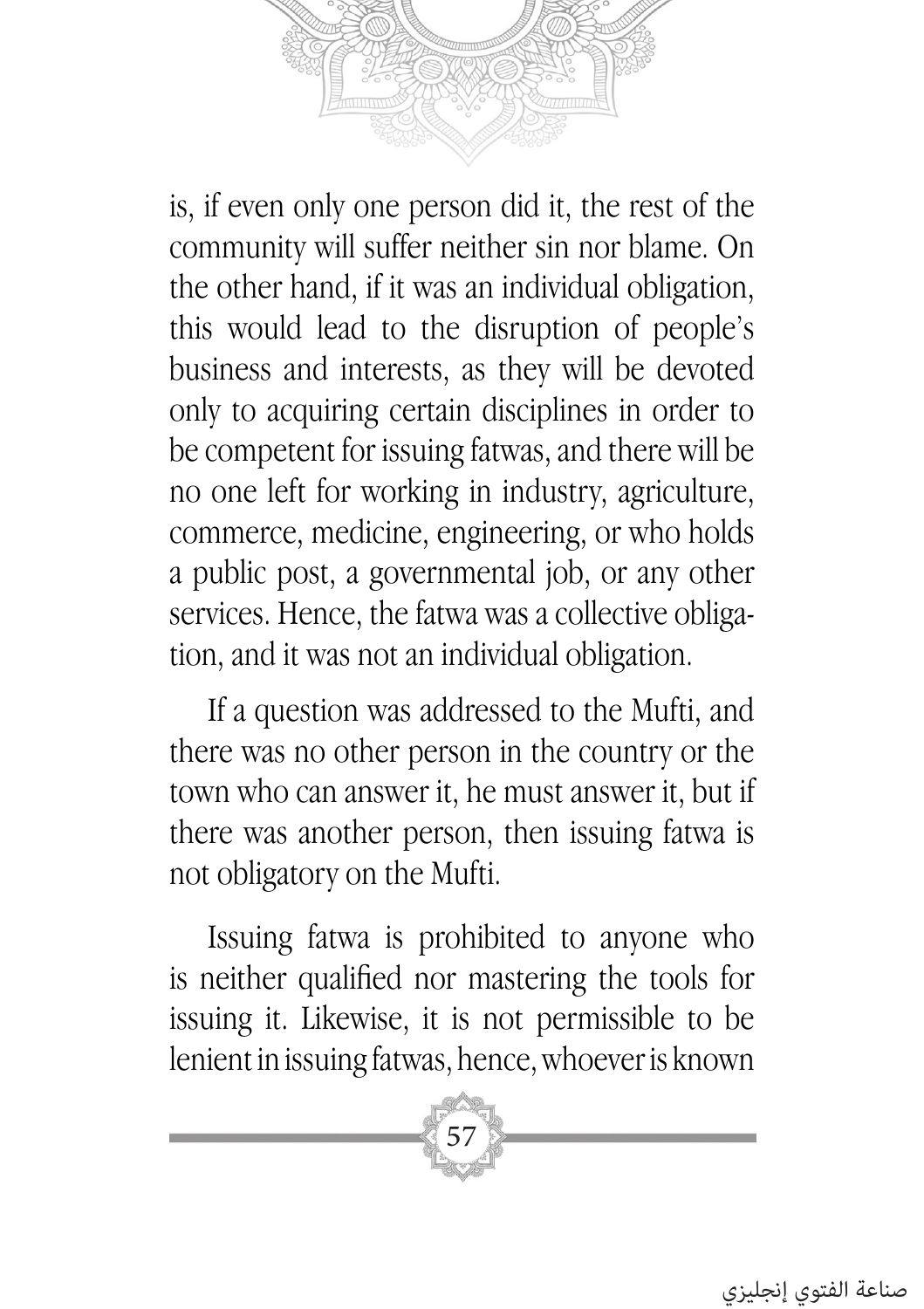

to be lenient in issuing fatwas, it is forbidden to ask him for fatwa.

**Third:** The divisions of Muftis. The jurists divided the Muftis in terms of being a restricted or a free Mufti into two divisions: The free Mufti, and the restricted Mufti. The rationale behind this division is that the Mufti is either bound to a certain madhhab (doctrine) that guides him to deduct rulings or is not bound to any doctrine. Here are some details:

**1. The free Mufti:** is also known as the Mufti or the independent mujtahid (the one who employs Ijtihad for reaching a legal ruling); he is the jurist who has the competence with which he can conclude Shari'a rulings from their detailed evidence without being bound to any doctrine or a certain Imam. Free fatwas are not restricted to a certain branch of Fiqh, but the Mufti, in issuing them, has the ability to deal with any branch of Fiqh, be it worships,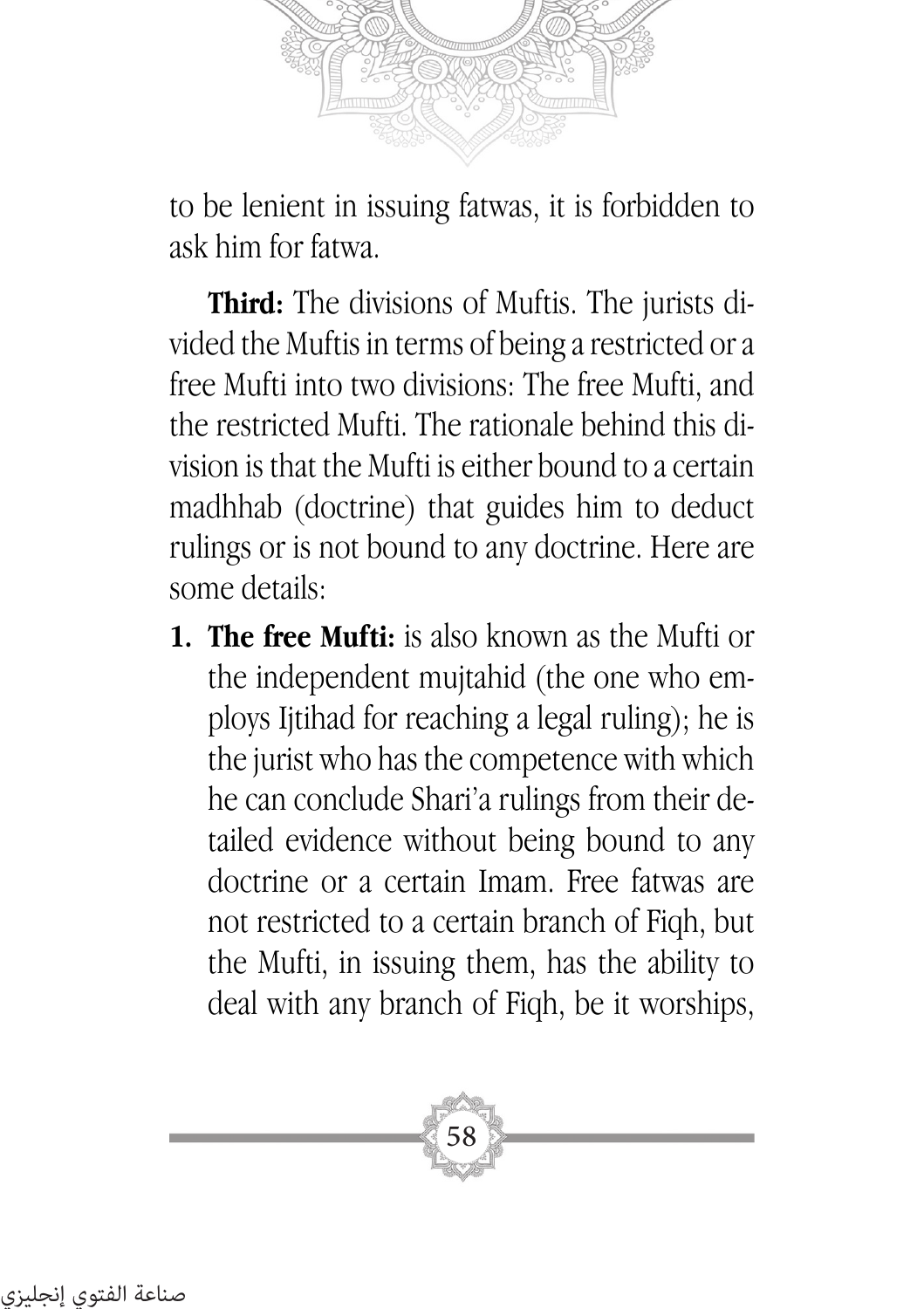

dealings, criminal acts, inheritance, or others.

- **2. The restricted Mufti:** is known as the dependent Mufti or mujtahid. He is the one who follows a certain doctrine and has the ability to deduct rulings according to the principles laid down by the Imam of his doctrine. This division has four subdivisions:
	- A **The affiliate Mufti**: Is the one who does not imitate his Imam, his doctrine, or his evidence, but he follows his way of using Iitihad and issuing fatwas, therefore, he is related to him. This kind of Mufti follows the general principles of his Imam, not the details.

Examples of those Muftis in the Hanafi doctrine are: Abu-Yusuf and Muhammad ibn Al-Hasan, in the Maliki doctrine: Abdur-Rahman ibn Al-Qasim and Ibn Wahb, in the Shafi'iy doctrine: Al-Mazniy and Ar-Rabi', and in the Hanbali doctrine Abu-Ya'la. These Muftis or mujtahids and others who are like them have attained a rank

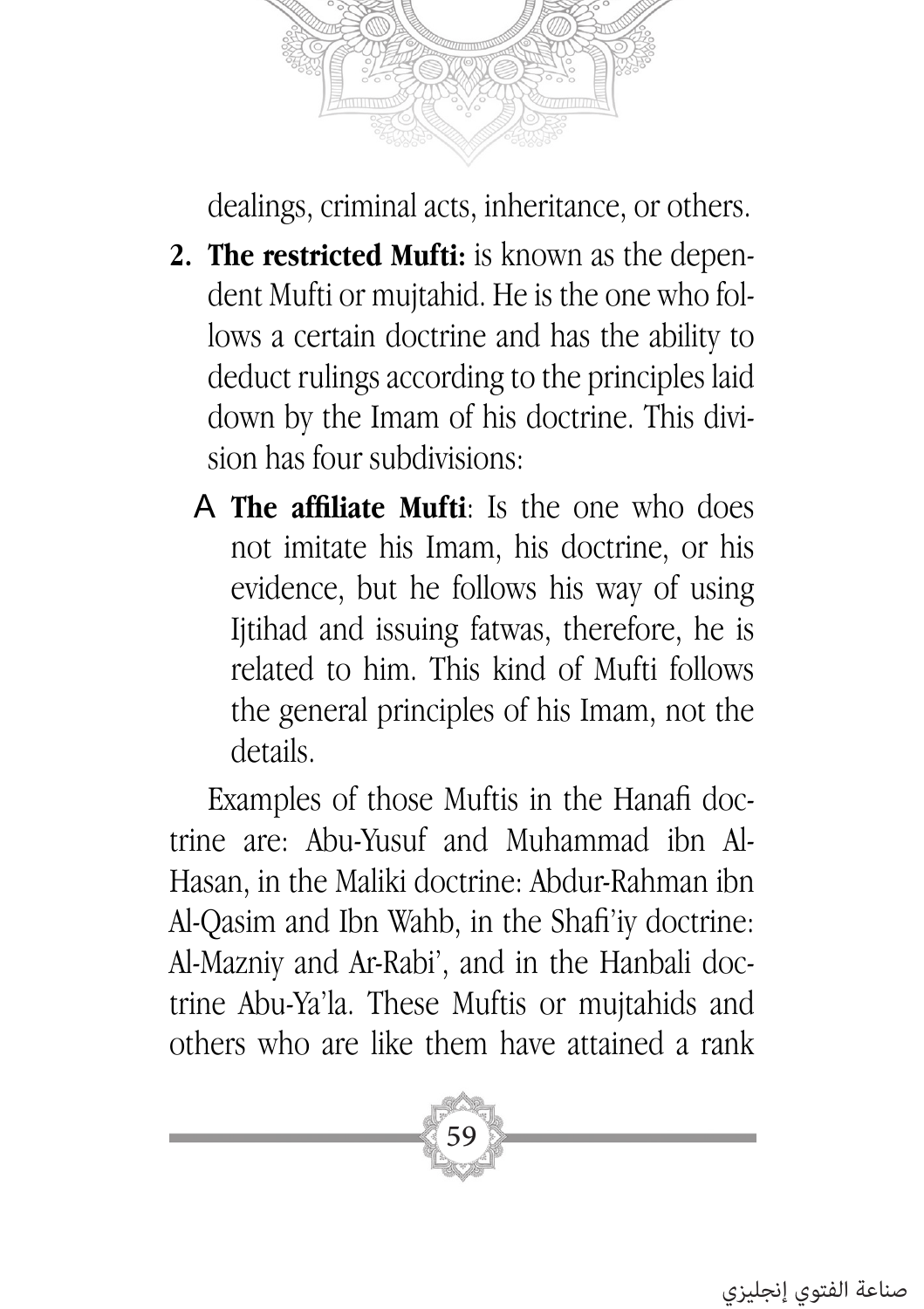of knowledge that enabled them to make Ijtihad by investigating the evidence from which rulings are derived. They followed the path of a certain Imam and used his principles for deducting rulings, so they are affiliated to him from this side, and are independent, on the other hand, in the way they scrutinized the evidence and derived

the legal rulings from them.

- B **The Mufti of doctrine:** Is the one who is bound to the doctrine of his Imam and does not go beyond his principles and rules. So, he takes the texts of his Imam as principles on which he bases his fatwas. The Hanafi's call this kind of Muftis Muftis or mujtahids of the rank of authenticators like Al-Karkhiy.
- C The preponderating Mufti: Is the one who has not reached the rank of the Imam of doctrines, but he retains the doctrine of his Imam, so, he makes decisions, edits, and preponderates some opinions to others on the basis of the evidence, or its validity for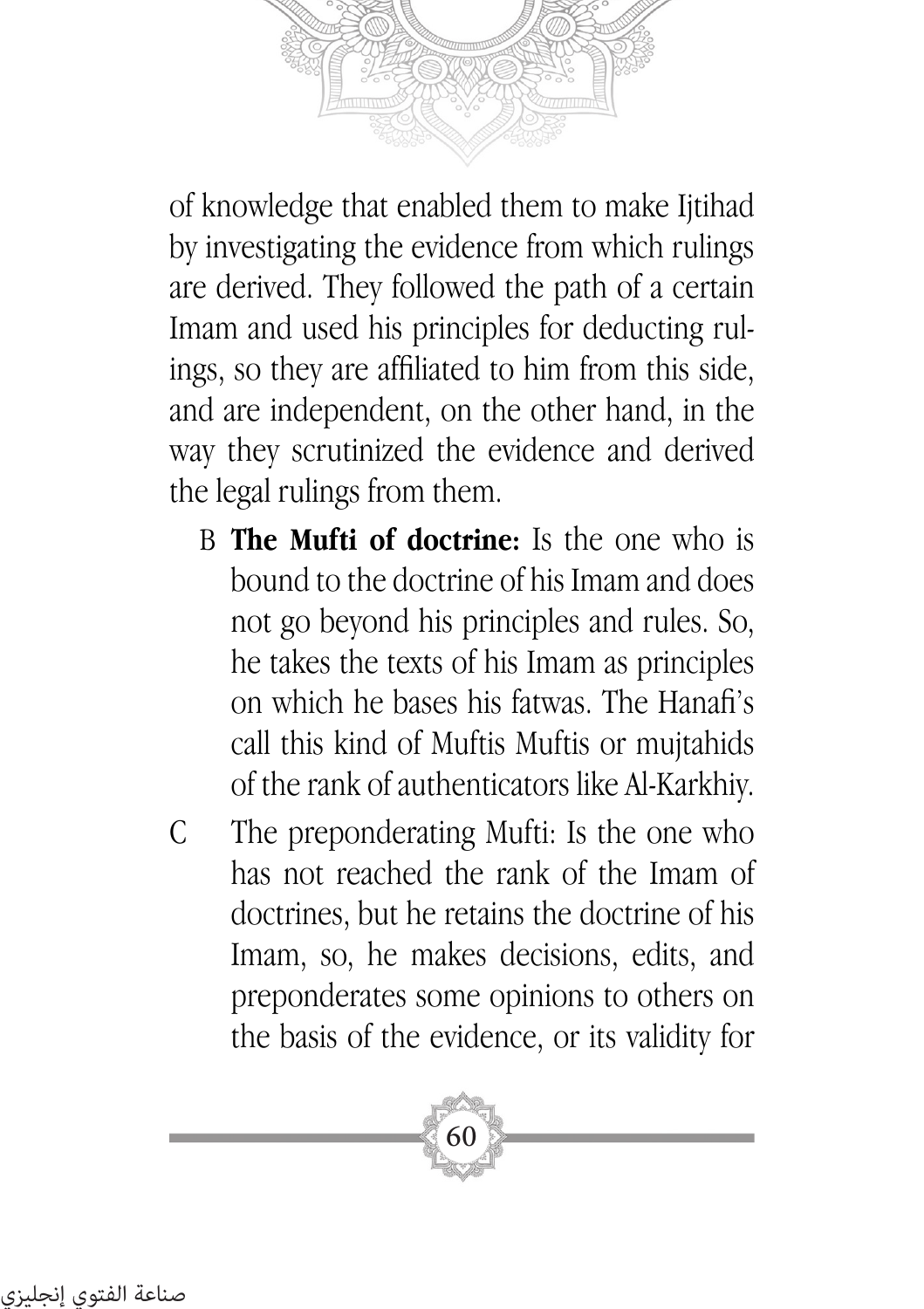

application according to the circumstances of the time and some other things which are not considered new, independent, or dependent deductions.

- D **Ibn As-Salah said:** This is the rank of the Muftis who came until the end of the fifth century; they were straggling, compared with their ancestors, for promoting their doctrine, but not in issuing fatwas, since they were diligent in expanding their methodology in issuing fatwas and using Qiyas (analogy).
- E **The retaining Mufti:** Is the one who retains his doctrine and understands it when dealing with clear and ambiguous questions, but he lags in promoting the evidence of the doctrine, so, he depends in issuing fatwas on the evidence of his Imam, and the branches made by the mujtahids of the doctrine. So, whenever he faces a question which answer is not found in the doctrine, he uses Qiyas

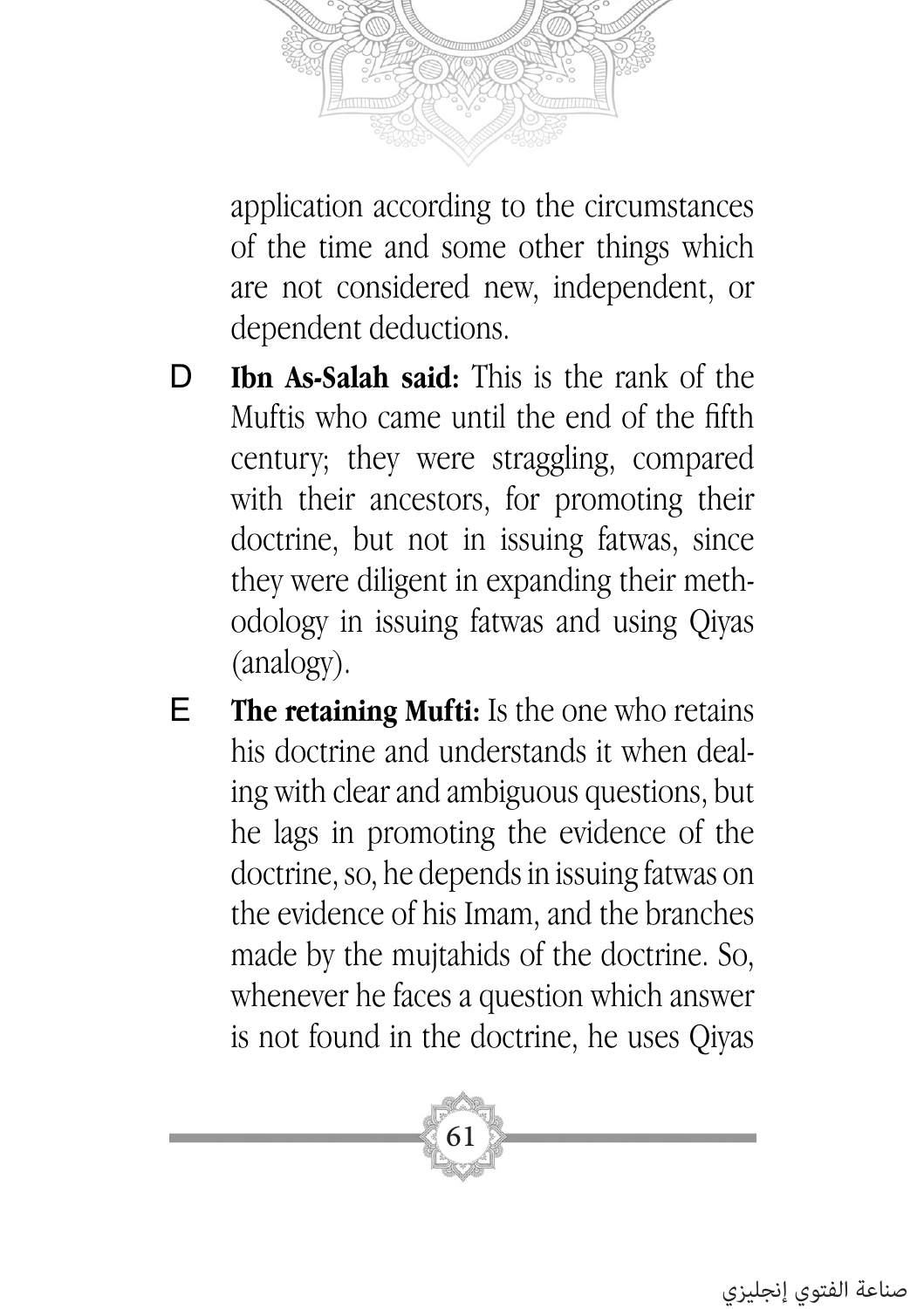

for answering it. Whoever does not possess these qualities, should not address fatwa.

Ibn As-Salah said: It is rare to miss a case like this, therefore Abu-Alma'aliy said: It is rare to meet an incident which has no ruling in the doctrine, something similar to it without any difference, or falls under the rules stipulated in the doctrine. Such a Mufti cannot be but a rational Mufti who understands the essence of the doctrine and the best rulings.

#### **The second point:**

## **The conditions of the Mufti and his manners**

**First:** The conditions that must be met by the Mufti. The Mufti's task necessitates that he must be competent, that is, he must be adult, sane, with the ability to derive the rulings from their sources. He can only do this if he meets a set of conditions:

1. He must be a Muslim, adult, and sane. This is because issuing a fatwa relating to Shari'a

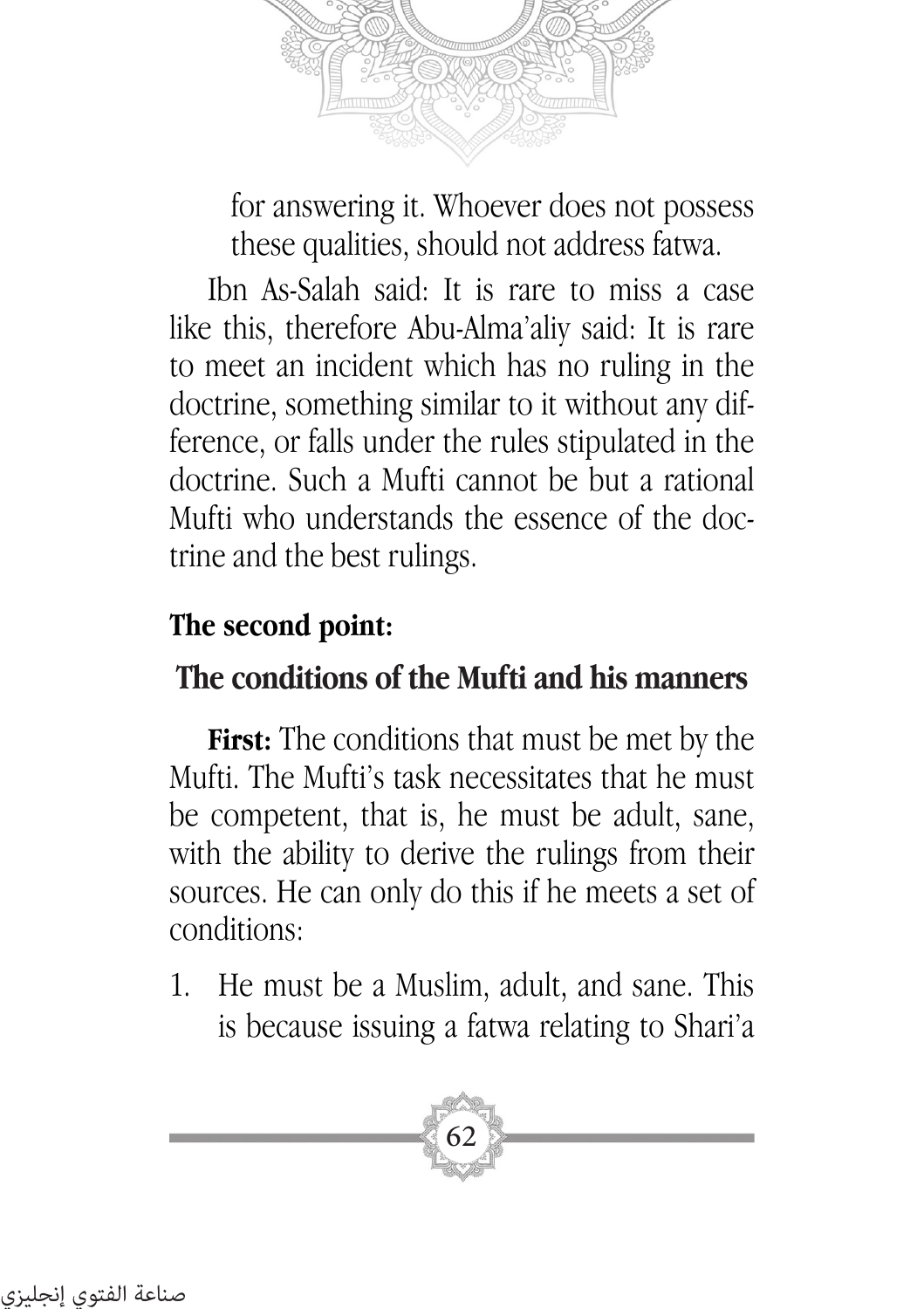

matters is a worship, and Islam is a condition for the validity of worship. It is necessary for him to know Allah Almighty and all His attributes, and to know His Messenger (PBUH) and the duties and rulings that he brought. it is not right for an insane person to issue fatwa because he is neither competent nor aware of anything, whereas it is obligatory for the Mufti to be of sound mind, his conduct and deduction are correct, clever, and vigilant. Al-'Amidiy says: The first condition is to know that Allah Almighty exists, the attributes that are due to Him, the qualities that are pertinent to Him, to believe in His Messenger and the Shari'a that he brought without which faith cannot be realized, and be aware of the evidence for the rulings

2. To be of sound knowledge of the Ever-Glorious Qur'an as the first source for legislation, knowing that there is no way to

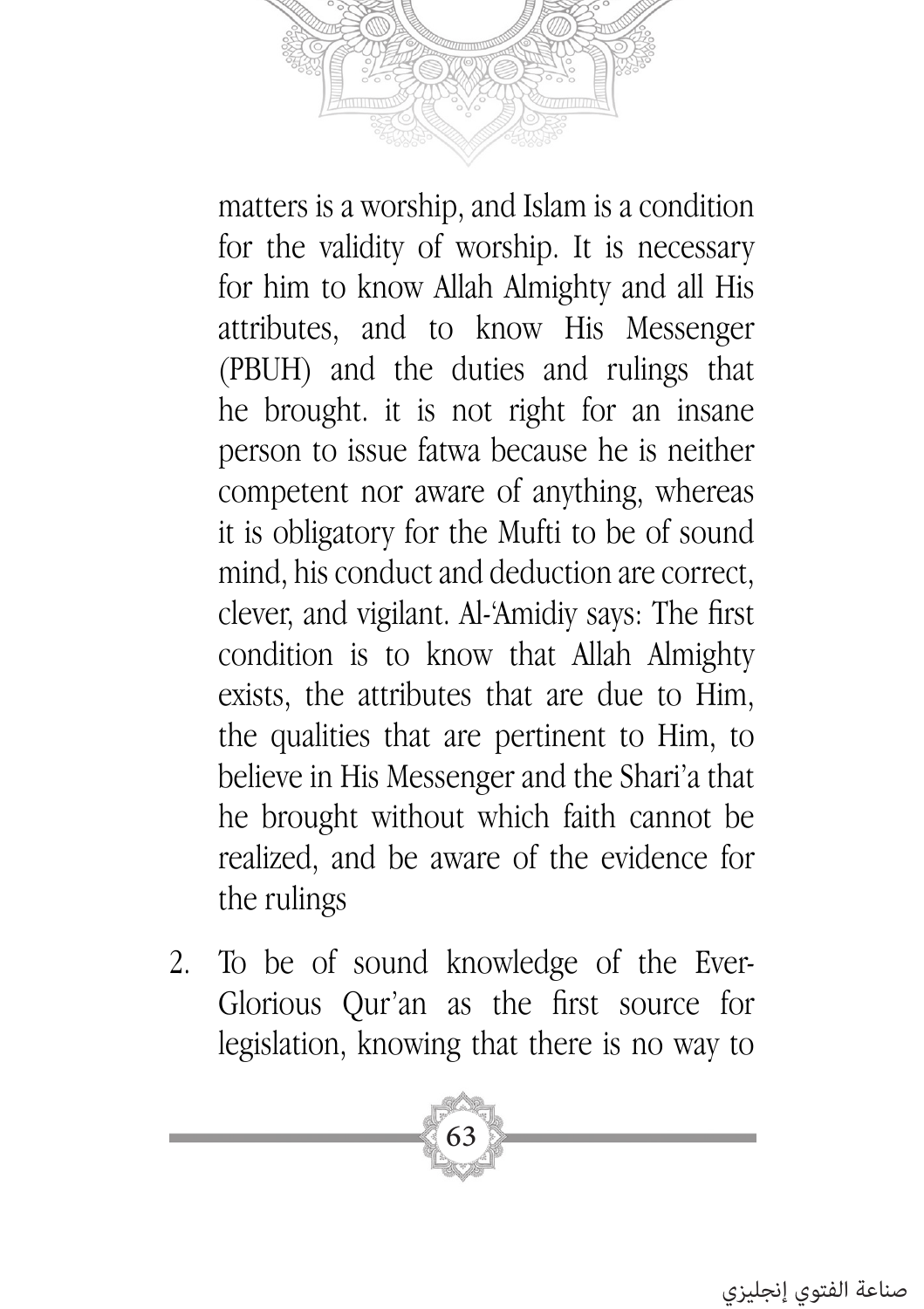

Allah but through it. It is not a condition to know all the Quran, but only to know the Ayas relevant to deriving rulings, that is, five hundred Ayas, nor is it a condition to retain them, but it is enough for him to know their places in the Qur'an so that he can refer to them when he needs them for addressing an incident.

3. To be knowledgeable of the Sunnah, whether it is verbal, actual, or acceptance of some other's acts, and that it is the second source for legislation. And to know the way it came to us, be it a recurrent, known, or narrated by only one narrator. And to know the rulings relating to this, such as knowing the status of the narrators, that is, if they are valid, invalid, of good exactitude, and uprightness, etc… .

It is not a condition to retain the Sunnah; it is enough for the mujtahid to know the relevant sections necessary for issuing a ruling, so that he may revise it whenever needed for Ijtihad. This can be achieved by revising the books of Hadith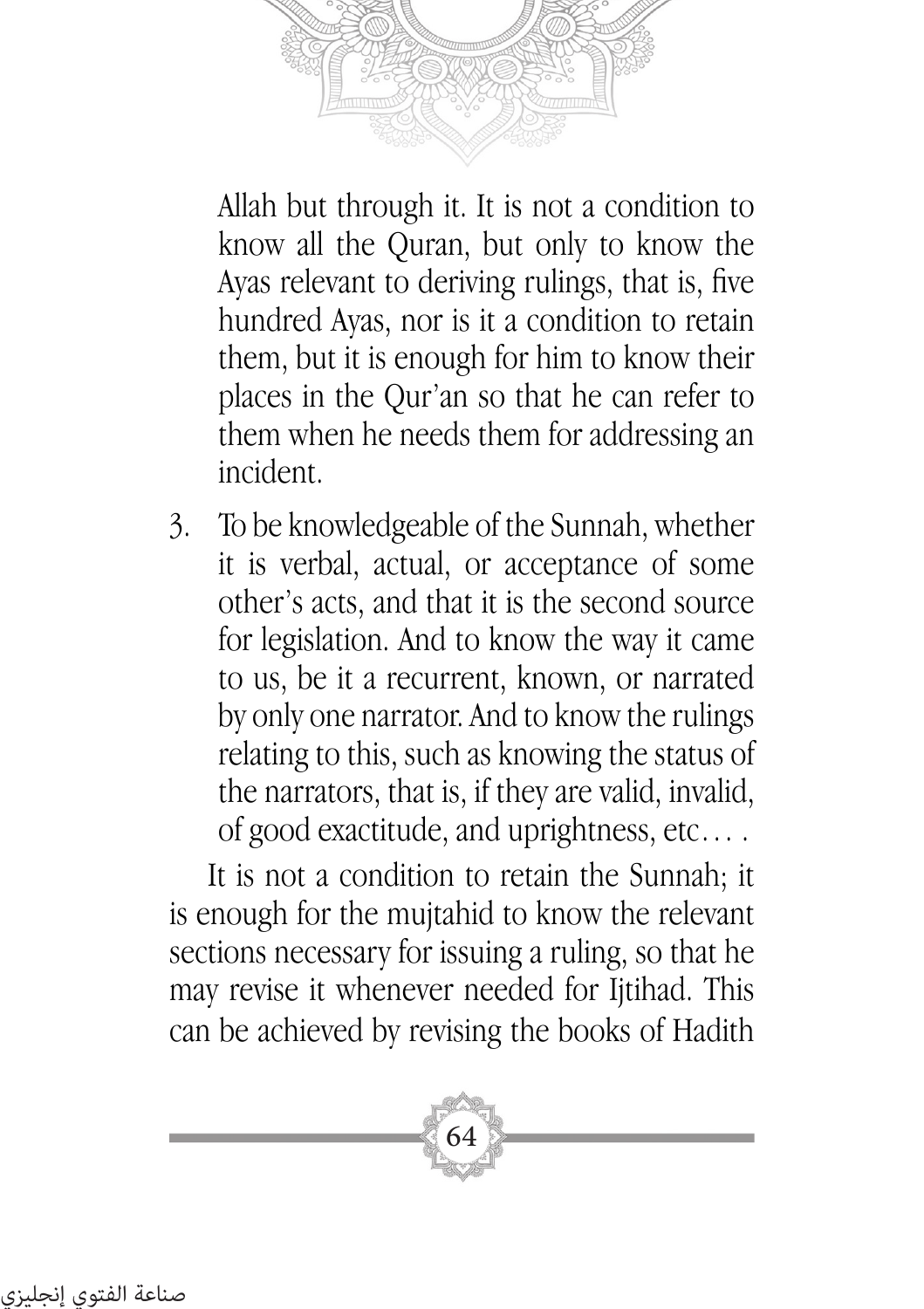that include the evidence for rulings and commentaries on them such as the commentaries of Ibn Hajar on Sahih Al-Bukhari, and the commentaries of An-Nawawi on Sahih Muslim, and Ash-Shawkani's Nailul-Awtar (reaching the targets), and As-Sun'ani's Subul as-Salam (the paths to peace), and others.

- 4. To be knowledgeable of the abrogating and abrogated Ayas and Hadiths, and the reasons of revelation of the texts relating to the rulings, so that he may not quote evidence for a ruling from the Qur'an or Sunnah while it is abrogated.
- 5. To be knowledgeable of the subject matters that gained the consensus of the scholars, such as their unanimity on the prohibited matters that are prohibited by The Ever-Glorious Qur'an and the Honorable Sunnah, and their unanimity on the principles of inheritance, and others, lest the Mufti should issue a fatwa that contradicts their unanimity.

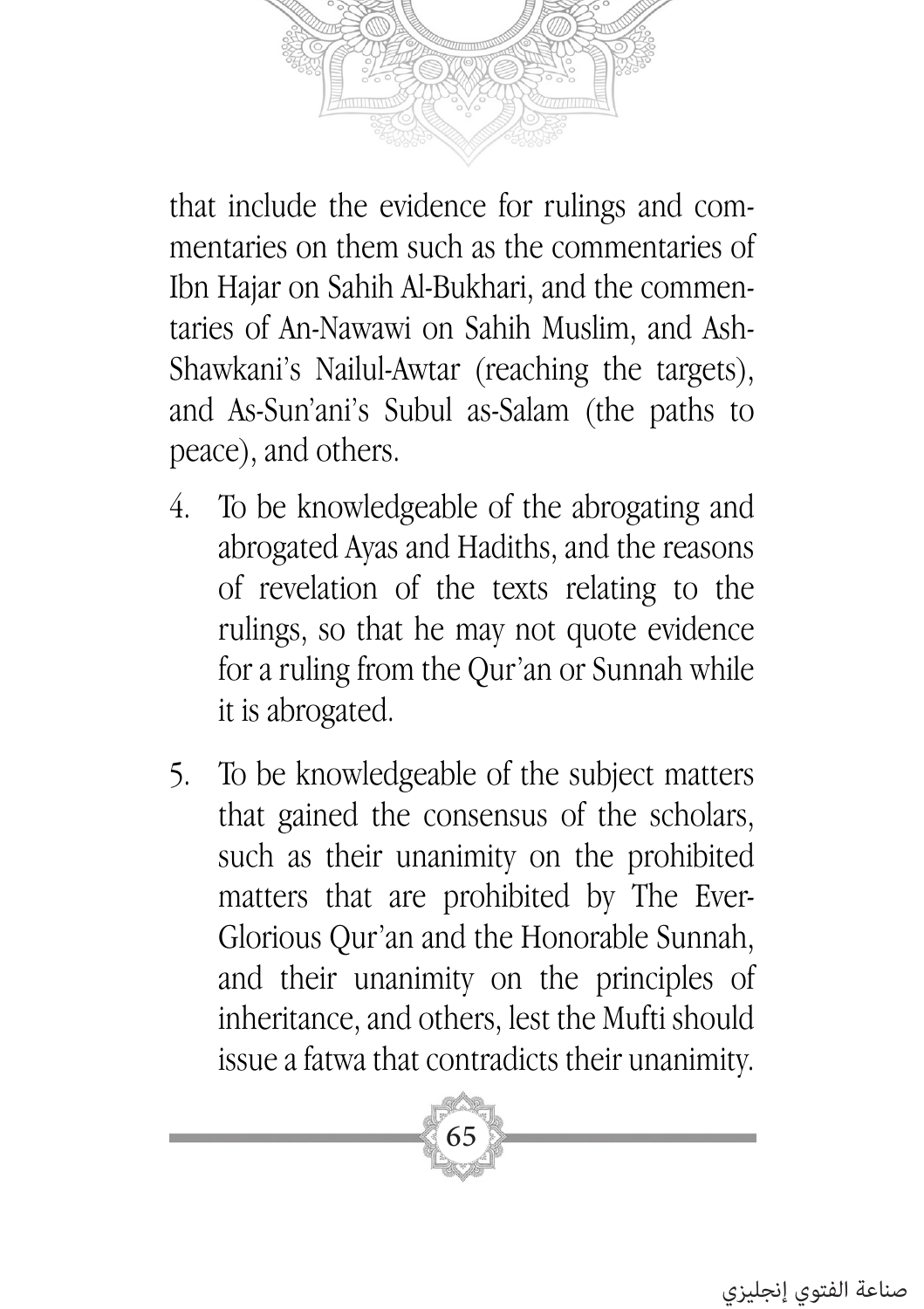

It is noticed that consensus is a collective evidence that accords with the evidence of Shari'a, so, in case the circumstances of deriving a ruling from a text have changed due to the change of circumstances and the emergence of new events, then the change of implementing the consensus becomes a priority.

6. To be knowledgeable of the syntax and morphology of the Arabic language, as it is the language of the Ever-Glorious Qur'an and the honorable Sunnah. Hence, the mujtahid cannot derive Shari'a rulings from the Qur'an or Sunnah unless he is well acquainted with an amount of its grammar that enables him to understand the discourse and the way of using it by the Arabs, i.e., to the extent that enables him to distinguish between the ordinary language, metaphors, and figures of speech. He also must know he general and specific, the absolute and the restricted, the definite in meaning and the ambiguous, and the ways words express different meanings.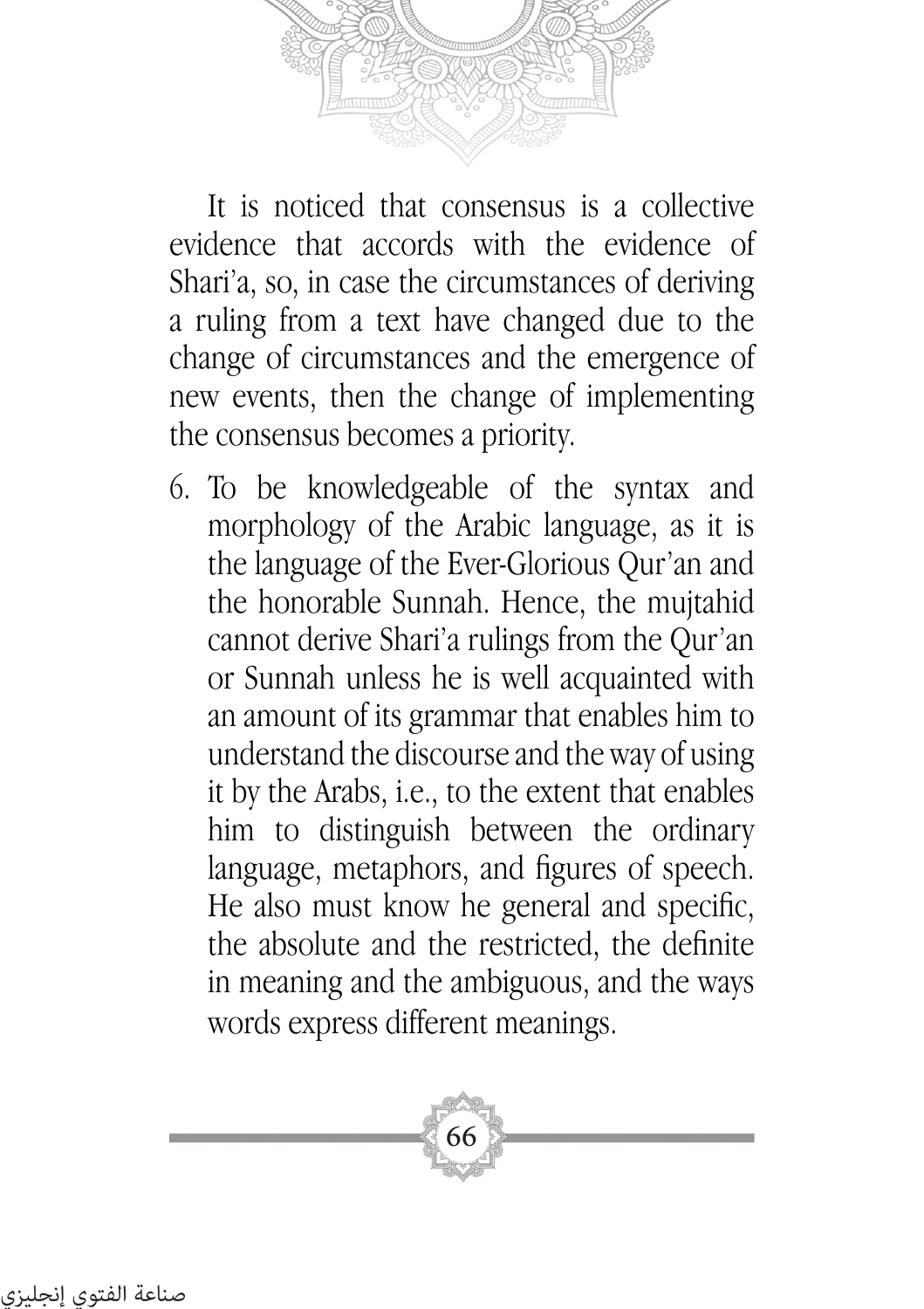

- 7. To be knowledgeable of the Principles of Fiqh, as it is a condition for the Mufti to know the discipline of the Principles of Fiqh, its general rules, collective evidence, and how to benefit from it. Al-Ghazali said: The major disciplines of Ijtihad are three: The discipline of Hadith, linguistics, and the discipline of the Principles of Fiqh.
- 8. To understand the general purposes the Shari'a aims to attain from legislation, and to have sound experience in people's interests, circumstances, customs, and habits so that his Ijtihad comes in accordance with the purposes of the Shari'a, taking into account the people's interests by deterring harm and bringing benefits. Ash-Shatbiy says: "The degree of Ijtihad can be attained by the one who has two characteristics: Sound understanding of the purposes of Shari'a, and the ability to deduct according to his understanding", then he said: "The second is like the servant of the

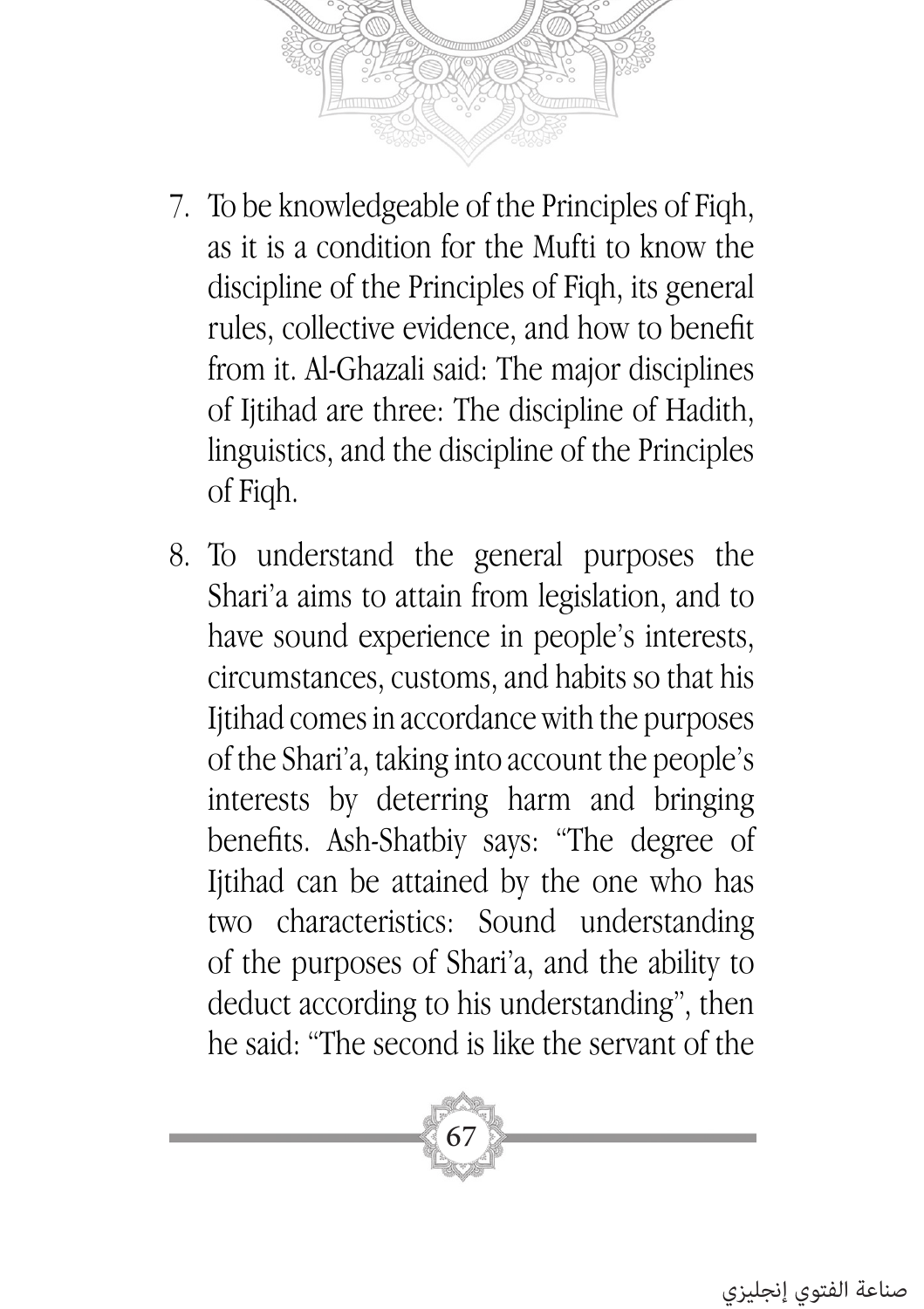

first, since the first is the ultimate goal, and the second is a means of reaching it".

9. The Mufti should be just, trustworthy, and reliable. Ibn 'Abdin summarized the conditions that must be met by the Mufti in five conditions: To be a Muslim, adult, sane, knowledgeable, and just.

Whoever does not meet these conditions must not be allowed to issue fatwas so that the people may not be deceived by him and commit errors. The Prophet (PBUH) said in the authentic Hadith: "Allah does not take knowledge away from people suppressively, but He takes it away by making the scholars die, until when He leaves no scholar, the people take ignorant heads who are asked and gave fatwa without knowledge, thus, they lost the way and misled others".

**Second:** The manners of the Mufti: The Mufti must possess a set of manners, the most important of which are:

1. He must be qualified for issuing fatwas. Imam Malik said: "The scholar should not address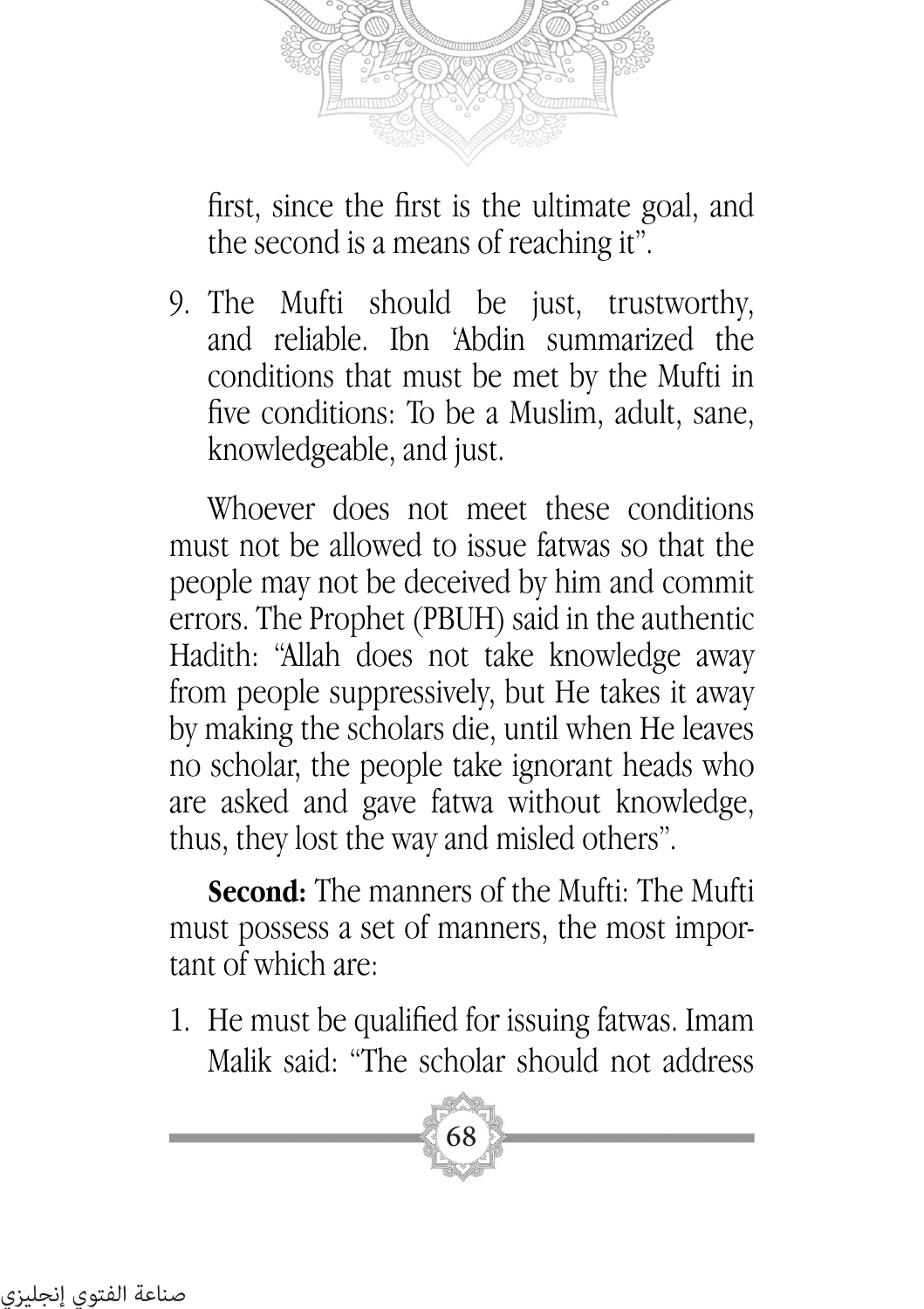

issuing fatwas until the people see him qualified for it, and he sees himself qualified for it".

2. To refrain from seeking issuing fatwas, let alone insisting on taking up its post. So, it is incumbent on the Mufti to avoid issuing fatwa as much as possible unless it is imposed on him, in this case he must seek Allah's help to fulfill it properly. He should not issue a fatwa on an issue if anyone else can do better unless he is appointed for issuing fatwas. The good ancestors used to avoid fatwas and wish if someone else would do it instead of them.

Ibn Abi-Laila said: "I realized to see a hundred and twenty of the Ansar; the Companions of the Prophet (PBUH). When one of them was asked a question, he referred it to another, and the other referred it to another, until it came back to the first". I say: This applies only to the case of having more than one competent Mufti, but if he was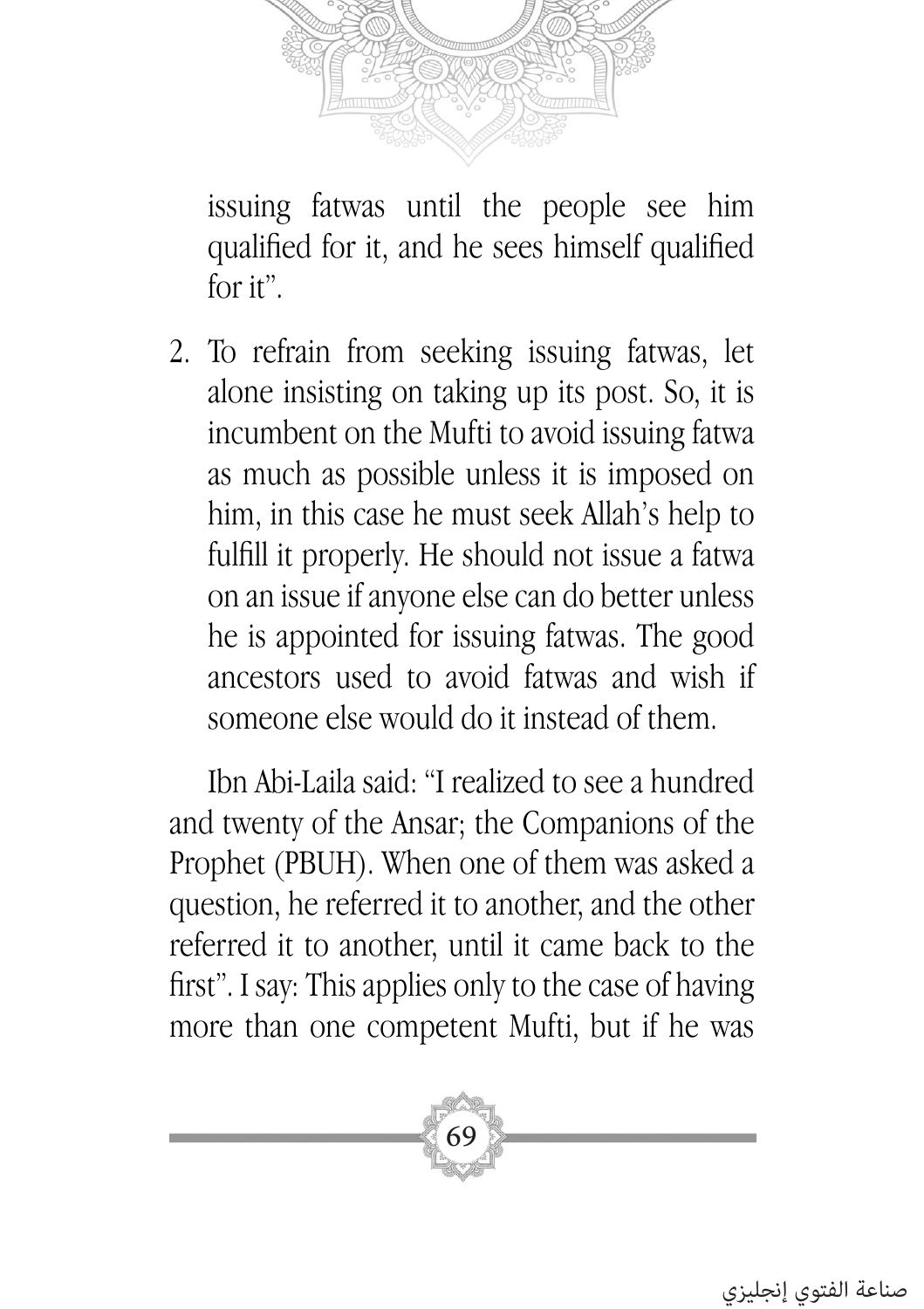

appointed for that job, then he must do it.

3. Not to be lenient in issuing fatwas, and whoever is known of being lenient in fatwas should not be asked. Therefore, he should not rush to issue a fatwa before he has fully considered all its aspects and deeply thought about it, rather, he must verify the ruling before issuing the fatwa. Likewise, he should not resort to using forbidden or disliked tricks to benefit or to harm whomever he wishes.

This does not mean that he should be harsh, rather, he must use what is easier for the people in order to achieve the purposes of Shari'a relating to making people's life easy as Allah Almighty said: ﴿**Allah wants ease for you, not hardship**  (2:158),and said: ﴿**He has placed no hardship in your religion**﴾ (22:78), and the Prophet (PBUH) said: "Facilitate things to people (concerning religious matters), and do not make it hard for them, and give them glad tidings, and do not make them run away (from Islam).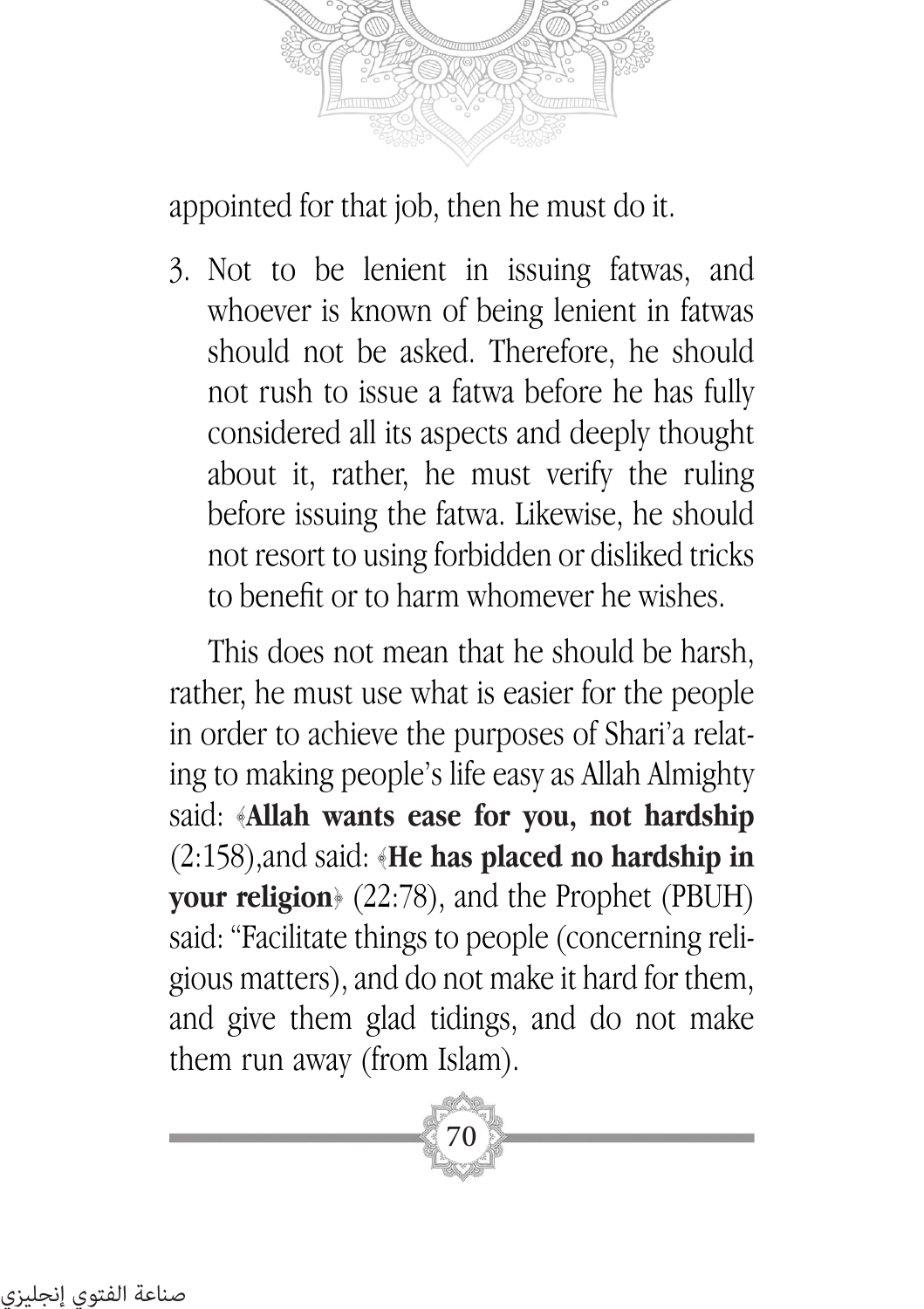

- 4. The Mufti must change his fatwa, if it was proven wrong, and he has to inform the questioner about that, and the questioner must stop working according to it. Likewise, if the questioner has not yet acted upon it, it is not permissible for him to act upon it.
- 5. The Mufti must sincerely and honestly turn to Allah asking to inspire him to do the right thing and guide him to the right fatwa, and to help him reach the ruling that He legislated for His servants in the subject matter of the fatwa. So, if he concluded the right ruling, he issues the fatwa and thanks Allah for guiding him to it, but if he was suspicious about it, or could not reach the right fatwa, he must hasten to repent and seek forgiveness from Allah to guide him to the right ruling.
- 6. He must consult the religious and knowledgeable people and do not depend on himself alone; Allah Almighty commanded His

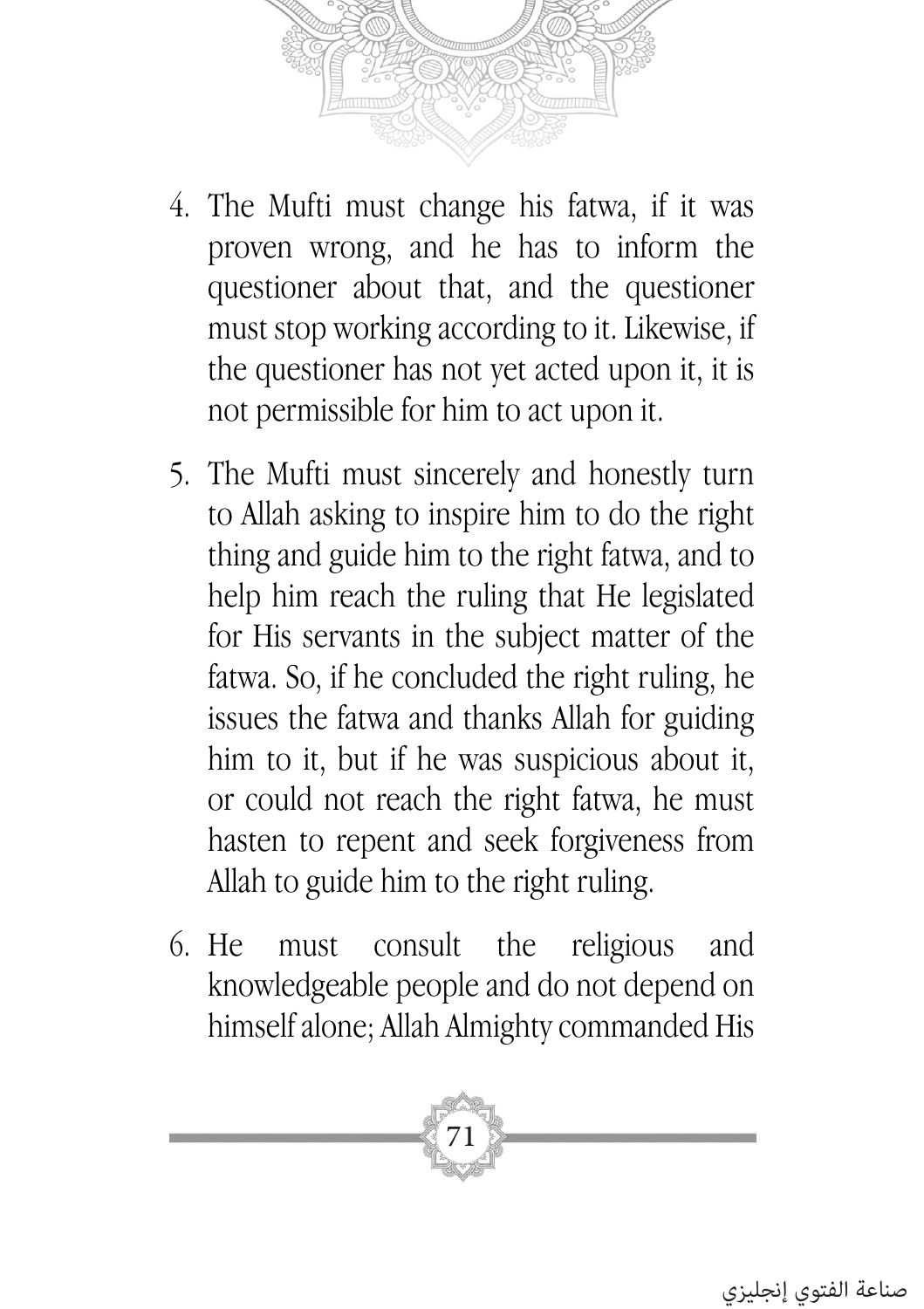

Prophet: ﴿**Consult with them about matters**﴾ (3:159). The Prophet (PBUH) consulted with his companions in many cases and ordered them to consult. That is why when the Companions and the Followers and those who came after them, may Allah be pleased with them, faced some incident used to consult those who are with them. Therefore, An-Nawawi said: It is desirable for the Mufti to read the question to his attendants who are qualified for that, and to consult and discuss the question with them in a gentle and fair way, even if they are below him in rank or are his students, in order to follow the example of the predecessors (the Companions) and to hope that the hidden aspects of the question may appear, unless there is something in the question that should not be revealed, or the questioner asked to conceal it, or that it may yield some harm if it is revealed.

7. The Mufti must keep the secrets of the questioners and conceal what he knew of

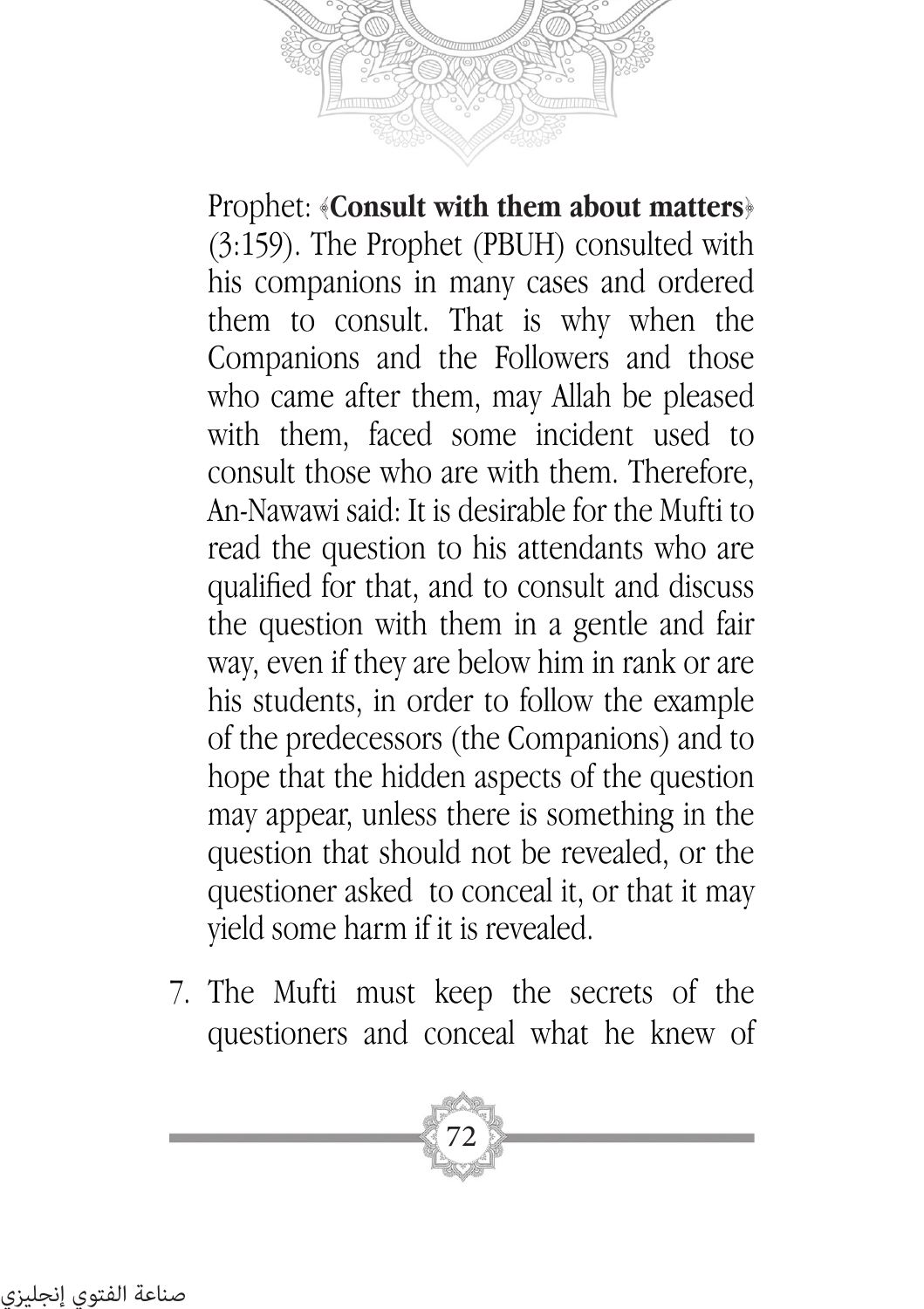

their confidential matters; he is like a doctor who gets to know people's secrets and their confidential matters which no one else is aware of, and he may expose them to harm or danger if he reveals those secrets.

8. He must mention the evidence for the ruling and conclusion, since the evidence is the basis of fatwa. Mentioning the evidence strengthens the fatwa and makes it convincing to the questioner and absolves the Mufti from issuing fatwas without evidence.

Whoever contemplates the rulings of the Ever-Glorious Qur'an, and the honorable Sunnah of the Prophet (PBUH) finds a basis for that which guides to the understanding of the legal rulings and their causes, Allah Almighty says: ﴿**They ask you (Prophet)about menstruation. Say: 'Menstruation is a painful condition, so keep away from women during it. Do not approach them until they are cleansed**﴾ (2:222). And the Prophet (PBUH) said: "A woman cannot be mar-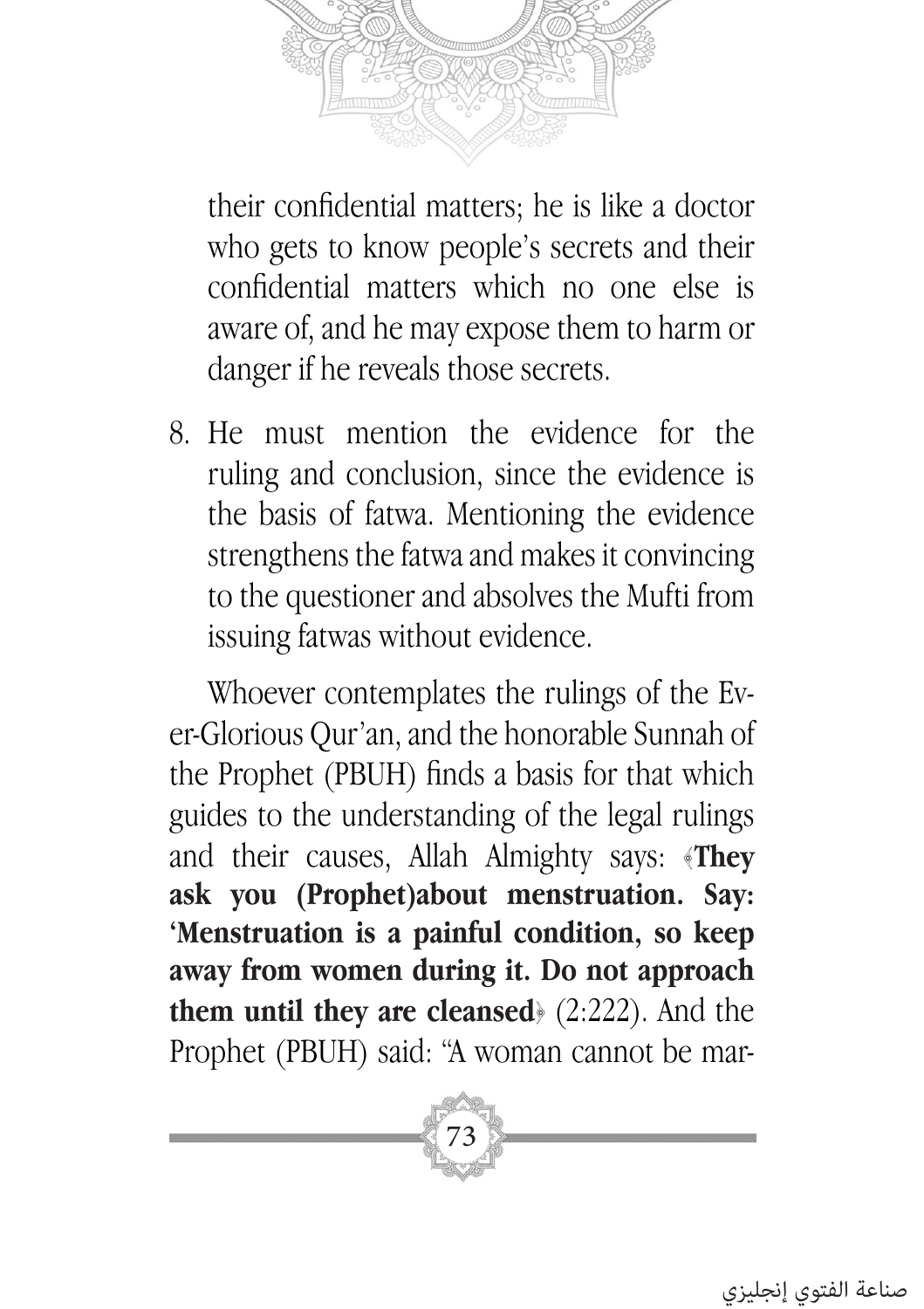ried together with her paternal aunt to one man, neither can the paternal aunt with her niece, nor can a woman with her maternal aunt, nor the maternal aunt with her niece, nor the older with younger, nor the younger with older"

9. The Mufti must be moderate, not so lenient, or strict. The people in this regard are two kinds: Some tend to take thing easy without considering the purposes and rules of Sharia, but implement licenses thinking that this is better for people as long as there is evidence that supports his rulings, whereas others tend to be strict without considering the purposes and rules of Sharia on the basis that this is the safest and most appropriate for the conditions of the people who are predominated by leniency and misusing licenses, which in the end leads to the departure and negligence of the Sharia rulings.

Hence, it is incumbent on the Mufti to take this matter into consideration and not to incline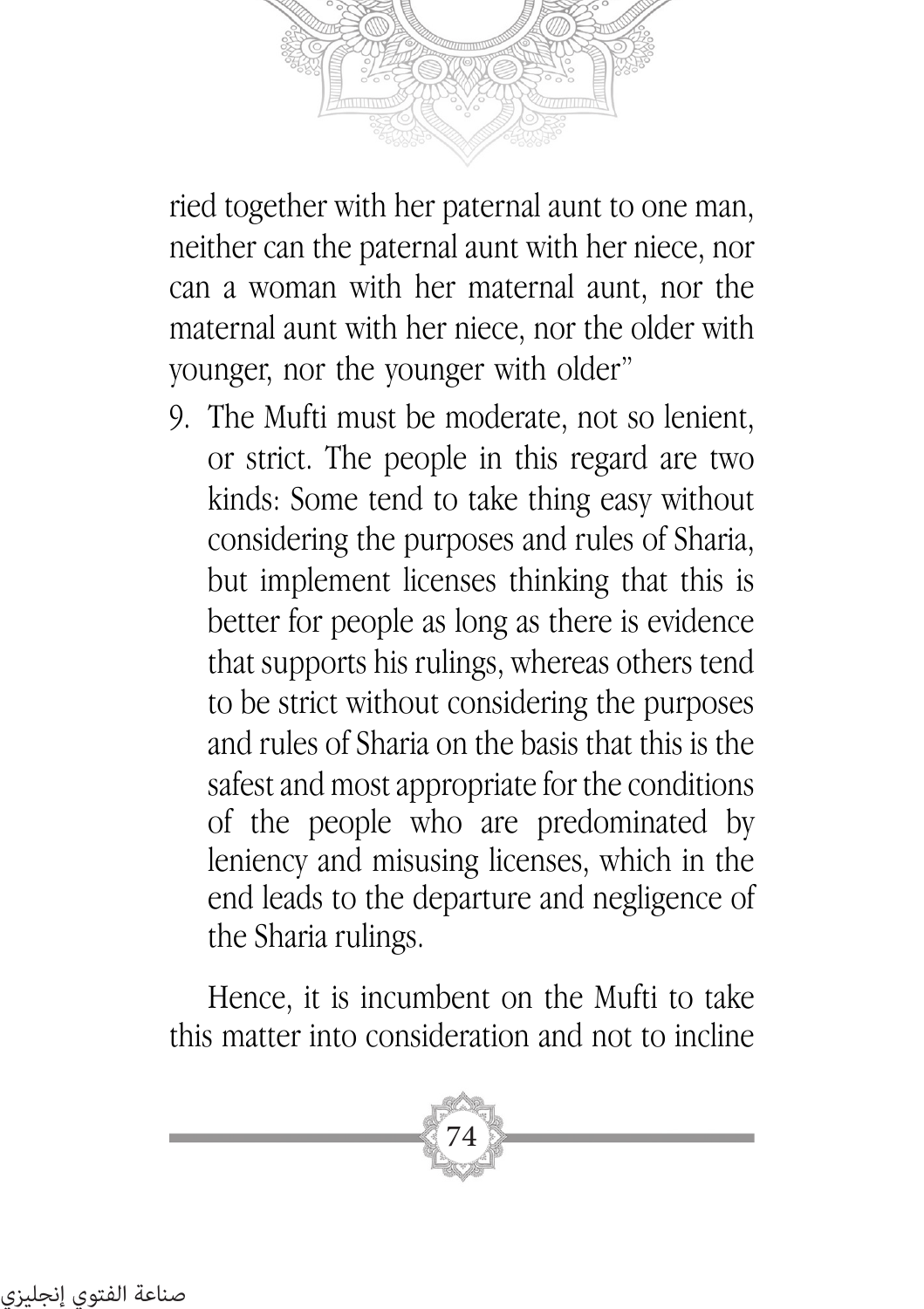

towards these or those. Rather, he must be with the right thing without exaggeration or negligence and do what is appropriate for the people's conditions; wherever justice exists, Allah's Sharia exists.

- 10.The Mufti should not issue a fatwa if he is in any situation that prevents him from verification and contemplation, such as a state of extreme anger, excessive hunger, intense anxiety, disturbing fear, severe illness, and strong need to defecation. When he senses something that deviates him from being moderate, or feels unable to verify and clarify the issue, he must withhold the fatwa, however if he issued a fatwa in this case and it was right, then his fatwa is deemed valid.
- 11.He must issue the fatwa based on the preponderant opinion and the consideration of the situation in order to achieve the most considerable interest. Preponderance does not mean the strength of evidence, but it means

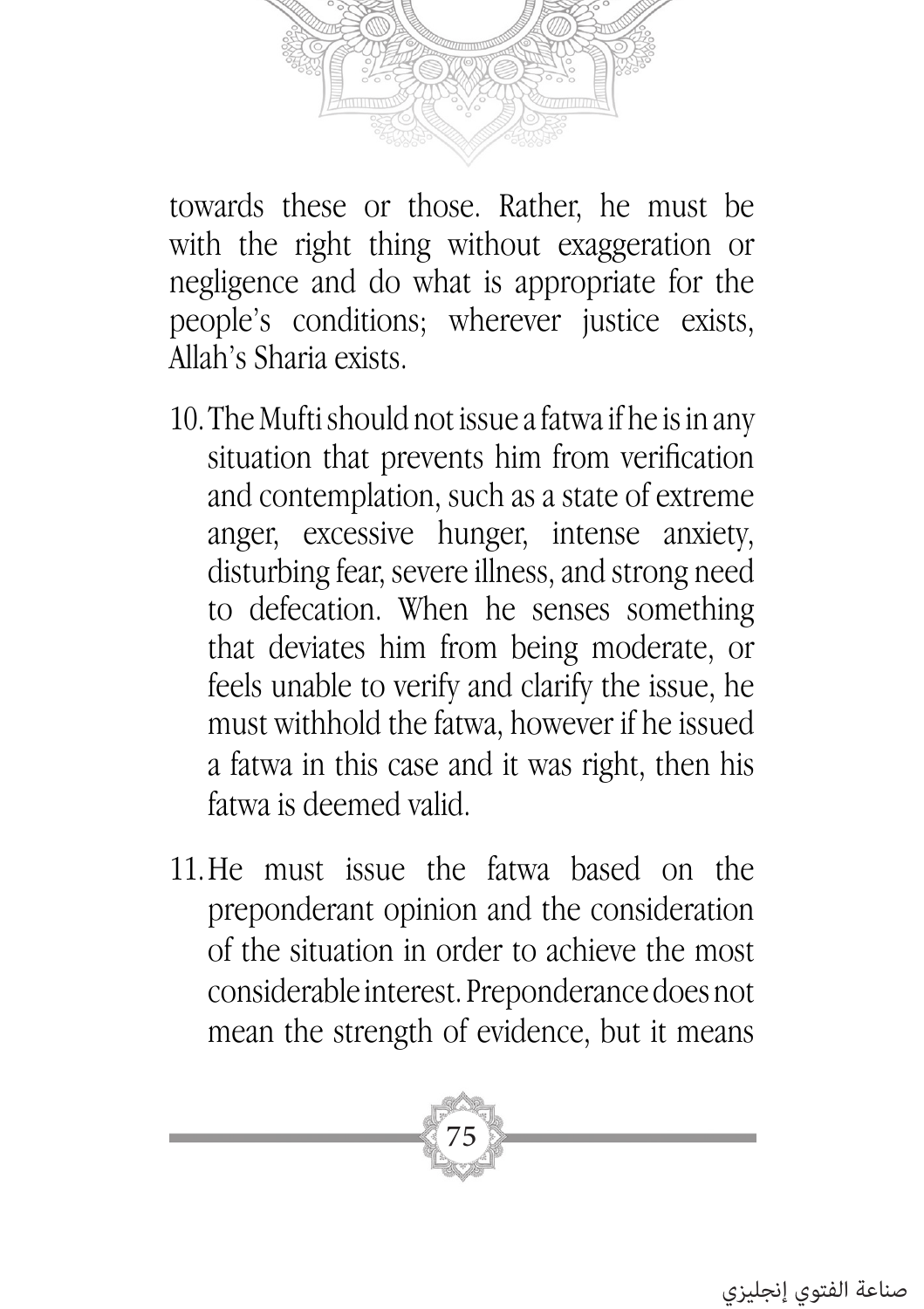

whatever attains the considerable interest even if the opinion was not good enough according to what has been acknowledged by the scholars of the principles of religion. It is not permissible for him to give more than one opinion for each issue or give the questioner a choice and throws him into confusion and uncertainty. Rather, he must explain to him the answer in a clear manner that removes confusion and ambiguity.

12.The Mufti's words must match hi deeds, so he should act according to the fatwas he gives on good deeds, and abstain from doing what he forbids people to do; Allah Almighty says: ﴿**You who believe, why do you say things and then do not do them? It is most hateful to Allah that you say things and then do not do them**﴾ (61:2-3). Al-Khatib related to Al-Qasim bin Muhammad bin Khallad that he said: There is no good in a saying unless it is done.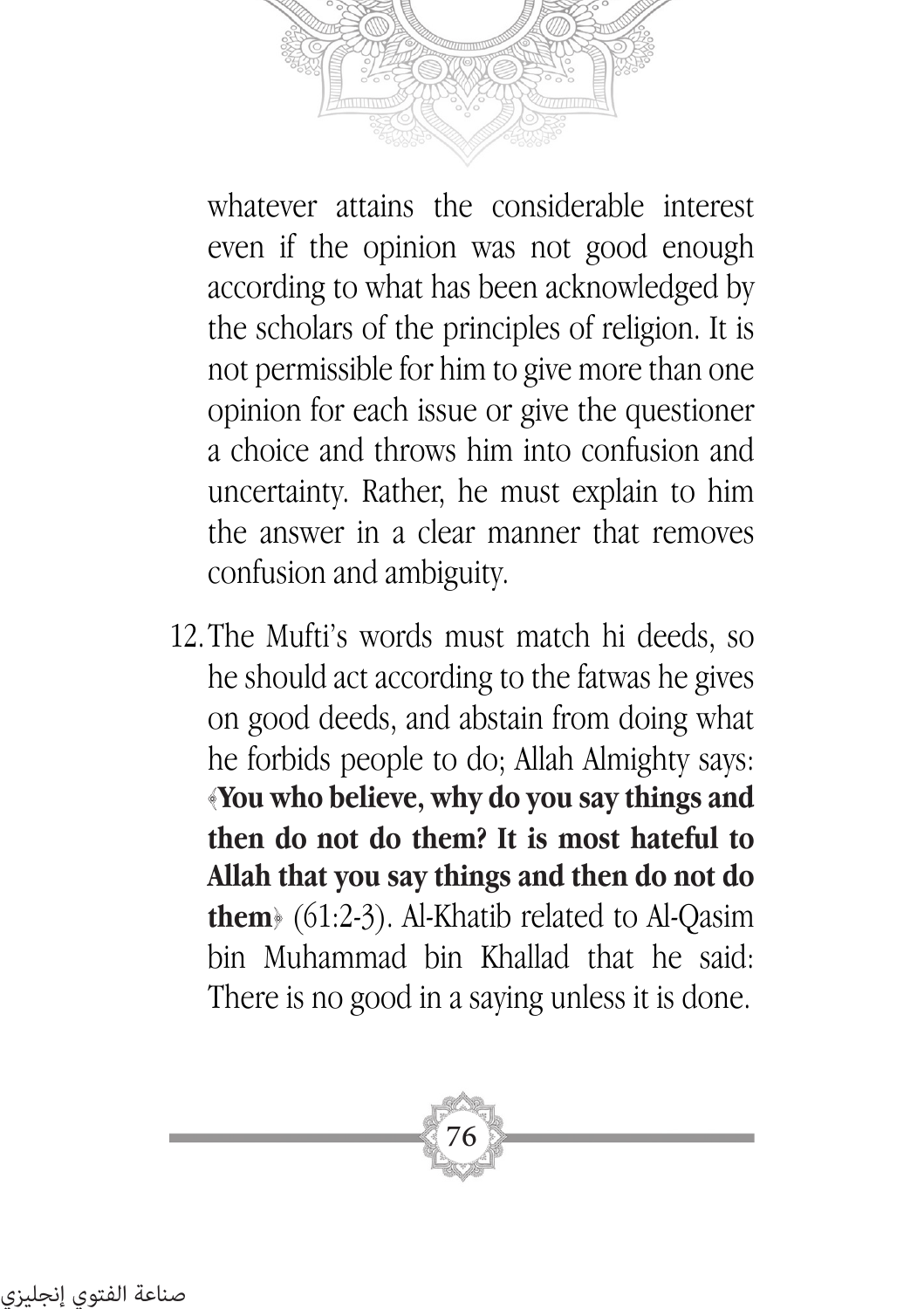

#### **The second topic:**

# **The definition of the questioner, his manners, and the ruling on seeking fatwas**

**First:** The definition of the questioner:

He is the one who seeks to know a legal ruling on something he wats to do and does not know its ruling. There is no difference in this respect between being a natural person or a corporate body, a man or woman.

**Second:** The ruling on seeking fatwas:

It is incumbent on the laymen who do not know the ruling to ask for fatwa, as it is incumbent to act according to the Sharia, because if he did something without knowing its ruling, he may do something forbidden, or leaves in worship what invalidates it, thus he loses its reward and is held responsible for it. Al-Ghazali said: "It is unanimously agreed that laymen are responsible for following the Sharia rulings, and it is

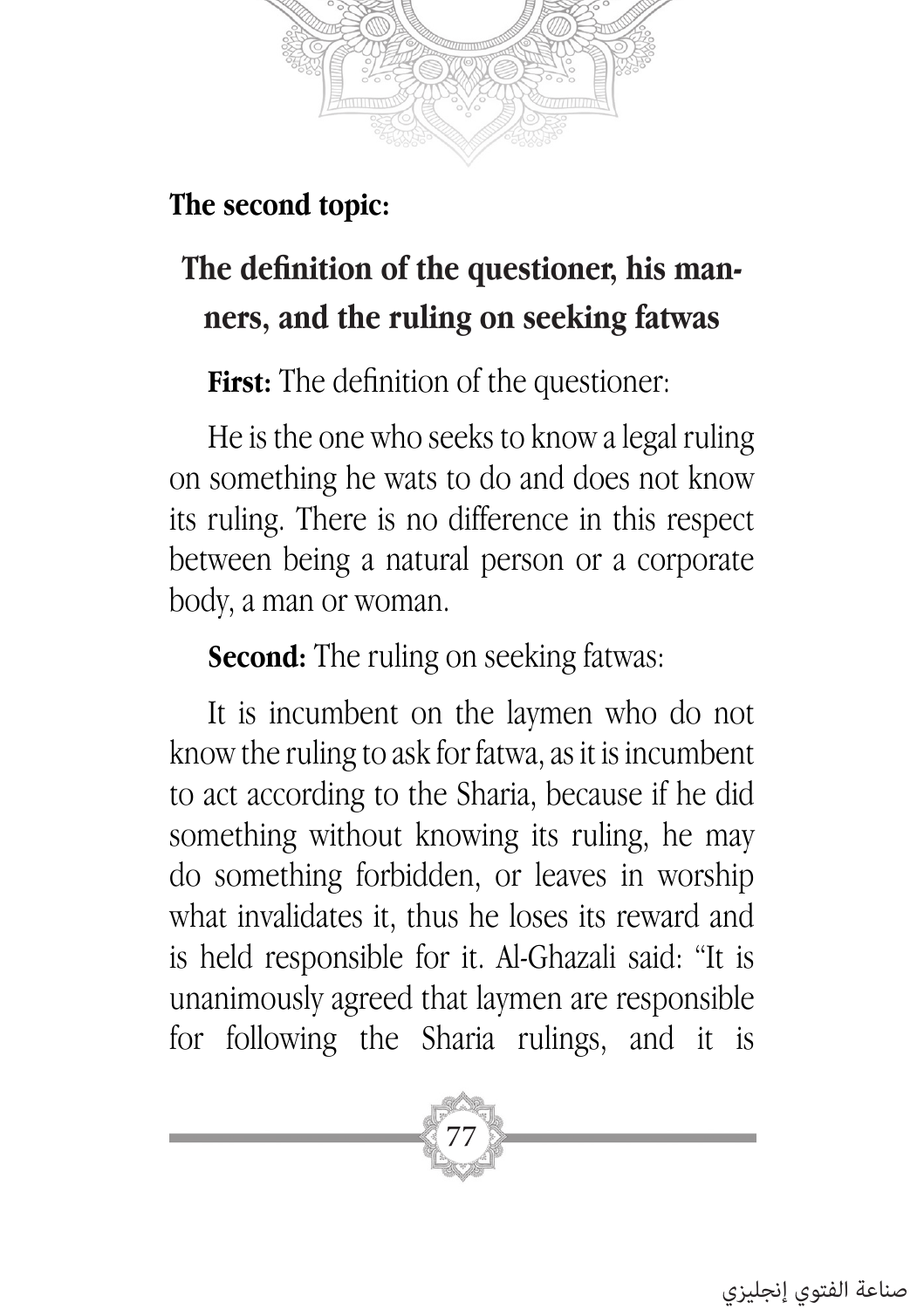

impossible to impose Ijtihad on them, as it leads to the destruction of the professions and turns people's life into chaos, and ruins knowledge and knowledgeable people, therefore, there is no way out but to seek fatwas from the scholars".

**Third:** The manners of the questioner:

- 1. The manners with the Mufti: The questioner must be polite with the Mufti, and reverence him in his speech and response. He should not raise his hand in his face, nor should he ask him: What have you memorized about this case, what Malik and As-Shafi'iy said about it. Neither should he tell him that someone else gave me a different fatwa, nor ask him if he is worried or anxious.
- 2. Choosing the more knowledgeable and pious Mufti: The questioner must seek a highly knowledgeable Mufti unless the Mufti is appointed by the state.

Therefore, the scholars made it obligatory on the questioner to query about the Mufti. An-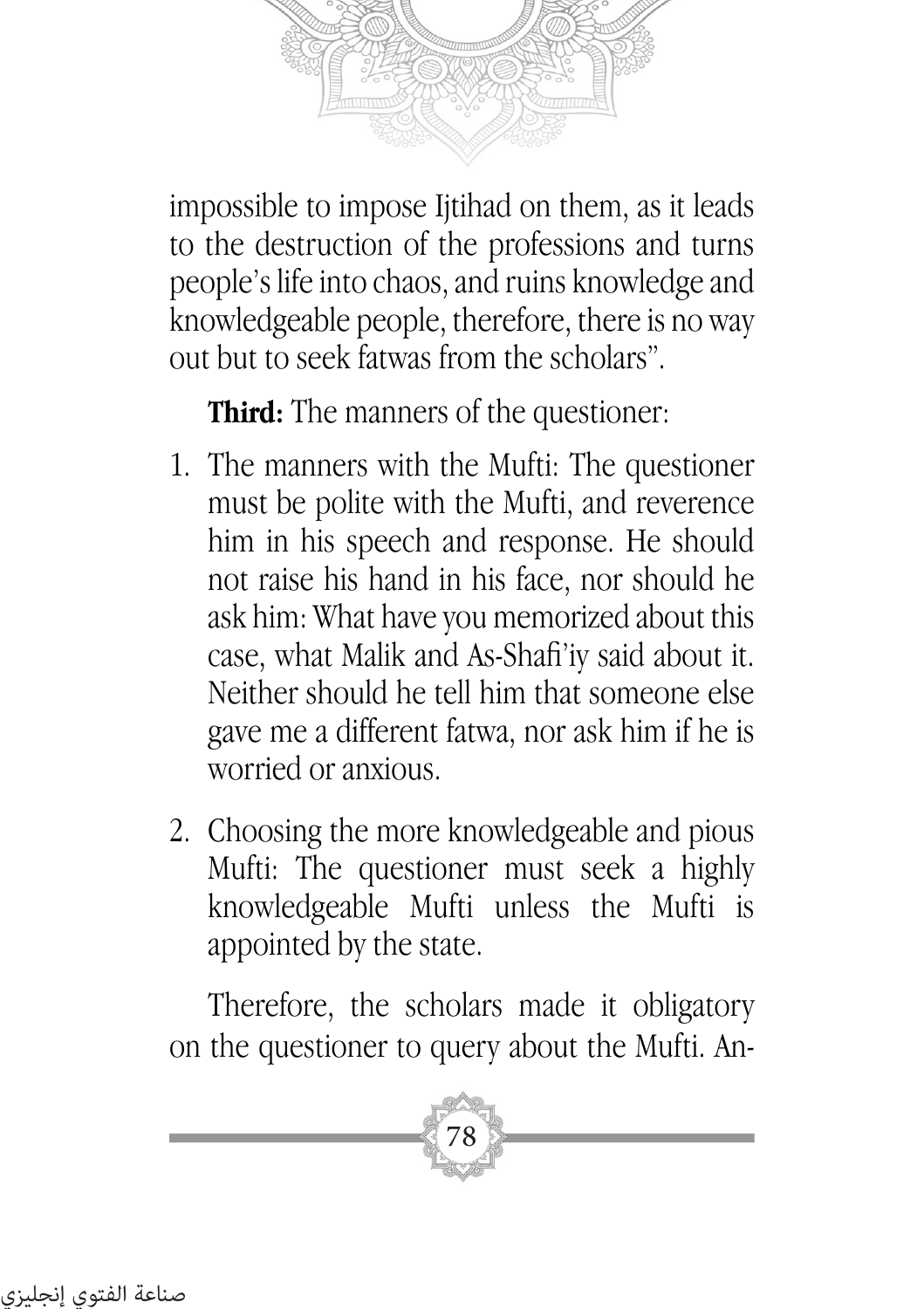

Nawawi says about this: "He must definitely, i.e., the questioner, search to know the eligibility of the one whom he asks for fatwa if he does not know that he is eligible for issuing fatwas. It is not permissible for the questioner to ask someone who is ascribed to knowledge and who has been appointed to teach or any other branch of knowledge just by being ascribed to it, however, it is permissible to ask who is widely known to be competent for issuing fatwas.

3. If there are two or more people who can be asked for fatwa: Is it incumbent on the questioner to query about who is more competent than the others? Two answers: One is that he is not obligated to do so, but rather it is permissible for him to ask any of them he wants if both are eligible for that. The second: He must, because he can easily do this query.

The first answer is more preponderant. However, whenever he becomes sure of who is more competent, he must follow him. On the

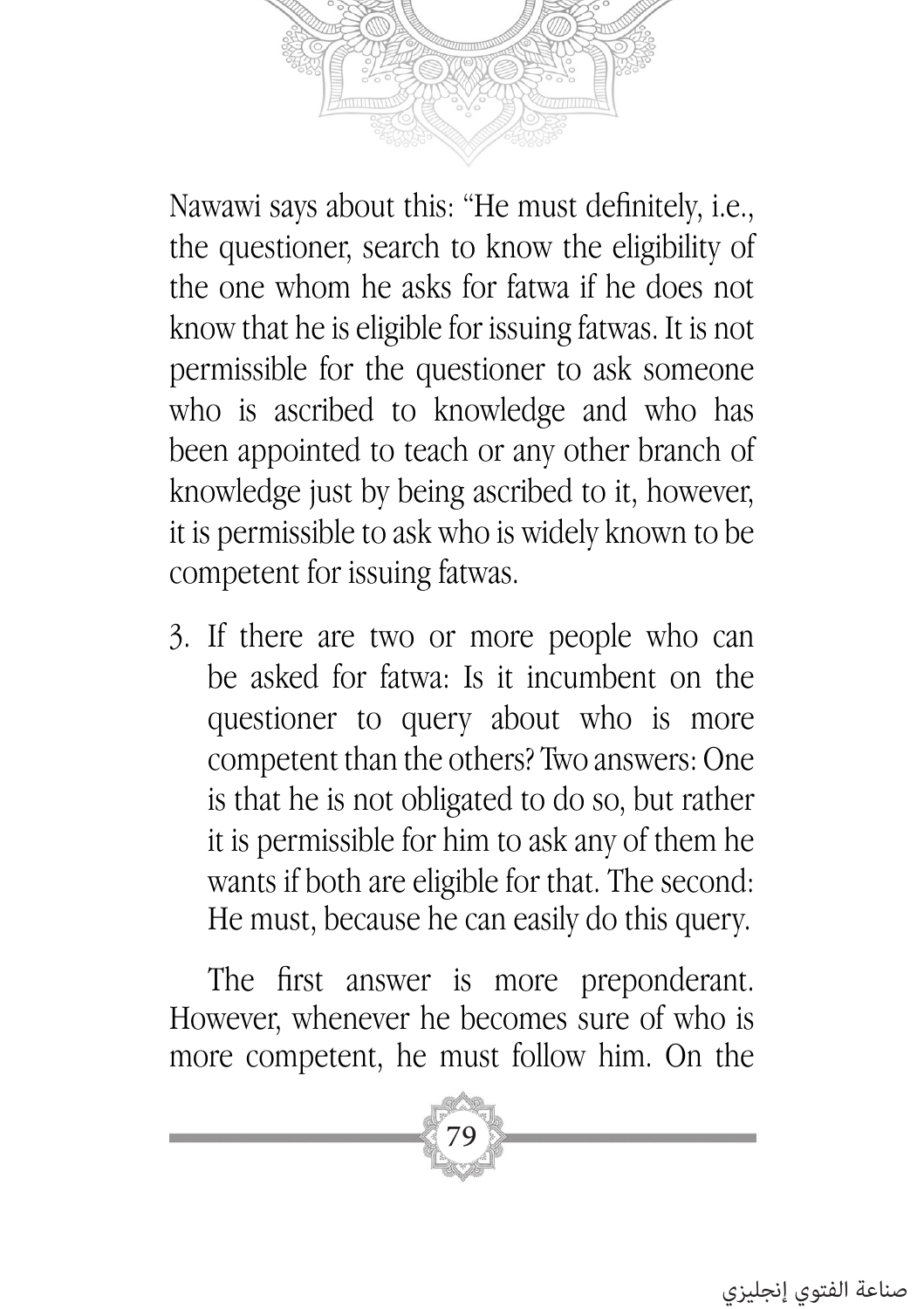

other hand, if one of them is more pious and the other is more knowledgeable, he must follow the more knowledgeable.

4. Is it permissible for the layman to choose and follow any doctrine he likes? The jurists said that he must distinguish between two matters: The first: If he is a follower of a certain doctrine, then, according to the majority of scholars, he must ask the scholars of his doctrine, so, if he is a Shafiite, he should not ask a Hanifite, neither can he contradict his Imam since he believes that his doctrine is the right one. The second: If he does not follow a certain doctrine, then he has two choices: The first is that he must adopt a certain doctrine to follow its rules. The second: He is not obliged to do that, as none has been obligated to do so in the first centuries of Islam.

However, if this is what has been said by the jurists in their times, then the fatwas in our time must be unified, so that the people may not be disunited, and their legal rights may not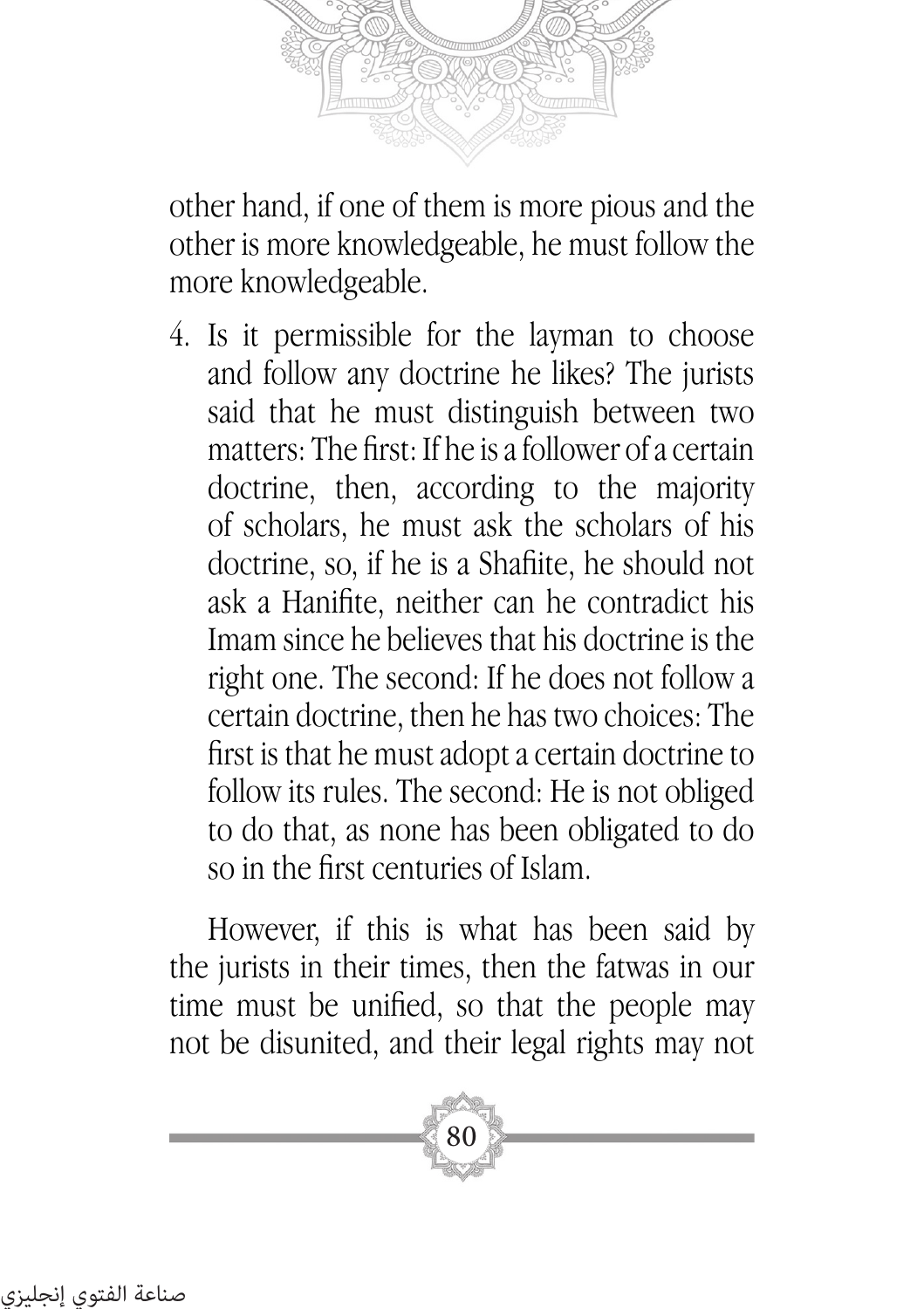

be confused, and the justice intended by Allah's Sharia may not be imperiled.

5. What is the ruling if the questioner received different fatwas? Ibn-As-Salah answered this question saying that the predecessors have many opinions on this:

**The first:** He must take the strictest of them, as it is more cautious and because the right practice is heavy.

**The second:** He can take the easiest of them according to the Prophets Sunnah

**The third:** To do his best to know the most reliable opinion and follow it.

**The fourth:** To ask another Mufti and take the opinion that conforms to the new fatwa.

**The fifth:** He chooses the opinion he likes. This opinion has been chosen by some scholars such as Ash-Shirazi.

6. Is it incumbent on him to ask again if the same incident happened to him again? Two answers: The first, yes, it is incumbent on him

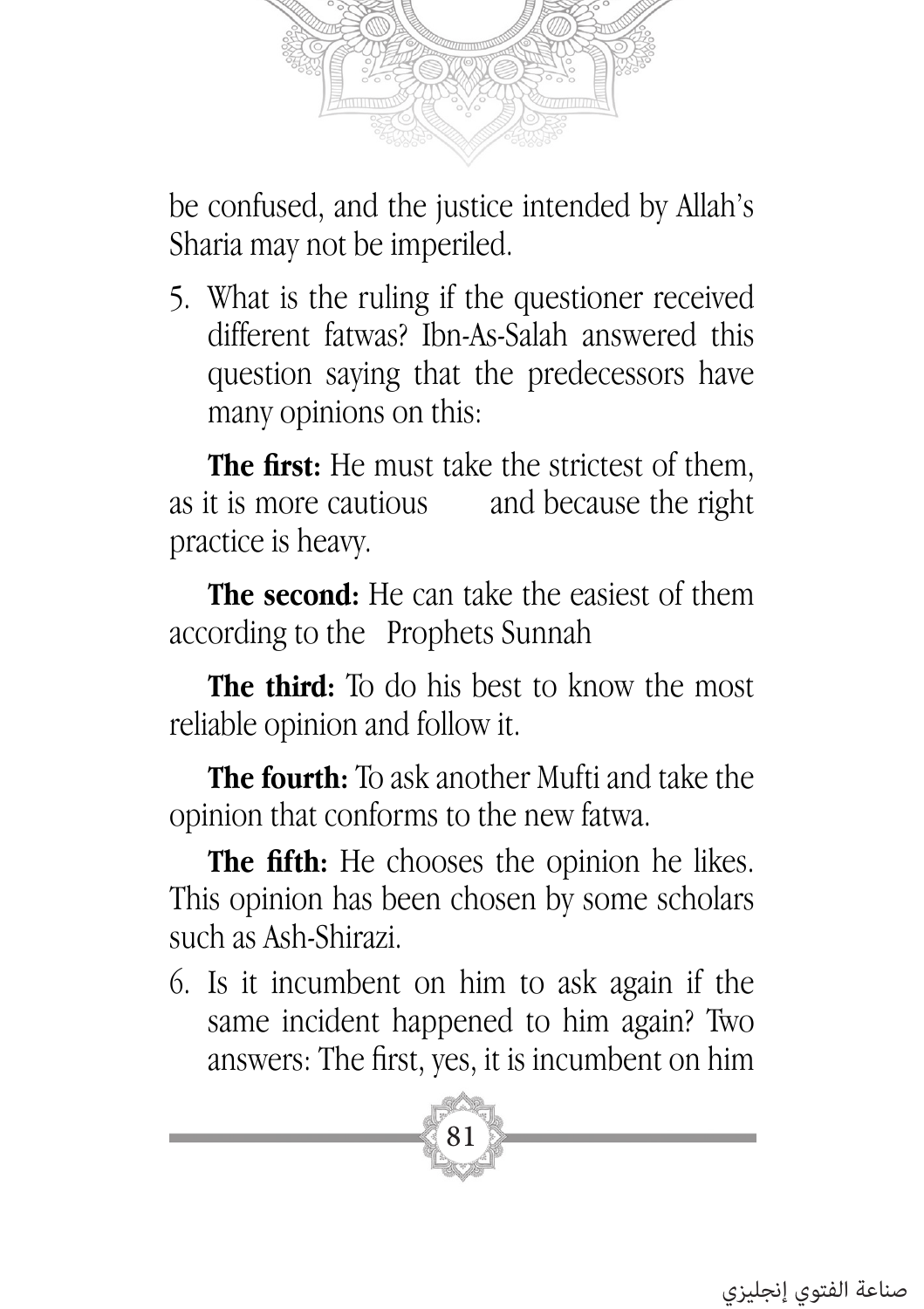

as the former opinion my change. The second, which is more valid, no, it is not necessary for him to ask again as he already knew the ruling, and the Mufti should not change his fatwa.

- 7. Asking about what is useless: It is disliked for the questioner to ask a lot of questions, to ask about what does not benefit or help in religious matters, to ask about what has not happened yet, to ask about complicated issues, or about the rationale of some worships.
- 8. To ask by himself. It is also permissible for him to send a reliable person to ask instead of him. Likewise, he can rely on the Mufti's handwriting if he has no doubt that it is his handwriting.

These are the most important qualities and manners that the questioner must possess and care for whenever he asks for a fatwa according to Allah's saying: ﴿**(Prophet) all the Messengers We sent before you were simply men to whom We had given the Revelation: you (people) can ask those who have knowledge if you do not know**﴾ (16:43).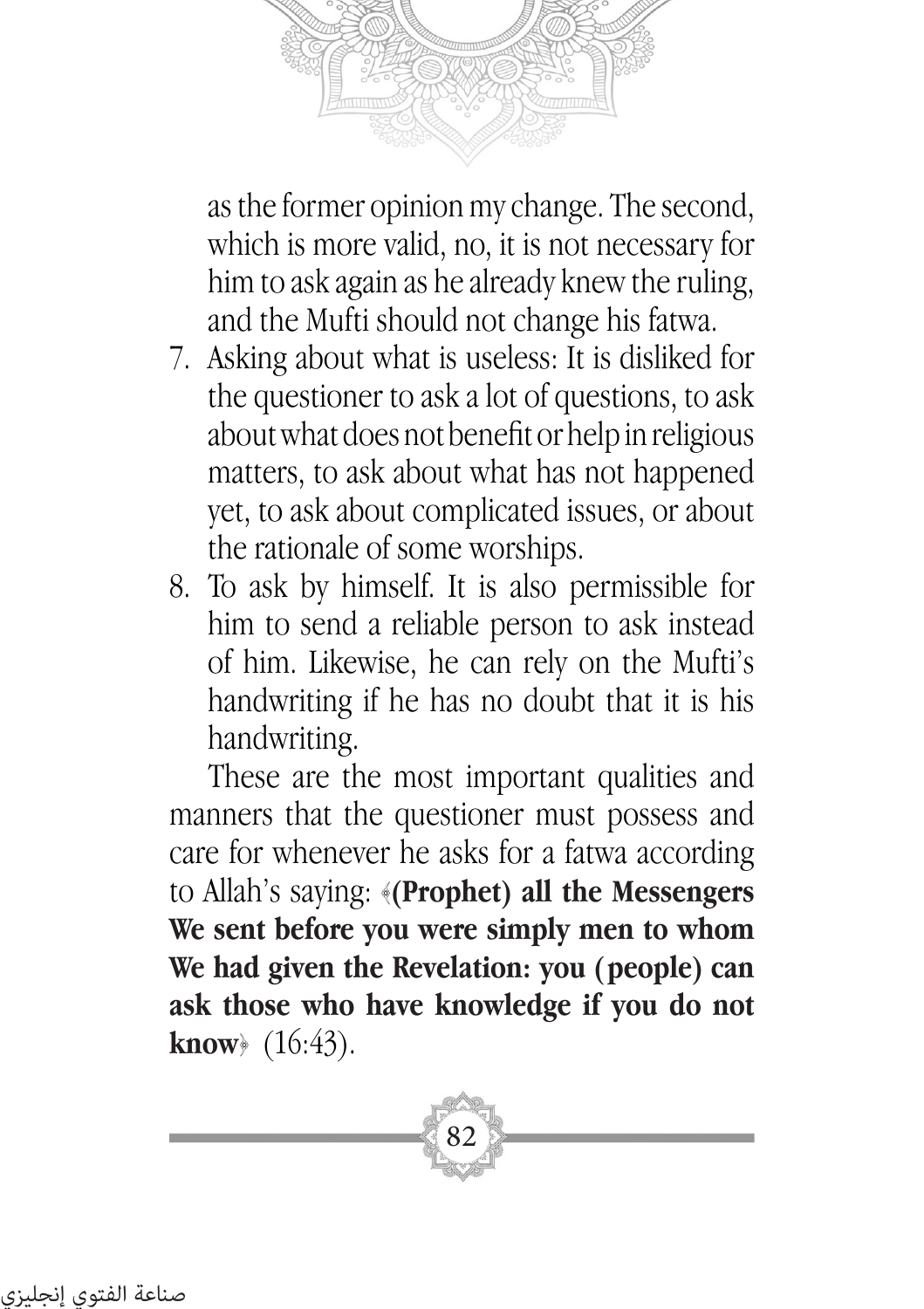

### **Conclusion**

I praise Allah Almighty for helping me write this aper, and I invocate Him to make it useful to those who read it. I concluded a number of results, the most important of which are:

- 1. The post of Mufti is a grand one, and it is not permissible for anyone who is not appointed for it or qualified to it to assume it.
- 2. This post must not be attained but by those who possess the competence of Ijtihad and issuing fatwas. Moreover, it is not permissible to be taken over by a person with political views or tendencies that encourage terrorism and coat him with religious or jurisprudential character.
- 3. The necessity of observing moderation in issuing fatwas, away from the two extremes: leniency and strictness.
- 4. The necessity of adherence to the rulings and purposes of Sharia and its tolerant teachings

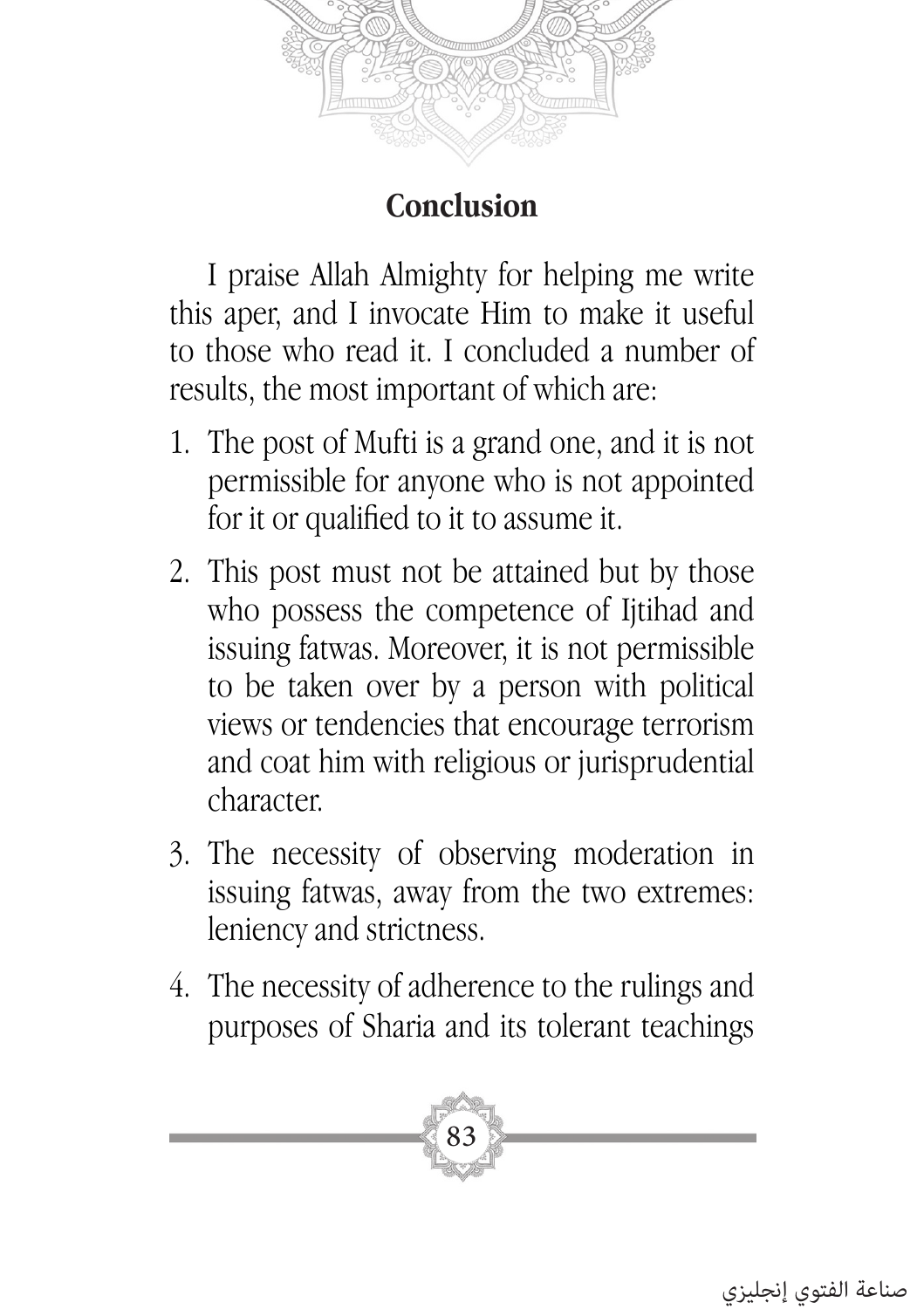

that prevent unqualified people from issuing fatwas, that is, those who did not meet the parameters and conditions of issuing fatwas, and whose fatwas became a source of sedition and disagreement among people and called for terrorism and extremism.

5. The necessity of resorting to collective fatwas in contemporary calamities and novelties through jurisprudential academies as an alternative to individual fatwas, as well as respecting the bodies concerned with fatwas such as Al-Azhar, the Ministry of Awqaf (endowments) and the Egyptian academy for fatwas.

\* \* \*

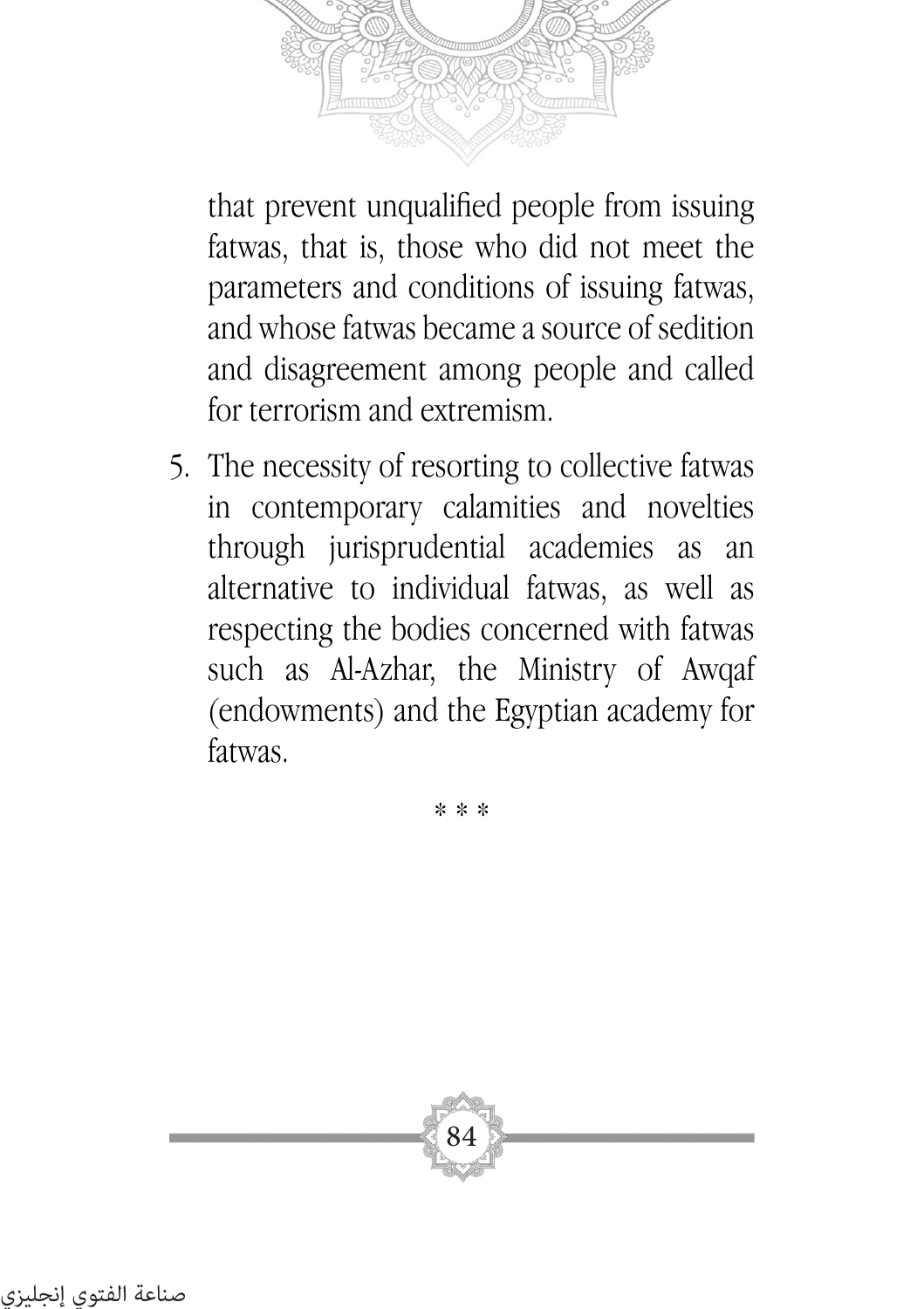

# **The bad effects of taking fatwa from unqualified people**

By:

**Prof. Dr. Sabry Abdurrauf**

Faculty of Sharia

Al-Azhar University

It is known that authentic knowledge of the rulings of Allah on calamities that affect individuals and organizations is among the obligatory matters, just as what is necessary for fulfilling an obligation is an obligation. Deserting this right path leads to abandoning resorting to Allah's Shari'a and leads people to disagreement and following whims and prejudice, and what leads to all of this is certainly prohibited. Hence, fatwa must be cleared of the matters that corrupt it and drag people to the forbidden things. This is one of the most important issues of jurisprudence that we should discuss and remind the people of,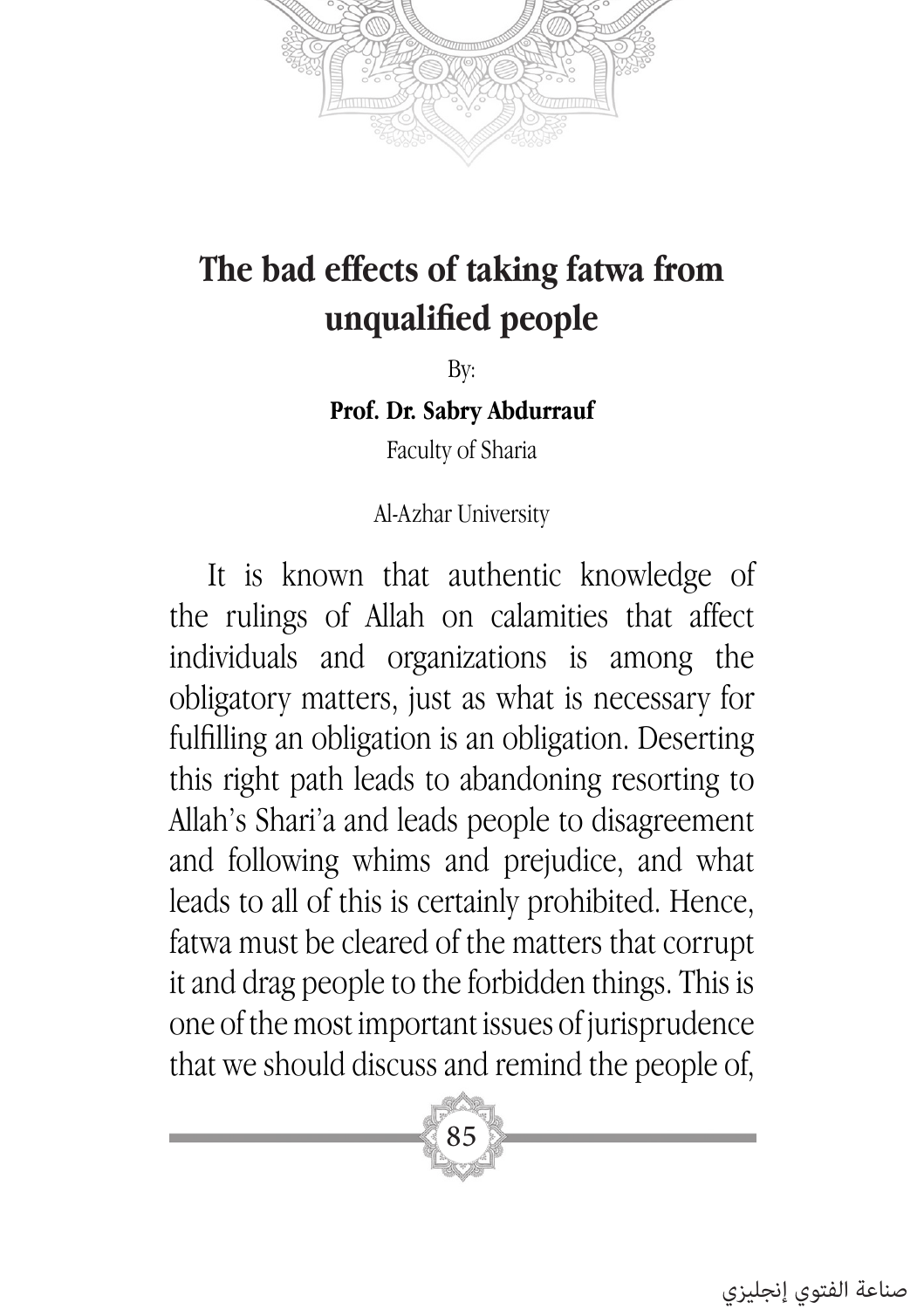

in order to avoid its negative effects. This will be shown in the following points:

#### **The first point:**

#### **Invalidity of fatwa**

Invalidity is the opposite to legitimacy and goodness, and in the field of fatwa it means that fatwa has not been issued by a righteous person whose words and actions are motivated by observing Allah Almighty, because if he was mindful of Allah, he would have known that Allah Almighty records every word he utters. Allah Almighty says: ﴿**Over you stand watchers. Noble recorders. Who know what you do**﴾ (82:11-13).

The jurists defined fatwa with various definitions, but it is enough for us here to only quote the Hanbali's definition, as it is the clearest, easiest, and most understandable one. They said that fatwa "shows the legal ruling to whomever asks for it".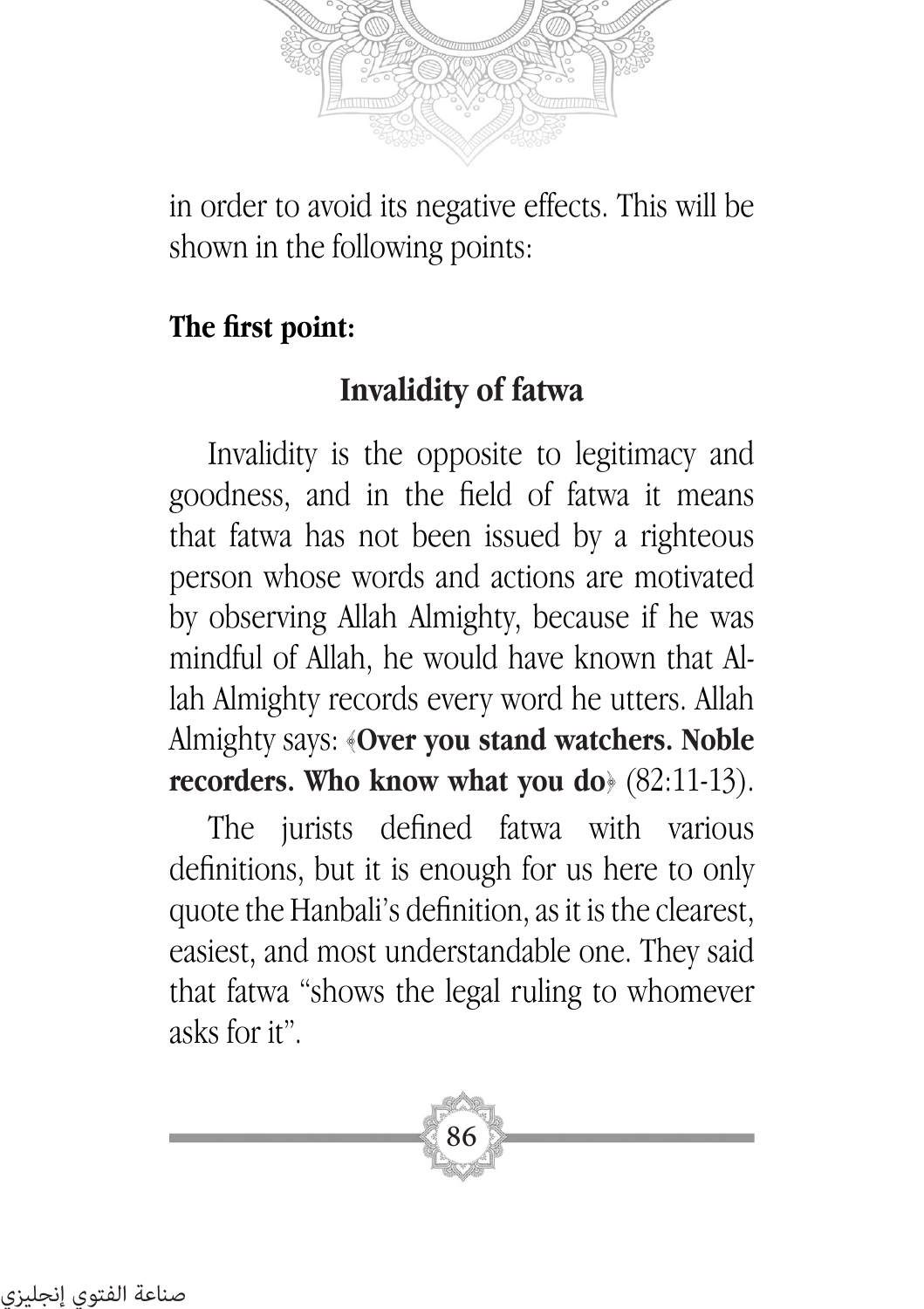

The Mufti is the competent scholar who can issue the legal rulings on different incidents based on evidence, and who memorizes most of the jurisprudence.

Hence, it becomes clear to us that a fatwa should be issued by a strong person who is well versed in jurisprudence, who fears no reproach in the cause of Allah, because he observes Allah in all his words and actions.

#### **The second point**:

## **The conditions that must be met by the Mufti**

The jurists agreed that the conditions that must be met by the Mufti are: To be a Muslim, mature, sane, just, knowledgeable of the abrogating and abrogated Ayas or Hadiths, knowledgeable of the sources of Sharia; the Qur'an and Sunnah. Therefore, fatwa is deemed invalid if it has been issued by a person who is non-Muslim, underage

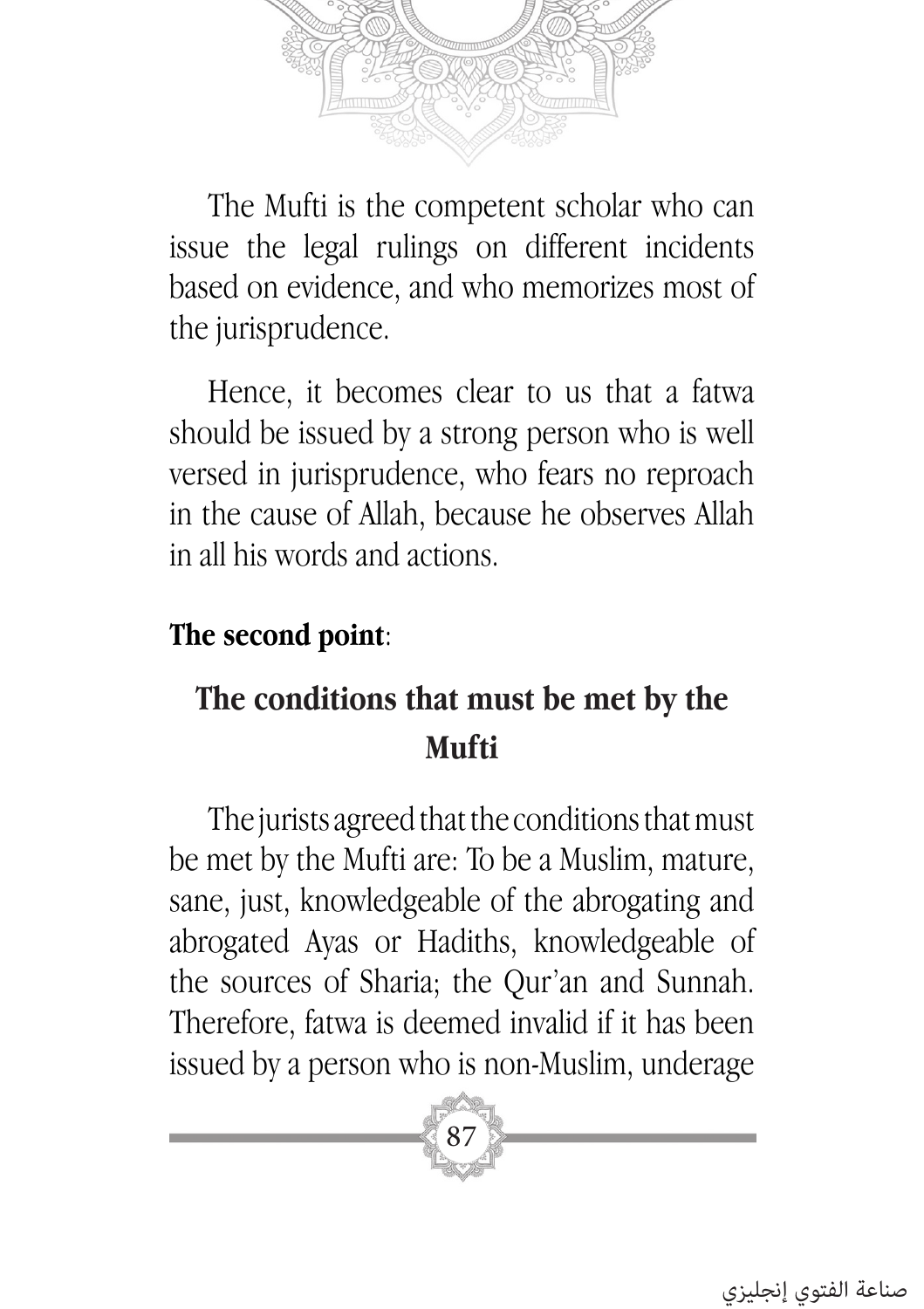

boy, insane, libertine, unaware of the abrogating and abrogated Ayas or Hadiths or unable to distinguish between them so that he may not endorse the abrogated and leave the abrogating. Fatwa cannot be accepted also from a person who is not knowledgeable of Sunnah so that he may not endorse the weak Hadith and leave the authentic one. It is also a condition to be wellversed in Arabic in order to distinguish between the normal and metaphoric phrases.

These are the most important conditions on which they agreed and did not differ. It is not acceptable or reasonable to find a person lacking the scruples of jurisprudence then he exposes himself to issuing fatwa and feels happy to gather people around him, to give fatwas to them on what he knows and what he does not know. He wants to please himself first and foremost and does not care for pleasing Allah Almighty. He pretends to forget that the Companions of the Prophet (PBUH) who were taught by the best teacher, were never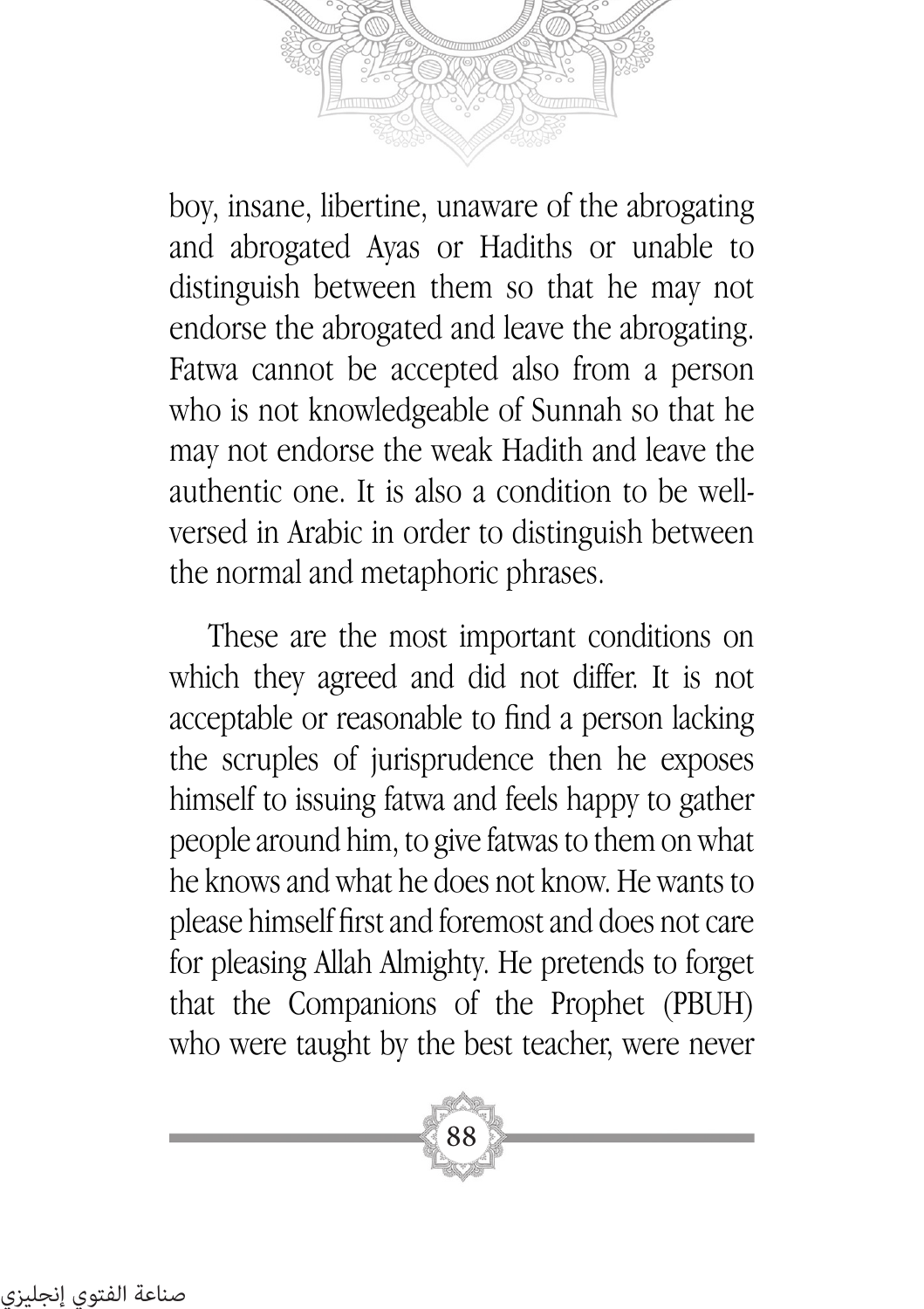

dared to give fatwas for no reason but their care for pleasing Allah. That is why the Mufti must be a pious, mindful person who would always keep himself away from accusations so that people would not mistreat him.

#### **The third point:**

## **Reconsidering his fatwa**

The Mufti is a human being. Human beings may do the right thing or make mistakes. So, as long as he addresses the cases of issuing fatwas, then he is a mujtahid, and the mujtahid is rewarded anyway, since if he practiced Ijtihad and came to the right ruling his reward will be twofold, but if he was wrong, he will receive one reward only. This means that he is always right according to what has been agreed upon by our reverent jurists, as long as the Mufti is competent.

Therefore, if the Mufti reconsidered his fatwa and changed it, the questioner who knows that

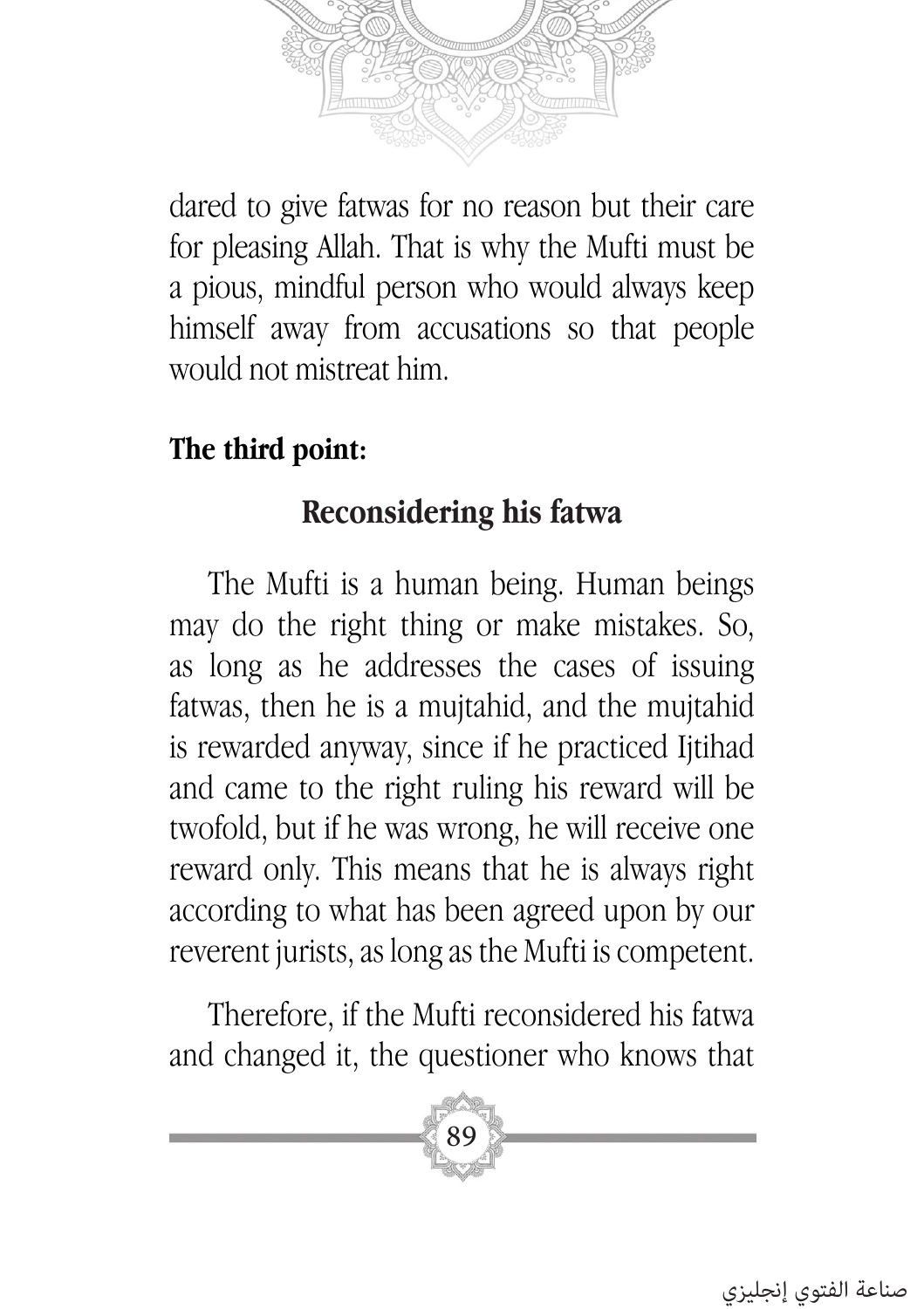

the Mufti has retracted his fatwa, must revoke the first fatwa, and follow the new one. But if he did not know and acted according to what he knew, then he is impeccant, and there no disagreement among the jurist about that.

We have seen the Companions (may Allah be pleased with them all) have issued fatwas on different matters and then revoked them, but they used to inform the questioners of the change of the fatwas so that they may not act according to the first ones. For example: Ad-Daraqutniy narrated that our master 'Umar (RA) wrote to Abu-Musa Al-Ash'ariy saying: "Nothing should prevent you from reconsidering a ruling that you issued today, if you rethought about it and was guided to the right one. The right is right, and nothing nullifies it, and retreating to the right is much more virtuous then insisting on the wrong".

The evidence that can be concluded from this narration is that if the judge realized that he issued a wrong verdict because he contradicted a text or a unanimous opinion, it is incumbent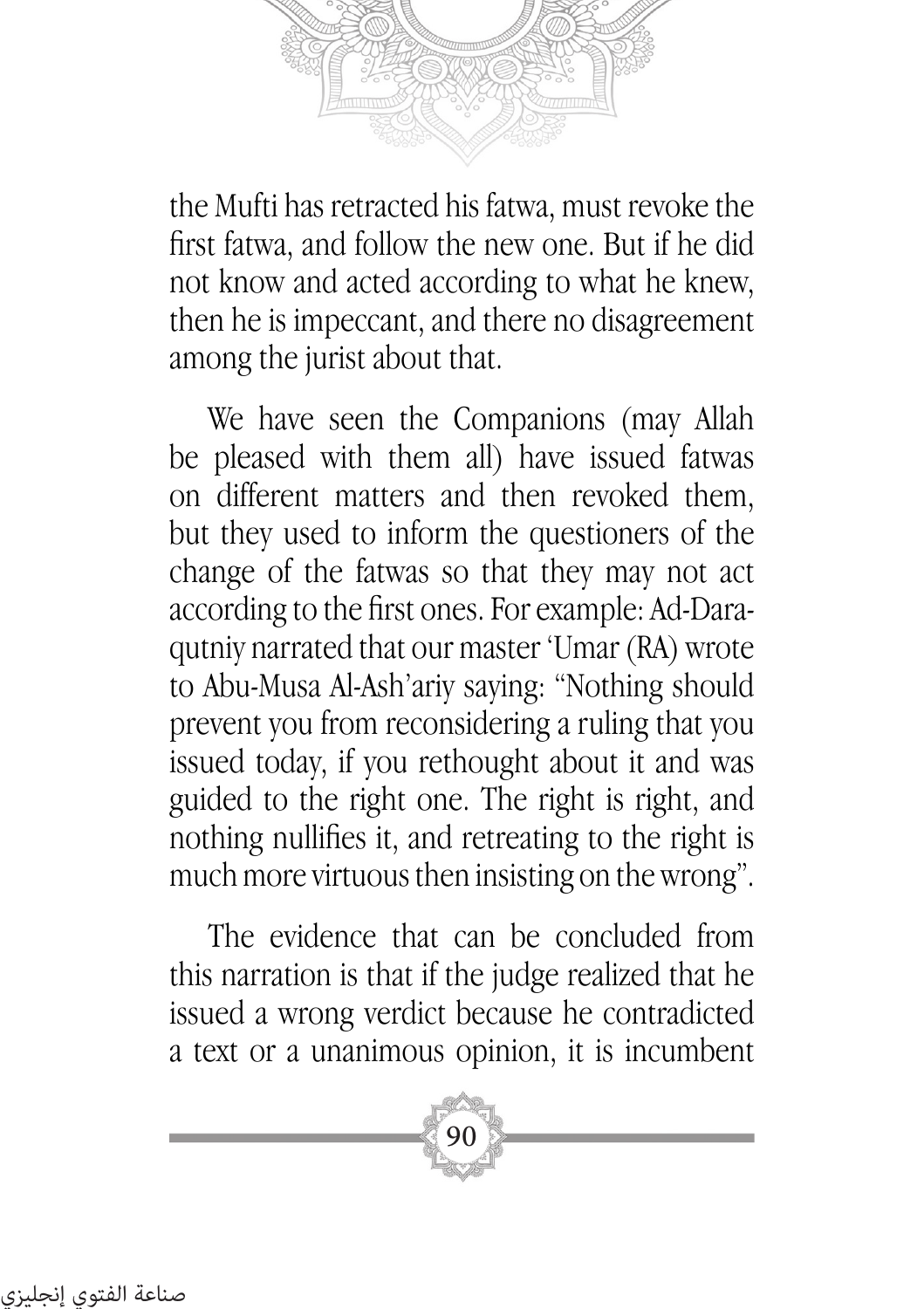

on him to revoke that verdict, and this does not discredit him, because if he shies from people, he must be shyer from Allah, and he has to declare it to the people.

It was narrated in Sunan Al-Baihaqiy that 'Umar (RA) in one of his sermons commanded the people not pay more than is reasonable for women's dowry, then a woman said to him: Which should be followed, your words or Allah's words? Allah's words of course, he said, then she said: you commanded the people not to exaggerate in paying dowry to women, whereas Allah says: ﴿**If you have given her a great amount of gold**﴾ (4:20), then, Umar revoked his commandment.

#### **The fourth point:**

## **Change of fatwa**

Fatwa may change from time to time, from place to place, and from tradition to tradition. All of this has already happened and is acceptable if it does not entail contradiction to the Qur'an or

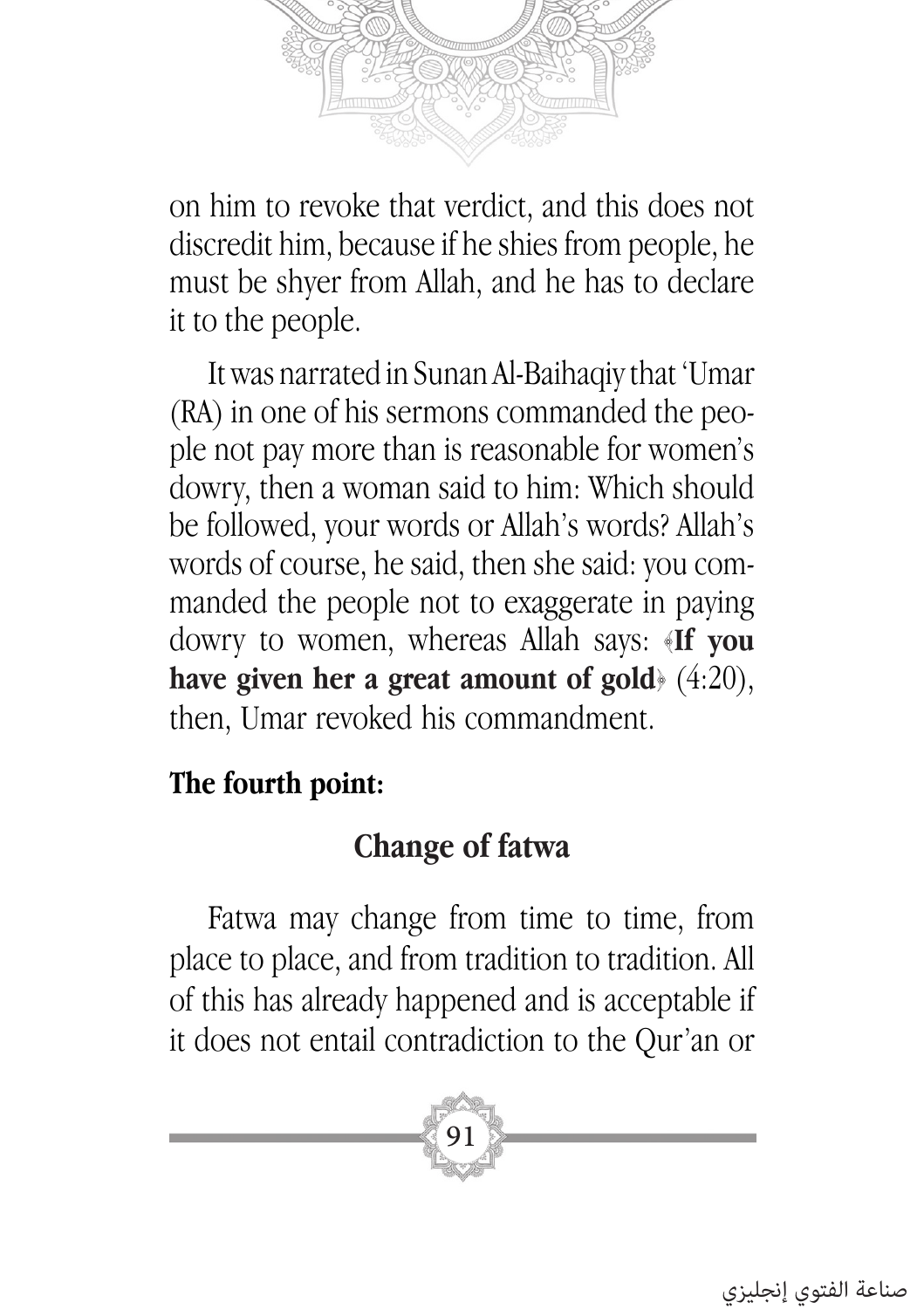

Sunnah, but id if contradicted either, the fatwa would be invalid and cannot be enacted.

Invalidity is rejected regardless of its form or content. Therefore, our reverent jurists did all their best to reach the correct rulings that accord with Allah's Book and His Prophet's Sunnah. Had we committed ourselves to following this path, we would not have seen any corruption in fatwas at any time or place. What led to corruption in fatwa is following a whim or illegal approaches. There are many examples that show that our eminent jurists considered the change of time and place, and the people's traditions and customs. Among these examples:

**1. Change of fatwa by the change of time:** In the era of our master Allah's Messenger (PBUH), if the husband divorced his wife three times with one word, that is, said to her: You are divorced three times, or you are divorced by three, one divorce takes effect, but the situation changed at the era of our master 'Umar (RA).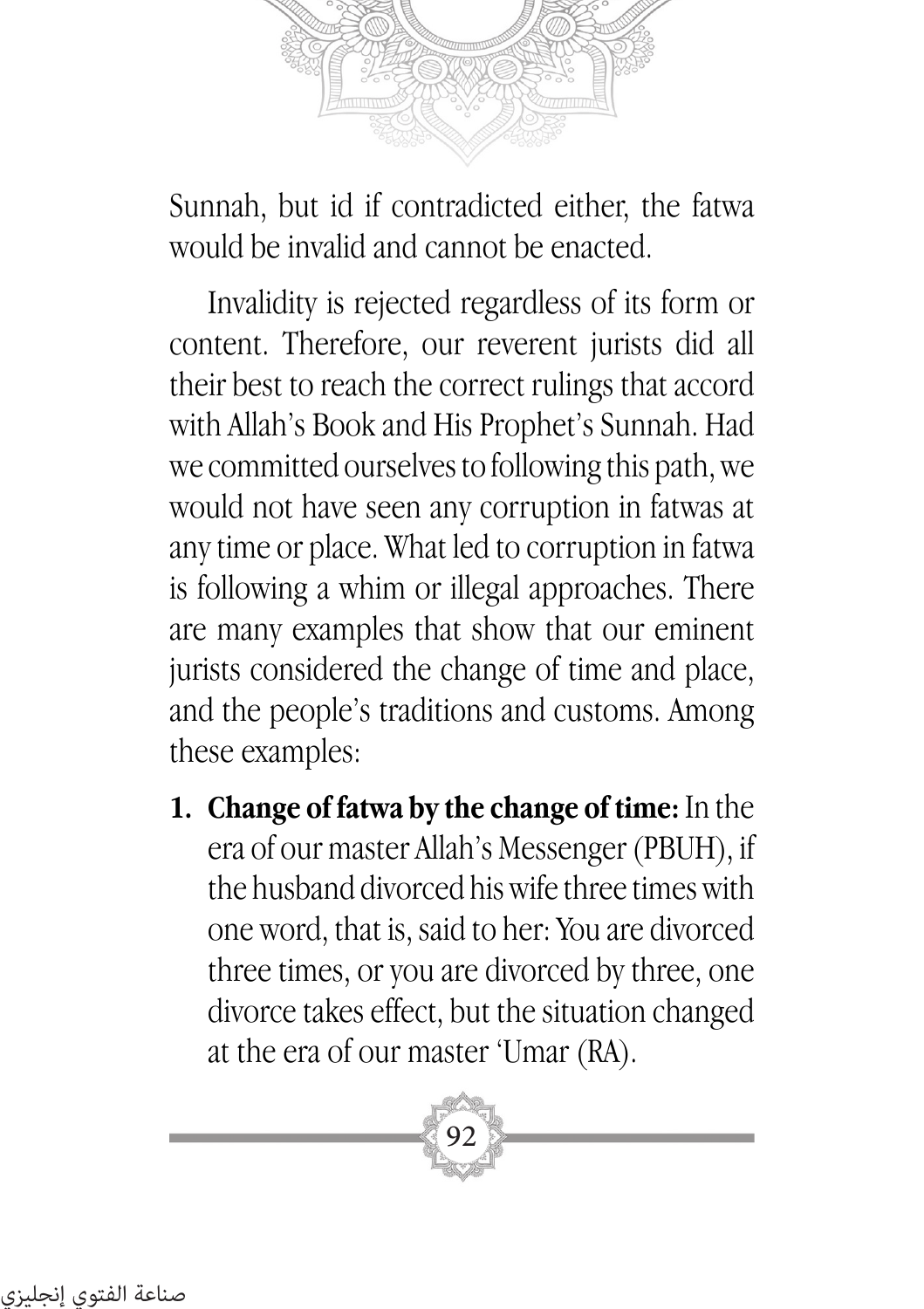

It was related in Sahih Muslim to 'Abdullah bin 'Abbas that he said: Divorce at the era of Allah's Messenger, Abu-Bakr, and two years of the era of 'Umar was counted as one even if the husband said to his wife: You are divorced three times. Then 'Umar said: The people have become hasty in a matter in which they have had a chance to weigh it up, what if we applied to them what they say! So, he applied it.

The evidence that can be concluded from this is that at the era of Allah's Messenger, Abu-Bakr, and two years of the era of 'Umar divorce used to be counted as one occurrence even if the husband uttered the word 'three'. But when 'Umar saw the people take the matter of divorce easy, he wanted to punish them to prevent them from uttering this statement to achieve a great benefit to the society, because if the husband knew that if he said to his wife: you are divorced three, the divorce will be counted as three, and his wife will be forbidden to him, and he will

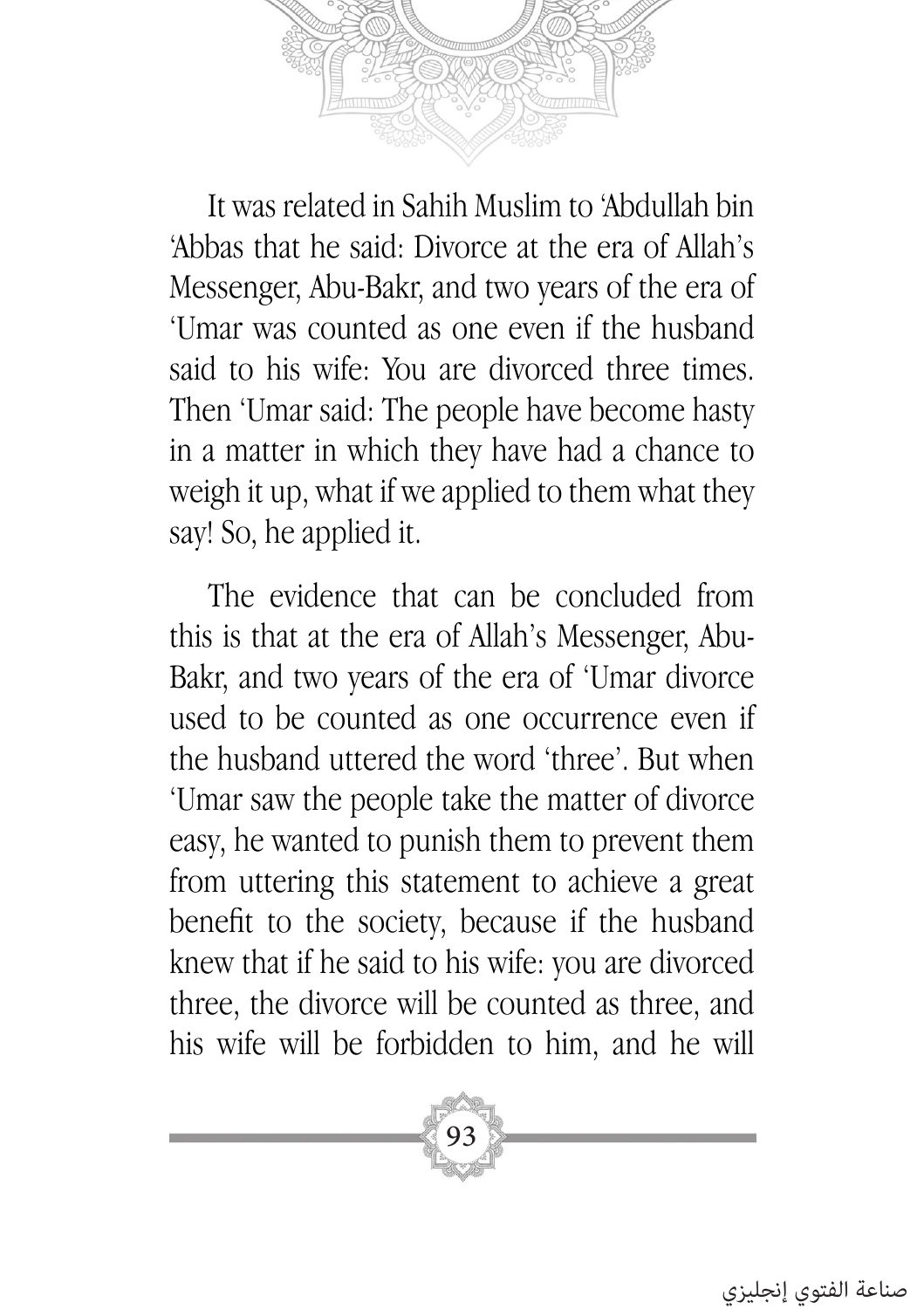

not be able to remarry her before another man seriously marries her, and he can propose to her only after the new husband divorces her, he will certainly take the matter of divorce more seriously. The Companions unanimously agreed on our master 'Umar's opinion.

This shows that fatwa can be changed by time, as the time of the Prophet (PBUH) was a time of piety and observing Allah Almighty, but when the people's behavior changed, the ruling changed accordingly.

**2. Change of fatwa by the change of place:** It is proven that The Prophet (PBUH) "enjoined that the Fitr charity be a dry measure of barely or dates on the young and the old, the free and the slave".

The evidence to be concluded from this Hadith is that the Prophet (PBUH) has defined the kinds of food a person can offer for Fitr charity, in terms of what was available at the time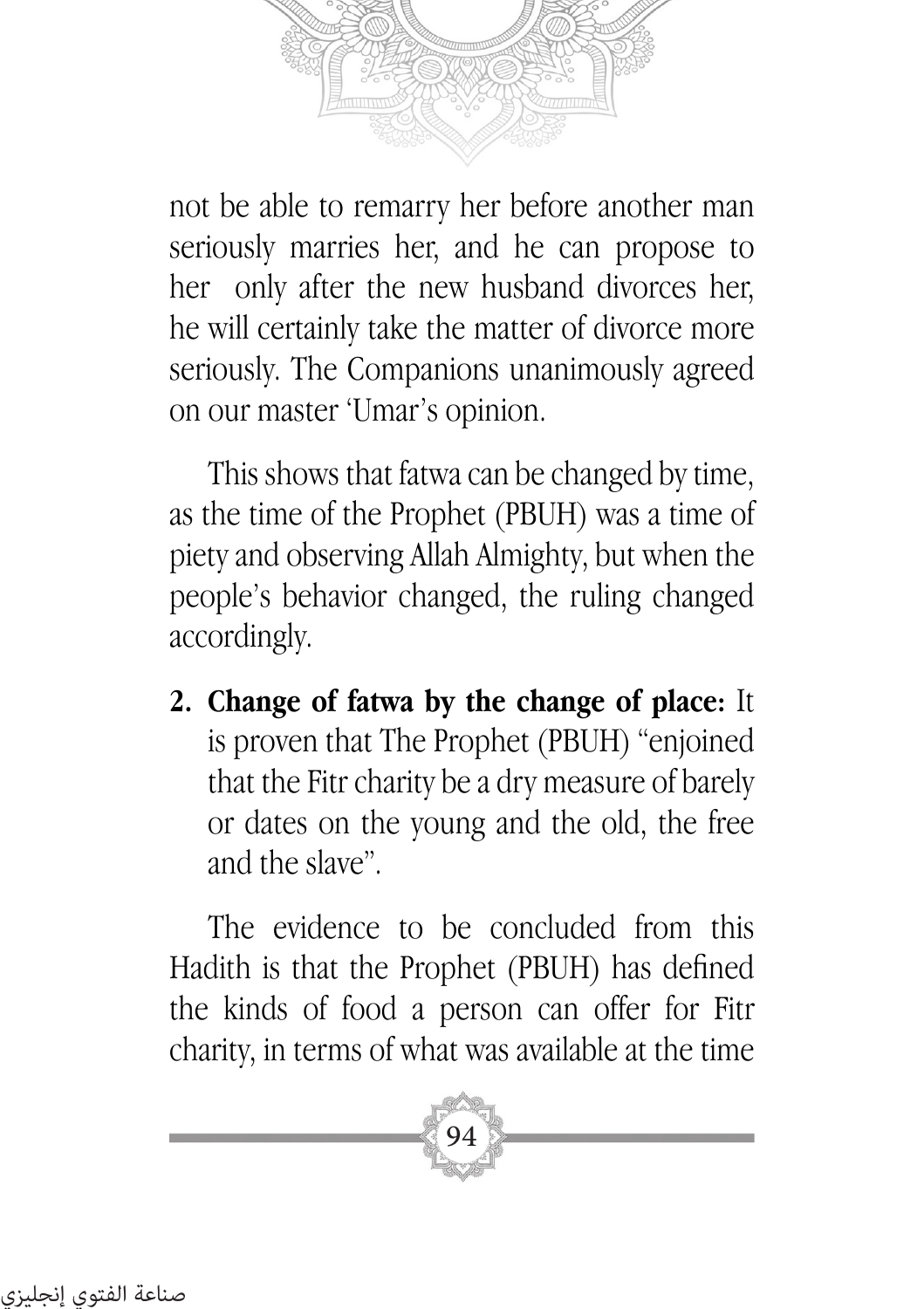and environment in which he lived. But whatever may be available in one place may not be available in another. That is why the jurists differed about what should a person offer for Fitr charity: Should he only offer what the Prophet (PBUH) defined in that Hadith? Or can he shift to other kinds as long as the interest of the poor requires that, given the environment in which the person lives, in order to achieve the interest of the charity giver and the receiver? Here we see that the difference in location has an impact on the fatwa, but this is conditional on achieving the collective interest not the individual interest. So, the Mufti who does not consider the collective interests is the cause of the invalidity of fatwa.

**3. Change of fatwa by the change of condition:**  It is known that the jurists agreed that it is not permissible for a menstruating woman to perform Tawaf until she becomes cleansed. But change of conditions causes so many changes especially in our recent time. In the

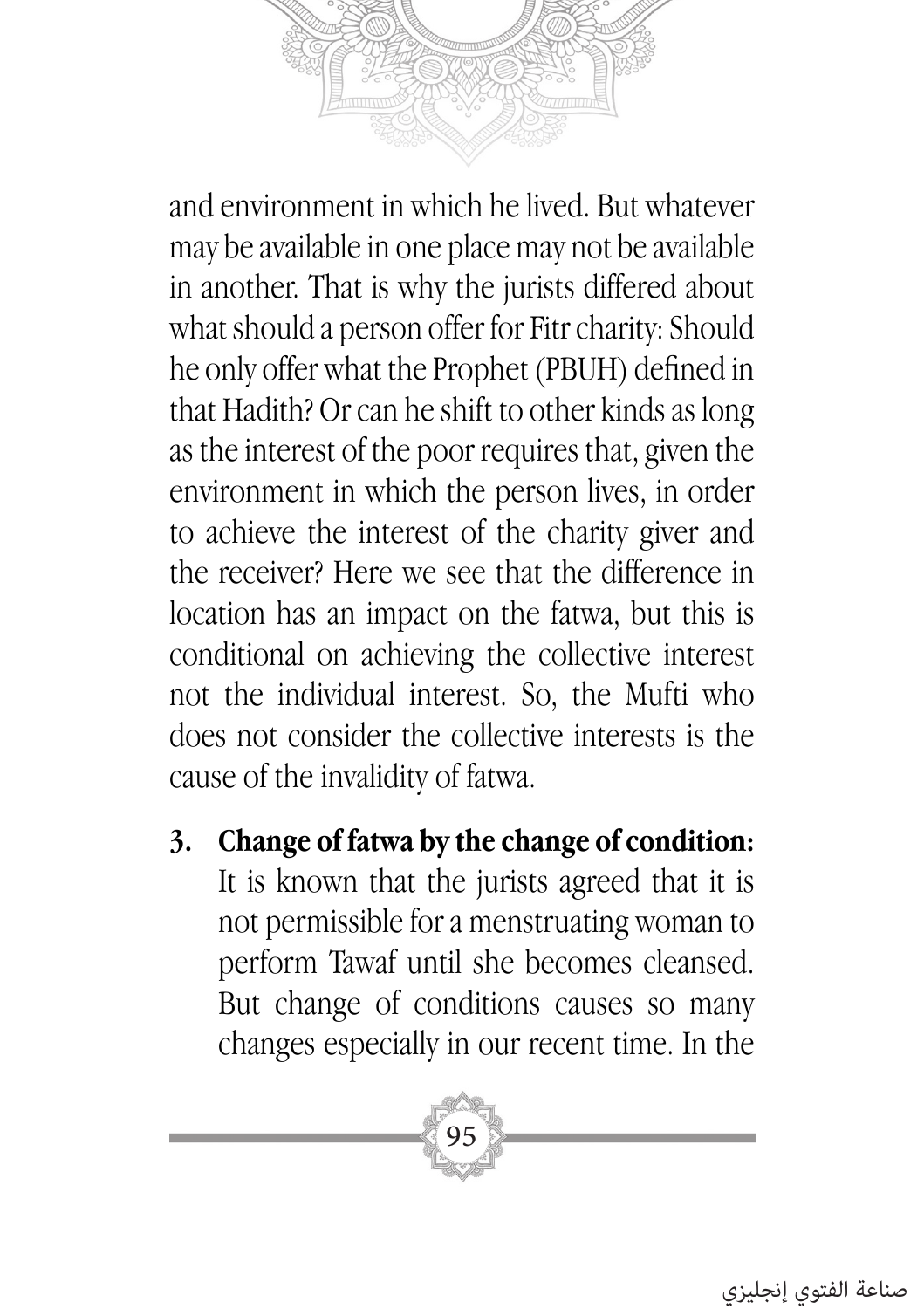

past, for example, there was no permission needed to enter Makkah or to book a room in a hotel. But the situation changed, and it became necessary to have a passport and visa for a specific time and to book hotels, planes, or other means of transportation. So, time became limited by hours, and nobody can violate the specified time. That is, in the past there was no penalty on the person if he stayed a week, month, or year in Makkah, but after the change of situation, fatwa had to be changed.

Based on the forgoing, Sharia rulings that are proven by a Qur'anic text or a prophetic Hadith, cannot be changed or altered, because the principles of Sharia are fixed. But the people's situations are various and unlimited, so, we may find a ruling supported by evidence conditioned by achieving the people's interests, therefore, if the situation changed, the ruling must be changed accordingly to achieve the people's interests.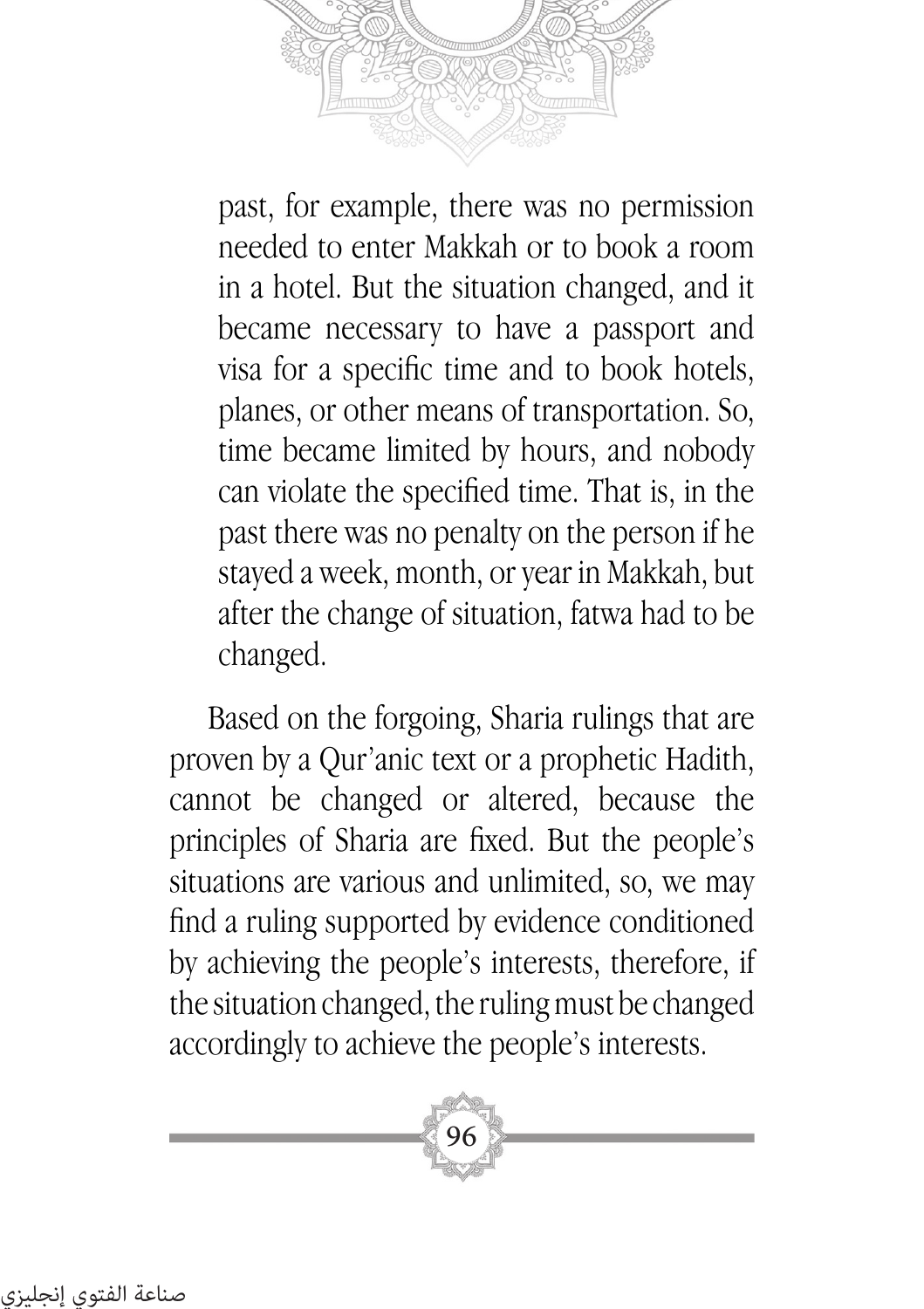

An example for that is 'Umar's stand towards those whose hearts need winning over. The Prophet (PBUH) used to give them to win their hearts, because some of them was the reason that all his people adopted Islam. But at the era of 'Umar (RA), 'Umar stopped paying them their due alms due to the change of situation which entailed the change of the ruling.

The Mufti must be smart towards what he is tackling so that he may not contribute to prevailing corruption. It is not permissible for him to compliment on the expense of Islam, because compliment from the Mufti is different from compliment from any other person. So, if he violated the proper approach, he becomes corrupt and mischievous.

The invalidity of fatwa is in fact one of the Signs of the Hour. This is supported by what has been related to 'Amr ibn Al-'As that our master Allah's Messenger said: "Allah does not take knowledge

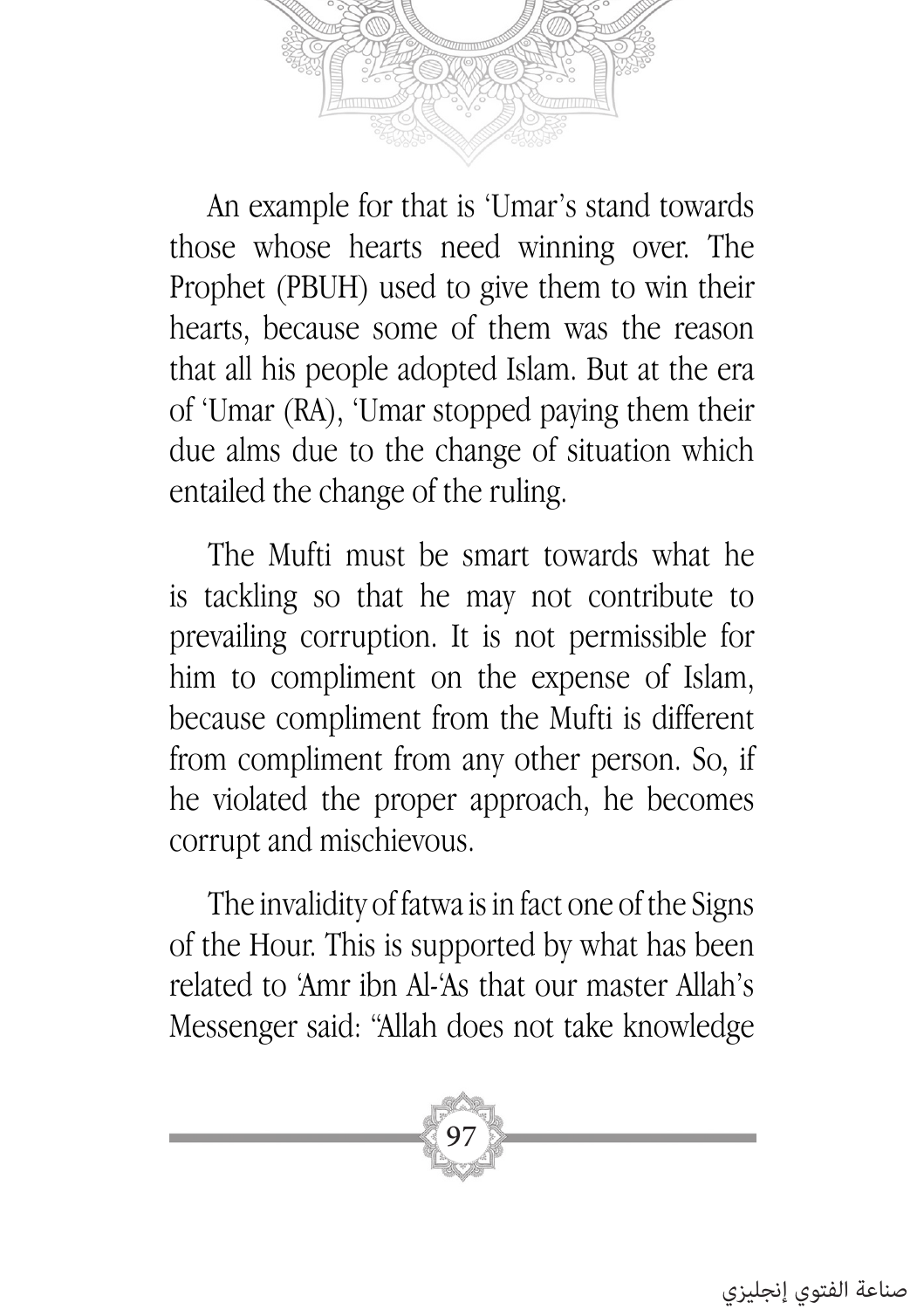away from people suppressively, but He takes it away by making the scholars die, until when He leaves no scholar, the people take ignorant heads who are asked and gave fatwa without knowledge, thus, they lost the way and misled others".

### **The fifth point:**

## **The reasons of invalidity of fatwa**

The invalidity of fatwa is a great evil and a grave danger. Because if the fatwa issuer does not observe Allah in his words and actions, he will compliment and favor some fatwa seekers, and the Mufti must not be like this, because the basic characteristics of the Mufti is that he is like a doctor who must diagnose the disease so that he can prescribe the effective medicine for curing the patient with the permission of the Lord of heaven and earth.

There is much evidence in the Qur'an and Sunnah that show us the end of those who spread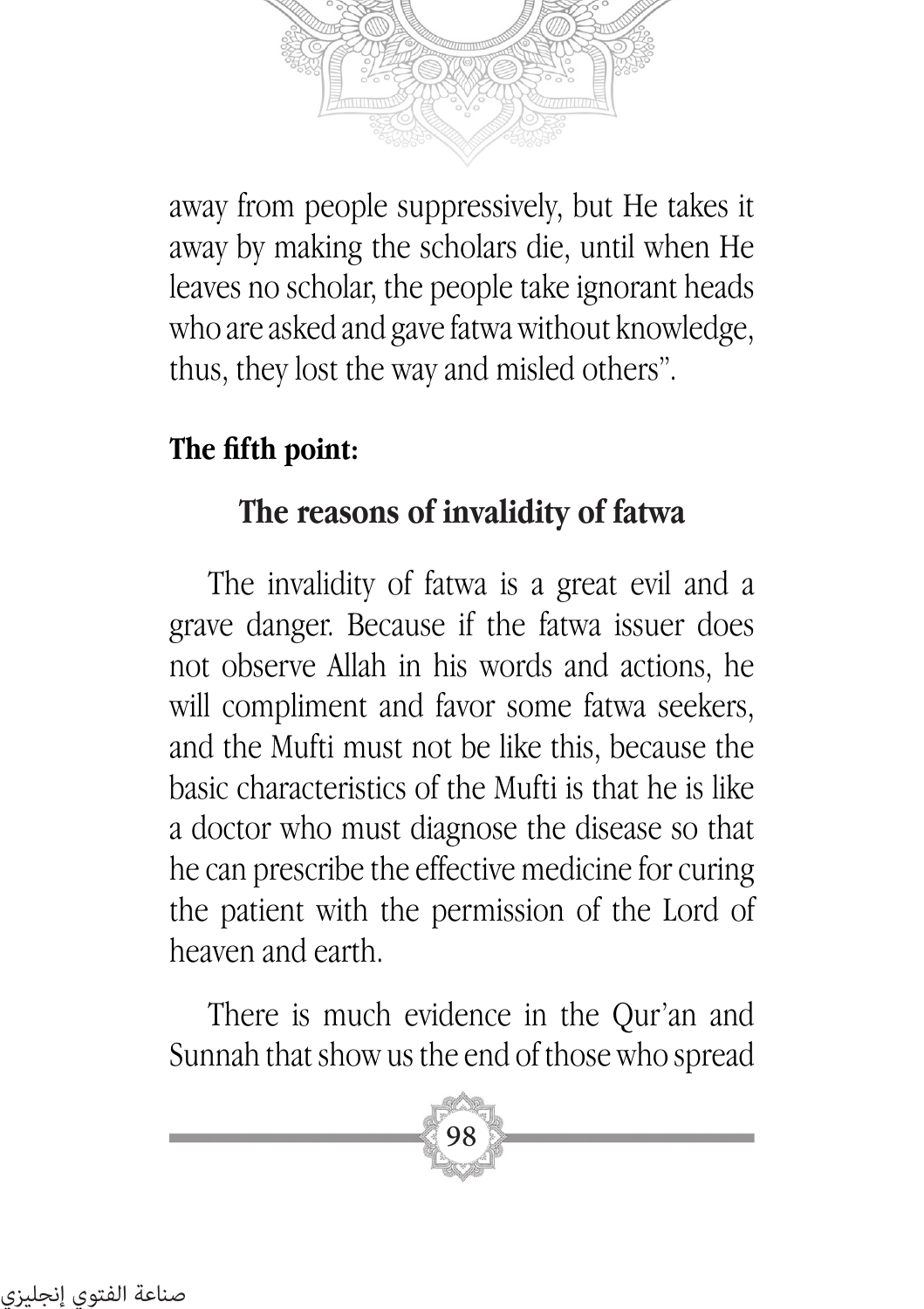

corruption in the earth, daring to issuing fatwas without knowledge, or saying what is not true for the sake of falsehood he wants to achieve.

Therefore, Imam Ash-Shatibiy said in his book Muwaaqaat: "The most mature Mufti is the one who leads people to moderation. That is, he does not adopt a harsh tendency nor a lenient one". Then he says: "The aim of the legislator is to take people towards moderation without exaggeration or negligence". And at the end he says: "Therefore, whatever deviated from the moderate state is detested by the scholars who are firmly grounded in knowledge because this is what was understood from the behavior of the Prophet (PBUH) and his honorable Companions. The Prophet (PBUH) rejected the abstention from marriage, and said to Mu'az when he spent a longer time in prayer: "Why do you get people weary in prayers Mu'az? This means that the sound fatwa is that which is derived from the evidence that achieve people's interests without exaggeration or negligence.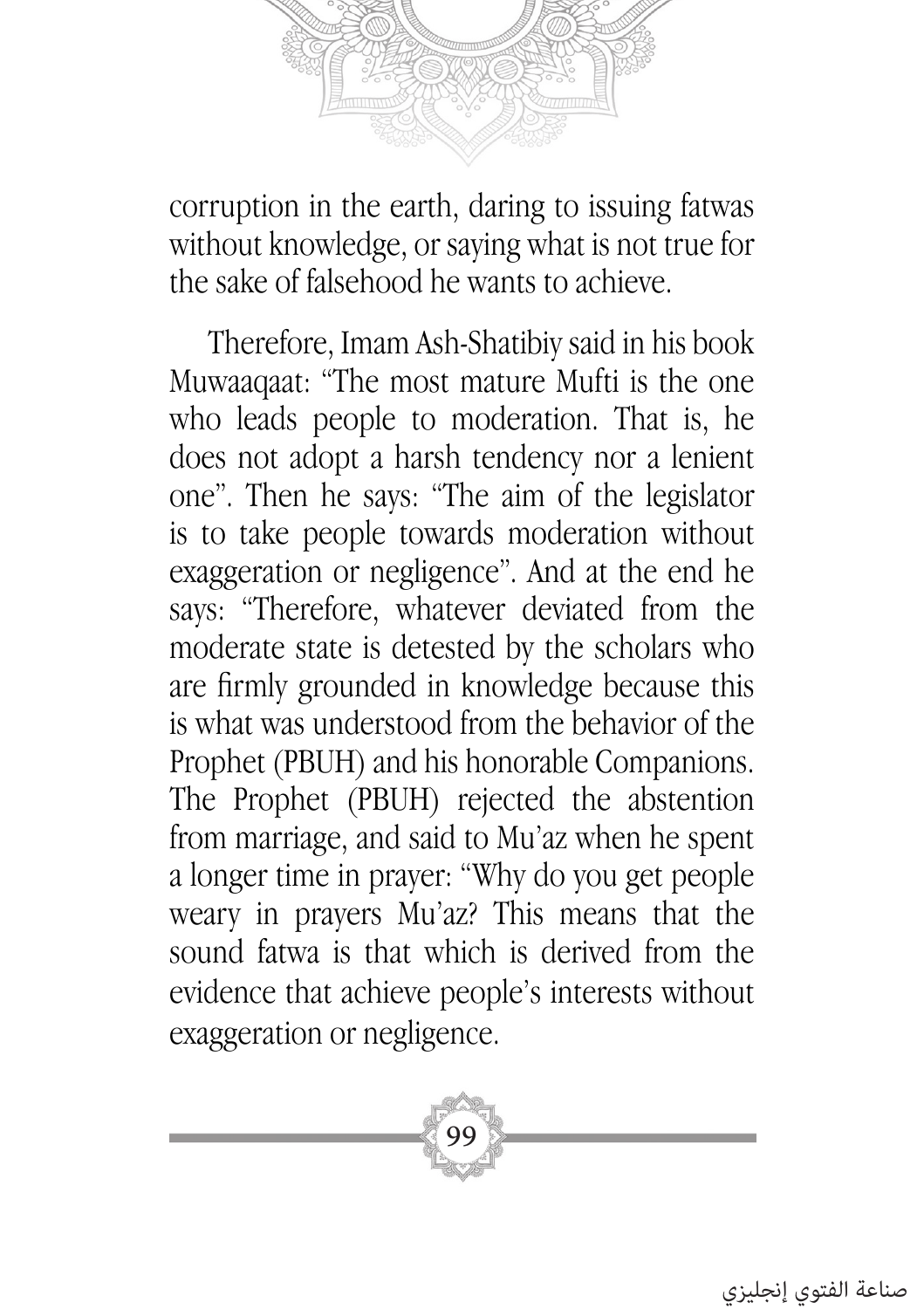

Let's ponder on Allah's saying: **(Say (Prophet), 'My Lord only forbids disgraceful deeds – whether they be open or hidden -, and sin, and unjustified aggression, and that you, without His sanction, associate things with him, and that you say things about him without knowledge** (7:33).

The significance of this Verse is that Allah Almighty grouped the major sin, that is, associating things with Him, with saying things about him without knowledge together in one Verse, which means that the issuer of invalid fatwa bears its unbearable consequences before Allah Almighty.

• Let's also contemplate the following two Verses: ﴿**Say, 'Think about the provision Allah has sent down for you, some of which you have made unlawful and some lawful. Say, 'Has Allah given you permission (to do this), or are you inventing lies about Allah?**﴾ (10:59).

﴿**Do not say falsely, 'This is lawful and that is forbidden, inventing a lie about Allah: those**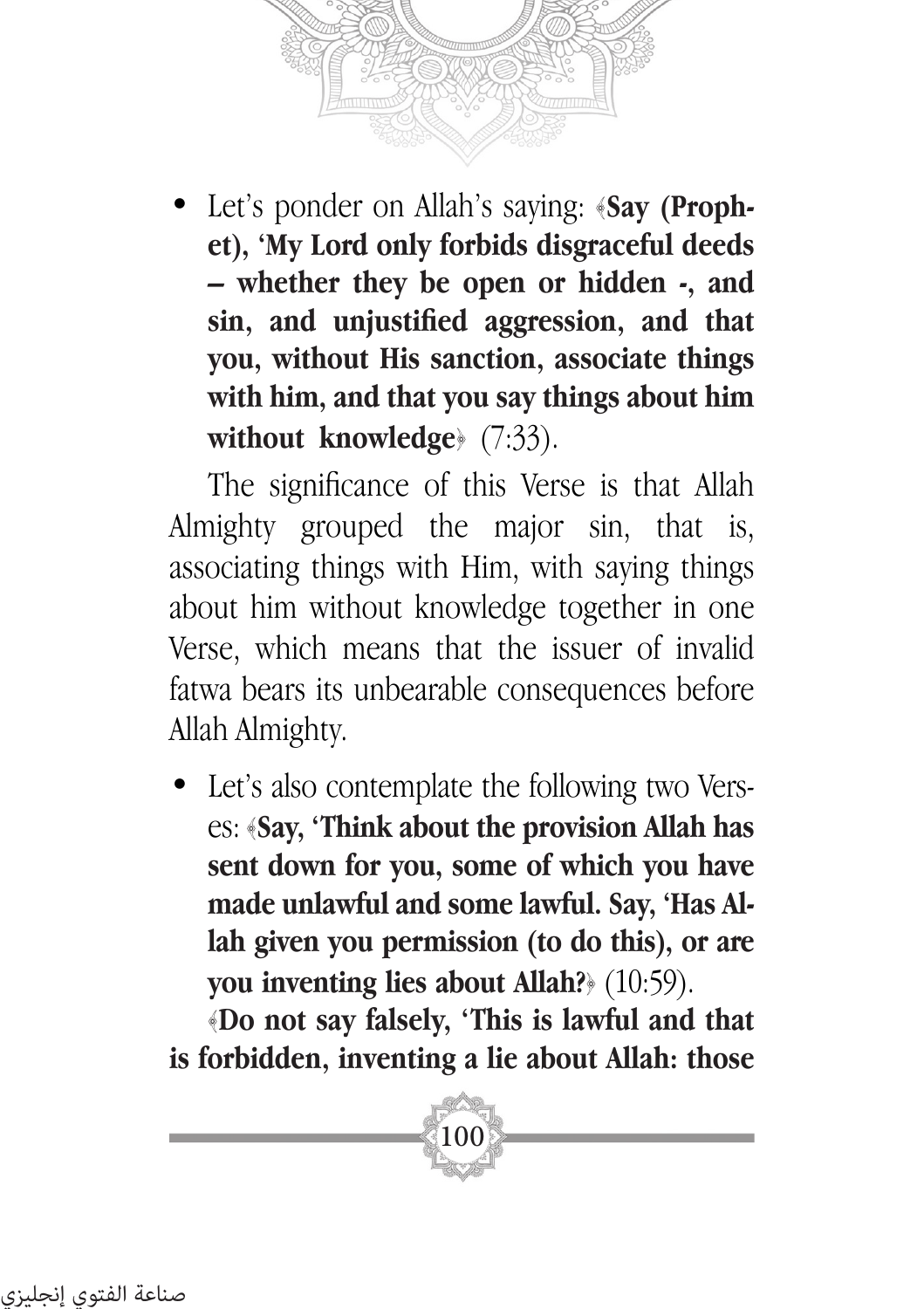

**who invent lies about Allah will not prosper**﴾  $(16:116).$ 

The significance of the two Verses is that: These two verses remind any person who says things about Allah without knowledge of the grieve punishment that awaits him and threaten whoever dares to issue fatwa without knowledge with due torture.

Therefore, we have seen Imam Ahmad bin Hanbal (RA) explain to us the heavy burden of fatwa, and that it is not permissible for just anyone, as if he were addressing those who dare to give fatwas, and those who turned corrupt and spread corruption. Fatwa has its own men, and those who address it must be qualified and able to bear its consequences before Allah Almighty and the people. So, Imam Ahmad ibn Hanbal said;" A man should not address fatwa unless he possesses five characteristics:

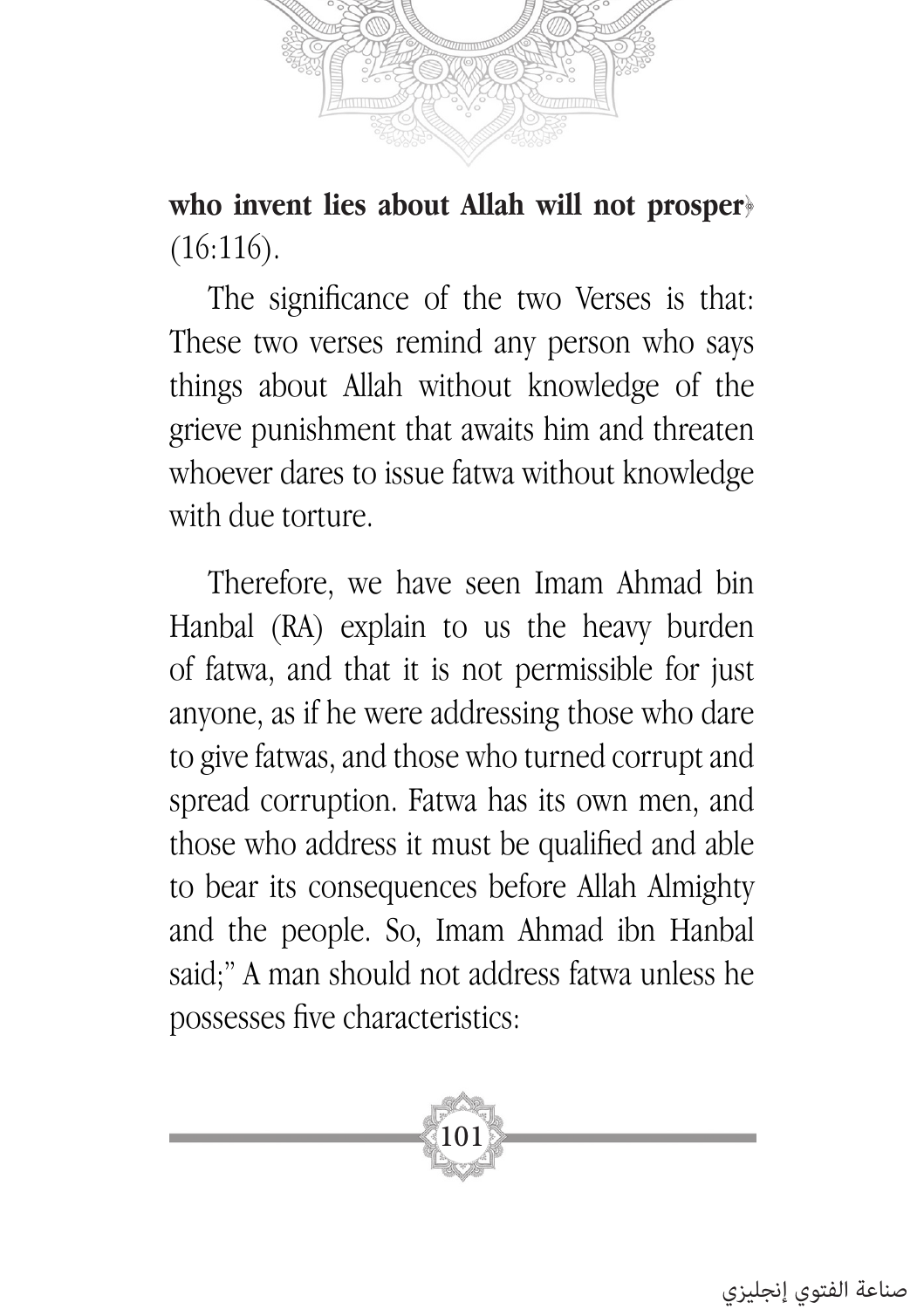

**First:** He must have an intention, if he does not have an intention, neither he nor his words will have light.

This means that the Mufti's intention must be sincere to Allah Almighty when he issues a fatwa, that is, he does not intent to gain money, prestige, or power of it. The one whose intention is sincere to Allah, Allah will be with him. So, if the Mufti's intention is insincere, his fatwa will be invalid.

**Second:** He must have knowledge, forbearance, reverence, and serenity, because whoever issued a fatwa without knowledge, his fatwa is invalid, and he is exposed to the wrath of Allah. It was narrated in Sunan Ad-Daramiy that the Prophet (PBUH) said: Whoever was given fatwa without knowledge, his fault is on the one who gave him the fatwa", and Allah Almighty said: ﴿**On the Day of Resurrection, you (Prophet) will see those who told lies against Allah, their faces darkened. Is there no home for the arrogant in**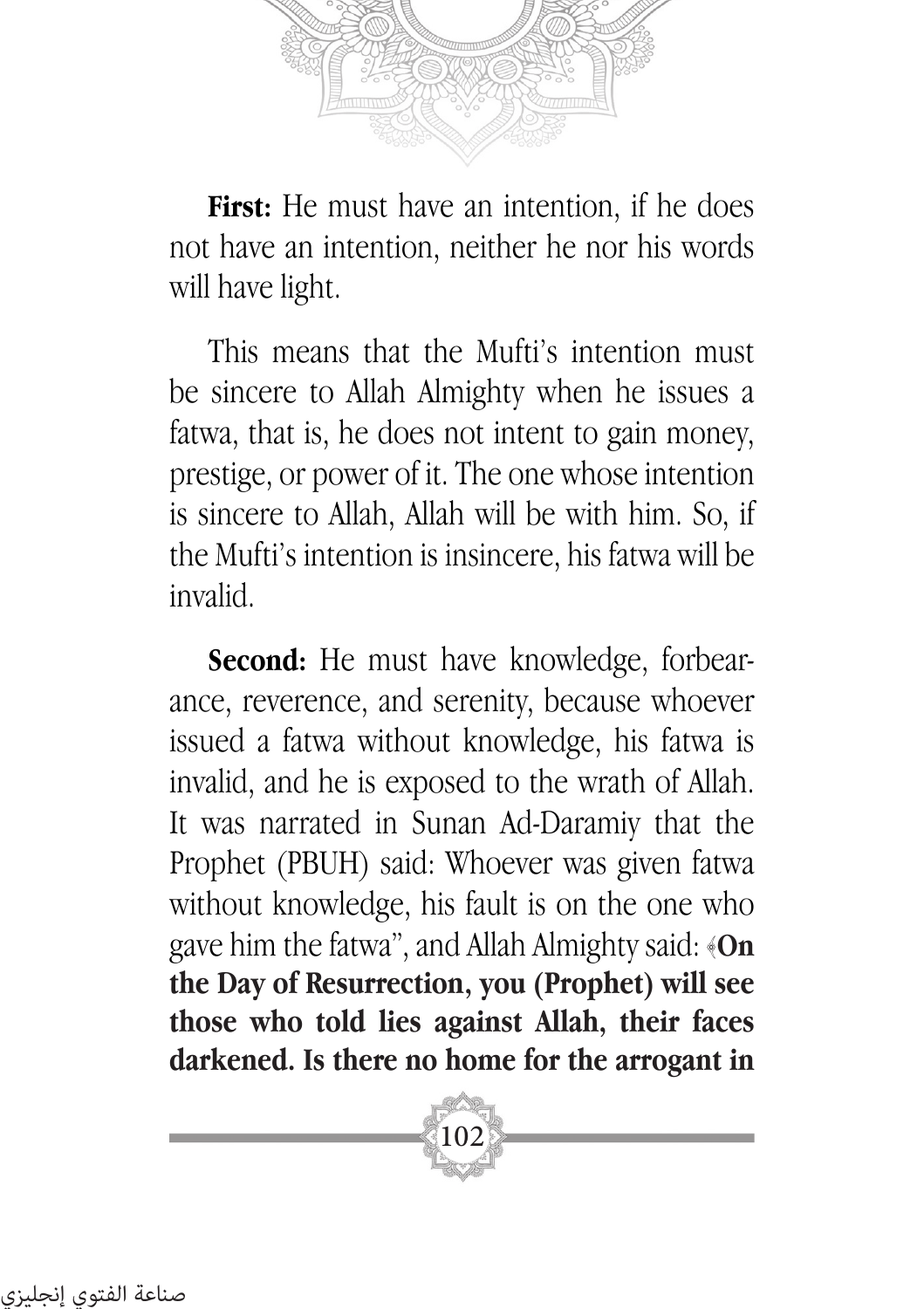

**Hell?**﴾ (39:60). This is the consequence of telling lies against Allah Almighty.

The Mufti should be characterized by forbearance, as it is the garment and beauty of knowledge. By knowledge a person is known, and the intense of forbearance supports him. Reverence and serenity are among the fruits of forbearance. Let the Mufti contemplate the Prophet's stand towards the Bedouin who urinated in the mosque and the Companions attacked him with sharp tongues, we saw him telling the Companions: "Leave him alone and pour a bucket of water on his urine; you have been sent to make things easy, not difficult".

**Third:** He must be strong. Because if the Mufti is not strong, he may invalidate his fatwas by retreating in a situation where he must step forward, or step forward where he must retreat.

Fourth: He must be self-sufficient, that is, the Mufti must be independent of what is in the

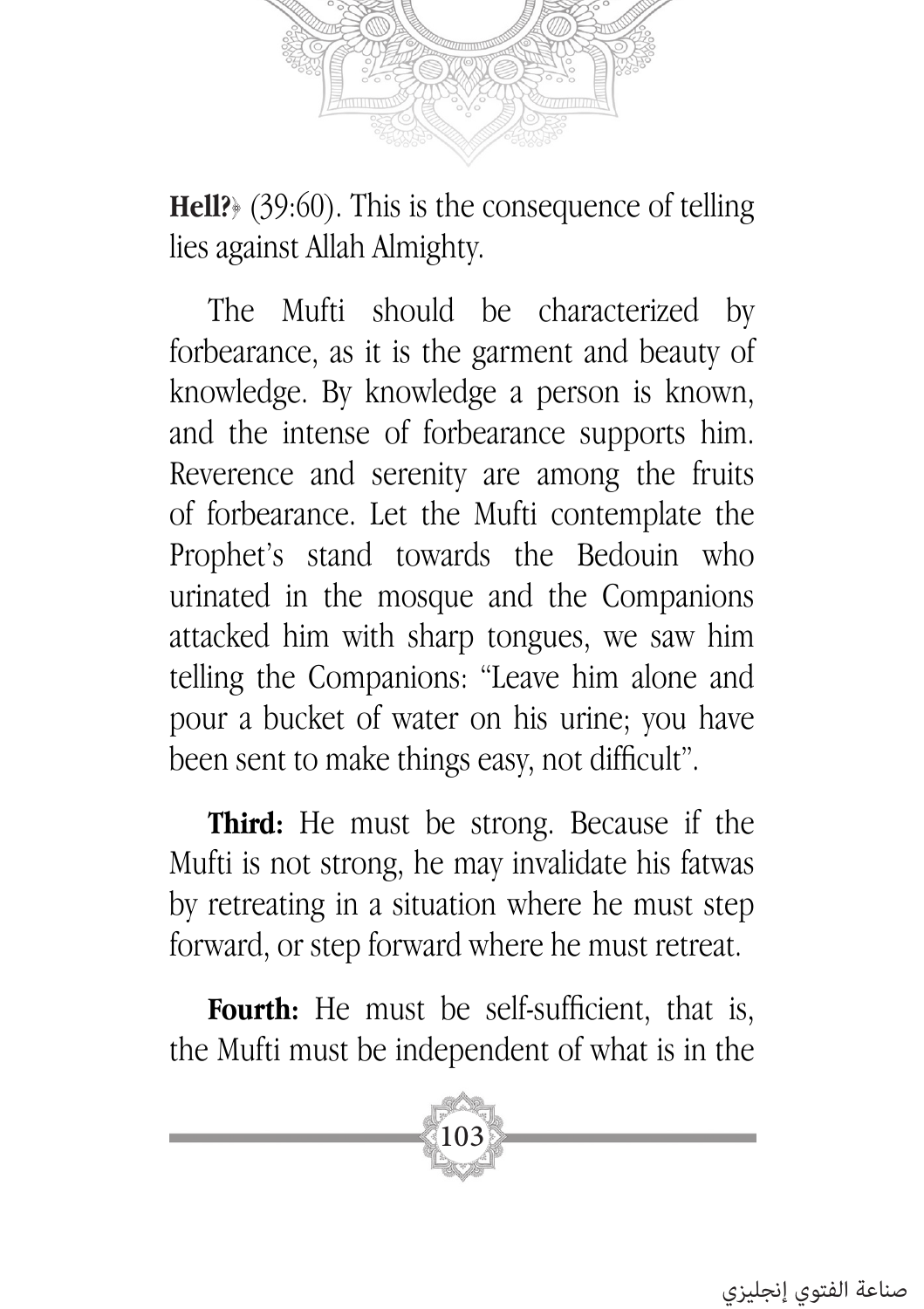

people's hands, so that he may not look at what is in their hands, and do not ask them for anything. This is because whoever asks the people for anything, will have to compliment them, and whoever is dependent on others, his fatwa will be invalid; and whoever is in this state of affairs, the people will keep away from him, and reject his knowledge and fatwas.

**Fifth:** He must be acquainted with the people's conditions, because he who does not know the people's conditions, his fatwa will be invalid.

Among the reasons that invalidate the fatwa is the brief answer that lacks explanation to the question. The Mufti should be aware of the Prophet's way of answering questions; he used to listen to the question and answer it, then add whatever is needed to remove any ambiguity that might be included in the answer. An example of this is what is narrated by At-Termiziy in his Sunan that the Prophet (PBUH) was asked about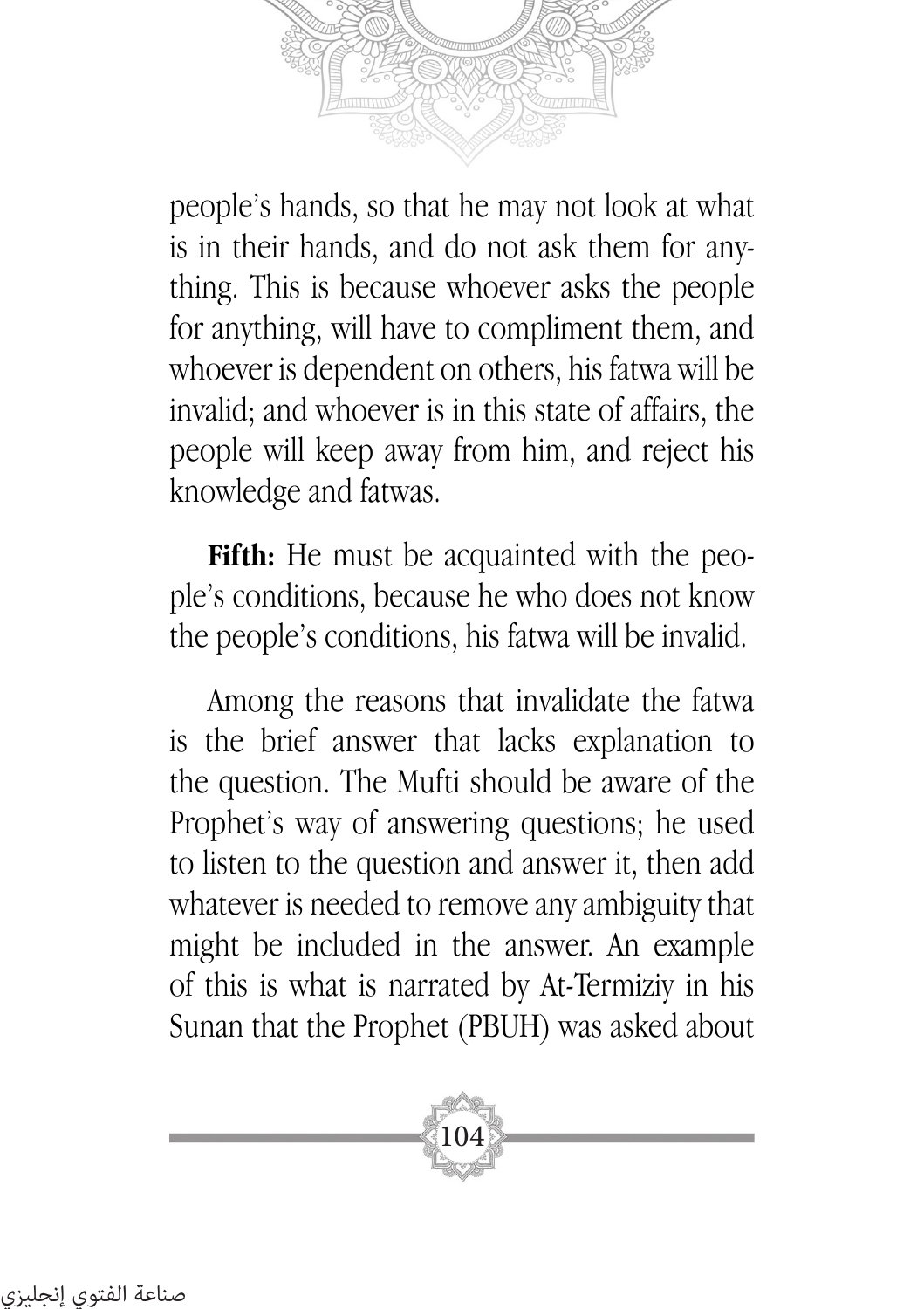

ablution by the sea water, and he said: "Its water is clean, and its dead fish is halal to eat".

Therefore, the Mufti must be clever, sharp, and insightful into the people's conditions, so that the people may not be embarrassed, and the Mufti may not cause the questioner to misunderstand, of because lack of insight and lack of experience in people's conditions lead to invalidity of fatwa.

#### **Conclusion**

After we have learned about the meaning of fatwa, Mufti, the characteristics of Mufti, and the reasons that lead to the invalidity of fatwa, it becomes clear that if the Mufti does not adopt the morals Allah has ordained and behave according to the manners of our master Allah's Messenger (PBUH), then his fatwa is invalid because he says what he does not do.

A living conscience is what leads to the pleasure of Allah Almighty, and our reverent

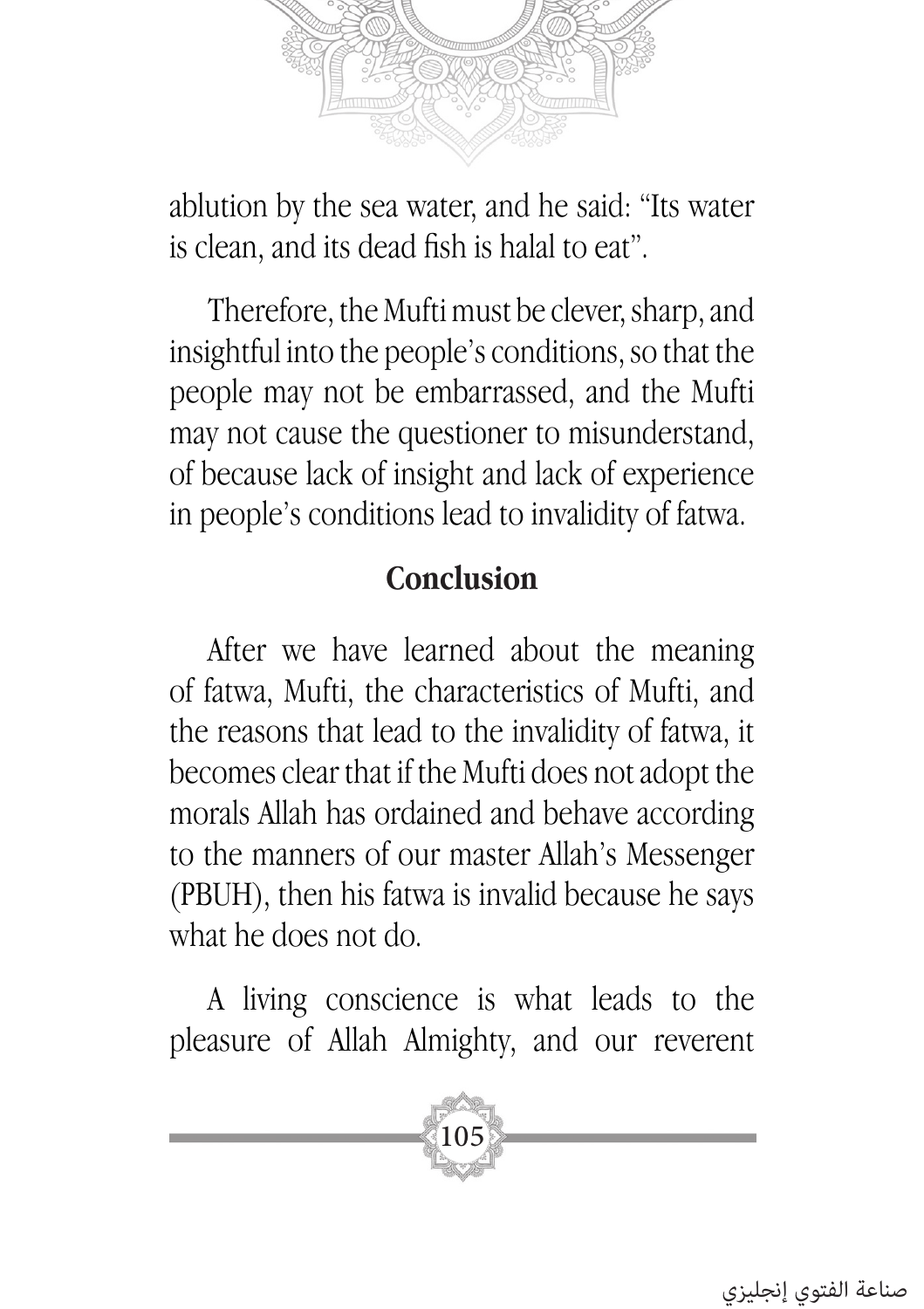jurists did not fear anyone's reproach in the cause of Allah, so, they lived with the truth, and were with the truth. If this indicates anything, then it indicates that the post of the Mufti is of great significance, as the Mufti's mission is great, and his position is important. For this reason, it is the duty of everyone who finds himself qualified to issue fatwas to be very careful so that he can explain the truth to the people, no matter how diverse their questions are, and whatever the status of the questioner is, because issuing fatwas should not be effected by the private interests, rather, it should target the public interest that does not make people inclined to whims or miss the right way because of the invalid fatwas.

We also have seen that Islamic Sharia is flexible for every time and place, and that the Sharia requirements are indispensable for academic research.

Among what caused the invalidity of fatwa is that the person in charge of it is either negligent or pretends to be strict, and this contradicts the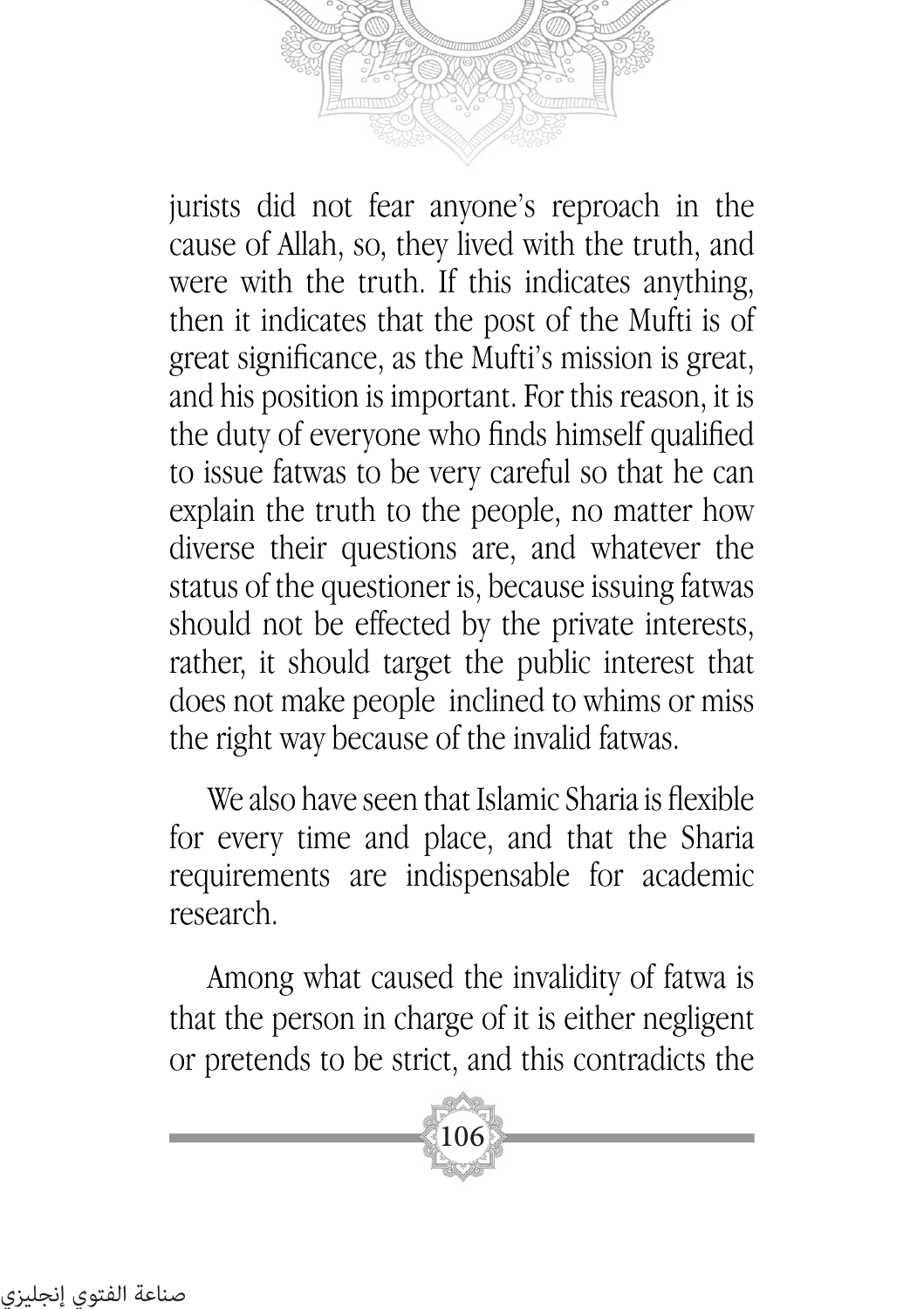

approach of our master the Messenger of Allah (PBUH).

Among the reasons that lead to the invalidity of fatwa is the compliment at the expense of the truth, and how many are they who compliment at the expense of the truth in our time, and how many are those who think they deceive Allah while He is deceiving them as they change their color and words in councils according to what the council requires.

This bad behavior does not befit the Mufti in any way, because he utters the inheritance of the prophethood. Therefore, he must be adroit: not inclined to anyone's whims nor waiting for anyone's satisfaction, because the one who deserves satisfaction is Allah Almighty alone, He alone is the Possessor of grace and favor, the One who deserves to be worshipped without anyone else, He is the life-giver and taker, and all matters are in his hand and under his will.

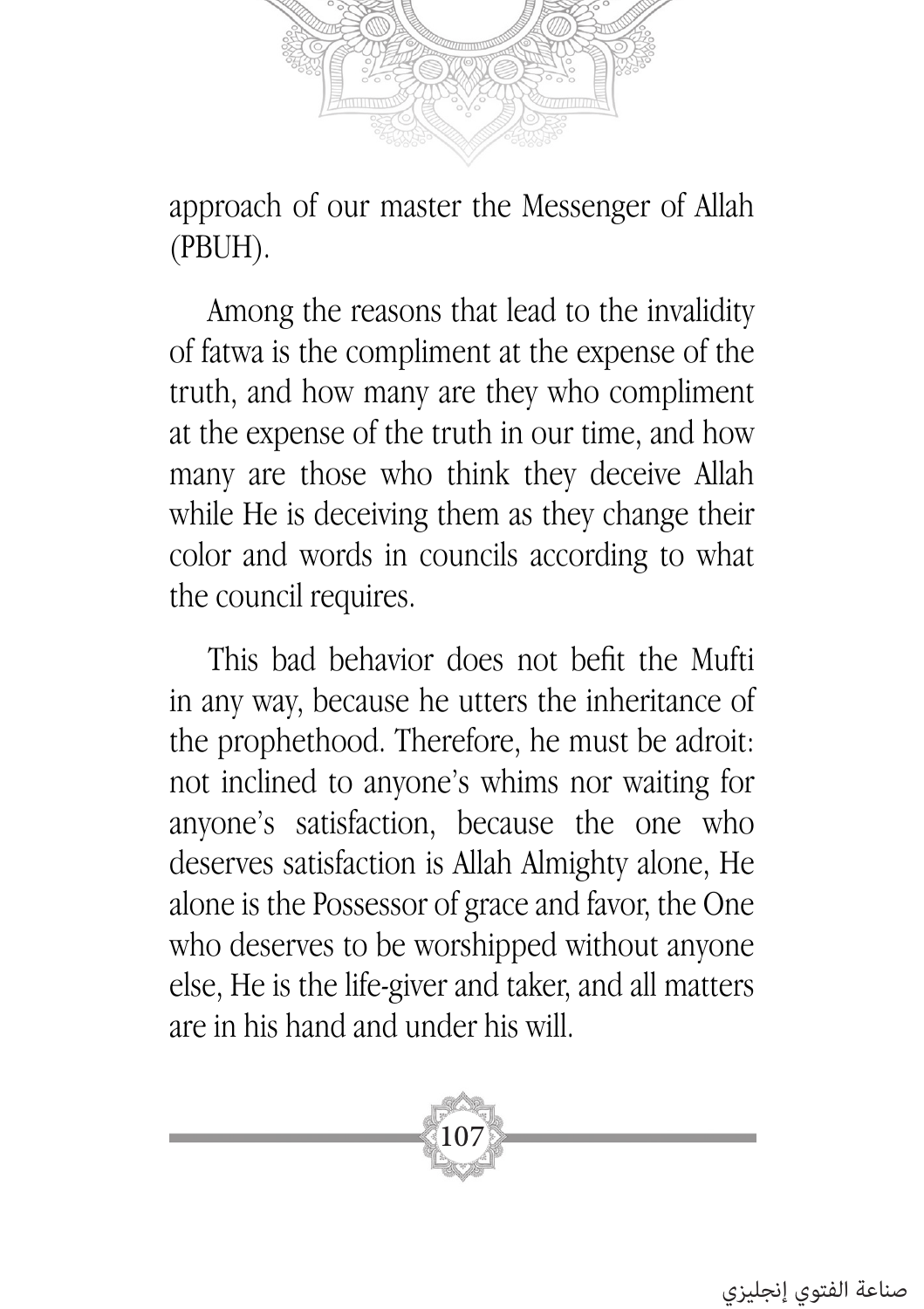

Therefore, Imam An-Nawawi said: He (the Mufti) should beware not to be inclined against the questioner or his opponent. Such inclination takes many forms; one of them is to write to him less than he owes, or to inform one of the opponents how to reply to his opponent's argument, because the inclination in fatwa is a way to corruption and leads to the people's mistrust in the fatwa and the Mufti who follows whims and does not follow the truth.

Another reason for the invalidity of fatwa is the lack of clarification of the correct statement to the questioner. This makes the questioner take the fatwa according to what he understands, because the Mufti did not explain the ruling to him in a way that would prevent any suspicion or confusion to him. A man came to Al-Khalil ibn Ahmad and asked him a question, but he was so slow to answer, so, the questioner said to him: Why are you waiting? It does not need such a long thinking, so he said: I knew the issue and its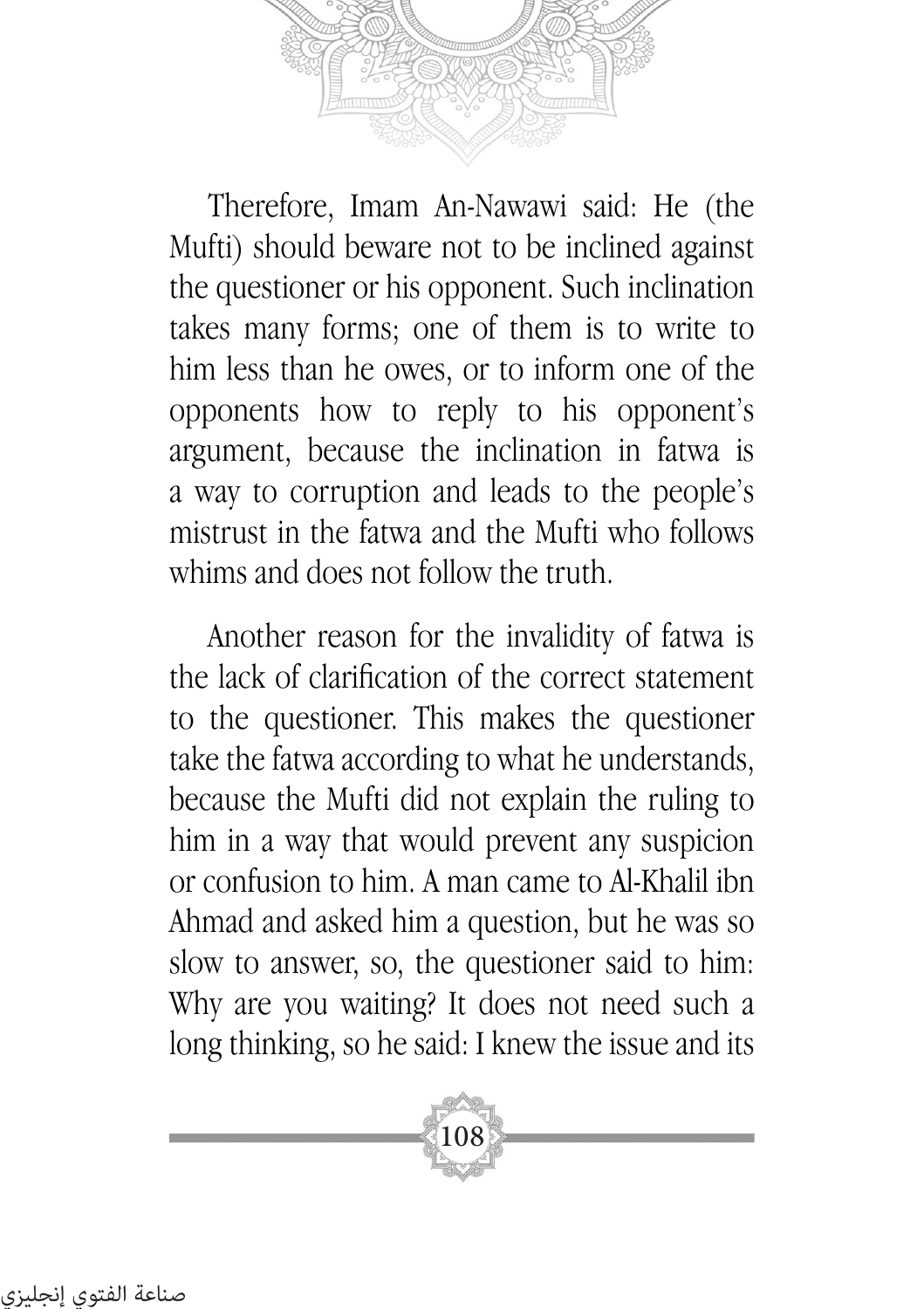

answer, but I am thinking of an answer that would be faster for you to understand.

In the end, I ask Allah for success and guidance, for He is the best Guardian and the best helper, and He is able to do whatever He wills. May Allah's blessings and peace be upon our master Muhammad, his family, and Companions.

\*\*\*

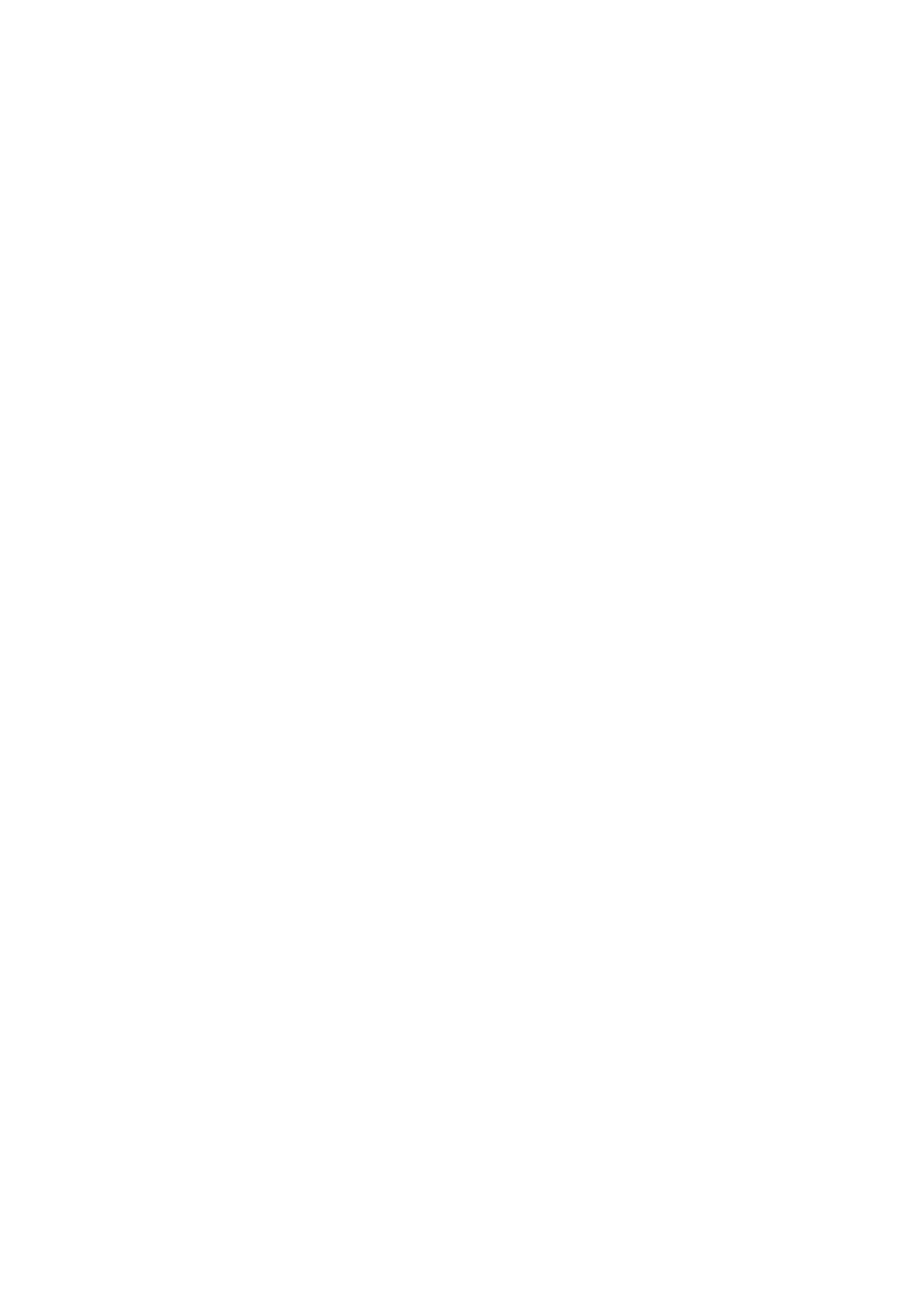

# **Satellite fatwas: Their rulings and impacts**

By:

#### **Prof. Dr. Hamid Au-Talib**

Professor and former Dean of the Faculty of Sharia and Law

Al-Azhar University

The world lives in a communication revolution today. Communication engineers invented various means by which people communicate all over the world, the matter that made the world in the reach of every human being. Any human being can know the news of all countries of the world, the disposition of the people, their behavior, their religions, and the extent of their progress or backwardness. All this takes place in moments by means of devices controlled by the fingers of human beings via satellites that transmit images and facts to different places of the world.

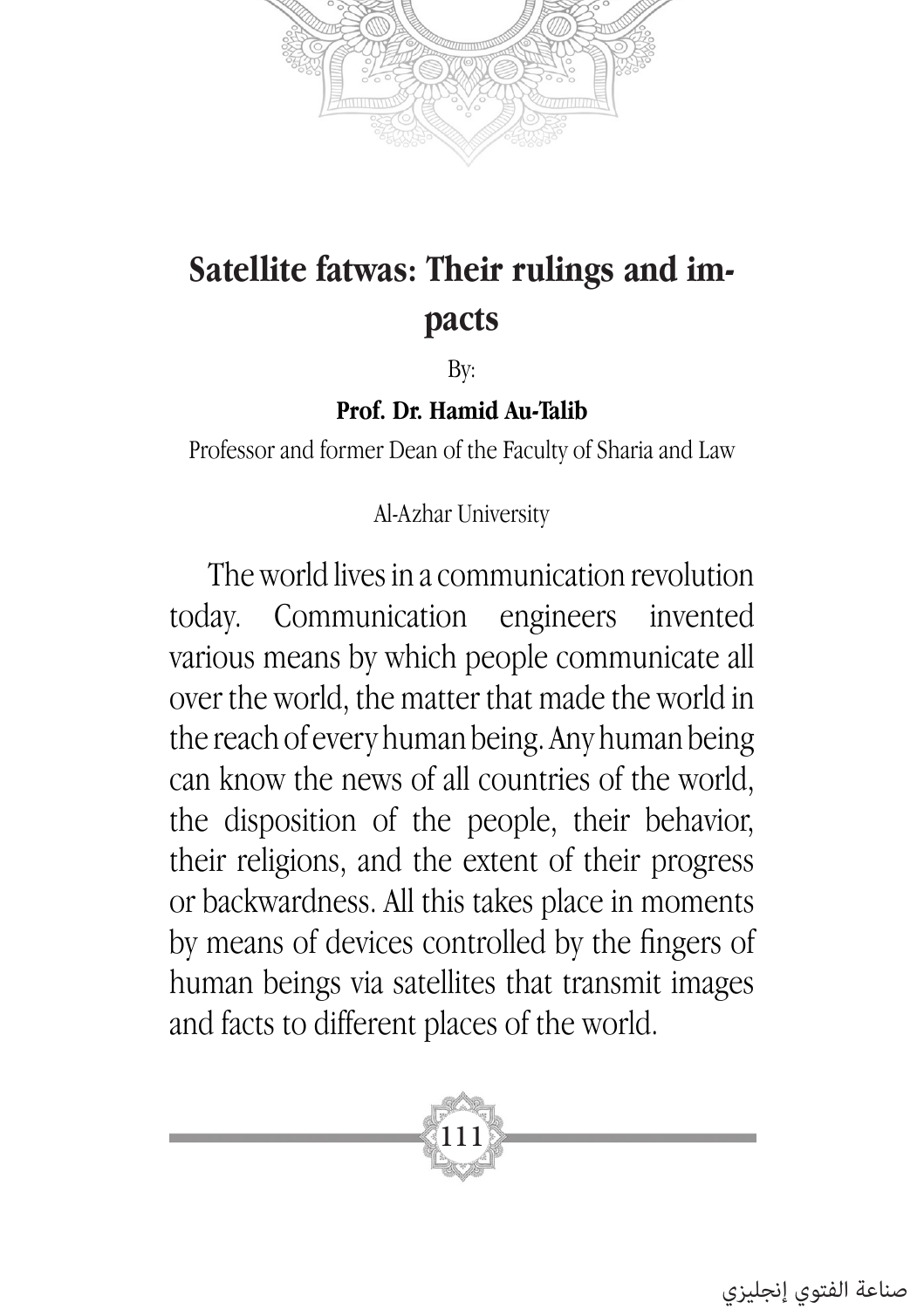

Hence, satellite channels have spread in all countries of the world, and their number in each country became countless. They employ huge numbers of people, who are skilled in showing everything new and exciting with the intent of gaining the largest number of viewers. The competition between these channels is at the global level, not at the level of a single country.

Each channel strives, excels, and invents new and attractive materials that it presents to the people. Religion had a large share in these channels, especially in the field of issuing fatwas. These channels compete in what they present of controversial and strange fatwas on certain subjects, which increase the number of viewers and those who participate in the conversation; the matter that has dragged these channels into serious mistakes and raised major problems in different societies.

Whatever the case is, we are investigating here what is meant by the term "satellite TV fatwas" to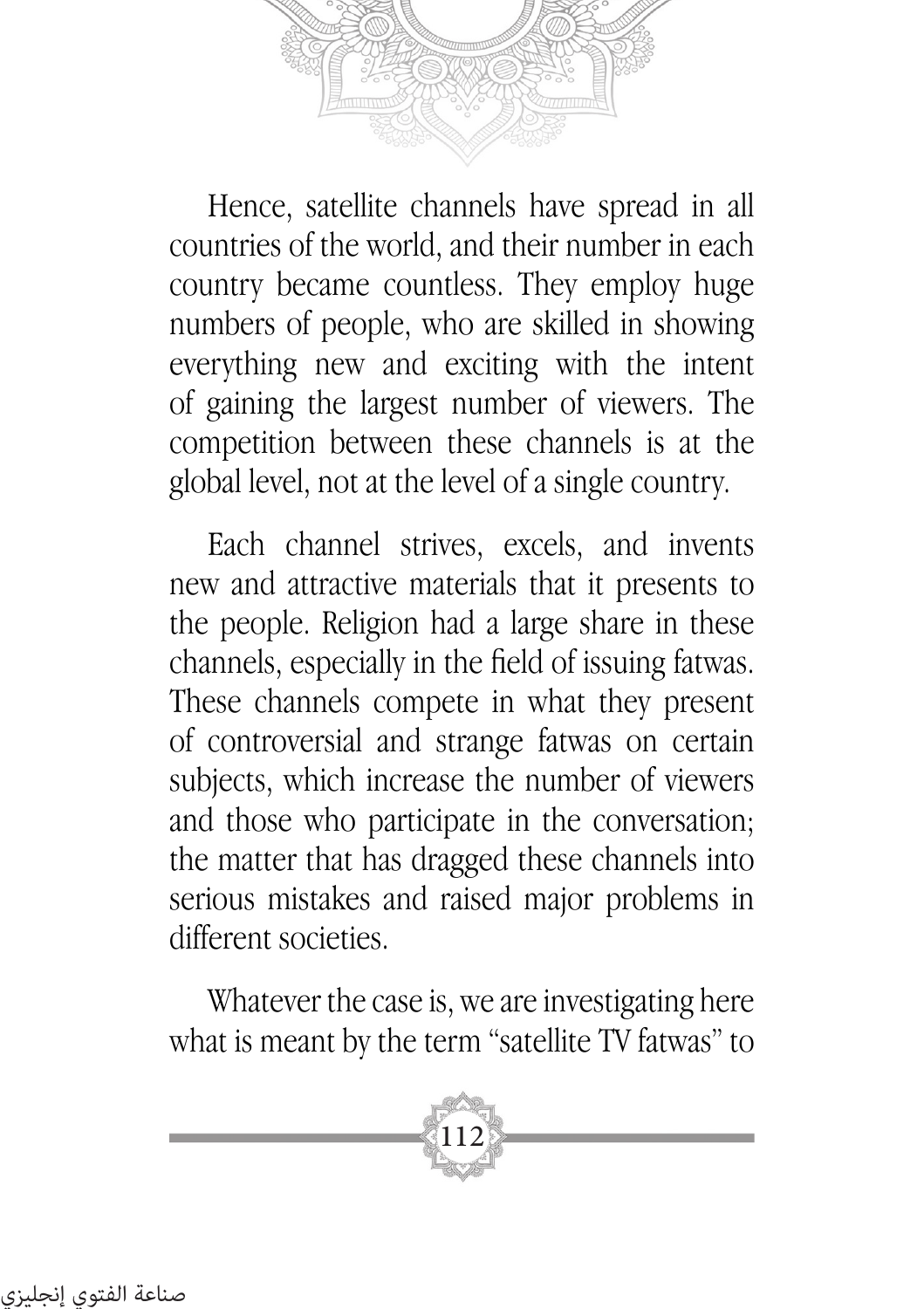

pinpoint their benefits and risks, to discuss the legal rulings on these fatwas and their impacts on societies.

What is meant by satellite TV fatwas: the phrase satellite fatwas consists of two words: The word 'fatwas': a plural of fatwa and it means lexically: The answer to what constitutes a legal or Sharia issue, and terminologically means: The explanation of a legal ruling based on evidence to whomever asked about it.

The word 'satellite' lexically means something existing in the space between the heaven and earth, and terminologically means the channels that broadcast their material through space.

Based on this, what is meant by 'satellite fatwas' is an explanation of the rulings related to legal matters based on evidence for those who ask about them via satellite channels.

Among the benefits of satellite fatwas are:

1. Providing platforms for scholars.

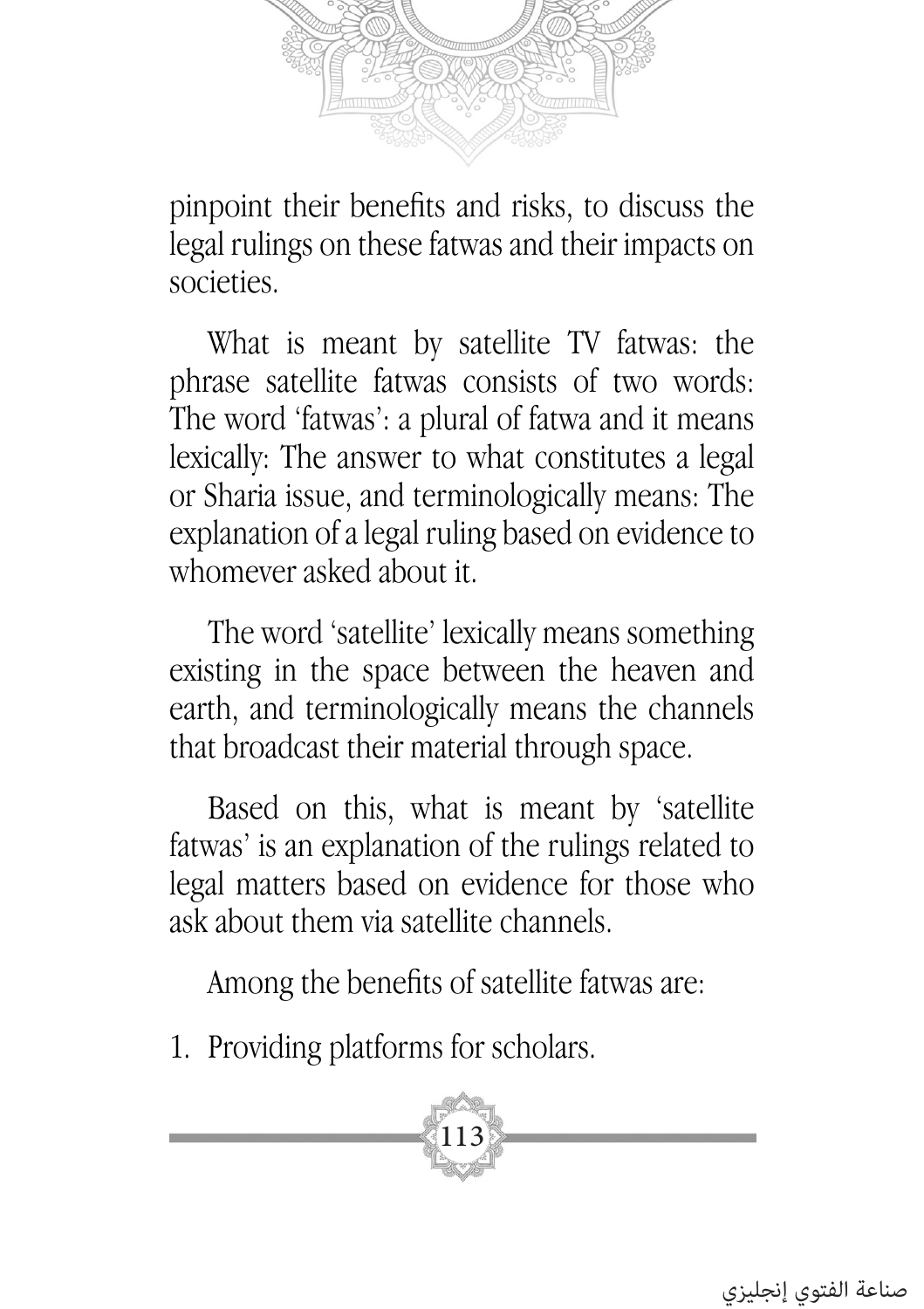

- 2. Meeting the needs of the community to know religious matters.
- 3. Informing the scholars of all new things in people's behavior and conduct.
- 4. Unifying the opinion of scholars and Muftis on similar issues.
- 5. Spreading knowledge of the legal rulings on a wide scale in a short time.
- 6. Enabling the Muslim masses to increase their religious intellectual attainment.

Among the dangers of satellite fatwas are:

- 1. Dissemination of doctrinal disputes among the public.
- 2. Overlooking the particularities, place, and circumstances of the questioners.
- 3. Confliction between satellite fatwas on the same issue.

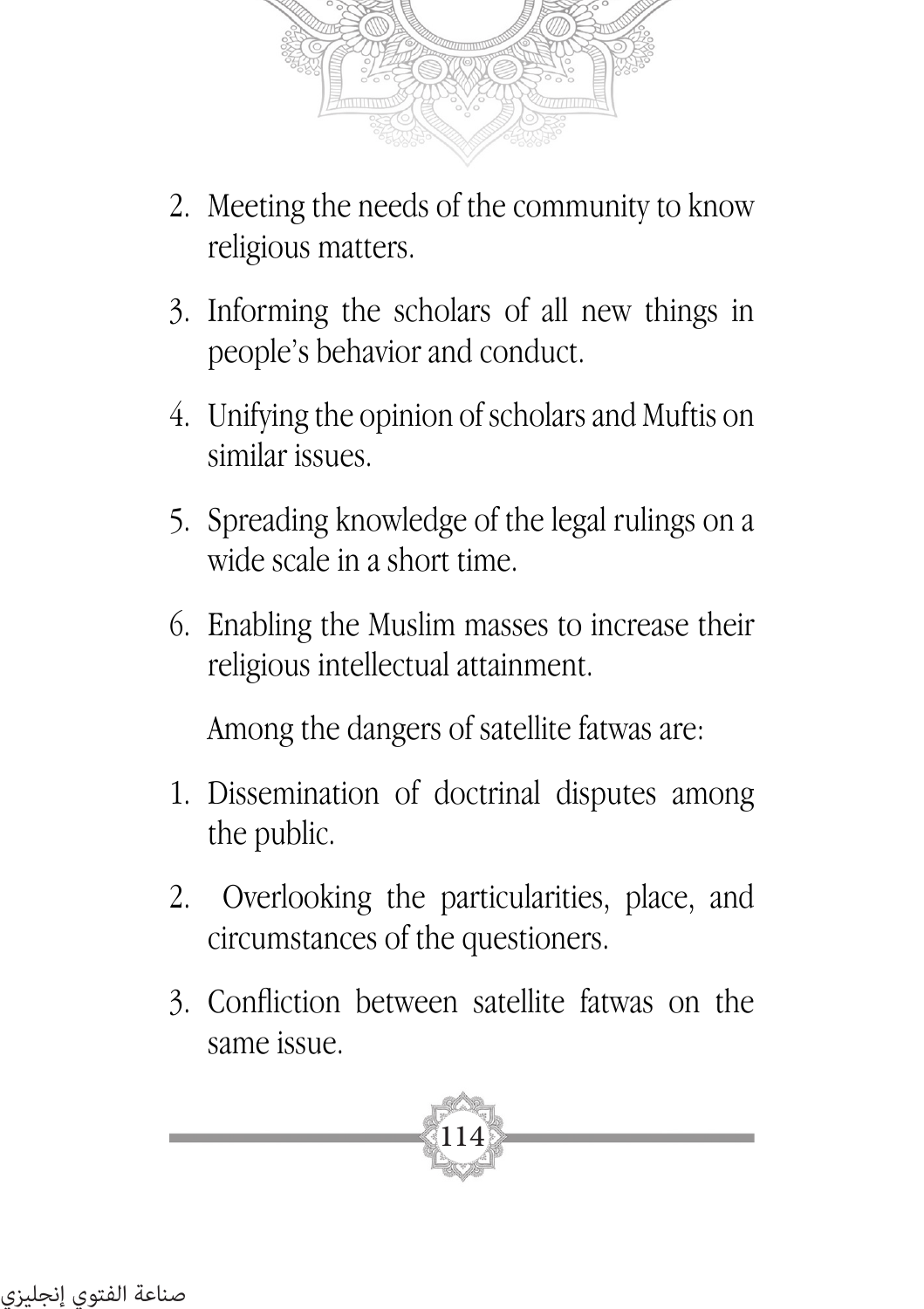

4. Issued by those who are not qualified to give fatwas, seeking licenses, or disseminating extreme fanatic thought out of ignorance, marketing the channel, or for supporting extremist terrorist goals.

In addition to other dangers that cause people to be perplexed, lose confidence in knowledge and scholars, and raise serious problems.

## **The ruling on satellite fatwas**

If we search for rulings on fatwas of satellite channels and scrutinize them, we find that these fatwas are subject to several rulings, be it on the fatwas per se, the Mufti, or the satellite owner, as follows:

**First:** Individual obligation: Asking for fatwa through satellite channels may be an individual obligation on the questioner if he did not find any other way to take a fatwa on his problem, like a traveler who has no connection except through

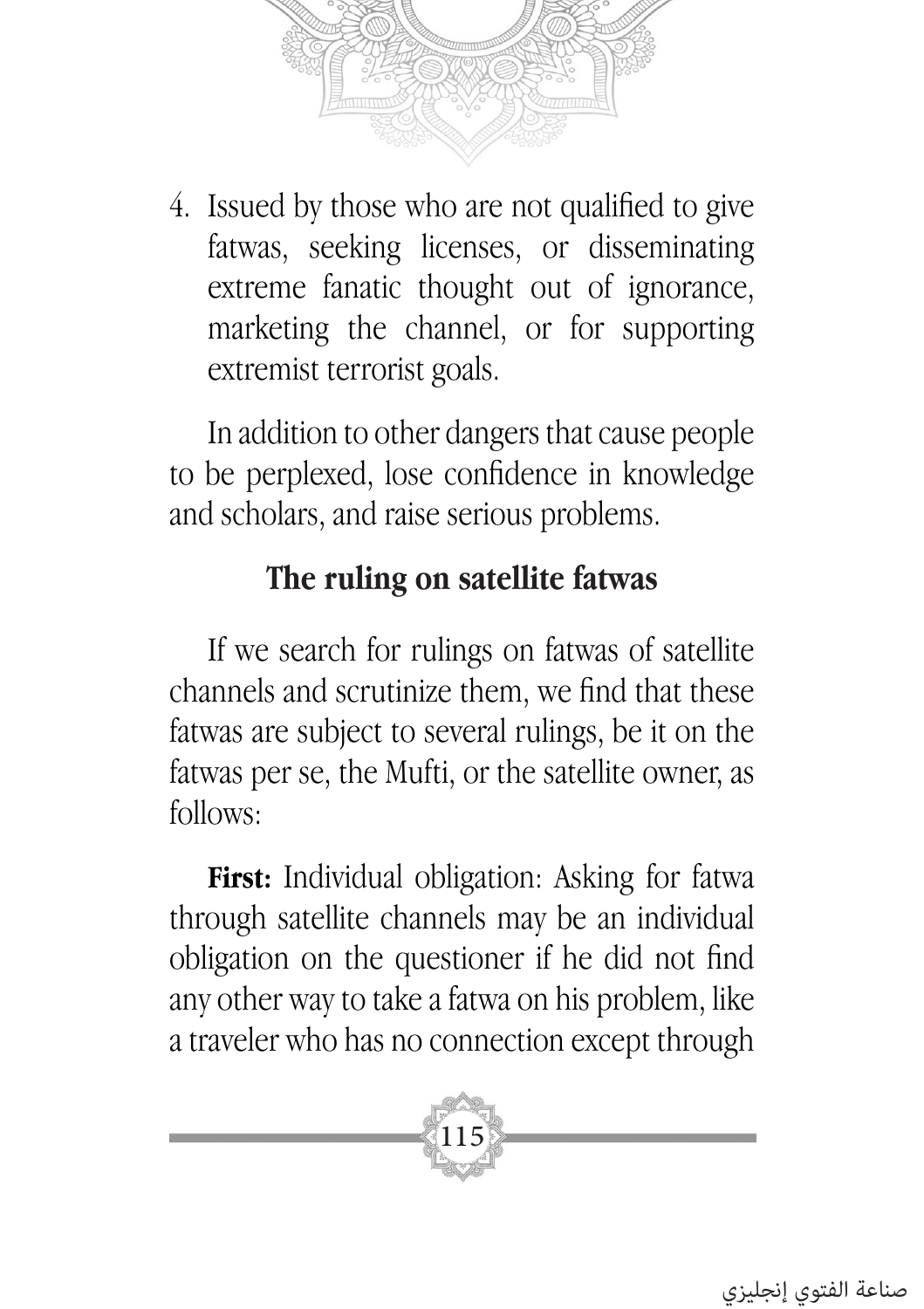

satellite dishes and faced a religious problem for which he wants to know the ruling, so he has to ask for a fatwa through satellite channels.

Also, fatwa is an individual obligation for the Mufti, if there is no other scholar who is qualified for issuing fatwas through satellite channels.

Also, it is an individual obligation on the owner of the channel or its manager to allocate time for issuing fatwas if here is no other way to give fatwas except through satellite channels, as it is the case for Muslims who live in non-Muslim countries, since the presence of a Mufti in every town is rare, therefore, it is obligatory on the owner of the channel to provide this service to those Muslims.

**Second:** Collective obligation: The fatwa is a collective obligation if there is another means by which the questioner can know the legal ruling, such as the availability of the service by phone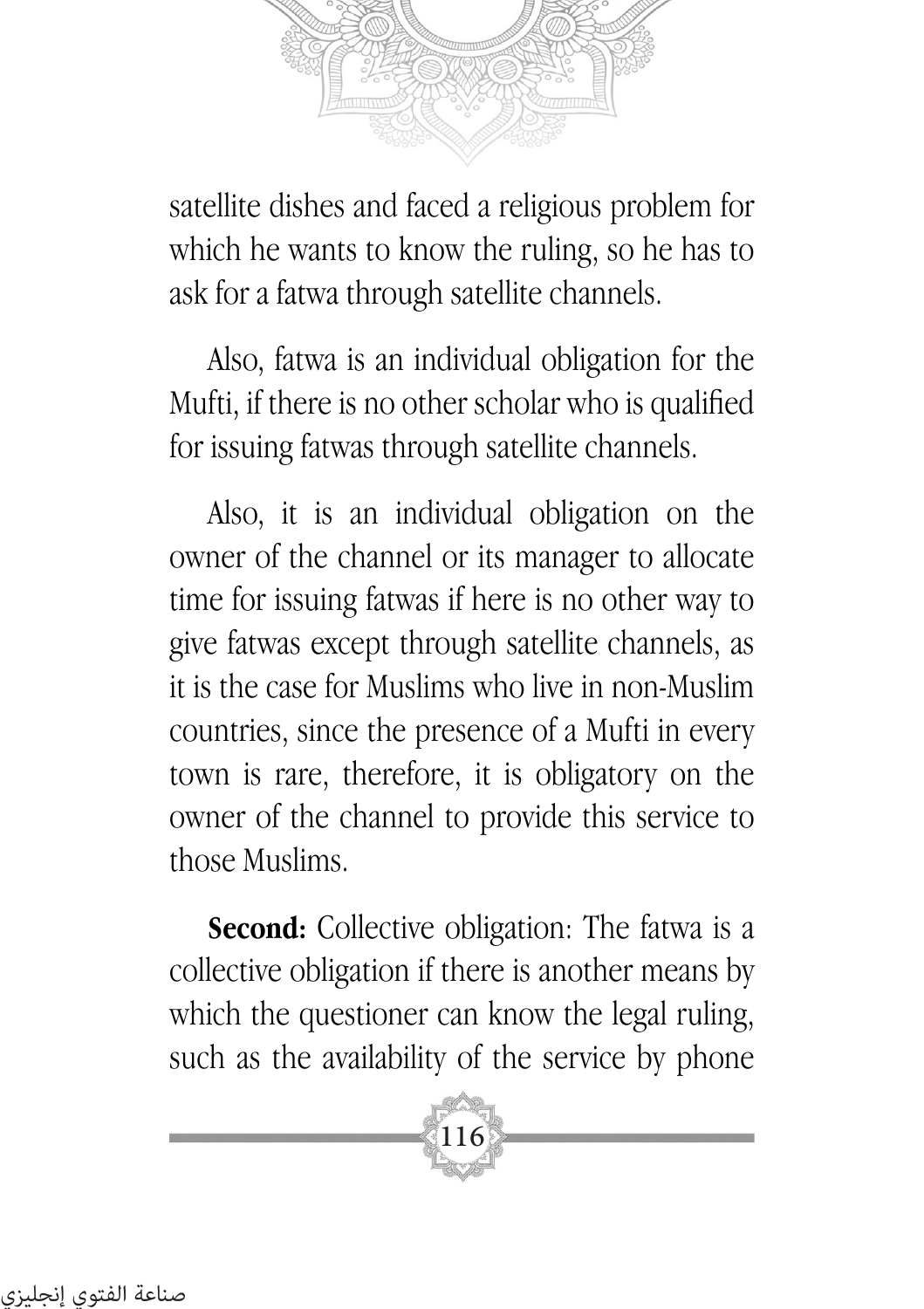

or through satellite channels which employ qualified person for giving fatwas.

With regard to the Mufti if there is more than one who is qualified to address the fatwa, then one of them must address it otherwise, they are sinned.

As for the owner of the channel, there is no sin on him if the service is available through other channels, but if none of them allocated time for rendering this service, all of them sinned.

**Third:** Desirable: Issuing fatwas via satellite channels is desirable for the questioner if he intends to benefit other viewers by spreading knowledge through raising legal questions on issues relevant to his reality and benefit him and others.

Issuing fatwas is also desirable for the Mufti if he intends to spread knowledge and fulfil his mission in educating people and clarifying the

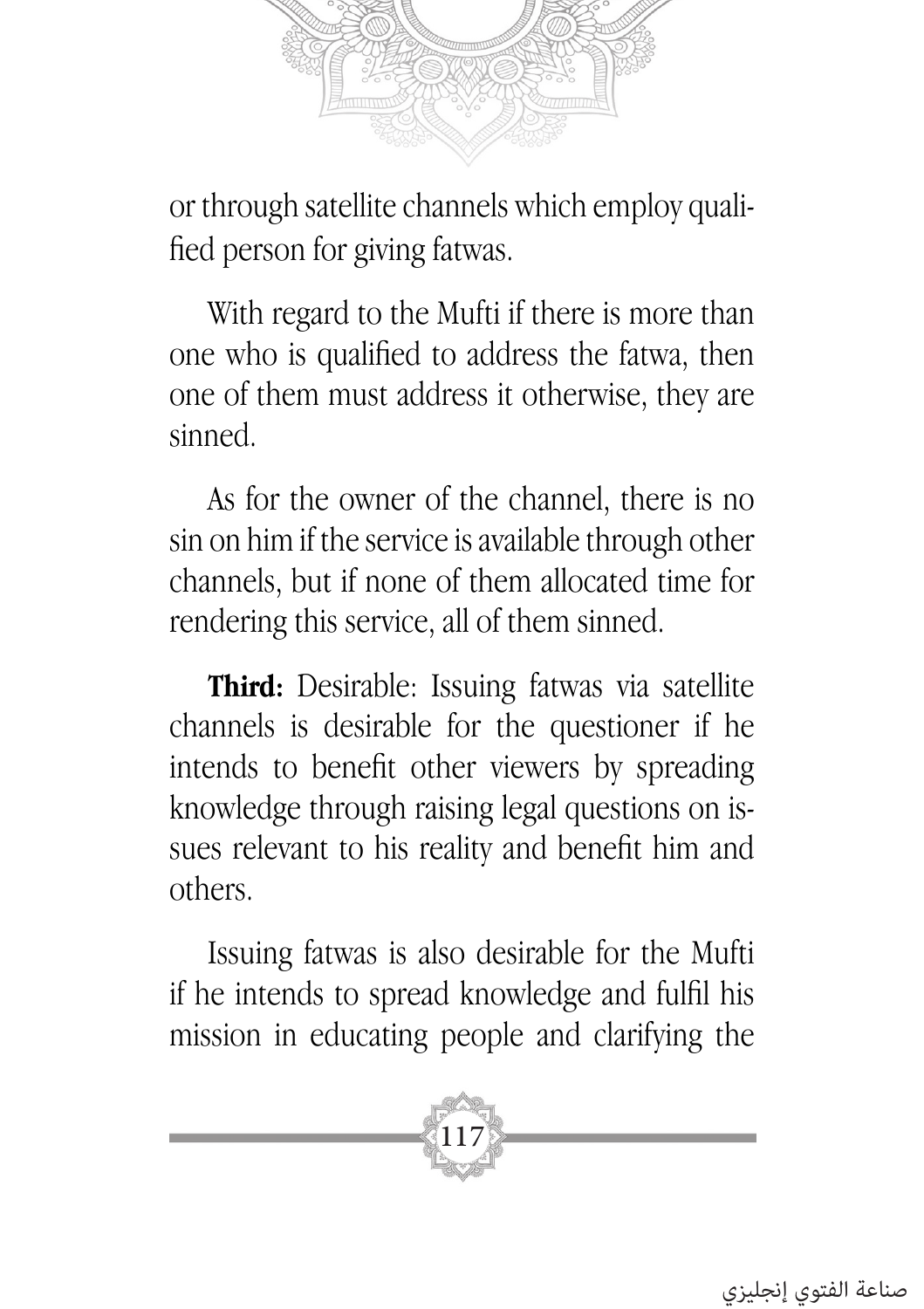

legal rulings for them. It is also desirable for the owner of the channel if he intends to allocate time on his channel to provide this service for benefiting and educating people, helping them occupy their time in what benefits them in this world and in the hereafter, and achieving financial profit for him.

**Fourth:** Permissible: It is permissible for the fatwa seeker to ask for it through satellite channels if he is in need of it, while other means of obtaining fatwas are available, and his question does not provoke sedition or the like.

It is also permissible for the Mufti, if he possesses the scruples of fatwa, and is qualified for issuing it, and is aware of the reality and the contemporary issues and is motivated to spread knowledge through this means.

It is also permissible for the owner of the channel if he wants to provide a service to Muslims in exchange for the benefits he receives.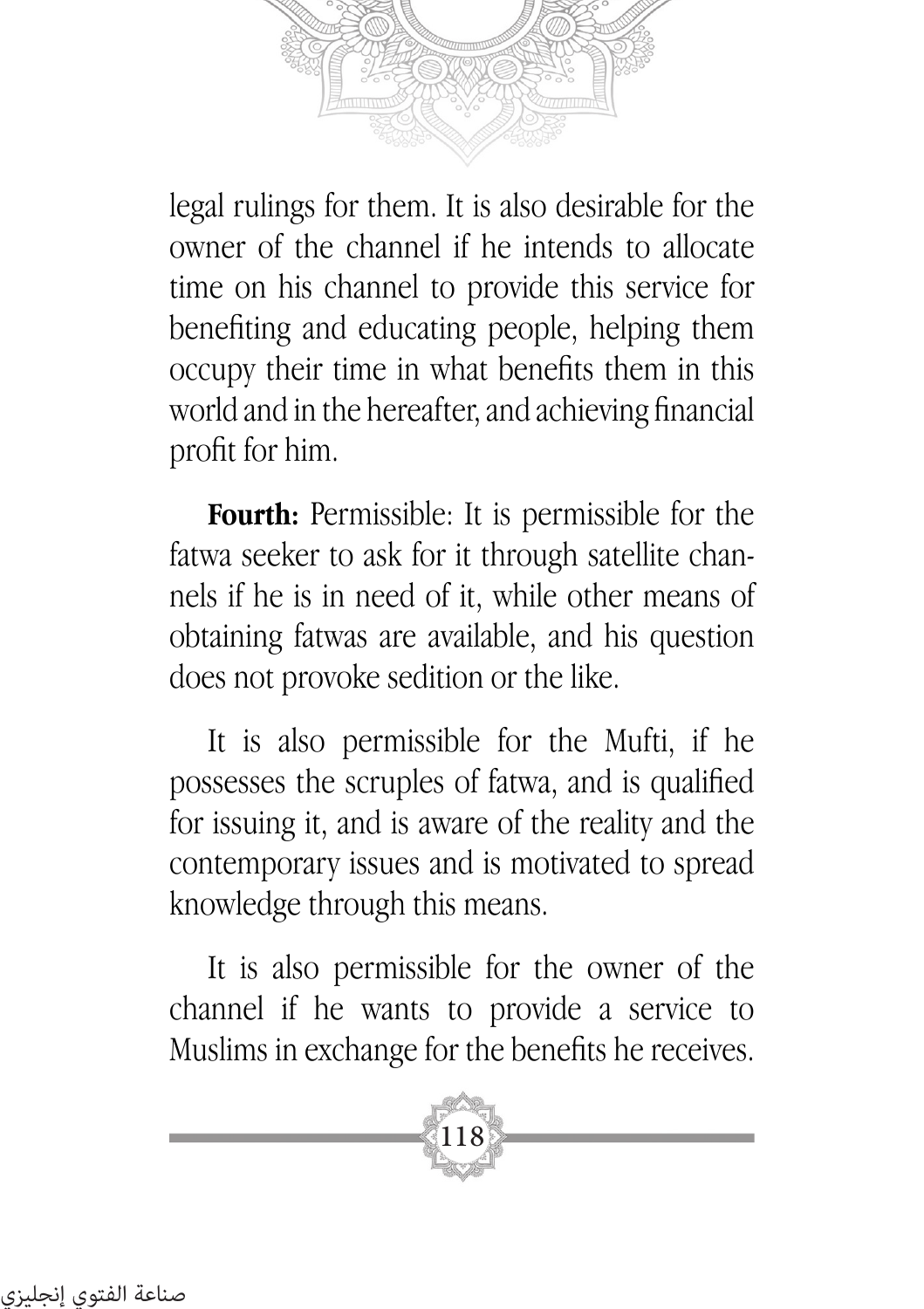

**Fifth:** Forbidden: Issuing fatwa is forbidden for the questioner if the question leads to provocation or sedition, or when he asks unqualified people and he knows that they are unqualified for issuing fatwa.

It is also forbidden for the Mufti to issue fatwa on satellite channels if it deals with issues that provoke sedition or spread discord, or when he does not know the legal rulings, their sources, or did not understand them, or if he was ignorant and unaware of the reality and that fatwa changes with the change of reality.

As for the owner of the channel, allocating time for fatwa on the air is forbidden if the fatwa or the Mufti raises forbidden issues such as sedition, conflict, or taboos, or the Mufti is ignorant.

### **The bad impacts of the satellite fake fatwas**

Certainly, the satellite fatwas that are controlled by the principles of Sharia and issued

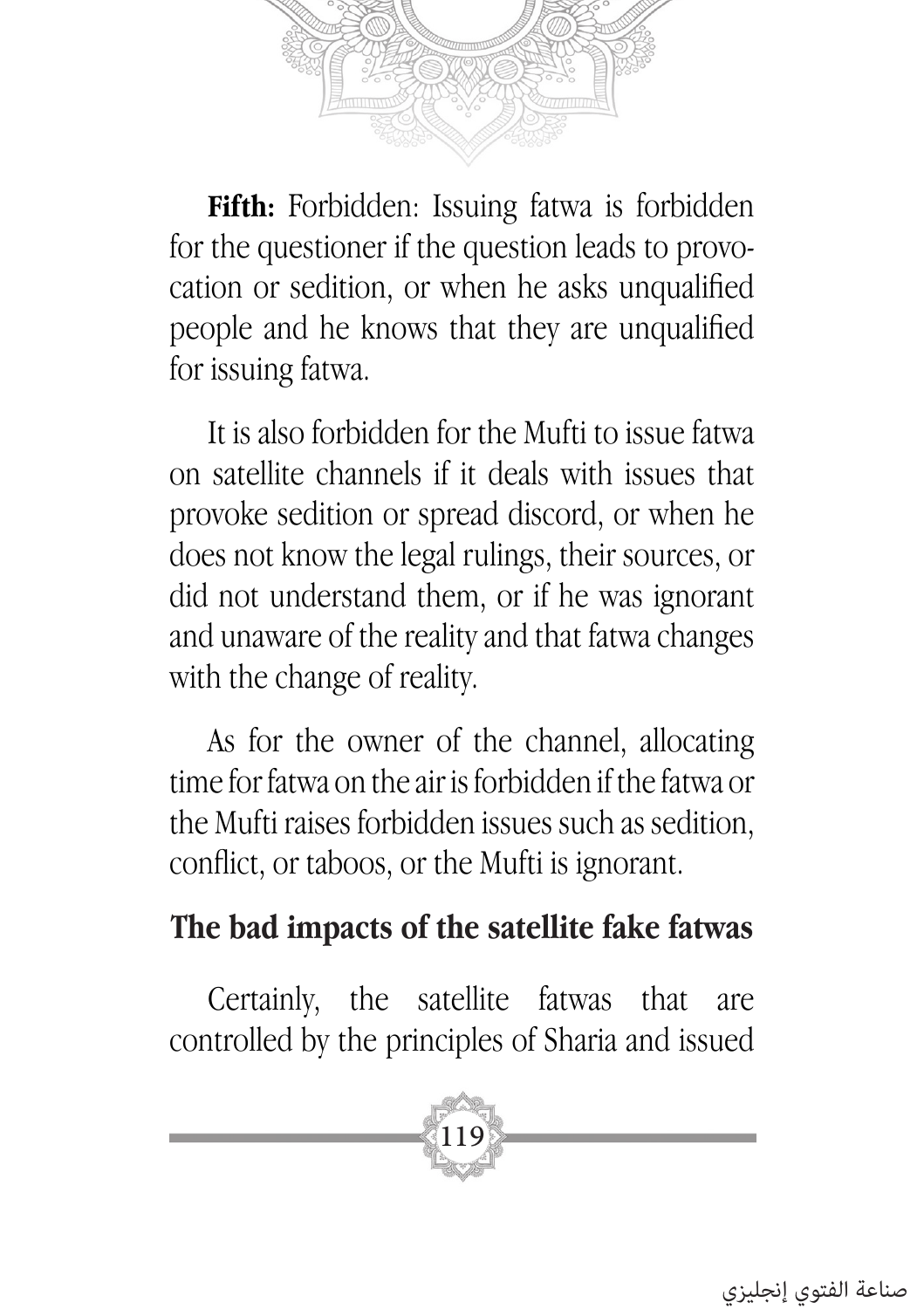by specialized scholars have opened a wide area for the dissemination of Sharia knowledge. It provided many commoners with an opportunity to acquire knowledge and gave societies ample space for the exchange of religious ideas, sufficient time to engage in knowledge, and a good means of eliminating religious illiteracy.

Despite all this, satellite fatwa programs and the fatwas issued by unqualified Muftis who give fatwa without knowledge certainly have negative impacts which we can summarize in the following points:

- 1. The phenomenon of extremism: There is no doubt that the satellite fatwas issued by nonspecialists have provided the opportunity for some extremists to spread their poison and misleading thoughts in the form of fatwas that boast fanaticism and encourage radicalism.
- 2. Addressing fatwas by unqualified people: We see some people who address fatwa without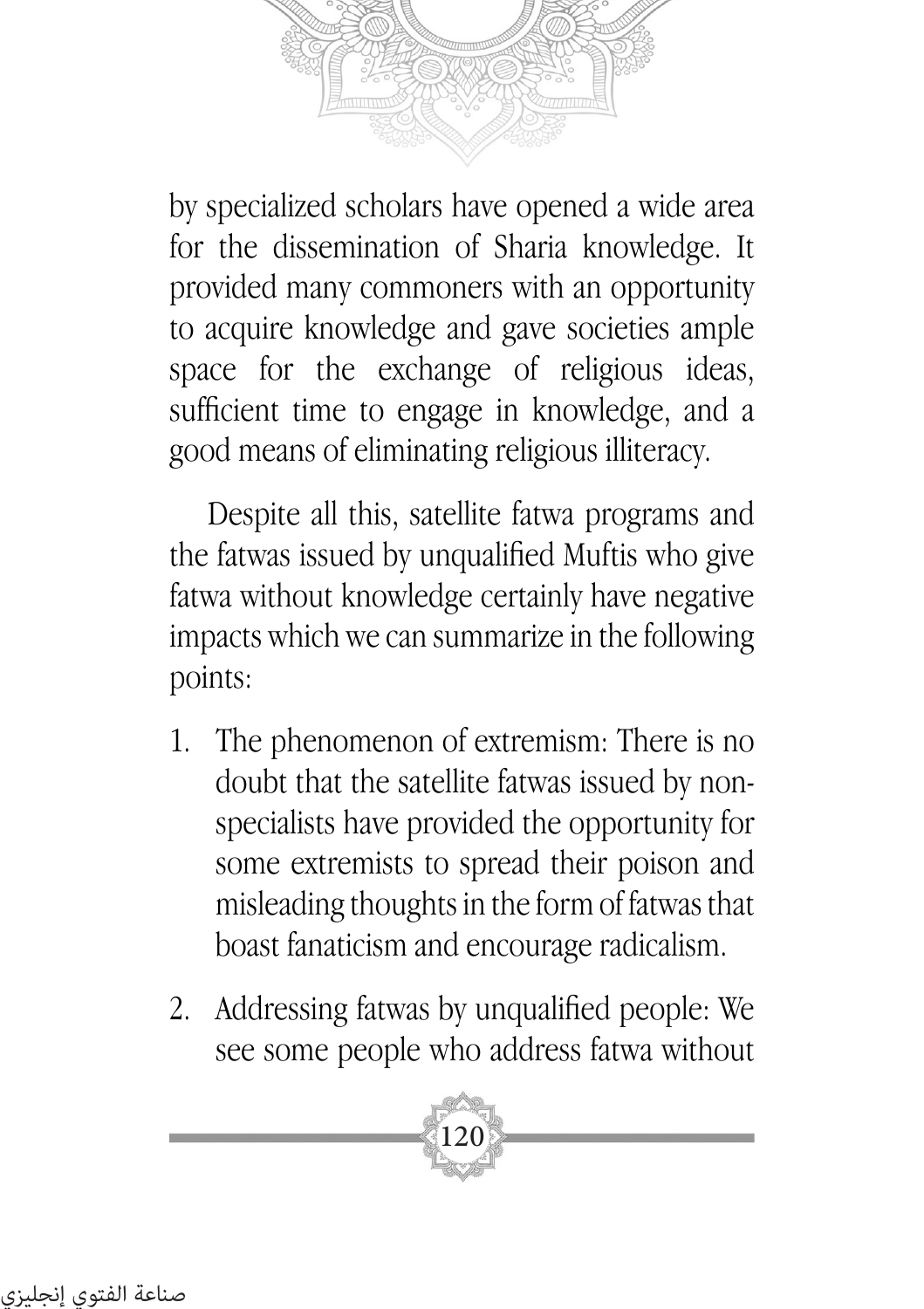

having any knowledge or qualifications, but only relying on a fake appearance of short white garments and big beards. Many simple people get deceived by those people, and due to lack of knowledge, those fake Muftis resort to provoking problems, and insulting people instead of taking about what benefits the viewers.

- 3. Answering all random questions: It is noticeable that these pretenders answer all questions that are put to them in various fields of knowledge, be it economy, worship, transactions, marital law, inheritance, or technical matters. I have never heard one of them say: I do not know or ask for a chance to investigate the issue well. They have not acquired the culture of Ibn Mas'ud's (RA) who said: He who gave fatwa on everything that people ask is insane.
- 4. Giving fatwa without evidence: As a result of

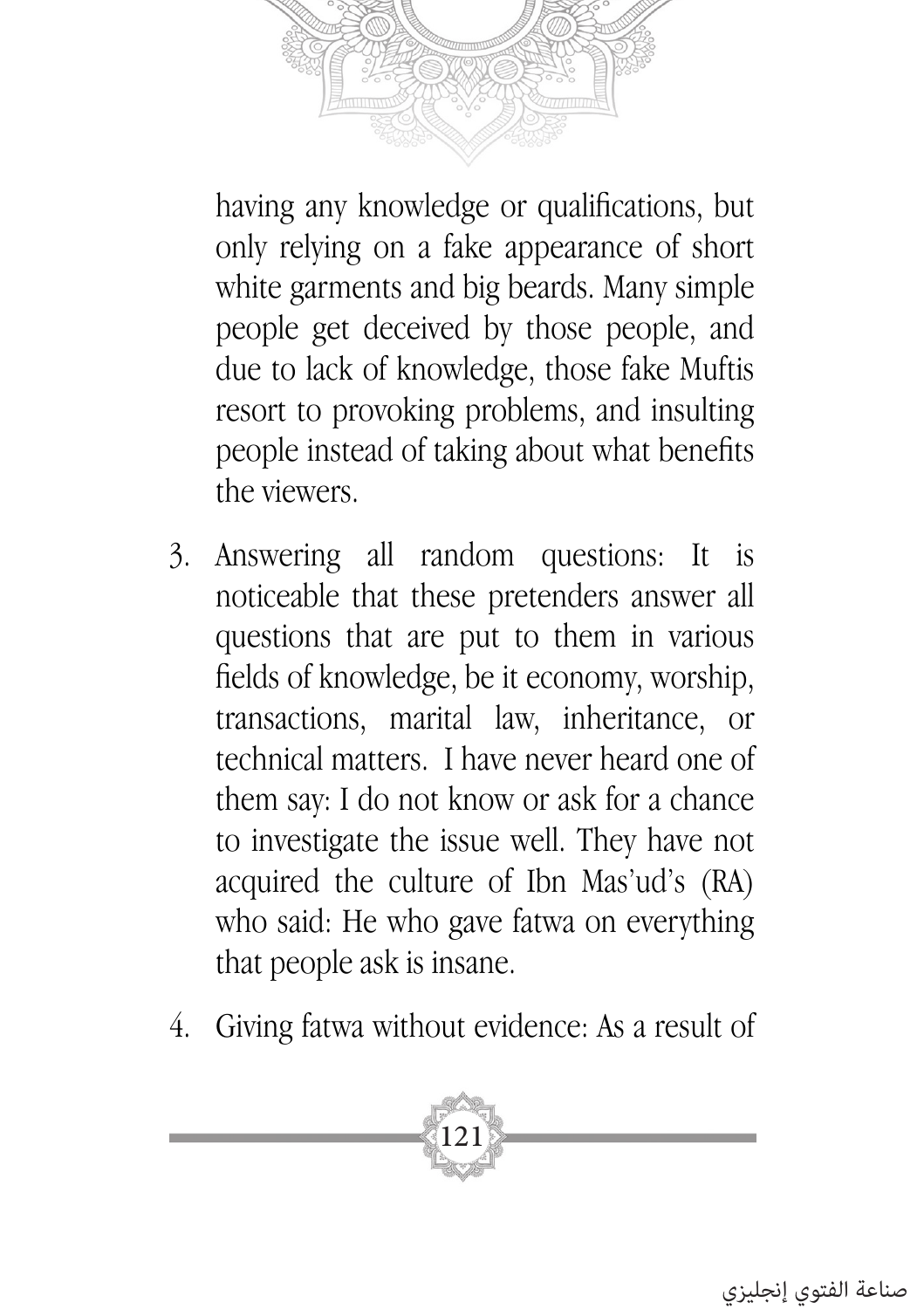answering all the questions addressed to the one who gives fatwa on air – many of which are random questions – the answer comes without evidence from the Ever-Glorious Qur'an or the Prophet's Sunnah, and without detailing and deepening it, which makes the questioner fall into clear errors.

- 5. Utilizing fatwa on air to provoke serious problems: Some people take advantage of the opportunity that they are on air to raise a specific issue with the intent of slandering, insulting, and provoking problems, be it: social, political, scientific, or even religious.
- 6. Difference in rulings on one issue: The multiplicity of satellite channels that allocate programs for fatwas and their different orientations definitely result in different rulings, which lead to a difference of judgment for one issue, and then confusion to the people regarding which ruling is worth following.

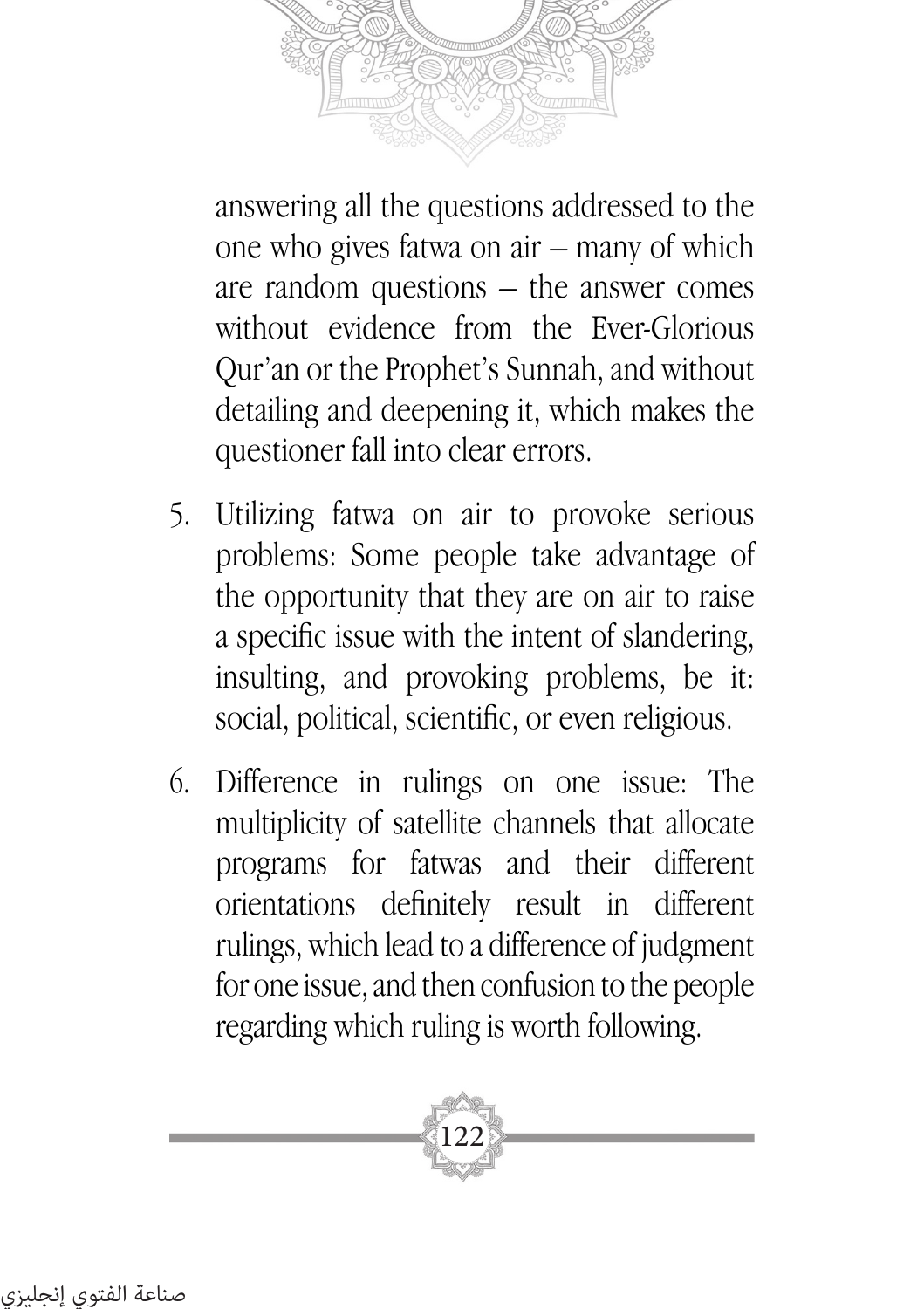

# **Table of contents**

| Introduction                            |  |
|-----------------------------------------|--|
| By:                                     |  |
| Prof Dr. Muhammad Mukhtar Jum'ah        |  |
| Minister of Al-Awqaf (Endowments),      |  |
| Head of the Supreme Council for Islamic |  |
| Affairs.                                |  |
| Member of Islamic Research Academy.     |  |
| The procedures of issuing fatwa         |  |
| By:                                     |  |
| Prof Dr. Muhammad Mukhtar Jum'ah        |  |
| Minister of Al-Awqaf (Endowments),      |  |
| Head of the Supreme Council for Islamic |  |

Affairs. Member of Islamic Research Academy.



صناعة الفتوي إنجليزي

5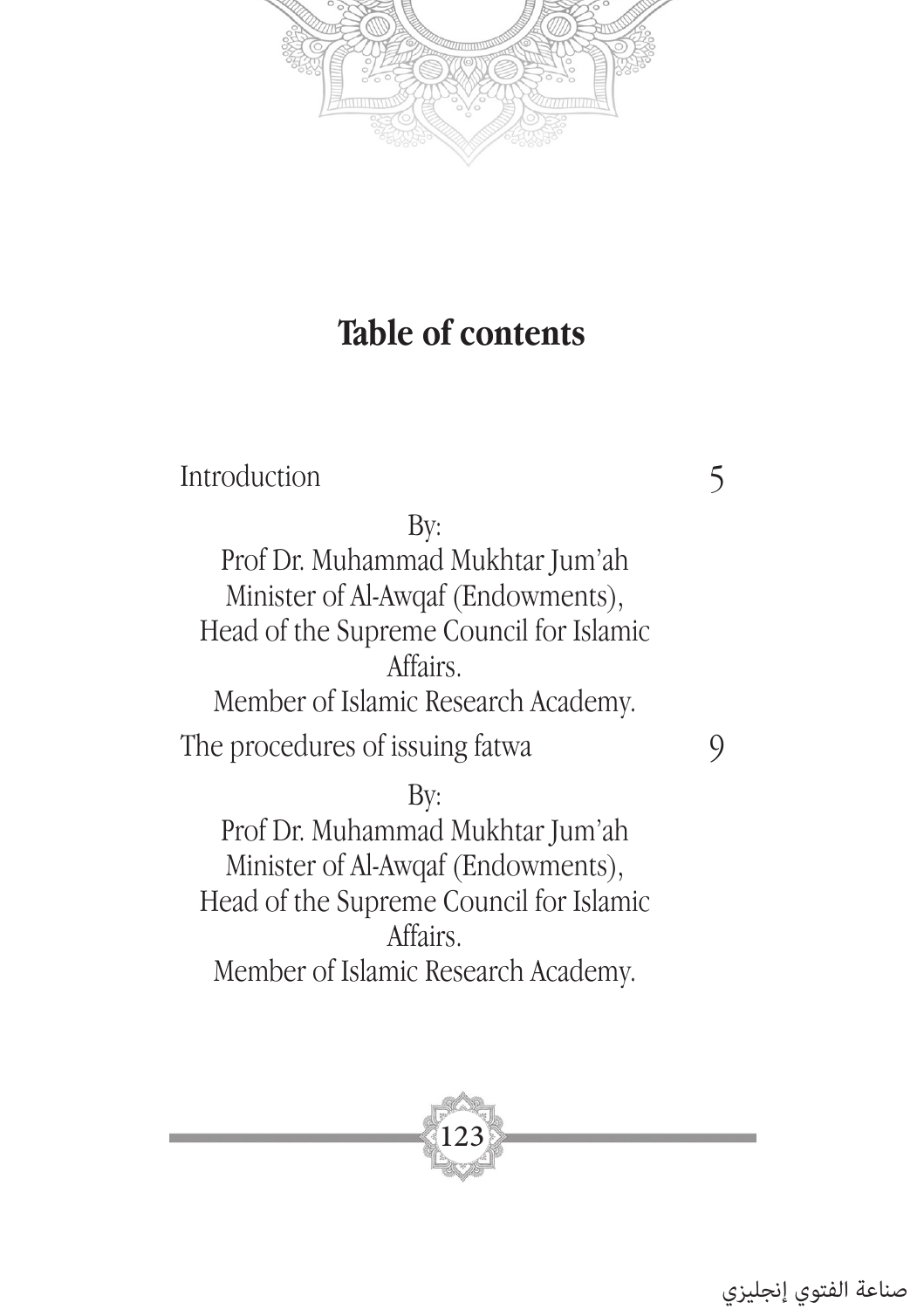

The legality of Fatwa

25

By: Prof. Dr. Muhammad 'Abdus-Sattar Al-Jibaliy Head of the Department of Fiqh Faculty of Higher Studies Al-Azhar University The status of Fatwa and its conditions 39

#### By:

Prof Dr. Su'ad Salih Professor of Comparative Jurisprudence And former Dean of the Faculty of Islamic and Arabic Studies for Girl Al-Azhar University

The rulings of issuing Fatwas,

55

and the manners of the Mufti and the questioner

By: Prof. Dr. Ramadhan Muhammad Haitamiy Former Dean of the Faculty of Shari'a and Law Al-Azhar University

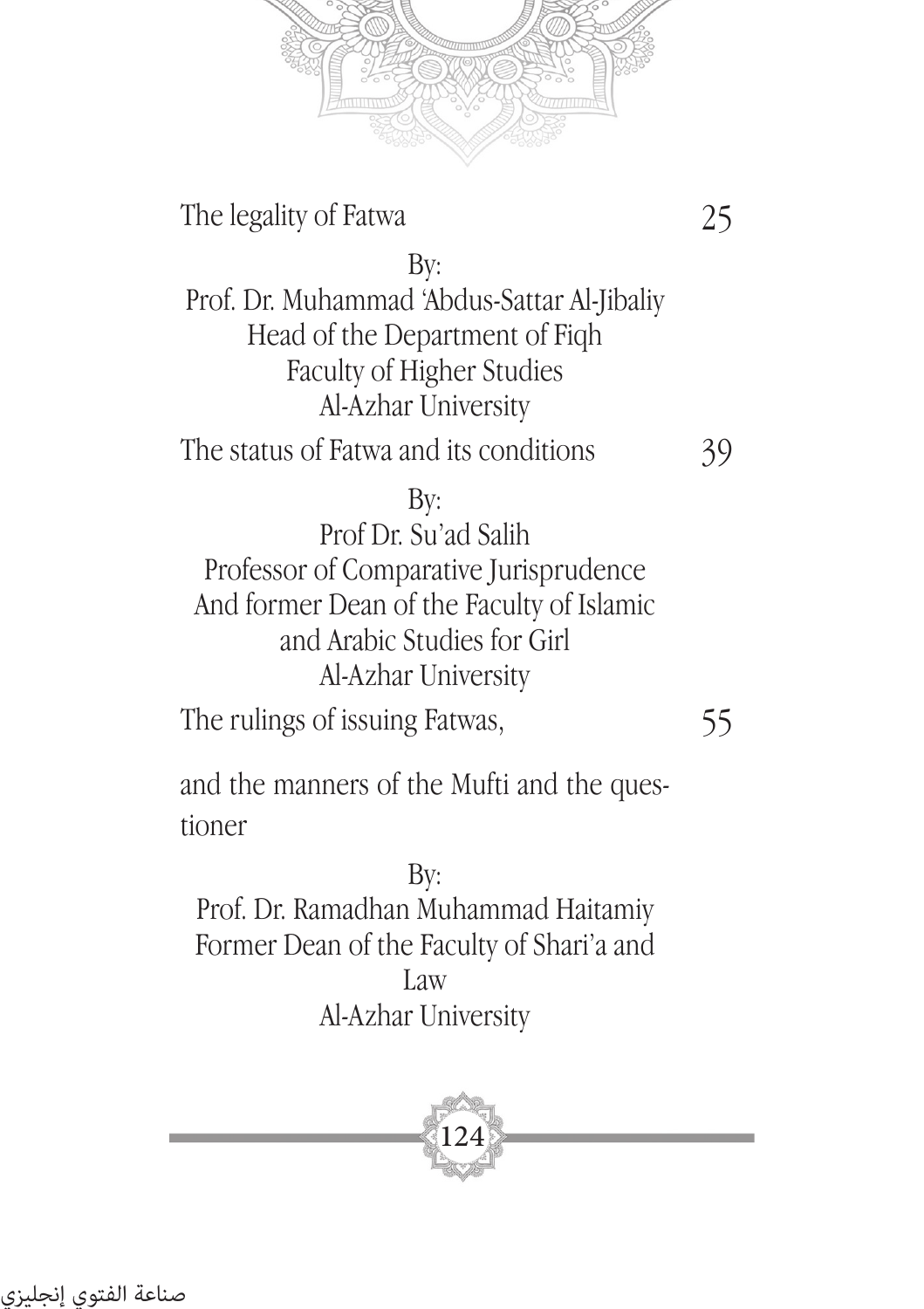

Satellite The bad effects of taking fatwa

85

from unqualified people

By: Prof. Dr. Sabry Abdurrauf Faculty of Shari'a Al-Azhar University

Satellite TV fatwas: Their rulings and impacts 111

By:

Prof. Dr. Hamid Au-Talib Professor and former Dean of the Faculty of Sharia and Law Al-Azhar University